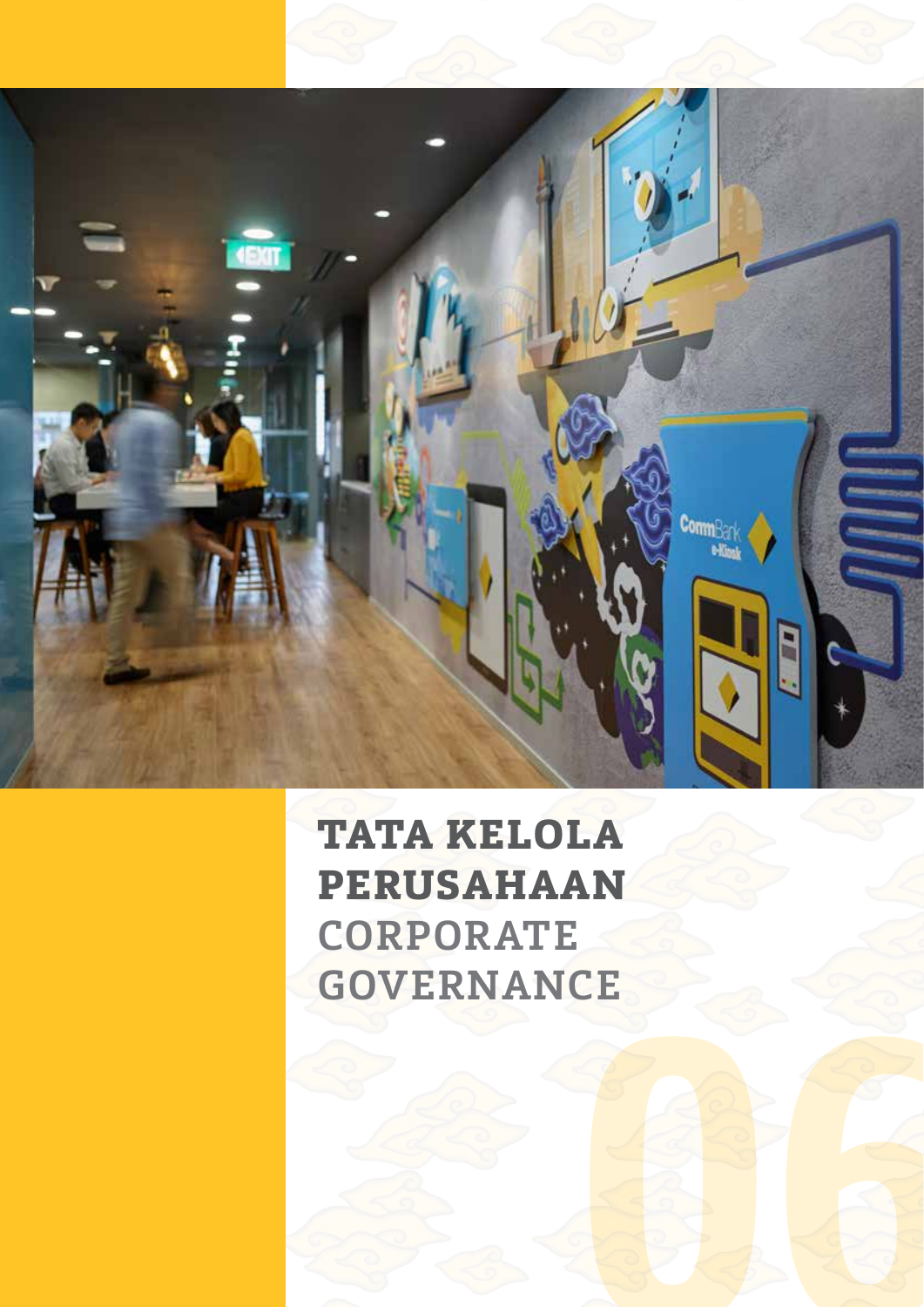

**Laporan Manajemen** *Management Reports*

**Profil Perusahaan** *Company Profile*

### **KOMITMEN PENERAPAN TATA KELOLA BANK COMMONWEALTH**

**Implementation of Corporate Governance in Commonwealth Bank**



Penerapan *Good Corporate Governance* menjadi bukti kepatuhan Bank Commonwealth terhadap peraturan yang berlaku serta kebutuhan demi mengikuti perkembangan iklim usaha.

*The implementation of Good Corporate Governance demonstrates Commonwealth Bank's compliance to prevailing regulations and is necessary in order to keep up with development of business condition.* 

Bank Commonwealth berupaya untuk terus meningkatkan penerapan *Good Corporate Governance* (GCG) dari tahun ke tahun. Bank memilliki komponen-komponen yang mendukung penerapan praktik tata kelola yang baik di seluruh jenjang organisasi yang mengacu pada prinsip-prinsip GCG yaitu *transparency, accountability, responsibility, independency* dan *fairness*.

Prinsip-prinsip ini dijadikan sebagai landasan dalam proses pengambilan keputusan dan pengembangan usaha demi menciptakan keseimbangan antara efektivitas operasional, peningkatan kinerja keuangan dan kontribusi Bank di masyarakat.

*Commonwealth Bank strives to continuously improve the implementation of Good Corporate Governance (GCG) . The Bank has components that support the implementation of good governance practices at all organisational levels, referring to the GCG principles; transparency, accountability, responsibility, independence and fairness.*

*These principles act as a foundation in the decision-making process and business development to create a balance of operational effectiveness, improving financial performance and the Bank's contribution to society.*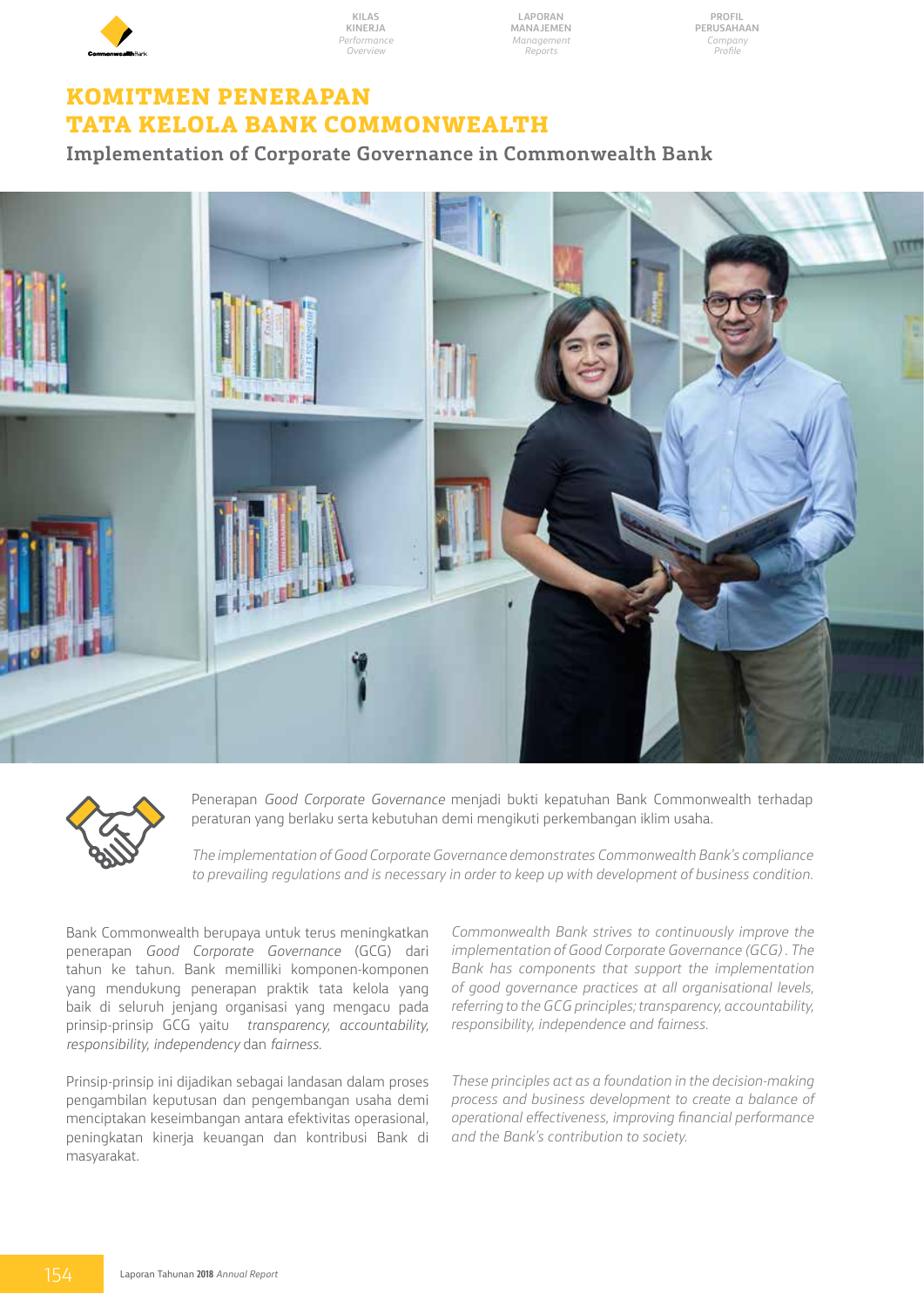**TINJAUAN FUNGSIONAL** *Functional Overview*



**Tanggung Jawab Sosial Perusahaan** *Corporate Social Responsibility*

### **DASAR PENERAPAN TATA KELOLA**

### **Basis Of Governance Application**

Bank Commonwealth memiliki kebijakan tata kelola yang menjadi rujukan dalam pelaksanaan prinsip-prinsip tata kelola perusahaan yang baik. Kebijakan tata kelola disusun dengan mengacu pada peraturan perundang-undangan antara lain Undang-undang Perseroan Terbatas, Peraturan Otoritas Jasa Keuangan, Peraturan Bank Indonesia, Pedoman GCG Perbankan Indonesia yang diterbitkan oleh Komite Nasional Kebijakan Governance (KNKG) dan Anggaran Dasar Bank.

*Commonwealth Bank has the corporate governance policy as a reference in the implementation of good corporate governance. The corporate governance is arranged in reference to laws and regulations including the Limited Liability Company Law, Financial Services Authority Regulations, Bank Indonesia Regulations, Indonesian Banking GCG Guidelines issued by the National Committee on Governance (KNKG) and the Bank's Articles of Associations.*

#### **STRUKTUR DAN MEKANISME GCG** *GCG STRUCTURE AND MECHANISM*

Mekanisme pelaksanaan GCG dilakukan melalui penyusunan dan penerapan kebijakan, kode etik dan *Standard Operating Procedure* (SOP) yang harus dipatuhi oleh seluruh karyawan di semua tingkat organisasi dalam menjalankan kegiatan operasional Bank.

*Mechanism of GCG implementation is conducted through the formulation and application of policies, code of ethics and standard operating procedures (SOPs) that all employees must meet at all levels of the organisation in carrying out Bank's operational activities.*



GCG diimplementasikan melalui 3 (tiga) organ utama Bank yang terdiri dari Rapat Umum Pemegang Saham (RUPS), Dewan Komisaris, dan Direksi, sebagaimana yang diatur dalam Undang-undang No. 40 tahun 2007 tentang Perseroan Terbatas. Untuk mengoptimalkan fungsi organ utama dalam struktur tata kelola Bank, praktik penerapan tata kelola perusahaan oleh Dewan Komisaris dan Direksi *The implementation of GCG is conducted through the Bank's 3 (three) major organs consisting of General Meeting of Shareholders (GMS), the Board of Commissioners, and the Board of Directors, as regulated in Law No. 40 of 2007 on Limited Liability Companies. To optimise the major organs function in the Bank's corporate governance structure, the Board of Commissioners and the Board of Directors are*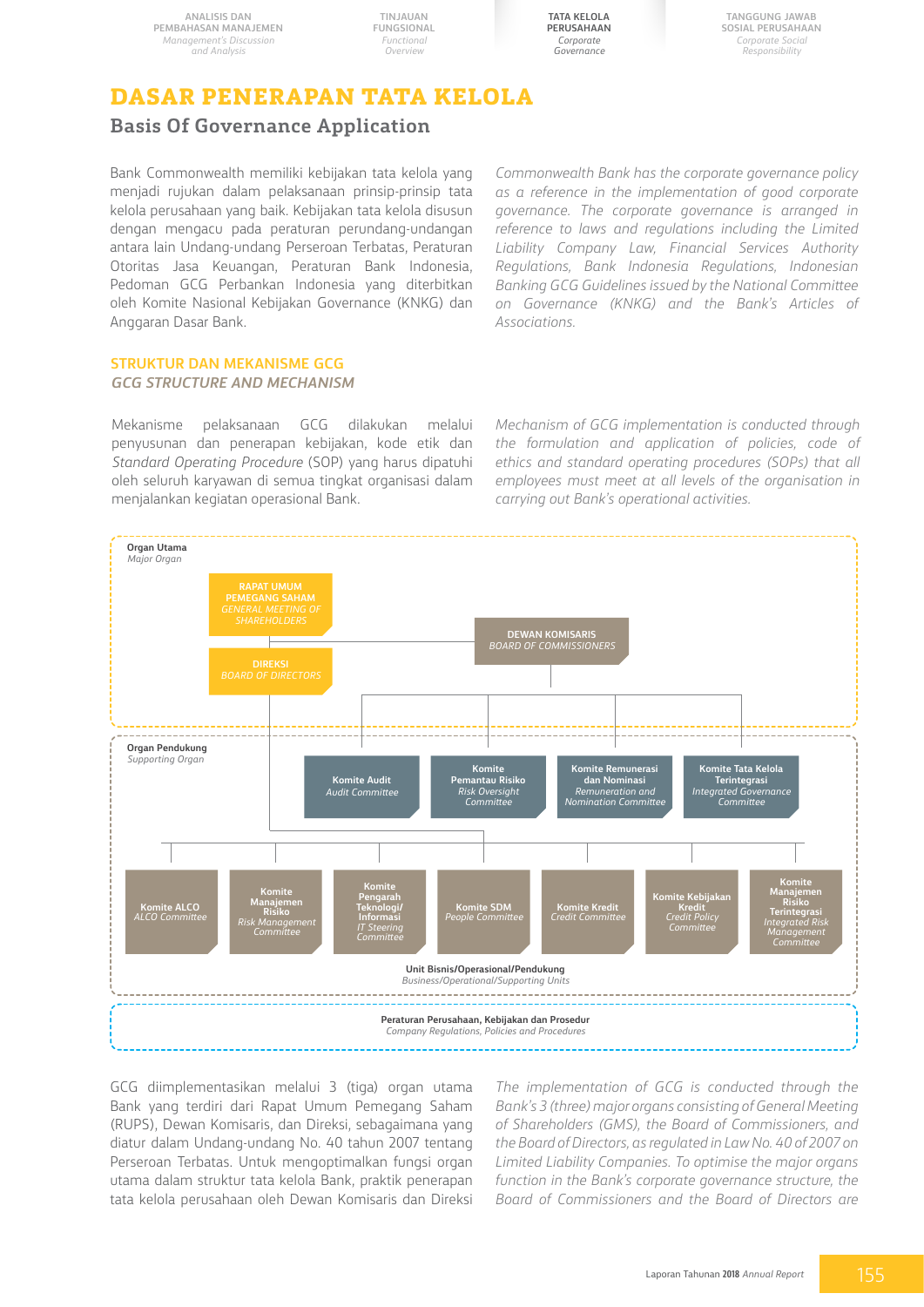

**Laporan Manajemen** *Management Reports*

**Profil Perusahaan** *Company Profile*

dibantu oleh organ-organ pendukung yaitu komitekomite di tingkat Dewan Komisaris dan Direksi, satuan kerja independen dan Sekretaris Perseroan.

#### **Penerapan GCG**

Penerapan GCG Bank dilakukan dengan integritas yang kuat sehingga prinsip-prinsip GCG dapat dilaksanakan pada setiap tingkatan organisasi pada kegiatan usaha Bank. Penerapan prinsip GCG dilakukan secara komprehensif dan terstruktur atas aspek-aspek *governance structure, governance process* dan *governance outcome*.

#### **Penilaian Penerapan GCG**

Penilaian penerapan GCG Bank mengacu pada peraturan OJK No. 55/POJK.03/2016 dan Surat Edaran OJK (SEOJK) No. 13/SEOJK.03/2017 tentang Penerapan Tata Kelola bagi Bank Umum. Penilaian tata kelola dilakukan terhadap 11 (sebelas) faktor penilaian pelaksanaan GCG yaitu:

- 1. Pelaksanaan tugas dan tanggung jawab Direksi;
- 2. Pelaksanaan tugas dan tanggung jawab Dewan Komisaris;
- 3. Kelengkapan dan pelaksanaan tugas Komite;
- 4. Penanganan Benturan Kepentingan;
- 5. Penerapan Fungsi Kepatuhan Bank;
- 6. Penerapan Fungsi Audit Intern;
- 7. Penerapan Fungsi Audit Ekstern;
- 8. Penerapan Manajemen Risiko termasuk Sistem Pengendalian Intern;
- 9. Penyediaan dana kepada pihak terkait (*related party*) dan penyediaan dana besar (*large exposures*);
- 10. Transparansi kondisi keuangan dan non keuangan, laporan pelaksanaan GCG dan pelaporan internal;
- 11. Rencana Strategis Bank.

Berikut penilaian sendiri (*self-assessment*) GCG Bank Commonwealth selama tahun 2018:

*assisted by supporting organs, i.e., the committees at the Board of Commissioners and Board of Directors, by independent working units and by Corporate Secretary.*

#### *GCG Implementation*

*The Bank's GCG implementation is conducted with integrity so that the GCG principles can be implemented at every level of the organisation in the Bank business activities. The application of the GCG principles is comprehensively carried out on aspects of governance structure, governance process and governance outcomes.* 

#### *GCG Self-Assessment*

*The assessment of the implementation of Bank's GCG refers to OJK regulation No. 55/POJK.03/2016 and OJK Circular Letter (SEOJK) No. 13/SEOJK.03/2017 concerning Implementation of Governance for Commercial Banks. The governance assessment is conducted on 11 (eleven) evaluation factors for GCG implementation, namely:*

- *1. Implementation of duties and responsibilities of the Board of Directors;*
- *2. Implementation of duties and responsibilities of the Board of Commissioners;*
- *3. Completeness and performance of the Committee's duties;*
- *4. Handling of Conflict of Interest;*
- *5. Implementation of the Bank Compliance Function;*
- *6. Implementation of the Internal Audit Function;*
- *7. Implementation of the External Audit Function;*
- *8. Implementation of Risk Management, including Internal Control Systems;*
- *9. Provision of funds to related parties and large exposures;*
- *10. Transparency of financial and non-financial conditions, GCG implementation reports and internal reportings;*
- *11. The Bank's Strategic Plan.*

*Commonwealth Bank's GCG assessment results for 2018 are as follows:*

*references that support the Bank's operational activities.*

| Hasil Penilaian Sendiri (Self-Assessment) Pelaksanaan GCG<br><b>Posisi: Desember 2018</b><br>Self Assessment of GCG Implementation<br><b>Position: December 2018</b> |                          |                                                                                                                                                                                                                                                                                           |                                                                                                                                                                                                                                                                                              |  |  |  |  |  |
|----------------------------------------------------------------------------------------------------------------------------------------------------------------------|--------------------------|-------------------------------------------------------------------------------------------------------------------------------------------------------------------------------------------------------------------------------------------------------------------------------------------|----------------------------------------------------------------------------------------------------------------------------------------------------------------------------------------------------------------------------------------------------------------------------------------------|--|--|--|--|--|
| <b>Entitas</b><br>Entity                                                                                                                                             | <b>Peringkat</b><br>Rank | <b>Definisi Peringkat</b><br><b>Definition of Rank</b>                                                                                                                                                                                                                                    |                                                                                                                                                                                                                                                                                              |  |  |  |  |  |
| Bank                                                                                                                                                                 | 2 (Baik)<br>2(Good)      | Manajemen Bank telah melakukan penerapan GCG<br>yang secara umum baik dan pemenuhan atas prinsip-<br>prinsip GCG sudah memadai. Kelemahan penerapan<br>prinsip GCG secara umum kurang signifikan dalam<br>kegiatan operasional dan dapat diselesaikan dengan<br>baik oleh manajemen Bank. | The Bank's management has generally implemented<br>GCG well and is sufficient in following the GCG<br>principles. The weakness in implementing the GCG<br>principles in general is not significant within its<br>operational activities, and the Bank's management can<br>resolve them well. |  |  |  |  |  |

|        | <b>Analisis</b>                                                   | Analysis                                                                 |
|--------|-------------------------------------------------------------------|--------------------------------------------------------------------------|
|        | Governance Structure                                              | Governance Structure                                                     |
|        | Struktur organisasi memadai untuk mendukung penerapan manajemen   | The organisational structure is sufficient to support the implementation |
|        | risiko dan pengendalian risiko.                                   | of risk management and risk controls.                                    |
| $\sim$ | Komposisi Direksi, Dewan Komisaris dan komite-komite memadai dan  | The compositions of the Boards of Directors and Commissioners as well    |
|        | sesuai dengan peraturan.                                          | as committees are in accordance with regulations.                        |
| $\sim$ | Tugas, tanggung jawab dan fungsi masing-masing organ ditetapkan   | Duties, responsibilities and functions of each organ are stipulated      |
|        | dalam kebijakan dan charter. Bank memiliki kebijakan dan prosedur | in policies and charters. The Bank has policies and procedures as        |

sebagai acuan yang mendukung kegiatan operasional Bank.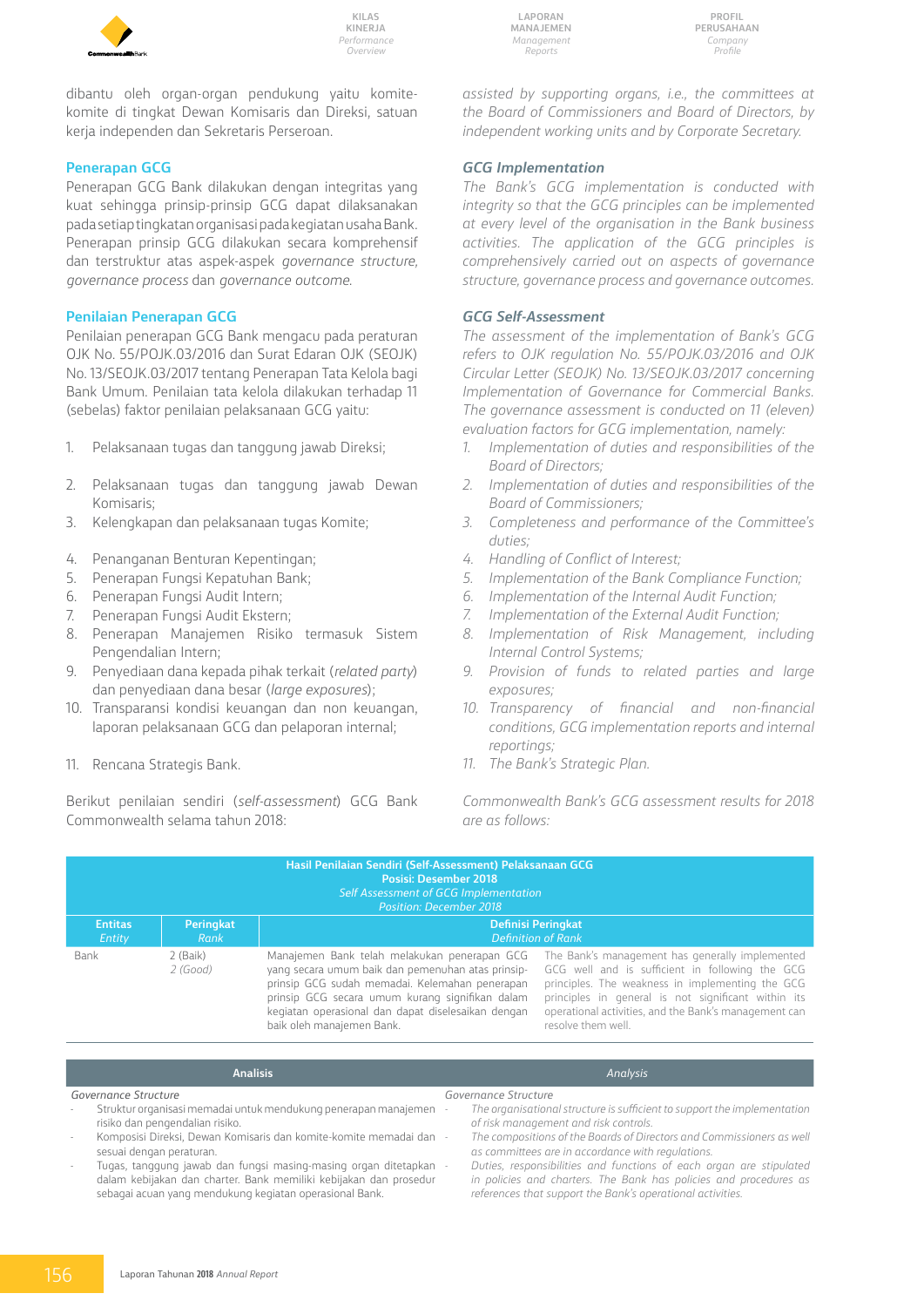| <b>ANALISIS DAN</b><br>TINJAUAN<br>PEMBAHASAN MANAJEMEN<br><b>FUNGSIONAL</b><br>Management's Discussion<br>Functional<br>and Analysis<br>Overview                                                                                                                                                                                                                                                                                                                                                                                                                                                                                   | <b>TATA KELOLA</b><br>PERUSAHAAN<br>Corporate<br>Governance                                           | <b>TANGGUNG JAWAB</b><br>SOSIAL PERUSAHAAN<br>Corporate Social<br>Responsibility                                                                                                                                                                                                                                                                                                                                                              |
|-------------------------------------------------------------------------------------------------------------------------------------------------------------------------------------------------------------------------------------------------------------------------------------------------------------------------------------------------------------------------------------------------------------------------------------------------------------------------------------------------------------------------------------------------------------------------------------------------------------------------------------|-------------------------------------------------------------------------------------------------------|-----------------------------------------------------------------------------------------------------------------------------------------------------------------------------------------------------------------------------------------------------------------------------------------------------------------------------------------------------------------------------------------------------------------------------------------------|
| <b>Analisis</b>                                                                                                                                                                                                                                                                                                                                                                                                                                                                                                                                                                                                                     |                                                                                                       | Analysis                                                                                                                                                                                                                                                                                                                                                                                                                                      |
| Bank memiliki kebijakan-kebijakan yang mendukung pelaksanaan -<br>GCG, antara lain kebijakan hadiah dan hiburan, kebijakan benturan<br>kepentingan dan kebijakan anti korupsi dan penyuapan.<br>Satuan kerja yang terdiri dari Satuan Kerja Kepatuhan, Satuan Kerja -<br>Audit Internal dan Satuan Kerja Manajemen Risiko merupakan satuan<br>kerja independen dari fungsi-fungsi operasional.<br>Bank menyediakan fasilitas training/pelatihan baik dalam bentuk<br>e-learning maupun kelas kepada seluruh karyawan, anggota Direksi<br>dan Dewan Komisaris yang didukung dengan kebijakan pelatihan dan<br>pengembangan karyawan. | interest and anti-corruption and bribery.<br>supported by employee training and development policies. | The Bank has policies that support the GCG implementation, among<br>others are the policies of receiving gifts and entertainment, conflict of<br>Working units of Compliance Unit, the Internal Audit Unit and the Risk<br>Management Unit are independent in terms of operational functions.<br>The Bank provides trainings in the form of e-learning and in-class to<br>all employees, members of the Boards of Directors and Commissioners |
| <b>Governance Process</b>                                                                                                                                                                                                                                                                                                                                                                                                                                                                                                                                                                                                           | Governance Process                                                                                    |                                                                                                                                                                                                                                                                                                                                                                                                                                               |
| Direksi, Dewan Komisaris dan organ-organ lainnya telah menjalankan -<br>tugas dan tanggung jawabnya didukung dengan charter dan<br>pembagian tugas dan tanggung jawab yang jelas.                                                                                                                                                                                                                                                                                                                                                                                                                                                   | and have clear division of duties and responsibilities.                                               | The Board of Directors, Commissioners and other organs have carried<br>out their duties and responsibilities supported by respective charters                                                                                                                                                                                                                                                                                                 |
| Direksi, Dewan Komisaris dan komite menyelenggarakan rapat sesuai -<br>ketentuan.                                                                                                                                                                                                                                                                                                                                                                                                                                                                                                                                                   | in accordance with regulations.                                                                       | The Board of Directors, Commissioners and committees held meetings                                                                                                                                                                                                                                                                                                                                                                            |
| Penerapan manajeman risiko dan pengendalian intern dilakukan secara -<br>menyeluruh sehingga dapat mengelola risiko-risiko yang mungkin<br>timbul.                                                                                                                                                                                                                                                                                                                                                                                                                                                                                  | thoroughly in order to manage risks.                                                                  | Implementation of risk management and internal control is carried out                                                                                                                                                                                                                                                                                                                                                                         |
| Bank memberikan pelatihan/training kepada seluruh karyawan secara -<br>berkesinambungan untuk berbagai area.                                                                                                                                                                                                                                                                                                                                                                                                                                                                                                                        | various areas.                                                                                        | The Bank provides trainings to all employees on an ongoing basis for                                                                                                                                                                                                                                                                                                                                                                          |
| Direksi mengkomunikasikan strategi Bank kepada seluruh karyawan -<br>melalui President Director Message email blast dan roadshow ke<br>cabang-cabang.                                                                                                                                                                                                                                                                                                                                                                                                                                                                               | roadshows to branches.                                                                                | The Board of Directors communicates the Bank strategy to all<br>employees through the President Director Message email blasts and                                                                                                                                                                                                                                                                                                             |
| Kajian atas rencana produk/layanan dan proposal kebijakan -<br>dilakukan sebelum produk/layanan atau kebijakan diluncurkan/<br>diimplementasikan.                                                                                                                                                                                                                                                                                                                                                                                                                                                                                   | before the product/service or policy is launched.                                                     | Review of product/service plans and policy proposal is carried out                                                                                                                                                                                                                                                                                                                                                                            |
| Komunikasi kebijakan-kebijakan pendukung pelaksanaan GCG -<br>dilakukan kepada unit-unit terkait melalui email.                                                                                                                                                                                                                                                                                                                                                                                                                                                                                                                     | out to related units via email.                                                                       | Communication of policies in support of GCG implementation is carried                                                                                                                                                                                                                                                                                                                                                                         |
| Governance Outcome                                                                                                                                                                                                                                                                                                                                                                                                                                                                                                                                                                                                                  | Governance Outcome                                                                                    |                                                                                                                                                                                                                                                                                                                                                                                                                                               |
| Kinerja Bank yang positif didukung dengan manajemen risiko dan -                                                                                                                                                                                                                                                                                                                                                                                                                                                                                                                                                                    |                                                                                                       | The Bank's positive performance is supported by adequate risk                                                                                                                                                                                                                                                                                                                                                                                 |
| permodalan yang memadai serta kepatuhan yang baik.<br>Direksi. Dewan Komisaris termasuk komite-komite telah melaksanakan -                                                                                                                                                                                                                                                                                                                                                                                                                                                                                                          |                                                                                                       | management and capital as well as sufficient compliance practices.<br>The Boards of Directors and Commissioners including committees                                                                                                                                                                                                                                                                                                          |
| tugas dan tanggung jawabnya sesuai dengan ketentuan.                                                                                                                                                                                                                                                                                                                                                                                                                                                                                                                                                                                | the applicable regulations.                                                                           | have carried out their duties and responsibilities in accordance with                                                                                                                                                                                                                                                                                                                                                                         |
| Tidak terdapat pelanggaran Batas Maksimum Pemberian Kredit kepada -<br>pihak terkait Bank, dan tidak terdapat kondisi benturan kepentingan<br>yang merugikan Bank.                                                                                                                                                                                                                                                                                                                                                                                                                                                                  | harms the Bank.                                                                                       | There has been no violation of Maximum Credit Limit Provision for<br>parties related to the Bank, and there is no conflict of interest that                                                                                                                                                                                                                                                                                                   |
| Tranparansi kondisi keuangan dan non keuangan telah dilakukan sesuai -<br>dengan ketentuan yang didukung dengan situs web dan sosial media.                                                                                                                                                                                                                                                                                                                                                                                                                                                                                         | and social media.                                                                                     | Transparency of financial and non-financial conditions has been<br>disclosed based on the applicable provisions supported by the website                                                                                                                                                                                                                                                                                                      |

## **Rapat Umum Pemegang Saham (RUPS)**

#### **General Meeting of Shareholders (GMS)**

Sebagai organ tertinggi dalam struktur tata kelola perusahaan di Bank, Rapat Umum Pemegang Saham (RUPS) merupakan wadah pemegang saham dalam pengambilan keputusan sebagaimana yang ditetapkan dalam peraturan perundang-undangan dan Anggaran Dasar Bank.

Sesuai dengan ketentuan Undang-Undang (UU) No. 40 tahun 2007 tentang Perseroan Terbatas, RUPS terdiri dari RUPS Tahunan (RUPST) yang diselenggarakan 1 (satu) kali dalam setahun dan RUPS Luar Biasa (RUPSLB) yang diselenggarakan sesuai kebutuhan Bank.

*As the organ with the highest position in the Bank's corporate governance structure, the General Meeting of Shareholders (GMS) acts as a forum for the shareholders in making the resolutions as stipulated in applicable laws and regulations and the Bank's Articles of Association.* 

*In accordance with the Law provisions No. 40 of 2007 concerning Limited Liability Companies, the GMS consists of the Annual GMS (AGMS) held 1 (one) time per annum and the Extraordinary GMS (EGMS) held according to the Bank's needs.*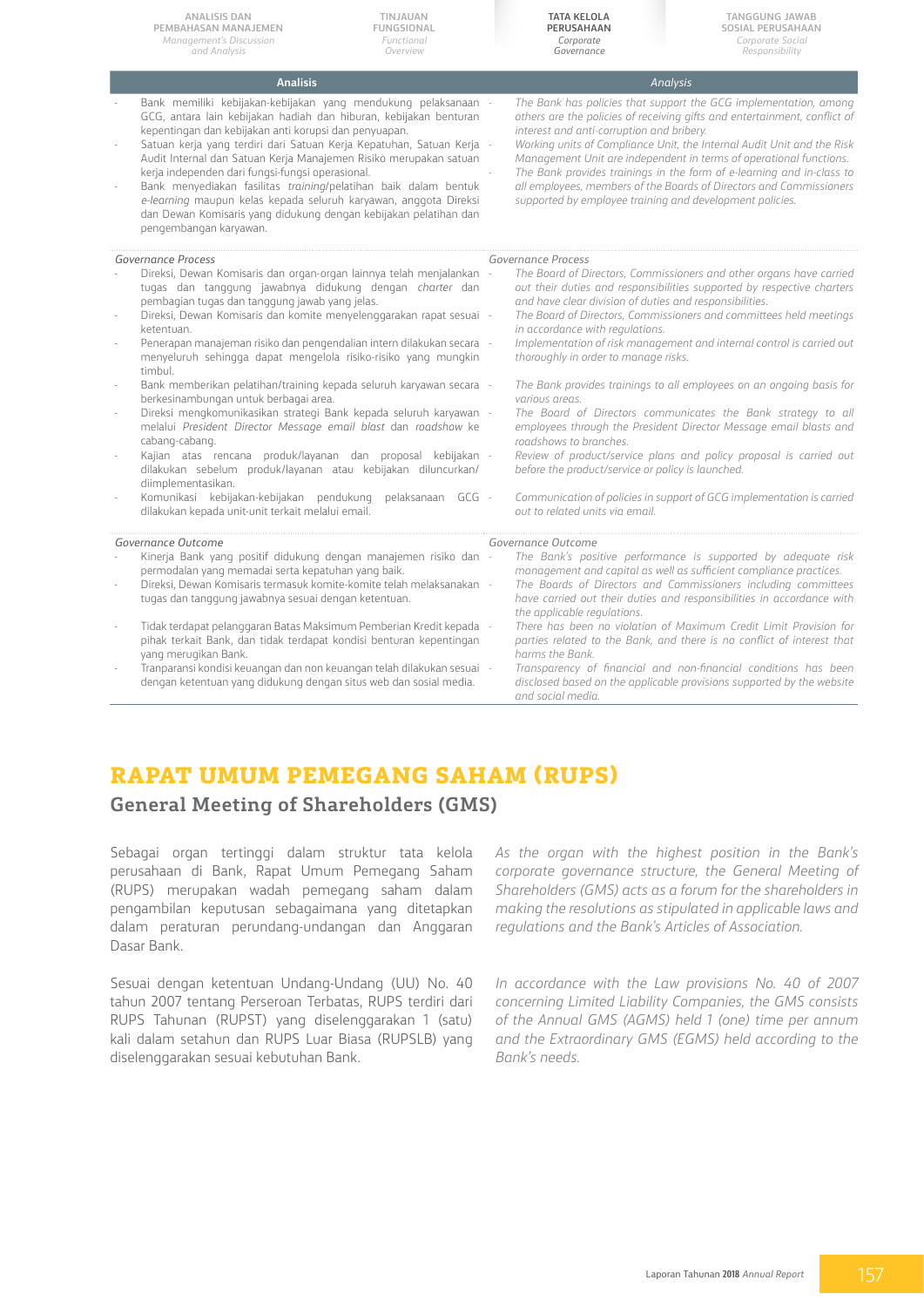

#### **RUPS TAHUN 2018** *GMS IN 2018*

Selama tahun 2018, Bank Commonwealth telah melakukan 1 (satu) kali Rapat Umum Pemegang Saham (RUPS) Tahunan dan 6 (enam) kali RUPS Luar Biasa dengan beberapa keputusan sebagai berikut:

*Throughout 2018, Commonwealth Bank held 1 (one) time of the Annual General Meeting of Shareholders (GMS) and 6 (six) times of the Extraordinary General Meeting of Shareholders with the following resolutions:* 

| No. | <b>Tanggal</b><br>Keputusan<br><b>Resolution Date</b>                           | <b>Nomor Akta</b><br>Keputusan<br><b>Decree Number</b> | <b>Ringkasan Keputusan</b><br><b>Summary of Resolution</b>                                                                                                                                                                                                                                                                                                                                                                                                                                                                                                                                                                                                                                                                      |
|-----|---------------------------------------------------------------------------------|--------------------------------------------------------|---------------------------------------------------------------------------------------------------------------------------------------------------------------------------------------------------------------------------------------------------------------------------------------------------------------------------------------------------------------------------------------------------------------------------------------------------------------------------------------------------------------------------------------------------------------------------------------------------------------------------------------------------------------------------------------------------------------------------------|
|     | <b>RUPS Tahunan</b><br><b>Annual GMS</b>                                        |                                                        |                                                                                                                                                                                                                                                                                                                                                                                                                                                                                                                                                                                                                                                                                                                                 |
|     | 23 Mei 2018<br>23 May 2018                                                      | SHS/RES/2018/V/003                                     | Menyetujui Laporan Tahunan Perseroan dan mengesahkan Laporan Keuangan Perseroan<br>a.<br>untuk tahun yang berakhir pada tanggal 31 Desember 2017<br>Approved the Company's Annual Report and ratify the Company's Financial Report for the<br>year ending on 31 December 2017                                                                                                                                                                                                                                                                                                                                                                                                                                                   |
|     |                                                                                 |                                                        | Menyetujui penggunaan laba bersih Perseroan untuk tahun buku yang berakhir pada 31<br>b.<br>Desember 2017 sebesar Rp. 78,572,462,820 (tujuh puluh delapan miliar lima ratus tujuh puluh<br>dua juta empat ratus enam puluh dua ribu delapan ratus dua puluh Rupiah) akan dibukukan<br>sebagai laba yang ditahan untuk memperkuat struktur permodalan Perseroan;<br>Approved the use of the Company's net profit for the financial year ended 31 December 2017<br>of Rp. 78,572,462,820 (seventy eight billion five hundred seventy two million four hundred<br>sixty two thousand eight hundred twenty Rupiah) that will be recorded as retained earning to<br>strengthen the Company's capital structure;                      |
|     |                                                                                 |                                                        | Memberikan pembebasan dan pelunasan secara penuh kepada Direksi dan Dewan Komisaris<br>C.<br>atas pelaksanaan tugas dan tanggungjawabnya dalam pengurusan dan pengawasan Perseroan<br>yang dilakukan dalam tahun buku tersebut sepanjang tindakan-tindakan tersebut tercermin<br>dalam Laporan Tahunan dan Laporan Keuangan Perseroan;<br>Gave the full release of responsibility to the Board of Directors and Board of Commissioners for<br>the implementation of their duties and responsibilities in the management and supervision of<br>the Company carried out during the financial year insofar as these actions are reflected in the<br>Annual Report and the Company's Financial Statements;                          |
|     |                                                                                 |                                                        | Memberikan kewenangan kepada Dewan Komisaris untuk menunjuk dan/atau mengganti<br>d.<br>auditor independen untuk mengaudit Laporan Keuangan Perseroan untuk tahun buku yang<br>berakhir pada tanggal 31 Desember 2018 dan untuk menentukan syarat-syarat dan ketentuan-<br>ketentuan penunjukan tersebut dengan wajib memperhatikan rekomendasi dari Komite Audit<br>Perseroan;<br>Gave authority to the Board of Commissioners to appoint and / or replace the independent<br>auditor to audit the Company's Financial Statements for the financial year ended 31 December<br>2018 and to determine the terms and conditions of the appointment by paying attention to the<br>recommendation of the Company's Audit Committee; |
|     | <b>RUPS Luar Biasa</b>                                                          |                                                        |                                                                                                                                                                                                                                                                                                                                                                                                                                                                                                                                                                                                                                                                                                                                 |
|     | <b>Extraordinary GMS</b><br>5 April 2018<br>SHS/RES/2018/IV/001<br>5 April 2018 |                                                        | Menerima pengunduran diri Ibu Mutia Nilawati Dewi, efektif sejak 1 Maret 2018 dengan<br>a.<br>hari terakhir bekerja pada 28 Februari 2018 dan untuk memberikan pembebasan dan<br>pelunasan secara penuh (acquit et de charge) dari tugas dan tanggung jawab selama<br>masa jabatannya sebagai Chief of Compliance;<br>Accepted the resignation of Ms. Mutia Nilawati Dewi, effective from 1 March 2018 with<br>the last day of work on 28 February 2018 and gave the full release of responsibility (acquit<br>et de charge) of duties and responsibilities during her position as Chief of Compliance;<br>Menyetujui pengangkatan Ibu Thio Sucy sebagai Direktur Kepatuhan Perseroan,<br>b.                                    |
|     |                                                                                 |                                                        | terhitung efektif sejak diperolehnya persetujuan Otoritas Jasa Keuangan (OJK);<br>Approved the appointment of Ms. Thio Sucy as the Company's Compliance Director,<br>effective since the approval of the Financial Services Authority (OJK);                                                                                                                                                                                                                                                                                                                                                                                                                                                                                    |
|     |                                                                                 |                                                        | Komposisi Dewan Komisaris dan Direksi Perseroan menjadi sebagai berikut:<br>The composition of the Board of Commissioners and Directors of the Company is as follows:                                                                                                                                                                                                                                                                                                                                                                                                                                                                                                                                                           |
|     |                                                                                 |                                                        | Presiden Komisaris<br>Coenraad Johannes Jonker<br>President Commissioner                                                                                                                                                                                                                                                                                                                                                                                                                                                                                                                                                                                                                                                        |
|     |                                                                                 |                                                        | Wakil Presiden Komisaris<br><b>Andrew Farmer</b><br>Vice President Commissioner                                                                                                                                                                                                                                                                                                                                                                                                                                                                                                                                                                                                                                                 |
|     |                                                                                 |                                                        | Komisaris Independen<br>Suwartini<br>Independent Commissioner                                                                                                                                                                                                                                                                                                                                                                                                                                                                                                                                                                                                                                                                   |
|     |                                                                                 |                                                        | Komisaris Independen<br>Khairil Anwar<br>Independent Commissioner                                                                                                                                                                                                                                                                                                                                                                                                                                                                                                                                                                                                                                                               |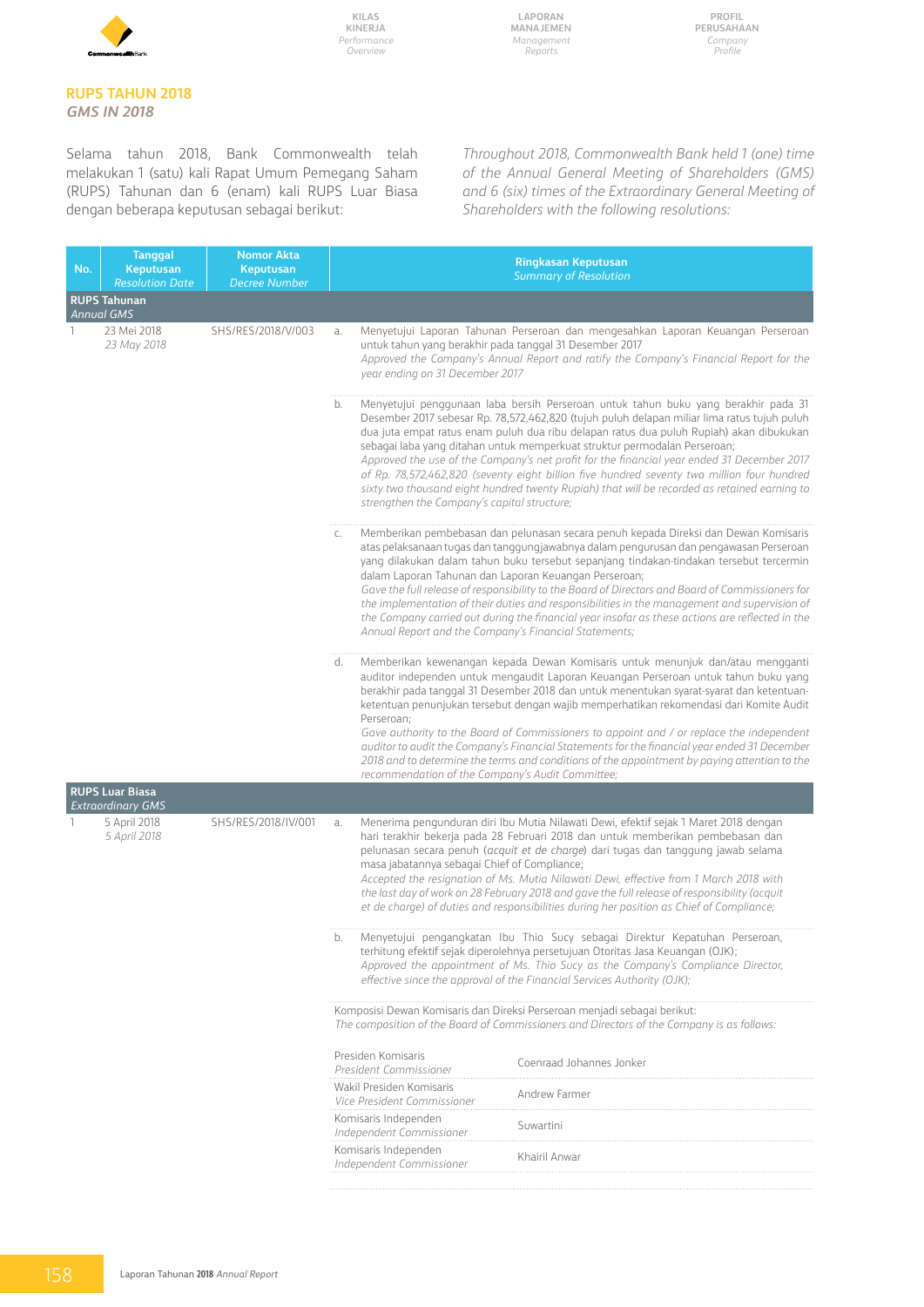|                | <b>ANALISIS DAN</b><br>PEMBAHASAN MANAJEMEN<br><b>Management's Discussion</b><br>and Analysis |                                                        | TINJAUAN<br><b>FUNGSIONAL</b><br>Functional<br>Overview                                                                                                                                                                                                                                                                                                                                                                                                                                                | <b>TATA KELOLA</b><br>PERUSAHAAN<br>Corporate<br>Governance                                                                                                           | <b>TANGGUNG JAWAB</b><br>SOSIAL PERUSAHAAN<br>Corporate Social<br>Responsibility                                                                                                                                                                                                                                                                                                                                                                                                                                                                                                |  |
|----------------|-----------------------------------------------------------------------------------------------|--------------------------------------------------------|--------------------------------------------------------------------------------------------------------------------------------------------------------------------------------------------------------------------------------------------------------------------------------------------------------------------------------------------------------------------------------------------------------------------------------------------------------------------------------------------------------|-----------------------------------------------------------------------------------------------------------------------------------------------------------------------|---------------------------------------------------------------------------------------------------------------------------------------------------------------------------------------------------------------------------------------------------------------------------------------------------------------------------------------------------------------------------------------------------------------------------------------------------------------------------------------------------------------------------------------------------------------------------------|--|
| No.            | <b>Tanggal</b><br><b>Keputusan</b><br><b>Resolution Date</b>                                  | <b>Nomor Akta</b><br>Keputusan<br><b>Decree Number</b> |                                                                                                                                                                                                                                                                                                                                                                                                                                                                                                        | <b>Ringkasan Keputusan</b><br><b>Summary of Resolution</b>                                                                                                            |                                                                                                                                                                                                                                                                                                                                                                                                                                                                                                                                                                                 |  |
|                |                                                                                               |                                                        | Direktur Utama                                                                                                                                                                                                                                                                                                                                                                                                                                                                                         | Lauren Sulistiawati                                                                                                                                                   |                                                                                                                                                                                                                                                                                                                                                                                                                                                                                                                                                                                 |  |
|                |                                                                                               |                                                        | President Director<br>Direktur                                                                                                                                                                                                                                                                                                                                                                                                                                                                         | Ida Apulia Simatupang                                                                                                                                                 |                                                                                                                                                                                                                                                                                                                                                                                                                                                                                                                                                                                 |  |
|                |                                                                                               |                                                        | Director<br>Direktur                                                                                                                                                                                                                                                                                                                                                                                                                                                                                   | Tjioe Mei Tjuen                                                                                                                                                       |                                                                                                                                                                                                                                                                                                                                                                                                                                                                                                                                                                                 |  |
|                |                                                                                               |                                                        | Director<br>Direktur                                                                                                                                                                                                                                                                                                                                                                                                                                                                                   | Rustini Dewi                                                                                                                                                          |                                                                                                                                                                                                                                                                                                                                                                                                                                                                                                                                                                                 |  |
|                |                                                                                               |                                                        | Director<br>Direktur                                                                                                                                                                                                                                                                                                                                                                                                                                                                                   | Stephen Vile                                                                                                                                                          |                                                                                                                                                                                                                                                                                                                                                                                                                                                                                                                                                                                 |  |
|                |                                                                                               |                                                        | Director                                                                                                                                                                                                                                                                                                                                                                                                                                                                                               |                                                                                                                                                                       |                                                                                                                                                                                                                                                                                                                                                                                                                                                                                                                                                                                 |  |
|                |                                                                                               |                                                        | Direktur Kepatuhan<br>Compliance Director                                                                                                                                                                                                                                                                                                                                                                                                                                                              | Thio Sucy                                                                                                                                                             |                                                                                                                                                                                                                                                                                                                                                                                                                                                                                                                                                                                 |  |
| $\overline{2}$ | 27 April 2018                                                                                 | SHS/RES/2018/IV/002                                    | a.<br>(tiga) tahun sampai akhir masa jabatannya;<br>b.<br>sebagai berikut:<br>as to change as follows:                                                                                                                                                                                                                                                                                                                                                                                                 | (three) years until the end of the term of office;                                                                                                                    | Menyetujui perubahan masa jabatan Direksi dari 3 (tiga) tahun menjadi 5 (lima) tahun, dengan<br>ketentuan bahwa masa jabatan untuk Direksi yang menjabat saat ini tetap berlaku selama 3<br>Approved the change to the Board of Directors term of office from 3 (three) years to 5 (five)<br>years, provided that the term of office for the current Board of Directors remains valid for 3<br>Menyetujui amandemen Pasal 13 ayat (2) Anggaran Dasar Perseroan, sehingga menjadi<br>Approved amendment to Article 13 paragraph (2) of the Company's Articles of Association, so |  |
|                |                                                                                               |                                                        | Pasal 13/Article 13<br>2.                                                                                                                                                                                                                                                                                                                                                                                                                                                                              | mengurangi hak RUPS untuk memberhentikannya sewaktu-waktu.<br>years without reducing to the right of the GMS to dismiss them at any time.                             | Anggota Direksi diangkat oleh RUPS, untuk jangka waktu 5 (lima) tahun dengan tidak<br>Members of the Board of Directors are appointed by the GMS, for a period of 5 (five)                                                                                                                                                                                                                                                                                                                                                                                                      |  |
| 3              | 3 Oktober 2018<br>3 October 2018                                                              | SHS/RES/2018/X/004                                     | a.                                                                                                                                                                                                                                                                                                                                                                                                                                                                                                     | untuk jangka waktu 3 (tiga) tahun terhitung sejak tanggal 7 November 2018;<br>for a period of 3 (three) years from 7 November 2018;                                   | Menyetujui pengangkatan kembali Ibu Suwartini sebagai Komisaris Independen Perseroan<br>Approved the reappointment of Ms. Suwartini as the Company's Independent Commissioner                                                                                                                                                                                                                                                                                                                                                                                                   |  |
|                |                                                                                               |                                                        | b.                                                                                                                                                                                                                                                                                                                                                                                                                                                                                                     | Perseroan untuk jangka waktu 3 (tiga) tahun terhitung sejak tanggal 20 Mei 2019.<br>for a period of 3 (three) years from 20 May 2019.                                 | Menyetujui pengangkatan kembali Bapak Khairil Anwar sebagai Komisaris Independen<br>Approved the reappointment of Mr. Khairil Anwar as the Company's Independent Commissioner                                                                                                                                                                                                                                                                                                                                                                                                   |  |
|                | 16 Oktober 2018<br>16 October 2018                                                            | SHS/RES/2018/X/005                                     | Menerima pengunduran diri Bapak Stephen Vile, dengan hari terakhir bekerja pada tanggal 21<br>Oktober 2018 dan memberikan pembebasan dan pelunasan secara penuh (acquit et de charge) dari<br>tugas dan tanggung jawab selama masa jabatannya sebagai Direktur;<br>Accepted the resignation of Mr. Stephen Vile, with the last day working on 21 October 2018 and<br>granted full release and repayment (acquit et de charge) of duties and responsibilities during his<br>term of office as Director; |                                                                                                                                                                       |                                                                                                                                                                                                                                                                                                                                                                                                                                                                                                                                                                                 |  |
|                |                                                                                               |                                                        |                                                                                                                                                                                                                                                                                                                                                                                                                                                                                                        | Komposisi Dewan Komisaris dan Direksi Perseroan menjadi sebagai berikut:<br>The composition of the Board of Commissioners and Directors of the Company is as follows: |                                                                                                                                                                                                                                                                                                                                                                                                                                                                                                                                                                                 |  |
|                |                                                                                               |                                                        | Presiden Komisaris                                                                                                                                                                                                                                                                                                                                                                                                                                                                                     | Coenraad Johannes Jonker                                                                                                                                              |                                                                                                                                                                                                                                                                                                                                                                                                                                                                                                                                                                                 |  |
|                |                                                                                               |                                                        | President Commissioner<br>Wakil Presiden Komisaris                                                                                                                                                                                                                                                                                                                                                                                                                                                     | Andrew Farmer                                                                                                                                                         |                                                                                                                                                                                                                                                                                                                                                                                                                                                                                                                                                                                 |  |
|                |                                                                                               |                                                        | Vice President Commissioner<br>Komisaris Independen                                                                                                                                                                                                                                                                                                                                                                                                                                                    | Suwartini                                                                                                                                                             |                                                                                                                                                                                                                                                                                                                                                                                                                                                                                                                                                                                 |  |
|                |                                                                                               |                                                        | Independent Commissioner                                                                                                                                                                                                                                                                                                                                                                                                                                                                               |                                                                                                                                                                       |                                                                                                                                                                                                                                                                                                                                                                                                                                                                                                                                                                                 |  |
|                |                                                                                               |                                                        | Komisaris Independen<br>Independent Commissioner                                                                                                                                                                                                                                                                                                                                                                                                                                                       | Khairil Anwar                                                                                                                                                         |                                                                                                                                                                                                                                                                                                                                                                                                                                                                                                                                                                                 |  |
|                |                                                                                               |                                                        | Direktur Utama<br>President Director                                                                                                                                                                                                                                                                                                                                                                                                                                                                   | Lauren Sulistiawati                                                                                                                                                   |                                                                                                                                                                                                                                                                                                                                                                                                                                                                                                                                                                                 |  |
|                |                                                                                               |                                                        | Direktur<br>Director                                                                                                                                                                                                                                                                                                                                                                                                                                                                                   | Ida Apulia Simatupang                                                                                                                                                 |                                                                                                                                                                                                                                                                                                                                                                                                                                                                                                                                                                                 |  |
|                |                                                                                               |                                                        | Direktur<br>Director                                                                                                                                                                                                                                                                                                                                                                                                                                                                                   | Tjioe Mei Tjuen                                                                                                                                                       |                                                                                                                                                                                                                                                                                                                                                                                                                                                                                                                                                                                 |  |
|                |                                                                                               |                                                        | Direktur<br>Director                                                                                                                                                                                                                                                                                                                                                                                                                                                                                   | Rustini Dewi                                                                                                                                                          |                                                                                                                                                                                                                                                                                                                                                                                                                                                                                                                                                                                 |  |
|                |                                                                                               |                                                        | Direktur Kepatuhan                                                                                                                                                                                                                                                                                                                                                                                                                                                                                     | Thio Sucy                                                                                                                                                             |                                                                                                                                                                                                                                                                                                                                                                                                                                                                                                                                                                                 |  |
| 5              | 6 Desember 2018<br>6 December 2018                                                            | SHS/RES/2018/XII/006                                   | Compliance Director                                                                                                                                                                                                                                                                                                                                                                                                                                                                                    | Perseroan untuk jangka waktu 5 (lima) tahun terhitung sejak tanggal 15 Februari 2019.<br>Company for a period of 5 (five) years from 15 February 2019.                | Menyetujui pengangkatan kembali Ibu Sulistiawati (Lauren Sulistiawati) sebagai Presiden Direktur<br>Approved the reappointment of Ms. Sulistiawati (Lauren Sulistiawati) as President Director of the                                                                                                                                                                                                                                                                                                                                                                           |  |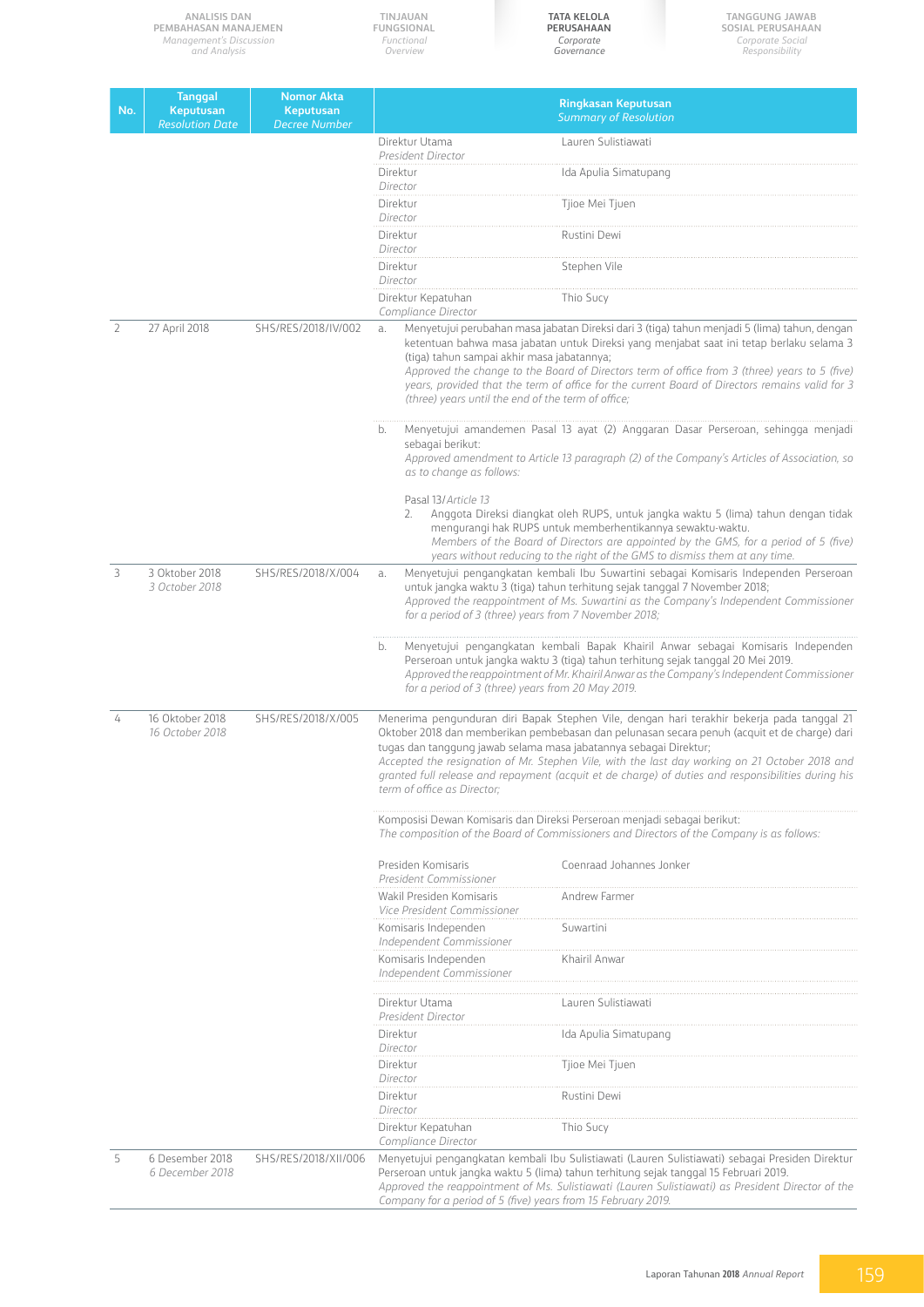

**Laporan Manajemen** *Management Reports*

| No. | Tanggal<br><b>Keputusan</b><br><b>Resolution Date</b> | <b>Nomor Akta</b><br>Keputusan<br><b>Decree Number</b> |                |                                                                                                                                                                                                                                                                                                                                                     | <b>Ringkasan Keputusan</b><br><b>Summary of Resolution</b>                                                                                                                            |  |  |  |  |  |  |                                                         |                |  |  |  |  |  |  |  |  |  |  |  |  |  |  |  |  |  |                                      |                     |                                                  |           |  |  |  |
|-----|-------------------------------------------------------|--------------------------------------------------------|----------------|-----------------------------------------------------------------------------------------------------------------------------------------------------------------------------------------------------------------------------------------------------------------------------------------------------------------------------------------------------|---------------------------------------------------------------------------------------------------------------------------------------------------------------------------------------|--|--|--|--|--|--|---------------------------------------------------------|----------------|--|--|--|--|--|--|--|--|--|--|--|--|--|--|--|--|--|--------------------------------------|---------------------|--------------------------------------------------|-----------|--|--|--|
| 6   | 6 Desember 2018<br>6 December 2018                    | SHS/RES/2018/XII/007                                   | a <sub>x</sub> | Perseroan, efektif sejak 7 Desember 2018;<br>Company, effective from 7 December 2018;                                                                                                                                                                                                                                                               | Menyetujui pengunduran diri Bpk. Coenraad Johannes Jonker sebagai Presiden Komisaris<br>Approved the resignation of Mr. Coenraad Johannes Jonker as President Commissioner of the     |  |  |  |  |  |  |                                                         |                |  |  |  |  |  |  |  |  |  |  |  |  |  |  |  |  |  |                                      |                     |                                                  |           |  |  |  |
|     |                                                       |                                                        |                | Menyetujui pengangkatan Bpk. David Cohen sebagai Presiden Komisaris Perseroan, terhitung<br>b.<br>efektif sejak diperolehnya persetujuan Otoritas Jasa Keuangan (OJK);<br>Approved the appointment of Mr. David Cohen as President Commissioner of the Company,<br>effective since the approval from the Financial Services Authority (OJK);        |                                                                                                                                                                                       |  |  |  |  |  |  |                                                         |                |  |  |  |  |  |  |  |  |  |  |  |  |  |  |  |  |  |                                      |                     |                                                  |           |  |  |  |
|     |                                                       |                                                        | $\mathsf{C}$ . | efektif sejak 7 Desember 2018;<br>Company, effective from 7 December 2018;                                                                                                                                                                                                                                                                          | Menyetujui pengunduran diri Bpk. Andrew Farmer sebagai Wakil Presiden Komisaris Perseroan,<br>Approved the resignation of Mr. Andrew Farmer as the Vice President Commissioner of the |  |  |  |  |  |  |                                                         |                |  |  |  |  |  |  |  |  |  |  |  |  |  |  |  |  |  |                                      |                     |                                                  |           |  |  |  |
|     |                                                       |                                                        | d.             | Menyetujui pengangkatan Bpk. Stephen Vile sebagai Wakil Presiden Komisaris Perseroan,<br>terhitung efektif sejak diperolehnya persetujuan Otoritas Jasa Keuangan (OJK);<br>Approved the appointment of Mr. Stephen Vile as Vice President Commissioner of the<br>Company, effective since the approval from the Financial Services Authority (OJK); |                                                                                                                                                                                       |  |  |  |  |  |  |                                                         |                |  |  |  |  |  |  |  |  |  |  |  |  |  |  |  |  |  |                                      |                     |                                                  |           |  |  |  |
|     |                                                       |                                                        | е.             |                                                                                                                                                                                                                                                                                                                                                     | Komposisi Dewan Komisaris dan Direksi Perseroan menjadi sebagai berikut:<br>The composition of the Board of Commissioners and Directors of the Company is as follows:                 |  |  |  |  |  |  |                                                         |                |  |  |  |  |  |  |  |  |  |  |  |  |  |  |  |  |  |                                      |                     |                                                  |           |  |  |  |
|     |                                                       |                                                        |                | Presiden Komisaris<br>President Commissioner                                                                                                                                                                                                                                                                                                        | David Cohen*)                                                                                                                                                                         |  |  |  |  |  |  |                                                         |                |  |  |  |  |  |  |  |  |  |  |  |  |  |  |  |  |  |                                      |                     |                                                  |           |  |  |  |
|     |                                                       |                                                        |                |                                                                                                                                                                                                                                                                                                                                                     |                                                                                                                                                                                       |  |  |  |  |  |  | Wakil Presiden Komisaris<br>Vice President Commissioner | Stephen Vile*) |  |  |  |  |  |  |  |  |  |  |  |  |  |  |  |  |  |                                      |                     |                                                  |           |  |  |  |
|     |                                                       |                                                        |                |                                                                                                                                                                                                                                                                                                                                                     |                                                                                                                                                                                       |  |  |  |  |  |  |                                                         |                |  |  |  |  |  |  |  |  |  |  |  |  |  |  |  |  |  |                                      |                     | Komisaris Independen<br>Independent Commissioner | Suwartini |  |  |  |
|     |                                                       |                                                        |                |                                                                                                                                                                                                                                                                                                                                                     |                                                                                                                                                                                       |  |  |  |  |  |  |                                                         |                |  |  |  |  |  |  |  |  |  |  |  |  |  |  |  |  |  |                                      |                     |                                                  |           |  |  |  |
|     |                                                       |                                                        |                |                                                                                                                                                                                                                                                                                                                                                     |                                                                                                                                                                                       |  |  |  |  |  |  |                                                         |                |  |  |  |  |  |  |  |  |  |  |  |  |  |  |  |  |  | Direktur Utama<br>President Director | Lauren Sulistiawati |                                                  |           |  |  |  |
|     |                                                       |                                                        |                | Direktur<br>Director                                                                                                                                                                                                                                                                                                                                | Ida Apulia Simatupang                                                                                                                                                                 |  |  |  |  |  |  |                                                         |                |  |  |  |  |  |  |  |  |  |  |  |  |  |  |  |  |  |                                      |                     |                                                  |           |  |  |  |
|     |                                                       |                                                        |                | Direktur<br>Director                                                                                                                                                                                                                                                                                                                                | Tjioe Mei Tjuen                                                                                                                                                                       |  |  |  |  |  |  |                                                         |                |  |  |  |  |  |  |  |  |  |  |  |  |  |  |  |  |  |                                      |                     |                                                  |           |  |  |  |
|     |                                                       |                                                        |                | Direktur<br>Director                                                                                                                                                                                                                                                                                                                                | Rustini Dewi                                                                                                                                                                          |  |  |  |  |  |  |                                                         |                |  |  |  |  |  |  |  |  |  |  |  |  |  |  |  |  |  |                                      |                     |                                                  |           |  |  |  |
|     |                                                       |                                                        |                | Direktur Kepatuhan<br>Compliance Director                                                                                                                                                                                                                                                                                                           | Thio Sucy                                                                                                                                                                             |  |  |  |  |  |  |                                                         |                |  |  |  |  |  |  |  |  |  |  |  |  |  |  |  |  |  |                                      |                     |                                                  |           |  |  |  |

\*) Efektif memperoleh persetujuan OJK masing-masing per tanggal 8 Maret 2019 dan 25 Februari 2019. *Effective as per the Financial Services Authority's approvals on 8 March 2019 and 25 February 2019 respectively.*

#### **RUPS TAHUN 2017** *Annual GMS 2017*

Bank Commonwealth telah melaksanakan keputusan Rapat Umum Pemegang Saham (RUPS) tahunan dan Rapat Umum Pemegang Saham Luar Biasa (RUPSLB) yang dilakukan selama tahun 2017.

*Commonwealth Bank has conducted the Annual General Meeting of Shareholders (AGMS) and Extraordinary General Meeting of Shareholders (EGMS) during 2017.*

| No. | <b>Tanggal</b><br>Keputusan<br><b>Resolution Date</b> | Nomor Akta<br>Keputusan<br>Decree Number |              | <b>Ringkasan Keputusan</b><br><b>Summary of Resolution</b>                                                                                                                                                                                                                                                                               | Pelaksanaan<br><i>Implementation</i> |
|-----|-------------------------------------------------------|------------------------------------------|--------------|------------------------------------------------------------------------------------------------------------------------------------------------------------------------------------------------------------------------------------------------------------------------------------------------------------------------------------------|--------------------------------------|
|     | <b>RUPS Tahunan</b><br>Annual GMS                     |                                          |              |                                                                                                                                                                                                                                                                                                                                          |                                      |
|     | 24 Mei 2017<br>24 May 2017                            | SHR/RES/2017/V/002                       | $\partial$ . | Menyetujui Laporan Tahunan Perseroan dan mengesahkan Telah direalisasikan pada<br>Laporan Keuangan Perseroan untuk tahun buku yang berakhir tahun 2017<br>pada tanggal 31 Desember 2016;<br>Approved the Company's Annual Report and ratify the Company's 2017<br>Financial Report for the financial year ending on 31 December<br>2016: | Have been realized in                |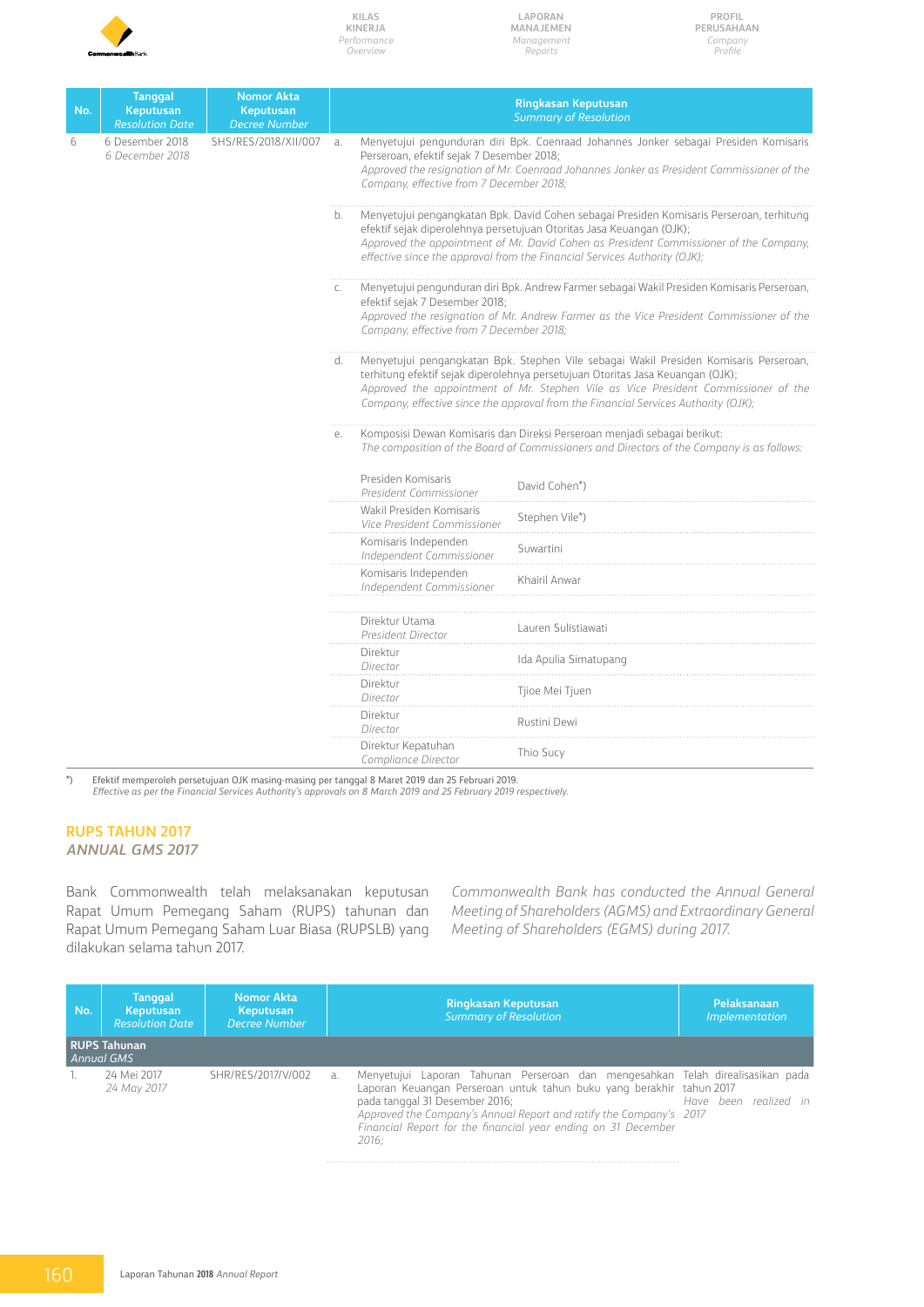|             | <b>ANALISIS DAN</b><br>PEMBAHASAN MANAJEMEN<br>Management's Discussion<br>and Analysis |                                                        | TINJAUAN<br><b>FUNGSIONAL</b><br>Functional<br>Overview |                                                                                                                               | <b>TATA KELOLA</b><br>PERUSAHAAN<br>Corporate<br>Governance                                                                                                                                                                                                                                                                                                                                                                                                                                                                                                                                                                                   | TANGGUNG JAWAB<br>SOSIAL PERUSAHAAN<br>Corporate Social<br>Responsibility |  |
|-------------|----------------------------------------------------------------------------------------|--------------------------------------------------------|---------------------------------------------------------|-------------------------------------------------------------------------------------------------------------------------------|-----------------------------------------------------------------------------------------------------------------------------------------------------------------------------------------------------------------------------------------------------------------------------------------------------------------------------------------------------------------------------------------------------------------------------------------------------------------------------------------------------------------------------------------------------------------------------------------------------------------------------------------------|---------------------------------------------------------------------------|--|
| No.         | <b>Tanggal</b><br>Keputusan<br><b>Resolution Date</b>                                  | <b>Nomor Akta</b><br><b>Keputusan</b><br>Decree Number |                                                         | <b>Ringkasan Keputusan</b><br><b>Summary of Resolution</b>                                                                    |                                                                                                                                                                                                                                                                                                                                                                                                                                                                                                                                                                                                                                               | Pelaksanaan<br><i>Implementation</i>                                      |  |
|             |                                                                                        |                                                        | b.<br>C.                                                | dilakukan dalam tahun buku tersebut;<br>Company carried out in the financial year;<br>berakhir pada tanggal 31 Desember 2017. | Memberikan pembebasan dan pelunasan secara penuh kepada<br>Direksi dan Dewan Komisaris atas pelaksanaan tugas dan tanggung<br>jawabnya dalam pengurusan dan pengawasan Perseroan yang<br>Granted full release of responsibility to the Board of Directors and<br>Board of Commissioners for the implementation of their duties<br>and responsibilities in the management and supervision of the<br>Memberikan kewenangan kepada Dewan Komisaris untuk<br>menunjuk dan/atau mengganti auditor independen untuk<br>mengaudit Laporan Keuangan Perseroan untuk tahun buku yang<br>Granted the authority to the Board of Commissioners to appoint |                                                                           |  |
|             |                                                                                        |                                                        | 2017.                                                   |                                                                                                                               | and/or replace the independent auditor to audit the Company's<br>Financial Statements for the financial year ending on 31 December                                                                                                                                                                                                                                                                                                                                                                                                                                                                                                            |                                                                           |  |
| <b>EGMS</b> | <b>RUPS Luar Biasa</b>                                                                 |                                                        |                                                         |                                                                                                                               |                                                                                                                                                                                                                                                                                                                                                                                                                                                                                                                                                                                                                                               |                                                                           |  |
| Ъ.          | 31 Maret 2017<br>31 March 2017                                                         | SHS/RES/2017/III/001                                   | Bank efektif sejak 31 Maret 2017                        |                                                                                                                               | Menyetujui pengunduran diri Bpk. Adhiputra Tanoyo sebagai Direktur Telah direalisasikan pada<br>Approved the resignation of Mr. Adhiputra Tanoyo as Bank Director Have been realized in                                                                                                                                                                                                                                                                                                                                                                                                                                                       | tahun 2017                                                                |  |
|             |                                                                                        |                                                        | effective since 31 March 2017                           |                                                                                                                               |                                                                                                                                                                                                                                                                                                                                                                                                                                                                                                                                                                                                                                               | 2017                                                                      |  |
| 2.          | 14 Juli 2017<br>14 July 2017                                                           | SHR/RES/2017/VII/003                                   | a.<br>2017;                                             |                                                                                                                               | Menyetujui pengunduran diri Bpk. Robert Dharsan Jesudason Telah direalisasikan pada<br>sebagai Presiden Komisaris Perseroan, efektif sejak 20 Juni 2017;<br>Approved the resignation of Mr. Robert Dharsan Jesudason as Have been realized in<br>President Commissioner of the Company, effective since 20 June 2017                                                                                                                                                                                                                                                                                                                          | tahun 2017                                                                |  |
|             |                                                                                        |                                                        | b.                                                      | Otoritas Jasa Keuangan (OJK);<br>the Financial Services Authority (OJK);                                                      | Menyetujui pengangkatan Bpk. Coenraad Jonker sebagai Presiden<br>Komisaris Perseroan, efektif sejak diperolehnya persetujuan<br>Approved the appointment of Mr. Coenraad Jonker as President<br>Commissioner of the Company, effective since the approval from                                                                                                                                                                                                                                                                                                                                                                                |                                                                           |  |
|             |                                                                                        |                                                        | С.<br>berikut:<br>Directors is as follows:              |                                                                                                                               | Sejak tanggal efektif pengunduran diri dan pengangkatan tersebut,<br>komposisi Dewan Komisaris dan Direksi Perseroan menjadi sebagai<br>Since the effective date of the resignation and appointment,<br>the composition of the Company's Board of Commissioners and                                                                                                                                                                                                                                                                                                                                                                           |                                                                           |  |
|             |                                                                                        |                                                        | Presiden Komisaris                                      | President Commissioner                                                                                                        | Coenraad Johannes Jonker                                                                                                                                                                                                                                                                                                                                                                                                                                                                                                                                                                                                                      |                                                                           |  |
|             |                                                                                        |                                                        |                                                         | Wakil Presiden Komisaris<br>Vice President Commissioner                                                                       | Andrew Farmer                                                                                                                                                                                                                                                                                                                                                                                                                                                                                                                                                                                                                                 |                                                                           |  |
|             |                                                                                        |                                                        | Komisaris Independen                                    | Independent Commissioner                                                                                                      | Suwartini                                                                                                                                                                                                                                                                                                                                                                                                                                                                                                                                                                                                                                     |                                                                           |  |
|             |                                                                                        |                                                        | Komisaris Independen                                    | Independent Commissioner                                                                                                      | Khairil Anwar                                                                                                                                                                                                                                                                                                                                                                                                                                                                                                                                                                                                                                 |                                                                           |  |
|             |                                                                                        |                                                        | Direktur Utama<br>President Director                    |                                                                                                                               | Lauren Sulistiawati                                                                                                                                                                                                                                                                                                                                                                                                                                                                                                                                                                                                                           |                                                                           |  |
|             |                                                                                        |                                                        | Direktur<br>Director                                    |                                                                                                                               | Ida Apulia Simatupang                                                                                                                                                                                                                                                                                                                                                                                                                                                                                                                                                                                                                         |                                                                           |  |
|             |                                                                                        |                                                        | Direktur<br>Director                                    |                                                                                                                               | Tjioe Mei Tjuen                                                                                                                                                                                                                                                                                                                                                                                                                                                                                                                                                                                                                               |                                                                           |  |
|             |                                                                                        |                                                        | Direktur<br>Director                                    |                                                                                                                               | Rustini Dewi                                                                                                                                                                                                                                                                                                                                                                                                                                                                                                                                                                                                                                  |                                                                           |  |
|             |                                                                                        |                                                        | Direktur<br>Director                                    |                                                                                                                               | Stephen Vile                                                                                                                                                                                                                                                                                                                                                                                                                                                                                                                                                                                                                                  |                                                                           |  |
|             |                                                                                        |                                                        | Direktur Kepatuhan<br>Compliance Director               |                                                                                                                               | Angeline Nangoi                                                                                                                                                                                                                                                                                                                                                                                                                                                                                                                                                                                                                               |                                                                           |  |
| 3.          | 17 Juli 2017<br>17 July 2017                                                           | SHR/RES/2017/VII/004                                   | a.                                                      |                                                                                                                               | Menyetujui pengakhiran masa kerja dari Ibu Angeline Nangoi<br>sebagai Direktur Kepatuhan Perseroan efektif sejak 22 Juli 2017;                                                                                                                                                                                                                                                                                                                                                                                                                                                                                                                | Telah direalisasikan pada<br>tahun 2017                                   |  |
|             |                                                                                        |                                                        | July 2017;                                              |                                                                                                                               | Approved the termination of the work period of Ms. Angeline<br>Nangoi as the Company's Compliance Director effective since 22                                                                                                                                                                                                                                                                                                                                                                                                                                                                                                                 | Have been realized in<br>2017                                             |  |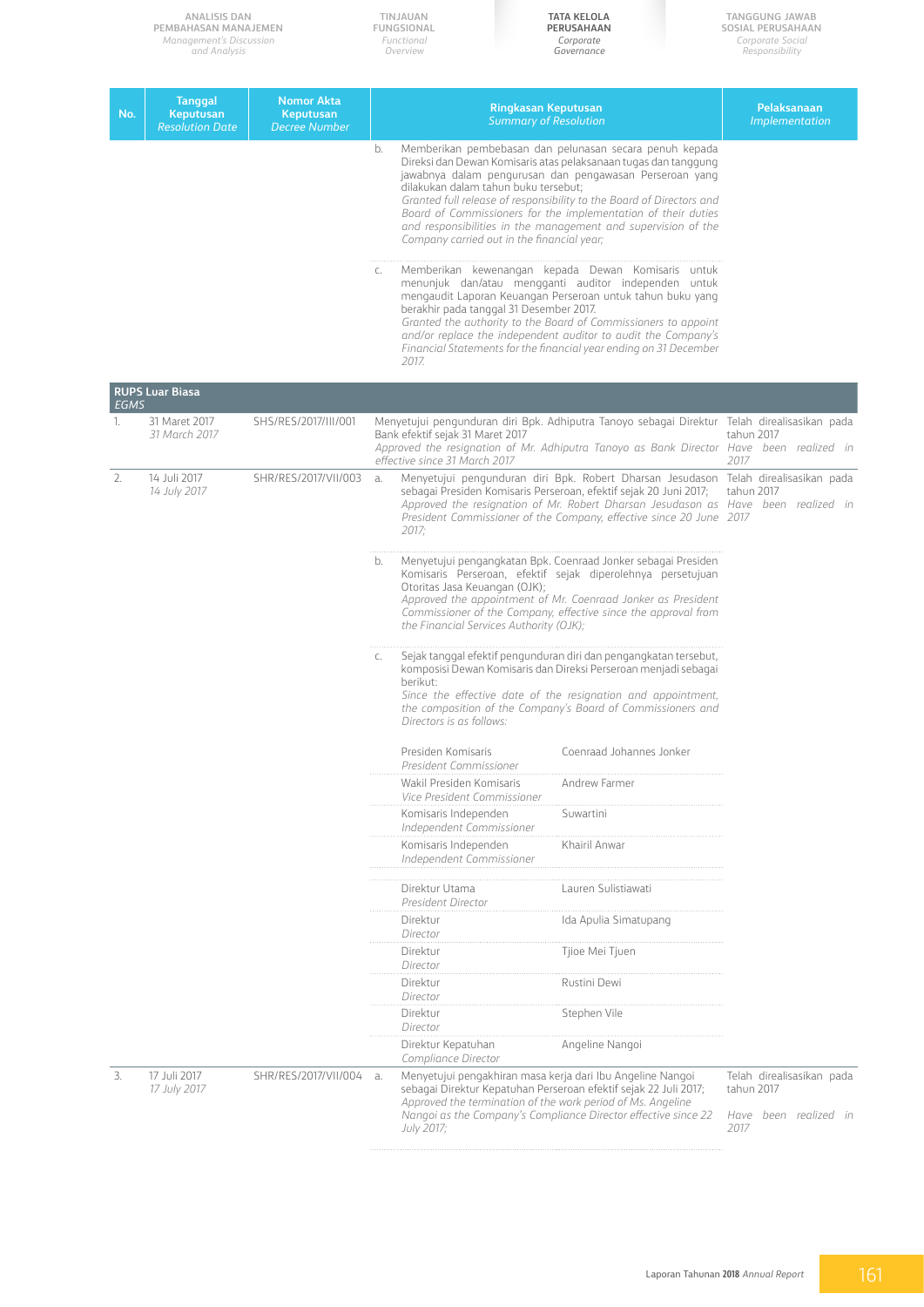

**Laporan Manajemen** *Management Reports*

**Profil Perusahaan** *Company Profile*

| No. | <b>Tanggal</b><br>Keputusan | <b>Nomor Akta</b><br><b>Keputusan</b>                            | <b>Ringkasan Keputusan</b><br><b>Summary of Resolution</b>                                                                                                                                                                                                                                                                                                        | <b>Pelaksanaan</b><br>Implementation                                           |  |  |  |
|-----|-----------------------------|------------------------------------------------------------------|-------------------------------------------------------------------------------------------------------------------------------------------------------------------------------------------------------------------------------------------------------------------------------------------------------------------------------------------------------------------|--------------------------------------------------------------------------------|--|--|--|
|     | <b>Resolution Date</b>      | <b>Decree Number</b>                                             | Menyetujui pengangkatan Ibu Mutia Nilawati Dewi sebagai<br>b.<br>Direktur Kepatuhan Perseroan terhitung efektif sejak diperolehnya<br>persetujuan Otoritas Jasa Keuangan (OJK);<br>Approved the appointment of Ms. Mutia Nilawati Dewi as the<br>Company's Compliance Director effective starting from the<br>approval of the Financial Services Authority (OJK); |                                                                                |  |  |  |
|     |                             |                                                                  | Sejak tanggal efektif pengunduran diri dan pengangkatan<br>$\mathsf{C}$ .<br>tersebut, komposisi Dewan Komisaris dan Direksi Perseroan<br>menjadi sebagai berikut:<br>Since the effective date of the resignation and appointment,<br>the composition of the Company's Board of Commissioners and<br>Directors of is as follows:                                  |                                                                                |  |  |  |
|     |                             |                                                                  | Presiden Komisaris<br>President Commissioner                                                                                                                                                                                                                                                                                                                      |                                                                                |  |  |  |
|     |                             |                                                                  | Wakil Presiden Komisaris<br>Vice President Commissioner                                                                                                                                                                                                                                                                                                           | Andrew Farmer                                                                  |  |  |  |
|     |                             |                                                                  | Komisaris Independen<br>Independent Commissioner                                                                                                                                                                                                                                                                                                                  | Suwartini<br>Komisaris Independen<br>Khairil Anwar<br>Independent Commissioner |  |  |  |
|     |                             |                                                                  |                                                                                                                                                                                                                                                                                                                                                                   |                                                                                |  |  |  |
|     |                             |                                                                  | Direktur Utama<br>President Director                                                                                                                                                                                                                                                                                                                              | Lauren Sulistiawati                                                            |  |  |  |
|     |                             |                                                                  | Direktur<br>Director                                                                                                                                                                                                                                                                                                                                              | Ida Apulia Simatupang                                                          |  |  |  |
|     |                             |                                                                  | Direktur<br>Director                                                                                                                                                                                                                                                                                                                                              | Tjioe Mei Tjuen                                                                |  |  |  |
|     |                             |                                                                  | Direktur<br>Rustini Dewi<br>Director                                                                                                                                                                                                                                                                                                                              |                                                                                |  |  |  |
|     |                             |                                                                  | Direktur<br>Stephen Vile<br>Director                                                                                                                                                                                                                                                                                                                              |                                                                                |  |  |  |
|     |                             | Direktur Kepatuhan<br>Mutia Nilawati Dewi<br>Compliance Director |                                                                                                                                                                                                                                                                                                                                                                   |                                                                                |  |  |  |

### **Dewan Komisaris**

### **Board of Commissioners**

Dewan Komisaris, sebagai pengemban fungsi pengawasan dan pemberi nasihat kepada Direksi, tidak diperkenankan terlibat dalam pengambilan keputusan yang berkaitan dengan kegiatan operasional. Pelaksanaan tugas Dewan Komisaris di Bank Commonwealth diselenggarakan sesuai dengan ketentuan UU No. 40 Tahun 2007 tentang Perseroan Terbatas, POJK No. 55/POJK.03/2016 tentang Penerapan Tata Kelola Bagi Bank Umum dan SEOJK No. 13/ SEOJK.03/2017 tentang Penerapan Tata Kelola Bagi Bank Umum.

*The Board of Commissioners, as the supervisory and advisory function for the Board of Directors, may not be involved in making decisions related to daily operational activities. The implementation of the Board of Commissioners duties at Commonwealth Bank is held in accordance with the provisions of Law No. 40/2007 on Limited Liability Companies, POJK No. 55/POJK.03/2016 on the Implementation of Good Corporate Governance for Commercial Banks, and SEOJK No. 13/SEOJK.03/2017 on the Implementation of Good Corporate Governance for Commercial Banks.*

#### **Komposisi Dewan Komisaris** *Board of Commissioners Composition*

Susunan keanggotaan Dewan Komisaris mengacu pada ketentuan OJK yang mensyaratkan bahwa Dewan Komisaris terdiri dari minimum 3 (tiga) orang dan paling banyak sama dengan jumlah anggota Direksi. Jumlah anggota Komisaris Independen paling sedikit berjumlah 50% dari jumlah anggota Dewan Komisaris.

*The members of the Board of Commissioners shall refer to OJK stipulations that require that the BOC consists of a minimum of 3 (three) persons and is at most equal to the number of members of the Board of Directors. The number of Independent Commissioners shall be at least 50% of the total members of the Board of Commissioners.*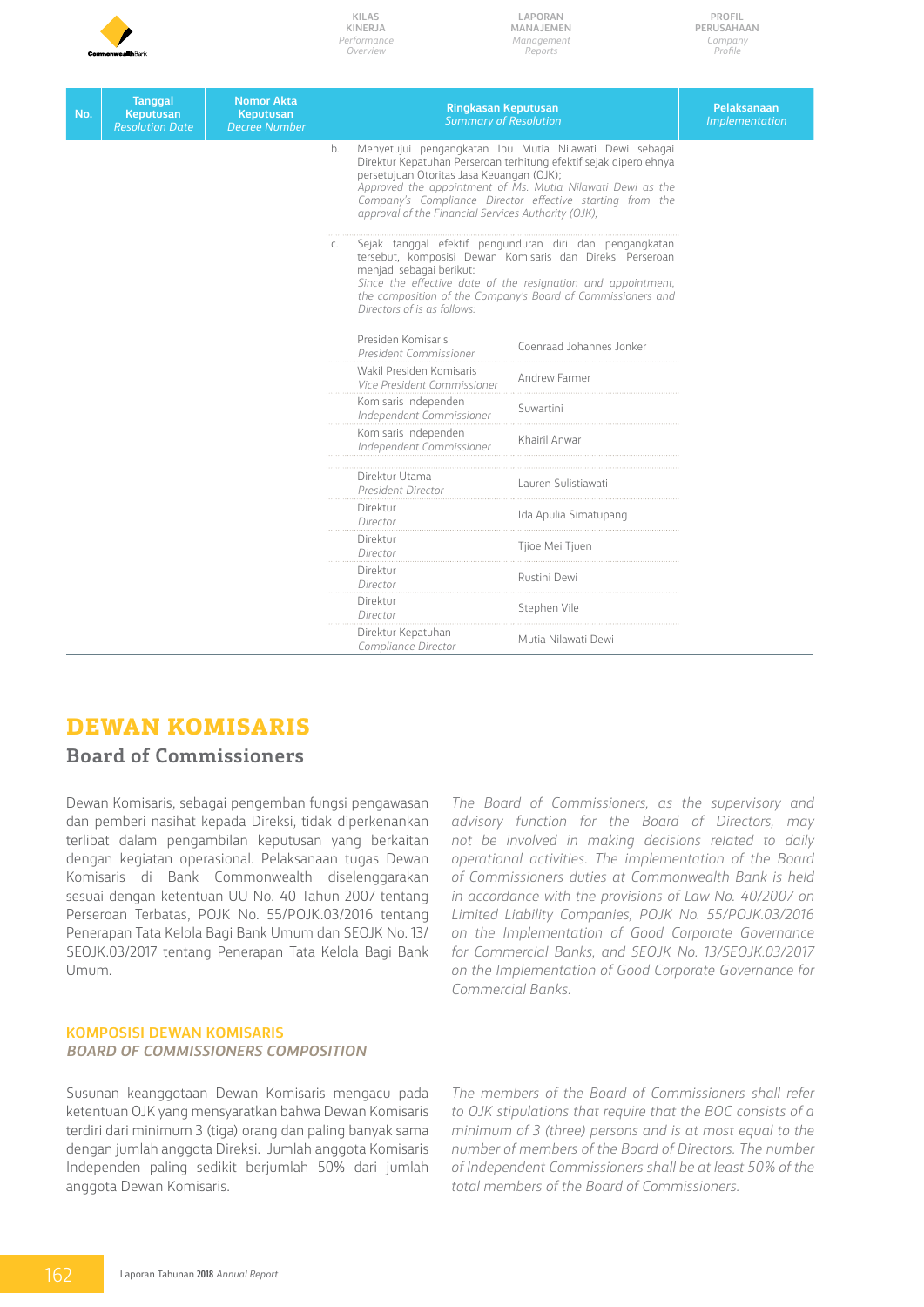**TINJAUAN FUNGSIONAL** *Functional Overview*

**Tata Kelola Perusahaan** *Corporate Governance*

**Tanggung Jawab Sosial Perusahaan** *Corporate Social Responsibility*

Komposisi Dewan Komisaris Bank Commonwealth terdiri dari 4 (empat) anggota, 2 (dua) di antaranya adalah Komisaris Independen. Susunan Dewan Komisaris diuraikan dalam tabel berikut:

*The composition of the Board of Commissioners of Commonwealth Bank consists of 4 (four) members, 2 (two) of whom are Independent Commissioners. The composition of the Board of Commissioners is described in the following table:*

| No. | <b>Nama</b><br><b>Name</b> | <b>Jabatan</b><br><b>Position</b>                                | <b>Tanggal Efektif Pengangkatan</b><br>Berdasarkan Persetujuan OJK<br><b>Effective Appointment Date</b><br><b>Pursuant to OJK Approval</b> | <b>Periode</b><br><b>Jabatan</b><br><b>Term of Office</b> | Keterangan<br><b>Description</b>                                                                                                                                                                 |
|-----|----------------------------|------------------------------------------------------------------|--------------------------------------------------------------------------------------------------------------------------------------------|-----------------------------------------------------------|--------------------------------------------------------------------------------------------------------------------------------------------------------------------------------------------------|
| 1.  | David Cohen                | Presiden Komisaris<br>President Commissioner                     | 8 Maret 2019<br>8 March 2019                                                                                                               | 2019-2022                                                 | Pengangkatan disetujui melalui Rapat Umum<br>Pemegang Saham Luar Biasa tanggal 6<br>Desember 2018.<br>The appointment was approved through the<br>Extraordinary GMS on 6 December 2018.          |
| 2.  | Stephen Vile               | Wakil Presiden Komisaris<br>Vice President<br>Commissioner       | 25 Februari 2019<br>25 February 2019                                                                                                       | 2019-2022                                                 | Pengangkatan disetujui melalui Rapat Umum<br>Pemegang Saham Luar Biasa tanggal 6<br>Desember 2018<br>The appointment was approved through the<br>Extraordinary GMS on 6 December 2018.           |
| 3.  | Suwartini                  | Komisaris Independen<br>Independent Commissioner 7 November 2012 | 7 November 2012                                                                                                                            | 2018-2021                                                 | Pengangkatan kembali disetujui melalui<br>Rapat Umum Pemegang Saham Luar Biasa<br>tanggal 3 Oktober 2018.<br>The reappointment was approved through<br>the Extraordinary GMS on 3 Octomber 2018. |
| 4.  | Khairil Anwar              | Komisaris Independen<br>Independent Commissioner 6 May 2013      | 6 Mei 2013                                                                                                                                 | 2019-2022                                                 | Pengangkatan kembali disetujui melalui<br>Rapat Umum Pemegang Saham Luar Biasa<br>tanggal 3 Oktober 2018.<br>The reappointment was approved through<br>the Extraordinary GMS on 3 Octomber 2018. |

#### **UJI KEMAMPUAN DAN KEPATUHAN** *FIT AND PROPER TEST*

Seluruh anggota Dewan Komisaris Bank Commonwealth telah lulus Uji Kemampuan dan Kepatutan (*Fit and Proper Test*) dan mendapatkan persetujuan Otoritas Jasa Keuangan.

Seluruh anggota Dewan Komisaris Bank memiliki integritas, kompetensi dan reputasi keuangan yang baik.

#### **INDEPENDENSI ANGGOTA DEWAN KOMISARIS** *Independence of board of COMMISSIONERS*

Seluruh anggota Dewan Komisaris tidak memiliki 5% (lima persen) saham atau lebih dari modal disetor pada Bank Commonwealth, bank lain, lembaga keuangan non-Bank, dan pada perusahaan lainnya baik di dalam maupun luar Indonesia.

#### **PROGRAM ORIENTASI BAGI KOMISARIS BARU** *ORIENTATION PROGRAM FOR NEW COMMISSIONERS*

Sebagai bentuk pengenalan terhadap Bank, Bank Commonwealth memberikan program orientasi bagi anggota Komisaris yang baru diangkat.

Adapun orientasi ini dilakukan dalam beberapa tahap, seperti sesi pertemuan yang disertai dengan presentasi dari Dewan Komisaris maupun Direksi, kunjungan ke kantorkantor Bank, perkenalan dengan pejabat eksekutif atau kepala cabang, serta pengenalan program-program lain.

*All members of Commonwealth Bank's Board of Commissioners have passed the Fit and Proper Test and obtained the approval of the Financial Services Authority.*

*All members possess good integrity, competence and financial reputation.* 

*No member of the Board of Commissioners holds 5% (five percent) or more of shares from the paid-up capital in Commonwealth Bank, other bank, other non-bank institution, and in any company both in or outside Indonesia.*

*As an introduction to the Bank, Commonwealth Bank provides orientation programs for newly appointed Commissioners.*

*The orientation is carried out in several stages, such as meeting sessions accompanied by presentations from the Board of Commissioners and Directors, visits to Bank offices, introductions to executive officers or branch heads, and the introduction of other programmes.*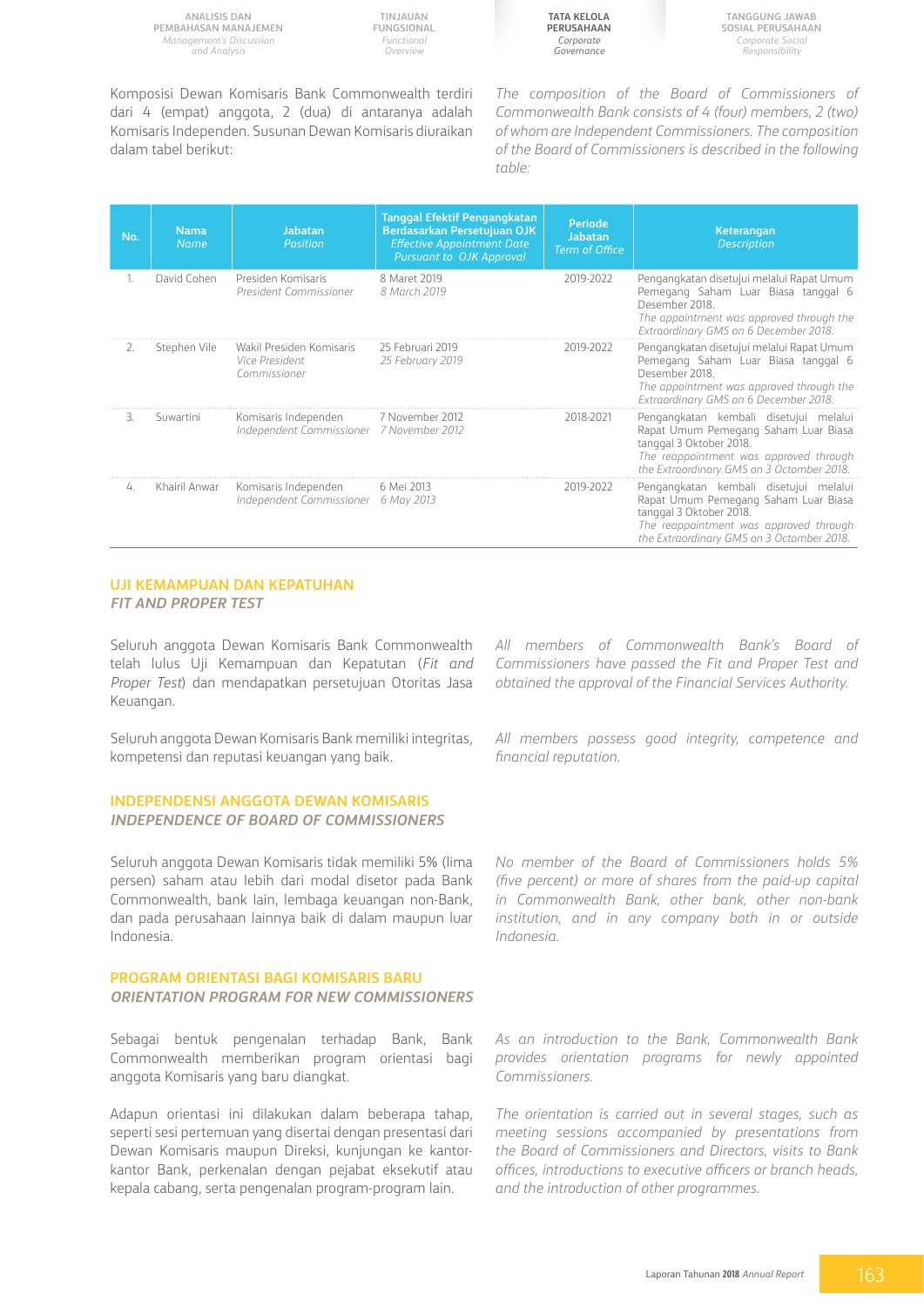

**Laporan Manajemen** *Management Reports*

*the orientation programme in 2019.*

**Profil Perusahaan** *Company Profile*

Pada tahun 2018, David Cohen dan Stephen Vile diangkat masing-masing sebagai Presiden Komisaris dan Wakil Presiden Komisaris Perseroan berdasarkan Rapat Umum Pemegang Saham Luar Biasa tanggal 6 Desember 2018, dan efektif mendapat persetujuan Otoritas Jasa Keuangan masing-masing pada tanggal 8 Maret 2019 dan 25 Februari 2019. Program orientasi akan diberikan kepada David Cohen dan Stephen Vile selaku Presiden Komisaris dan Wakil Presiden Komisaris yang baru di tahun 2019.

#### **KOMISARIS INDEPENDEN** *INDEPENDENT COMMISSIONERS*

Komisaris Independen tidak memiliki hubungan keuangan, kepengurusan, kepemilikan saham dan/atau hubungan keluarga dengan anggota Direksi, anggota Dewan Komisaris lainnya dan/atau dengan pemegang saham mayoritas atau hubungan lainnya dengan Bank yang dapat mempengaruhi pengambilan keputusan dan tindakan secara independen.

Suwartini dan Khairil Anwar merupakan Komisaris Independen Bank Commonwealth yang telah memenuhi persyaratan independensi sebagai Komisaris Independen dan telah diangkat kembali setelah menjabat selama 2 (dua) periode. Pengangkatan tersebut telah sesuai dengan ketentuan dan yang bersangkutan telah menyatakan tetap dapat bertindak secara independen.

*An Independent Commissioner shall not have any financial relationship, stewardship, share ownership and/or family relationships with members of the Board of Directors, the Board of Commissioners, and/or the controlling shareholder or any relationship with the Bank that may affect its ability to act independently.*

*In 2018, David Cohen and Stephen Vile were appointed respectively as the Company's President Commissioner and Vice President Commissioner based on the Extraordinary General Meeting of Shareholders on 6 December 2018. The Financial Services Authority respectively approved their appointments effectively on 8 March 2019 and 25 February 2019. David Cohen and Stephen Vile as the new President Commissioner and Vice President Commissioner will take* 

*Suwartini and Khairil Anwar are Independent Commissioners of Commonwealth Bank who have met the independence requirements as Independent Commissioners and has been reappointed after serving for 2 (two) periods. The appointment was made in accordance with the regulations and the appointee has declared capacity to act independently.*

#### **TUGAS DAN TANGGUNG JAWAB** *DUTIES AND RESPONSIBILITIES*

Melakukan pengawasan atas pengurusan dan pengelolaan usaha oleh Direksi serta memberikan arahan kepada Direksi mengenai hal-hal yang berkaitan dengan kepentingan dan kelanjutan usaha Bank merupakan tugas utama Dewan Komisaris. Pelaksanaan fungsi pengawasan salah satunya dilakukan melalui rapat Dewan Komisaris dan rapat gabungan dengan Direksi maupun komite-komite.

Tugas pokok, fungsi dan tanggung jawab Dewan Komisaris diatur dalam Pedoman Dewan Komisaris. Secara singkat, tugas dan tanggung jawab Dewan Komisaris Bank Commonwealth adalah sebagai berikut:

- a. Memantau dan memastikan penerapan prinsip-prinsip Good Corporate Governance dalam semua aspek bisnis Bank Commonwealth dan di semua level organisasi.
- b. Aktif memantau kinerja Direksi melaksanakan segala tugas dan tanggung jawab, memberikan rekomendasi dan saran, juga memantau dan mengevaluasi pelaksanaan kebijakan strategis Bank Commonwealth.
- c. Memastikan Direksi telah menindaklanjuti temuan audit dan rekomendasi Auditor Internal Bank Commonwealth, Auditor Eksternal, serta Otoritas Jasa Keuangan (OJK) dan/atau otoritas pengawas lainnya.

*Supervising the management conducted by the Board of Directors and providing direction to the Board of Directors on matters related to the interests and continuation of the Bank's business are the main tasks of the Board of Commissioners. The implementation of the supervisory function is conducted through meetings of the Board of Commissioners and through joint meetings with the Board of Directors and the committees under it.* 

*The main duties, functions and responsibilities of the Board of Commissioners are regulated in the Board of Commissioners Manual. Briefly, the duties and responsibilities of the Commonwealth Bank Board of Commissioners are as follows:* 

- *a. Monitors and ensures the implementation of Good Corporate Governance principles in all aspects of the Commonwealth Bank business and at all levels of the organisation.*
- *b. Actively monitors the performance of the Board of Directors in performing all duties and responsibilities, provides recommendations and advice, as well as monitors and evaluates the implementation of Commonwealth Bank strategic policies.*
- *c. Ensures that the Board of Directors has followed up on the audit findings and recommendations of the Internal Auditor of the Commonwealth Bank, the External Auditor, as well as the audit results and reviews of the Financial Services Authority (OJK) and/ or other regulatory authorities.*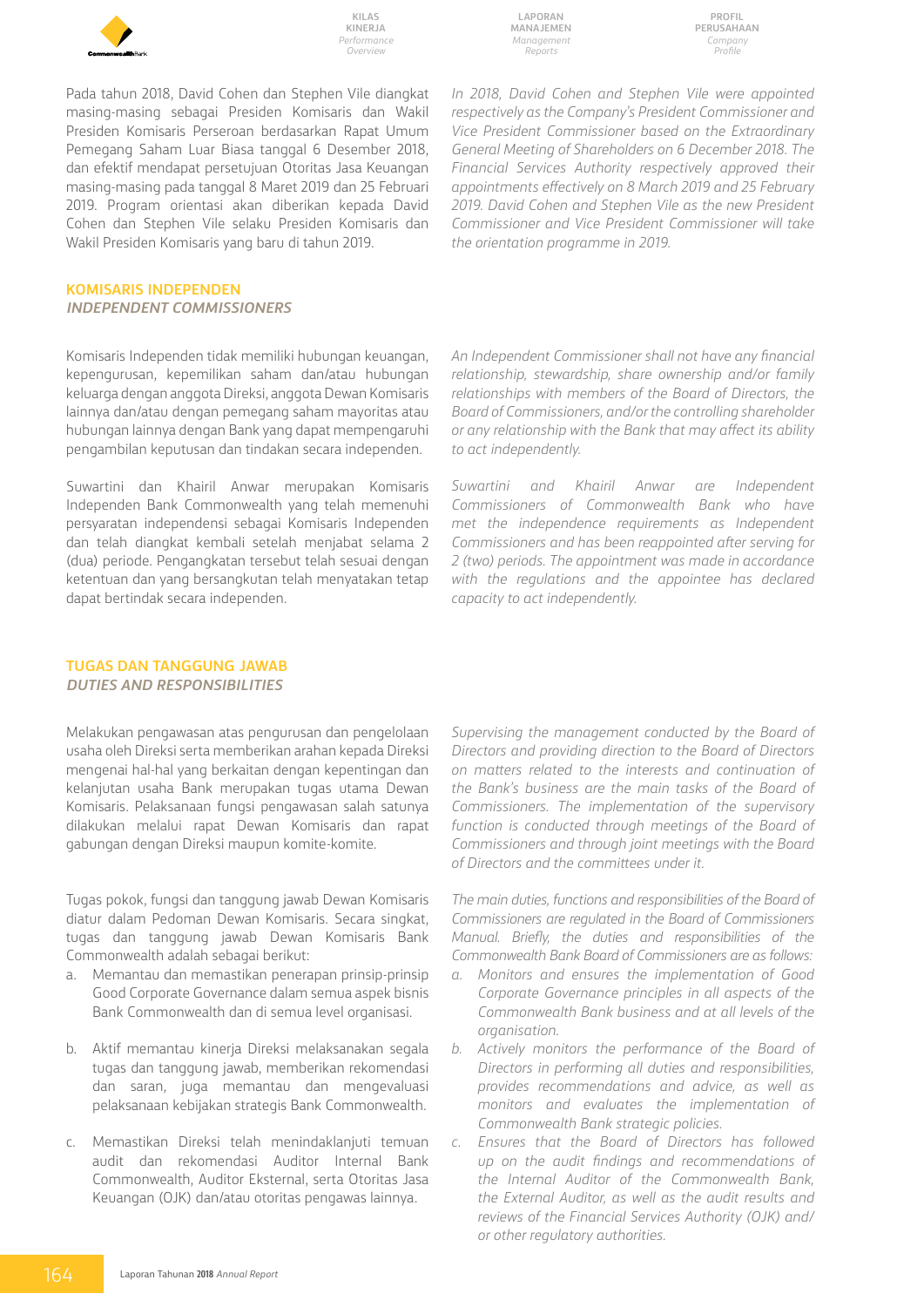**TINJAUAN FUNGSIONAL** *Functional Overview*

- d. Tidak terlibat dalam proses perumusan keputusan operasional, dengan pengecualian persetujuan kredit kepada pihak terkait sebagaimana diatur dalam ketentuan Bank Indonesia tentang Batas Maksimum Pemberian Kredit Bank Umum atau peraturan dan perundangan yang berlaku lainnya.
- e. Membentuk Komite Audit, Komite Pemantau Risiko dan Komite Remunerasi dan Nominasi.
- f. Melakukan pengawasan atas penerapan tata kelola terintegrasi pada konglomerasi keuangan.

#### **RAPAT DEWAN KOMISARIS** *BOARD OF COMMISSIONERS MEETINGS*

Sesuai dengan ketentuan Ayat 8 Pasal 3 SEOJK No. 13/ SEOJK.03/2017, Dewan Komisaris wajib mengadakan rapat minimal 4 (empat) kali dalam 1 (satu) tahun dan wajib dihadiri oleh seluruh anggota Dewan Komisaris secara fisik paling sedikit 2 (dua) kali dalam setahun.

Sepanjang tahun 2018, Dewan Komisaris telah mengadakan 6 kali rapat yang dihadiri secara fisik sebagai berikut:



**Tanggung Jawab Sosial Perusahaan** *Corporate Social Responsibility*

- *d. Is not involved in the process of formulating operational decisions, with the exception of credit approvals to related parties as stipulated in the provisions of Bank Indonesia concerning the Legal Lending Limit for Commercial Banks or other prevailing laws and regulations.*
- *e. Required to establish an Audit Committee, Risk Oversight Committee and Remuneration and Nomination Committee.*
- *f. Supervises the implementation of integrated governance in financial conglomeration.*

*Pursuant to the provisions of Paragraph 8 Article 3 SEOJK No. 13/SEOJK.03/2017, the Board of Commissioners must held meetings of at least 4 (four) times in a year. All members of the Board of Commissioners must physically attend at least 2 (two) meetings in a year.* 

*Throughout the year 2018, the Board of Commissioners held 6 meetings with the following physical attendance:*

| No. | Anggota<br>Member        | <b>Jabatan</b><br><b>Title</b>                                | Periode<br>Period |           |            |                          |            |            | Jumlah Kehadiran        | <b>Persentase</b><br>Kehadiran |
|-----|--------------------------|---------------------------------------------------------------|-------------------|-----------|------------|--------------------------|------------|------------|-------------------------|--------------------------------|
|     |                          |                                                               | Mar               | Apr       | Jul        | <b>Sep</b>               | Oct        | <b>Dec</b> | <b>Total Attendance</b> | Attendance<br>Percentage       |
|     | Coenraad J.<br>Jonker *) | Presiden Komisaris<br>President<br>Commissioner               | $\sqrt{ }$        | $\sqrt{}$ | $\sqrt{ }$ | $\overline{\phantom{a}}$ | $\sqrt{ }$ | $\sqrt{ }$ |                         | 83%                            |
|     | Andrew Farmer            | Wakil Presiden<br>Komisaris<br>Vice President<br>Commissioner |                   | V         |            | V                        | $\sqrt{ }$ |            | C.                      | 83%                            |
| 3   | Suwartini                | Komisaris Independen<br>Independent<br>Commissioner           | $\sqrt{ }$        | V         |            |                          |            |            |                         | 100%                           |
| 4   | Khairil Anwar            | Komisaris Independen<br>Independent<br>^ommissioner           | $\sqrt{}$         | V         |            |                          |            |            |                         |                                |

\*) Mengundurkan diri efektif per tanggal 7 Desember 2018 dan digantikan dengan David Cohen (Presiden Komisaris) dan Stephen Vile (Wakil Presiden Komisaris) *Resigned effectively as of 7 December 2018 and were replaced by David Cohen (President Commissioner) and Stephen Vile (Vice President Commissioner)*

#### **PENGAWASAN DAN REKOMENDASI DEWAN KOMISARIS** *BOARD OF COMMISSIONERS SUPERVISION AND RECOMMENDATIONS*

Selama 2018, Dewan Komisaris telah melaksanakan tugasnya antara lain:

- 1. Merekomendasikan penyesuaian strategi bisnis apabila diperlukan dan mengawasi tingkat pertumbuhan kredit dan pendanaan.
- 2. Melaksanakan beberapa rapat kerja komite-komite yang mendukung tugas pengawasan Dewan Komisaris melalui Komite Audit, Komite Pemantau Risiko, Komite Remunerasi dan Nominasi serta Komite Tata Kelola Terintegrasi.

*Throughout 2018, the Board of Commissioners has implemented its supervisory functions through the fulfillment of the following tasks:* 

- *1. Providing recommendations regarding adjustments of business strategies as necessary and overseeing credit and funding growth rates.*
- *2. Conducting several work meetings of committees that support the supervisory task of the Board of Commissioners through the Audit Committee, Risk Oversight Committee, Remuneration and Nomination Committee and Integrated Governance Committee.*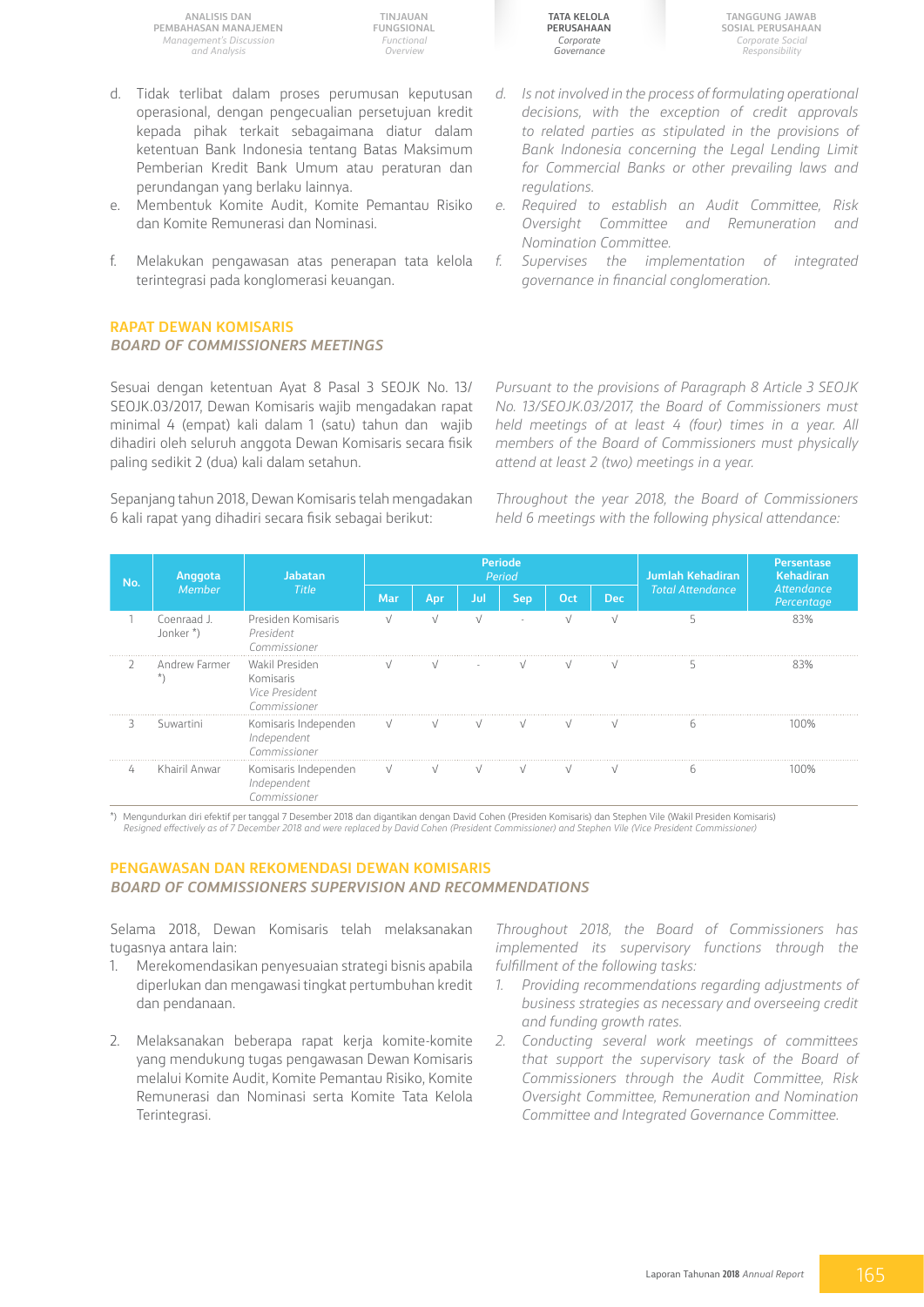

**Laporan Manajemen** *Management Reports*



- 3. Mengevaluasi kinerja keuangan Bank sepanjang tahun 2018.
- 4. Mengevaluasi pelaksanaan Rencana Bisnis Bank.
- 5. Memantau dan mengevaluasi perkembangan bisnis/ proyek yang sedang dikembangkan Bank, seperti Tyme Digital Personal Loan dan Operational Risk Management Framework (ORMF).
- 6. Memantau, mengkaji dan mengevaluasi tindakan yang disetujui dari hasil temuan audit internal dan eksternal, serta membahas rencana audit internal dan eksternal.
- 7. Membahas Laporan Tingkat Kesehatan Bank, Laporan Triwulanan Profil Risiko dan dampak dari peraturan baru atau perubahan peraturan bagi Bank.
- 8. Mengevaluasi pandangan dan perkembangan dari BOD & Chiefs terkait kinerja, kegiatan operasional dan perubahan strategi Bank.

Dewan Komisaris telah memberikan rekomendasi dan persetujuan terhadap hal-hal berikut:

- 1. Revisi rencana Bisnis Bank Tahun 2018-2020
- 2. Rencana Bisnis Bank Tahun 2019-2021
- 3. Pengangkatan dan pengunduran diri anggota Direksi dan Dewan Komisaris
- 4. Pengangkatan kembali anggota Komite Audit dan Komite Pemantau Risiko
- 5. Penunjukkan Auditor Eksternal untuk melakukan audit atas Laporan Keuangan Bank untuk Tahun buku yang berakhir pada tanggal 31 Desember 2018.
- *3. Evaluating the Company's financial performance throughout 2018.*
- *4. Evaluating the implementation of the Bank's Business Plan.*
- *5. Monitoring and evaluating the development of business/projects that are being developed by the Bank, such as Digital Personal Loan and Operational Risk Management Framework (ORMF).*
- *6. Monitoring, reviewing and evaluating approved initiatives from internal and external audit findings, and discuss internal and external audit plans.*
- *7. Discussing the Bank's Soundness Report, Risk Profile Quarterly Report and the impact of new regulations or changes to regulations for the Bank.*
- *8. Evaluating the view and development of the BOD & Chiefs regarding the performance, operational activities and changes in the Bank's strategy.*

*The Board of Commissioners has provided the recommendations and approvals for the following:*

- *1. Revision of the Bank's Business Plan for 2018-2020*
- *2. Bank Business Plan for 2019-2021*
- *3. Appointment and resignation of members of the Board of Directors and Board of Commissioners*
- *4. Reappointment of members of the Audit Committee and Risk Oversight Committee*
- *5. Appointment of an External Auditor to conduct an audit of the Bank's Financial Statements for the financial year ending on 31 December 2018.*

Rapat Dewan Komisaris selama tahun 2018 sebagai berikut.

*The Board of Commissioners' meetings throughout 2018 are as follows:* 

| Tanggal<br>Date                | <b>Agenda Rapat</b><br><b>Meeting Agenda</b>                                                                                                                                                                                                                                                                                                                                                                                                                                                                                                                                                                                                                                                                                                                                                                                                                                                                                                                                                                                                                                                                                   |
|--------------------------------|--------------------------------------------------------------------------------------------------------------------------------------------------------------------------------------------------------------------------------------------------------------------------------------------------------------------------------------------------------------------------------------------------------------------------------------------------------------------------------------------------------------------------------------------------------------------------------------------------------------------------------------------------------------------------------------------------------------------------------------------------------------------------------------------------------------------------------------------------------------------------------------------------------------------------------------------------------------------------------------------------------------------------------------------------------------------------------------------------------------------------------|
| 1 Maret 2018<br>1 March 2018   | Update hasil Rapat Komite Audit<br>1.<br>Update Hasil Rapat Komite Pemantau Risiko<br>2.<br>3.<br>Update hasil Rapat Komite Remunerasi dan Nominasi<br>Presentasi mengenai "Market and Economic Outlook" oleh FSII<br>4.<br>5.<br>Laporan Presiden Direktur mengenai Laporan Kinerja Bisnis Bank Commonwealth meliputi periode sampai dengan 28<br>Februari 2018<br>Update Projek: Tyme Digital Personal Loan dan Kinerja Kiosk, Gerbang Pembayaran Nasional (GPN)/ National Payment<br>6.<br>Gateway, Data Center Transformation<br>Update the results of the Audit Committee Meeting<br>1.<br>Update the Results of the Risk Oversight Committee Meeting<br>2.<br>3.<br>Update the results of the Remuneration and Nomination Committee Meeting<br>Presentation on "Market and Economic Outlook" by FSII<br>4.<br>The President Director's report on the Commonwealth Bank Business Performance Report covering the period up to 28<br>5.<br>February 2018<br>Update Project: Digital Personal Loan and Kiosk Performance, National Payment Gateway (GPN) / National Payment<br>6.<br>Gateway, Transformation of Data Center |
| 26 April 2018<br>26 April 2018 | Update hasil Rapat Komite Audit<br>Ъ.<br>Update Hasil Rapat Komite Pemantau Risiko<br>2.<br>3.<br>Update hasil Rapat Komite Remunerasi dan Nominasi<br>Laporan Presiden Direktur mengenai Laporan Kinerja Bisnis Bank Commonwealth meliputi periode sampai dengan 31 Maret<br>4.<br>2018<br>5.<br>Update Projek: Pryme, Implementasi GPN, Tyme Digital Kiosk and Personal Loan<br>Update the results of the Audit Committee Meeting<br>1.<br>Update the Results of the Risk Oversight Committee Meeting<br>2.<br>3.<br>Update the results of the Remuneration and Nomination Committee Meeting<br>Report from the President Director regarding the Commonwealth Bank's Business Performance Report covering the period<br>4.<br>up to 31 March 2018<br>Project Updates: Pryme, GPN Implementation, Tyme Digital Kiosk and Personal Loans<br>5.                                                                                                                                                                                                                                                                                 |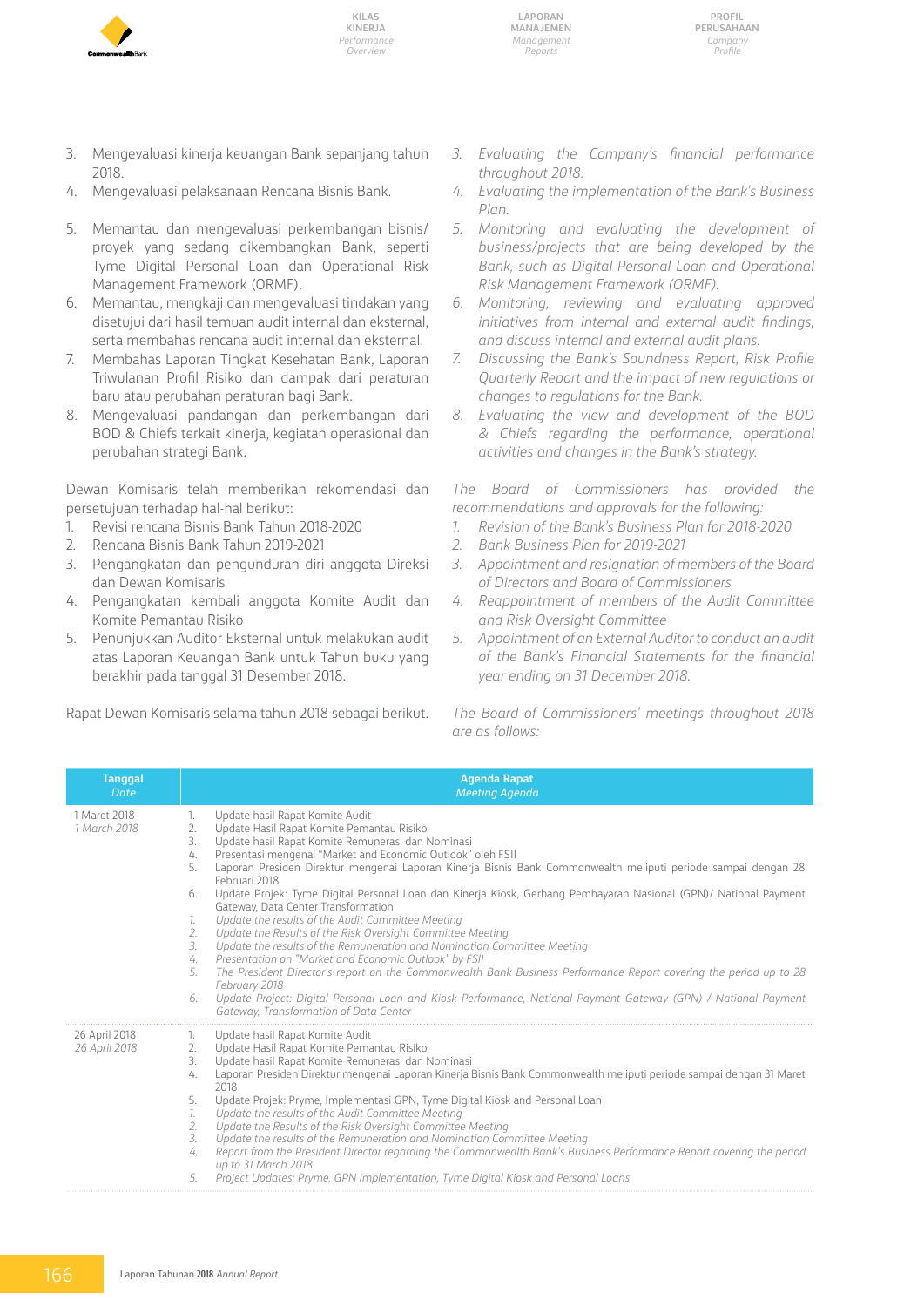**TINJAUAN FUNGSIONAL** *Functional Overview*

**Tata Kelola Perusahaan** *Corporate Governance*

| <b>Tanggal</b>                       | <b>Agenda Rapat</b>                                                                                                                                                                                                                                                                                                                                                                                                                                                                                                                                                                                                                                                                                                                                                                                                                                                                                                                                                                                                  |
|--------------------------------------|----------------------------------------------------------------------------------------------------------------------------------------------------------------------------------------------------------------------------------------------------------------------------------------------------------------------------------------------------------------------------------------------------------------------------------------------------------------------------------------------------------------------------------------------------------------------------------------------------------------------------------------------------------------------------------------------------------------------------------------------------------------------------------------------------------------------------------------------------------------------------------------------------------------------------------------------------------------------------------------------------------------------|
| Date                                 | <b>Meeting Agenda</b>                                                                                                                                                                                                                                                                                                                                                                                                                                                                                                                                                                                                                                                                                                                                                                                                                                                                                                                                                                                                |
| 26 Juni 2018<br>26 June 2018         | Update hasil Rapat Komite Audit<br>1.<br>2.<br>Update Hasil Rapat Komite Pemantau Risiko<br>3.<br>Update hasil Rapat Komite Remunerasi dan Nominasi<br>Presentasi terkait inklusi keuangan<br>4.<br>Laporan Presiden Direktur mengenai Laporan Kinerja Bisnis Bank Commonwealth meliputi periode sampai dengan 30 Juni<br>5.<br>2018<br>Update Projek: Tyme Digital Personal Loan, implementasi GPN, Data Center Transformation<br>6.<br>Update the results of the Audit Committee Meeting<br>1.<br>2.<br>Update the Results of the Risk Oversight Committee Meeting<br>Update the results of the Remuneration and Nomination Committee Meeting<br>3.<br>4.<br>Presentations related to financial inclusion<br>President Director's report on Commonwealth Bank's Business Performance Report covering the period up to 30 June 2018<br>5.<br>Update Project: Digital Personal Loan, implementation of GPN, Data Transformation Center<br>6.                                                                         |
| 4 September 2018<br>4 September 2018 | Update hasil Rapat Komite Audit<br>1.<br>2.<br>Update Hasil Rapat Komite Pemantau Risiko<br>3.<br>Update hasil Rapat Komite Remunerasi dan Nominasi<br>Update Hasil Rapat BOC Entitas Induk<br>4.<br>Laporan Presiden Direktur mengenai:<br>5.<br>a. Laporan Kinerja Bisnis Bank Commonwealth meliputi periode sampai dengan 31 Juli 2018<br>1Q18 Competitive Landscape and 1H18 Industry Performance<br>b.<br>Update Projek: Tyme Digital Personal Loan<br>6.<br>Update the results of the Audit Committee Meeting<br>1.<br>Update the Results of the Risk Oversight Committee Meeting<br>2.<br>Update the results of the Remuneration and Nomination Committee Meeting<br>3.<br>4.<br>Update the Meeting Results of the BOC Prime Entity<br>President Director's report regarding:<br>5.<br>The Commonwealth Bank's Business Performance Report covering the period up to 31 July 2018<br>а.<br>1Q18 Competitive Landscape and 1H18 Industry Performance<br>b.<br>Update Project: Digital Tyme Personal Loan<br>6. |
| 25 Oktober 2018<br>25 October 2018   | Update hasil Rapat Audit<br>1.<br>2.<br>Update hasil Rapat Komite Pemantau Risiko<br>Update hasil Rapat Komite Remunerasi dan Nominasi<br>3.<br>Laporan Presiden Direktur mengenai:<br>4.<br>Laporan Kinerja Bisnis Bank Commonwealth meliputi periode sampai dengan 30 September 2018<br>a.<br>2Q18 Competitive Landscape and 2H18 Industry Performance<br>b.<br>Update Projek: Tyme Digital Personal Loan<br>5.<br>Update the results of the Audit Meeting<br>1.<br>Update the results of the Risk Oversight Committee Meeting<br>2.<br>Update the results of the Remuneration and Nomination Committee Meeting<br>3.<br>4.<br>Report from the President Director:<br>The Commonwealth Bank's Business Performance Report covering the period up to 30 September 2018<br>а.<br>2Q18 Competitive Landscape and 2H18 Industry Performance<br>b.<br>Update Project: Digital Tyme Personal Loan<br>5.                                                                                                                  |
| 6 Desember 2018<br>6 December 2018   | Update hasil Rapat Audit<br>1.<br>2.<br>Update hasil Rapat Komite Pemantau Risiko<br>3.<br>Update hasil Rapat Komite Remunerasi dan Nominasi<br>Laporan Presiden Direktur mengenai Laporan Kinerja Bisnis Bank Commonwealth periode 30 Oktober 2018<br>4.<br>Update Projek: Tyme Digital Personal Loan, Operational Risk Management Framework<br>5.<br>1.<br>Update the results of the Audit Meeting<br>Update the results of the Risk Oversight Committee Meeting<br>2.<br>Update the results of the Remuneration and Nomination Committee Meeting<br>3.<br>Report of the President Director regarding the Commonwealth Bank's Business Performance Report covering the period<br>4.<br>ending 30 October 2018<br>Update Project: Digital Personal Loan, Operational Risk Management Framework<br>5.                                                                                                                                                                                                                |

#### **PELATIHAN DEWAN KOMISARIS** *BOARD OF COMMISSIONERS TRAINING*

Sebagai upaya untuk mendukung pelaksanaan fungsinya, Dewan Komisaris berpartisipasi dalam berbagai pelatihan, *workshop*, seminar, dan program pengembangan dan pelatihan lain selama tahun 2018, dengan uraian sebagai berikut:

*In an effort to support the implementation of its functions, the Board of Commissioners participates in various training sessions, workshops, seminars, and other development and training programmes throughout 2018, with the following description:*

| No. | Nama Dewan Komisaris<br>Name of the Board of<br><b>Commissioners</b> | Nama Pelatihan yang Diikuti<br><b>Name of Trainings</b>                                                                                                           |
|-----|----------------------------------------------------------------------|-------------------------------------------------------------------------------------------------------------------------------------------------------------------|
|     | Coenraad Johannes Jonker*)                                           | Workplace Conduct, Being Accountable for Risk, Security and Privacy, Fraud and Accountability & Ownership                                                         |
|     | Andrew Farmer*)                                                      | Security and Privacy, Fraud and Accountability & Ownership, Being Accountable for Risk, Anti-bribery &<br>Corruption, Health, Safety & Wellbeing Training Module. |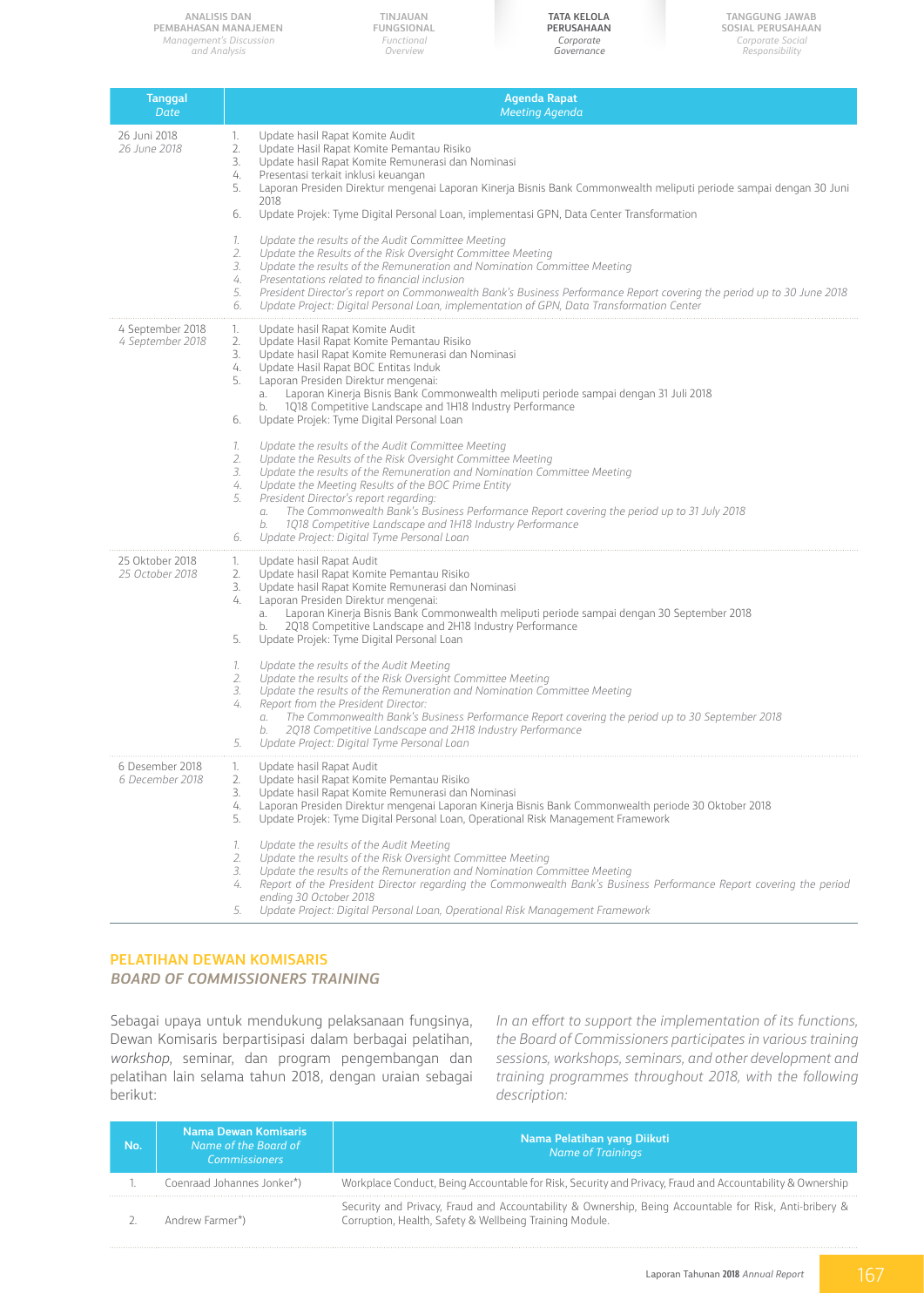|    | Componwealth Ray | <b>KILAS</b><br>KINERJA<br>Performance<br>Overview                                                                                                                                                                                                                                                                        | LAPORAN<br>MANAJEMEN<br>Management<br>Reports                                                                                                                                                                                                                                                                                                                                                                                                                                                                                                                                                                                                                                                                                                                                                                                                                                                                                                                                                                                                                                                                                                                                                                                                                                    | <b>PROFIL</b><br>PERUSAHAAN<br>Company<br>Profile |
|----|------------------|---------------------------------------------------------------------------------------------------------------------------------------------------------------------------------------------------------------------------------------------------------------------------------------------------------------------------|----------------------------------------------------------------------------------------------------------------------------------------------------------------------------------------------------------------------------------------------------------------------------------------------------------------------------------------------------------------------------------------------------------------------------------------------------------------------------------------------------------------------------------------------------------------------------------------------------------------------------------------------------------------------------------------------------------------------------------------------------------------------------------------------------------------------------------------------------------------------------------------------------------------------------------------------------------------------------------------------------------------------------------------------------------------------------------------------------------------------------------------------------------------------------------------------------------------------------------------------------------------------------------|---------------------------------------------------|
| 3. | Suwartini        | Menghadapi Ekonomi Digital<br>$\overline{\phantom{a}}$<br>:Harmonisasi Sektor Formal dan Informal"<br>48 <sup>th</sup> ASEAN Banking Council Meeting (with Perbanas)<br>$\overline{\phantom{a}}$<br>Facing the Digital Economy<br>$\overline{\phantom{a}}$<br>$\sim$<br>Harmonization of the Formal and Informal Sectors" | Prospek Industri Keuangan Perbankan dan Tantangan Kesiapan Sumber Daya Manusia di dalam<br>Praktek Terbaik Implementasi Keuangan Mikro Terbaik di Dunia<br>Prioritas Kebijakan Pemerintah Menjadi Momentum Perbankan Meningkatkan Pertumbuhan Kredit.<br>Diskusi Panel, tema "Leading Banking Transformation in Digital Era: How Ready We are?"<br>Seminar Nasional & Kongres ISEI XX, "Memperkuat Produktivitas Perekonomian Indonesia<br>Implementasi Prudential Banking Dalam Menghadapi Tantangan Ekonomi Global;<br>Seminar "Menciptakan Ekosistem Untuk Mendukung UMKM Tumbuh dan Naik Kelas"<br>Prospects of the Banking Financial Industry and the Challenges of Human Resource Readiness in<br>Best Practices in the Best Microfinance Implementation in the World<br>Priority of Government Policy to Become Banking Momentum to Increase Credit Growth.<br>Panel Discussion, the theme "Leading Banking Transformation in Digital Era: How Ready We are?<br>XX National ISEI Seminar & Congress, "Strengthening Indonesia's Economic Productivity:<br>48th ASEAN Banking Council Meeting (with Perbanas)<br>Implementation of Prudential Banking in Facing the Global Economic Challenges;<br>Seminar on "Creating Ecosystems to Support Growing and Upgrading MSMEs" |                                                   |
| 4. | Khairil Anwar    | terhadap Konglomerasi Keuangan.<br>Controlling Function of the Financial Conglomerate.                                                                                                                                                                                                                                    | Pengembangan Sumber Daya Manusia di Era Revolusi Industri 4.0 (Digital).<br>Sosialisasi Pencapaian serta Arah Pelaksanaan Fungsi Pengaturan & Pengawasan Terintegrasi<br>Human Resource Development in the Era of Industrial Revolution 4.0 (Digital).<br>Socialisation of Achievements and Directions for the Implementation of Integrated Regulations &                                                                                                                                                                                                                                                                                                                                                                                                                                                                                                                                                                                                                                                                                                                                                                                                                                                                                                                        |                                                   |

\*) mengundurkan diri efektif per tanggal 7 Desember 2018 dan digantikan dengan David Cohen (Presiden Komisaris) dan Stephen Vile (Wakil Presiden Komisaris) *resigned effectively as of 7 December 2018 and were replaced by David Cohen (President Commissioner) and Stephen Vile (Vice President Commissioner)*

#### **PIAGAM DEWAN KOMISARIS** *BOARD OF COMMISSIONEERS CHARTER*

Piagam Dewan Komisaris disusun secara sistematis, sebagai pedoman kerja atau petunjuk dalam melaksanakan tugas dan tanggung jawab Dewan Komisaris Bank Commonwealth. Hal-hal yang diuraikan dalam piagam Dewan Komisaris adalah tugas dan kewajiban, hak dan wewenang, fungsi, persyaratan, keanggotaan, masa jabatan, etika jabatan, serta rapat Dewan Komisaris.

*The Charter of Board of Commissioners is prepared systematically, as the work guide in carrying out the duties and responsibilities of the Commonwealth Bank Board of Commissioners. The matters described in the Board Manual of the Board of Commissioners are duties and obligations, rights and authorities, functions, requirements, membership, tenure, office ethics, and meetings of the Board of Commissioners.*

#### **REMUNERASI DEWAN KOMISARIS** *BOARD OF COMMISSIONERS REMUNERATION*

Uraian mengenai remunerasi Dewan Komisaris dijelaskan pada bagian Pengungkapan Informasi Kebijakan Remunerasi dalam Laporan Tahunan Pelaksanaan Tata Kelola di bab ini.

*Description on the Board of Commissioners' remuneration is listed in the "Disclosure of Remuneration Policy Information" in the CGC Implementation chapter in this Annual Report.*

### **Direksi**

### **Board of Directors**

Direksi merupakan penanggung jawab atas pengelolaan kegiatan usaha Bank. Dalam pelaksanaan tugasnya, Direksi bertanggung jawab kepada RUPS. Pelaksanaan tugas Direksi di Bank Commonwealth diselenggarakan sesuai dengan ketentuan UU No. 40 Tahun 2007 tentang Perseroan Terbatas, POJK No. 55/ POJK.03/2016 tentang Penerapan Tata Kelola Bagi Bank Umum, SEOJK No. 13/

*The Board of Directors is responsible for managing the Bank's business activities. In the performance of its duties, the Board Directors are responsible to the GMS. The implementation of the duties of the Board of Directors at Commonwealth Bank is conducted in accordance with the provisions of Law No. 40 Year 2007 on Limited Liability Companies, POJK No. 55/POJK.03/2016 on*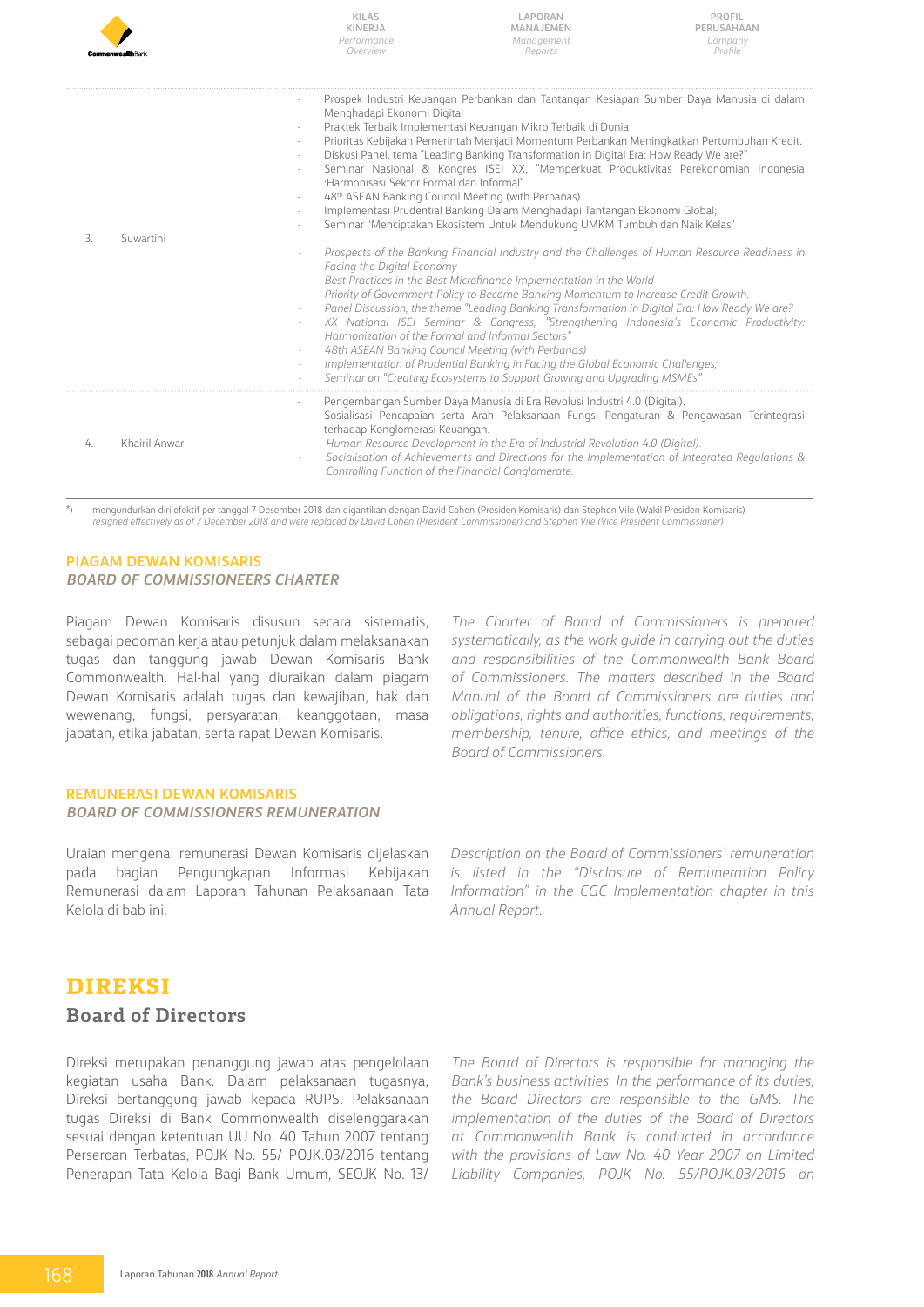**TINJAUAN FUNGSIONAL** *Functional Overview*

**Tata Kelola Perusahaan** *Corporate Governance*

**Tanggung Jawab Sosial Perusahaan** *Corporate Social Responsibility*

SEOJK.03/2017 tentang Penerapan Tata Kelola Bagi Bank Umum, ketentuan Bank Indonesia dan Anggaran Dasar Bank.

*the Implementation of Good Corporate Governance for Commercial Banks, SEOJK No. 13/SEOJK.03/2017 on the Implementation of Good Corporate Governance for Commercial Banks, Bank Indonesia's provisions and the Bank's Articles of Association.*

#### **KOMPOSISI DIREKSI** *BOARD OF DIRECTORS COMPOSITION*

Susunan keanggotaan Direksi Bank Commonwealth telah sesuai dengan ketentuan OJK. Jumlah Direksi Bank Commonwealth terdiri dari 5 (lima) Direktur, termasuk seorang Presiden Direktur. Pada tahun 2018, Stephen Vile sebagai Direktur Risiko mengundurkan diri dan telah disetujui oleh Rapat Umum Pemegang Saham Luar Biasa.

*The membership composition of Commonwealth Bank's Board of Directors is in accordance with OJK provision. The composition of Commonwealth Bank Directors is composed of 5 (five) Directors, including a President Director. In 2018, Stephen Vile as Director of Risk resigned which was approved by the Extraordinary General Meeting of Shareholders.*

Komposisi Direksi per 31 Desember 2018 adalah sebagai berikut:

*The composition of the Board of Directors as of 31 December 2018 is as follows:*

| No. | <b>Nama</b><br><b>Name</b> | Jabatan<br><b>Position</b>                   | <b>Tanggal Persetujuan OJK</b><br><b>Finanvial Services Authority</b><br><b>Approval Date</b> | <b>Periode Jabatan</b><br><b>Term of Office</b> |
|-----|----------------------------|----------------------------------------------|-----------------------------------------------------------------------------------------------|-------------------------------------------------|
|     | Lauren Sulistiawati        | Presiden Direktur<br>President Director      | 15 Februari 2016<br>15 February 2016                                                          |                                                 |
|     | Rustini Dewi               | Direktur<br>Director                         | 11 Juli 2016<br>11 July 2016                                                                  | 2016-2019                                       |
| 3.  | Ida Apulia Simatupang      | Direktur<br>Director                         | 16 Agustus 2016<br>16 August 2016                                                             | 2016-2019                                       |
| 4.  | Tjioe Mei Tjuen            | Direktur<br>Director                         | 9 November 2016<br>9 November 2016                                                            | 2016-2019                                       |
|     | Thio Sucy                  | Direktur Kepatuhan<br>Director of Compliance | 14 Agustus 2018<br>14 August 2018                                                             |                                                 |

#### **UJI KEMAMPUAN DAN KEPATUHAN** *INDEPENDENCE OF BOARD OF DIRECTORS*

Seluruh anggota Direksi Bank telah lulus penilaian kemampuan dan kepatutan (*fit and proper test*) oleh Otoritas Jasa Keuangan (OJK). Direksi memiliki integritas, kompetensi dan reputasi keuangan yang baik. Direktur memiliki akhlak dan moral yang baik, tidak pernah dinyatakan pailit, tidak pernah dihukum karena melakukan tindak pidana, serta memiliki pengetahuan, keahlian dan pengalaman di bidang operasional sebagai Pejabat Eksekutif Bank.

### **PROGRAM ORIENTASI BAGI DIREKSI BARU** *ORIENTATION PROGRAM FOR NEW DIRECTORS*

Program orientasi bagi anggota Direksi yang baru diangkat merupakan hal yang wajib dilakukan. Program orientasi tersebut dilakukan melalui pertemuan yang disertai dengan presentasi dari Dewan Komisaris maupun Direksi yang telah menjabat, kunjungan ke kantor-kantor Bank, perkenalan dengan pejabat eksekutif atau kepala cabang, serta pengenalan program-program lain sesuai kebutuhan.

Pada tahun 2018 program orientasi telah diberikan kepada Thio Sucy sebagai Direktur Kepatuhan.

*All members of the Bank's Board of Directors have passed the fit and proper test by the Financial Services Authority (OJK). Members of the Board of Directors possess good integrity, competence and financial reputation including good character and morals, have never been declared bankrupt, have never been convicted to a criminal act, and possess knowledge, expertise and experience in the operational field as a bank Executive Officer.*

*Orientation Programme for the newly appointed members of the Board of Directors is mandatory. The orientation programme is carried out through the meetings and presentations from the former Board of Commissioners and Directors, paying a visit to the Bank's offices, introduction to executive officers or branch heads, and the introduction of other programs as needed.*

*In 2018, the orientation programme was attended by Thio Sucy as the Compliance Director.*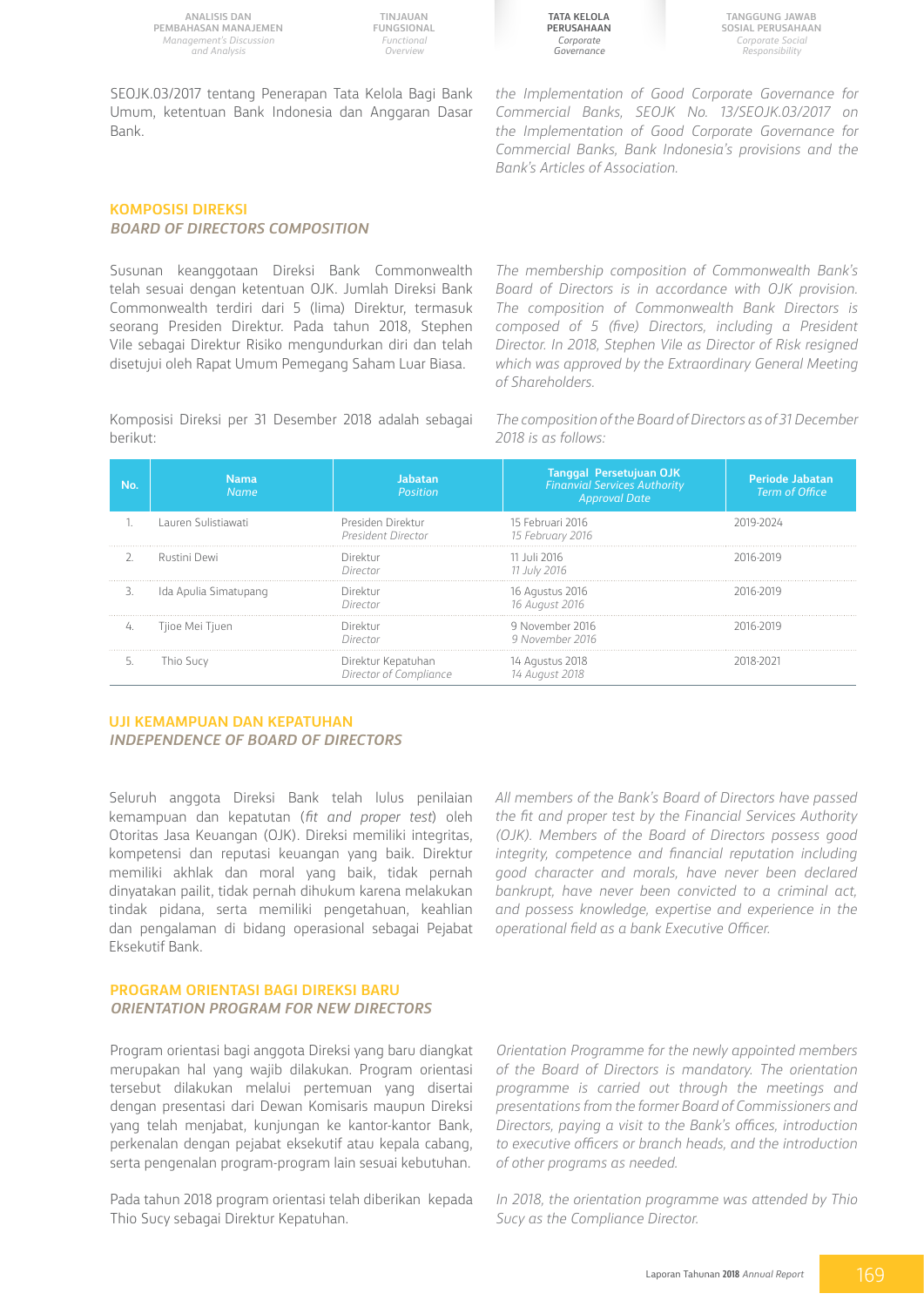

**Profil Perusahaan** *Company Profile*

#### **INDEPENDENSI DIREKSI** *INDEPENDENCE OF BOARD OF DIRECTORS*

Seluruh anggota Direksi berasal dari kalangan professional yang tidak memiliki hubungan keuangan atau keluarga dengan anggota Dewan Komisaris, anggota Direksi lainnya dan/atau Pemegang Saham Pengendali Bank Commonwealth. Pengambilan keputusan Direksi dilakukan secara independen. Masing-masing anggota Direksi tidak memiliki 5% (lima persen) saham atau lebih dari modal disetor pada Bank Commonwealth, bank lain, lembaga keuangan non-bank, dan perusahaan lainnya di dalam atau di luar Indonesia.

*All members of the Board of Directors are professionals who do not have any financial or family relationship with the members of the Board of Commissioners, other members of the Board of Directors and/or Commonwealth Bank Controlling Shareholders. The decision-making of the Board of Directors is taken independently. Each member of the Board of Directors does not have 5% (five percent) of shares or more of paid-in capital at Commonwealth Bank, other bank, non-bank financial institutions, and other companies within or outside Indonesia.*

#### **PEDOMAN ATAU PIAGAM DIREKSI** *BOARD OF DIRECTORS CHARTER*

Pedoman dan Tata Tertib Direksi atau *Board Manual* disusun sebagai pedoman pelaksanaan tugas dan tanggungjawab Direksi. Board Manual berlaku mengikat bagi seluruh anggota Direksi. Penyusunan *Board Manual* mengacu pada peraturan perundang-undangan dan Anggaran Dasar Bank Commonwealth serta praktik-praktik terbaik (*best practices*) di industri keuangan.

Pedoman ini mengatur antara lain kriteria, etika professional, tanggung jawab, hak dan kewajiban, wewenang, keanggotaan, masa jabatan, serta rapat. Uraian pedoman dan tata tertib Direksi yang komprehensif dan sistematis tersebut diharapkan dapat menjadi acuan Direksi untuk memenuhi tugas dan tanggung jawabnya secara efektif, efisien dan maksimal dengan mengedepankan kepentingan Bank.

#### **TUGAS DAN TANGGUNG JAWAB DIREKSI**

#### *DUTIES AND RESPONSIBILITIES OF BOARD OF DIRECTORS*

Direksi memegang tanggung jawab utama dalam hal pengelolaan seluruh kegiatan operasional Bank Commonwealth. Tugas dan tanggung jawab Direksi meliputi:

- 1. Tanggung jawab penuh terhadap operasional manajemen Bank Commonwealth dan mengelola bisnis sesuai wewenang dan tanggung jawab dalam Anggaran Dasar serta peraturan dan perundangan yang berlaku.
- 2. Menerapkan prinsip-prinsip *Good Corporate Governance* dalam semua aspek bisnis Bank Commonwealth dan di seluruh level organisasi Bank Commonwealth.
- 3. Secara konsisten melakukan pembahasan temuan dan rekomendasi hasil Audit Internal, Auditor Eksternal, dan OJK dan/atau otoritas lain.
- 4. Mengembangkan dan memastikan pelaksanaan Manajemen Risiko di semua tingkat struktur organisasi Bank Commonwealth dan memastikan bahwa fungsi Manajemen Risiko telah beroperasi secara independen.
- 5. Melaporkan tugas dan tanggung jawabnya kepada Rapat Umum Pemegang Saham.

*The Board of Directors' Manual (Board Manual) is compiled as a guideline for the implementation of the Board's duties and responsibilities. The Board Manual applies to all members of the Board. The compilation of the Board Manual is pursuant to the applicable laws and regulations as well as the Articles of Association of Commonwealth Bank and best practices in the financial industry.*

*The Board Manual governs among others regulations that include criteria, professional ethics, responsibilities, rights and obligations, authorities, memberships, tenure and meetings. It is expected that the description of this Board of Directors' manual can become a reference for the Directors to fulfill their duties and responsibilities effectively, efficiently and maximally by prioritising the interests of the Bank.*

*The Board of Directors holds the main responsibility in managing all Commonwealth Bank operations. In general, the duties and responsibilities of the Board of Directors include:*

- *1. Being fully responsible for the operations of the Commonwealth Bank management and managing the business in accordance with the authorities and responsibilities set in the Articles of Association as well as applicable rules and regulations.*
- *2. Being responsible for applying the principles of Good Corporate Governance in all aspects of the Commonwealth Bank business and at all levels of the Commonwealth Bank organisation.*
- *3. Consistently discuss on the findings and recommendations reported by Internal Audit, external auditor, and OJK reviews and / or other authorities.*
- *4. Developing and ensuring the implementation of Risk Management at all levels of the Commonwealth Bank's organisation structure and ensuring that the Risk Management function operates independently.*
- *5. Reporting performance in carrying out their duties and responsibilities to the General Meeting of Shareholders.*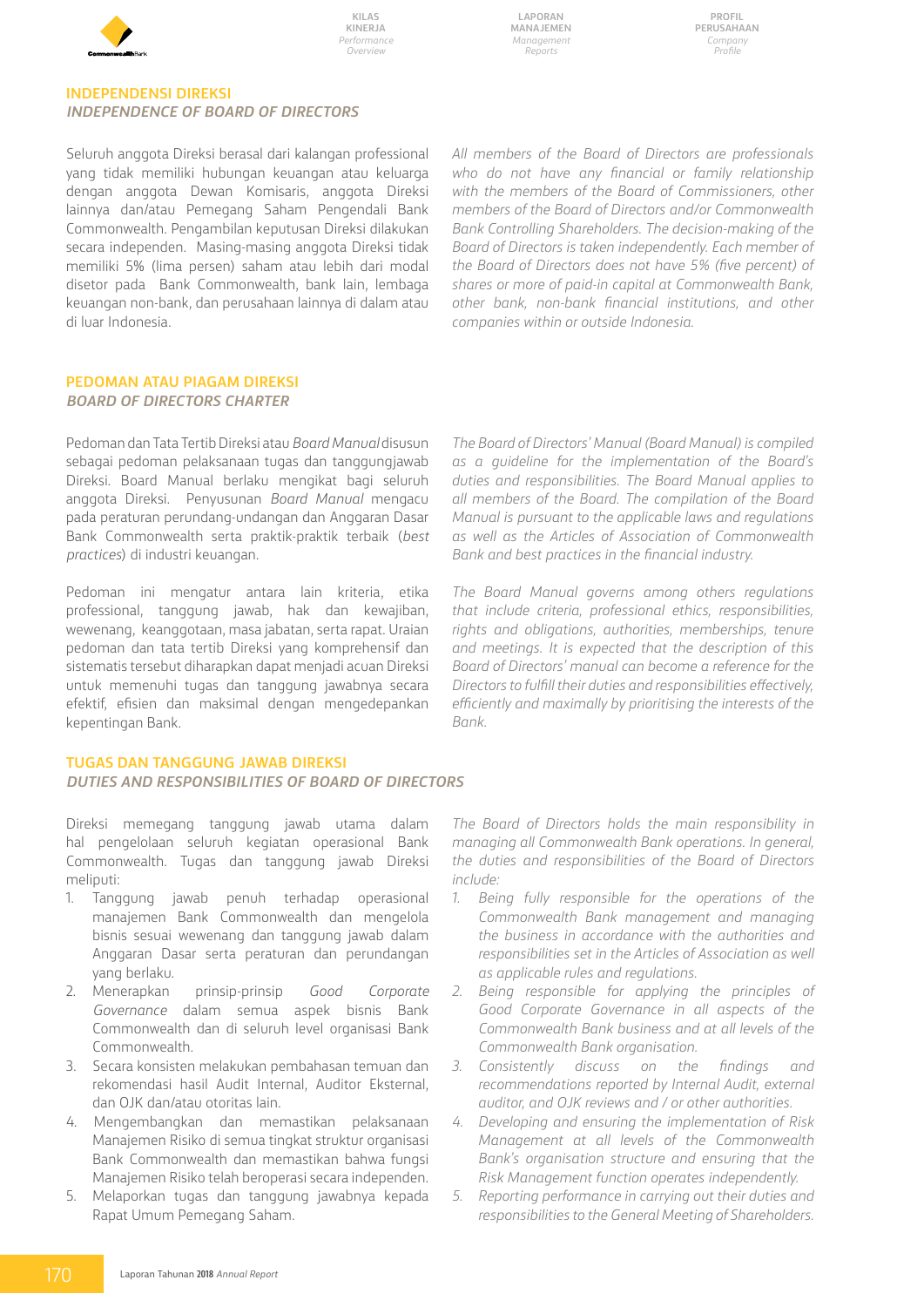

#### **RAPAT DIREKSI** *BOARD OF DIRECTORS MEETINGS*

Sepanjang tahun 2018, Direksi telah menyelenggarakan 19 (sembilan belas) kali rapat yang dihadiri secara fisik dengan tingkat kehadiran masing-masing anggota sebagai berikut: *Throughout 2018, the Board of Directors held 19 meetings, physically attended by the following members:* 

| No. | Anggota<br>Member     | Jabatan<br>Position                                     | Jumlah Kehadiran<br><b>Number of Attendees</b> | <b>Persentase Kehadiran</b><br>Attendance Rate |
|-----|-----------------------|---------------------------------------------------------|------------------------------------------------|------------------------------------------------|
|     | Lauren Sulistiawati   | Presiden Direktur<br>President Director                 | 19                                             | 100%                                           |
| 2.  | Ida Apulia Simatupang | Direktur SME Banking<br>Director of SME Banking         | 18                                             | 95%                                            |
| 3.  | Rustini Dewi          | Direktur Retail Banking<br>Director of Retail Banking   | 17                                             | 90%                                            |
| 4.  | Tjioe Mei Tjuen       | Direktur Operations & IT<br>Director of Operations & IT | 17                                             | 90%                                            |
| 5.  | Thio Sucy*)           | Direktur Kepatuhan<br>Director of Compliance            | h                                              | 31%                                            |
| 6.  | Stephen Vile**)       | Direktur Risiko<br>Director of Risk                     | 13                                             |                                                |

\*) efektif menjabat sebagai Direktur Kepatuhan per tanggal 14 Agustus 2018

*effective holding the position of the Director of Compliance as of 14 August 2018* \*\*) efektif mengundurkan diri per tanggal 22 Oktober 2018 *effective resigned as of 22 October 2018*

Berikut hasil rapat Direksi secara umum yang telah dilakukan selama tahun 2018:

*The following are the results of the Board of Directors' meetings in general during 2018:*

| No. | <b>Tanggal</b><br><b>Date</b>      | <b>Agenda Rapat</b><br><b>Meeting Agenda</b>                                                                                                                                                                                                                                                                                                                                                                                                                                                                  | <b>Daftar Hadir</b><br>Attendees                                                            |
|-----|------------------------------------|---------------------------------------------------------------------------------------------------------------------------------------------------------------------------------------------------------------------------------------------------------------------------------------------------------------------------------------------------------------------------------------------------------------------------------------------------------------------------------------------------------------|---------------------------------------------------------------------------------------------|
|     | 24 Januari 2018<br>24 January 2018 | Tindak lanjut dari rapat sebelumnya<br>Finance Update<br>Customer Experience Monthly Report<br>Hasil Survei PD Townhall<br>Nominasi CEO Award<br>Agenda Lain-lain<br>Follow up from the previous meeting<br>۰<br>Finance Update<br>۰<br>Customer Experience Monthly Report<br>۰<br>Survey result of PD Townhall<br>۰<br><b>CEO Award Nominations</b><br>٠<br>Other agenda<br>۰                                                                                                                                | Lauren Sulistiawati<br>Tjioe Mei Tjuen<br>Rustini Dewi<br>Ida A. Simatupang<br>Stephen Vile |
| 2   | 6 Februari 2018<br>6 February 2018 | Tindak lanjut dari rapat sebelumnya<br>Finance Update<br>$\bullet$<br><b>SME Update</b><br>Tyme Digital Update<br>Internal Audit Update<br>SME Collective Provision Methodology Update<br>Human Resources (HR) Update<br>Agenda Lain-lain<br>Follow up from the previous meeting<br>۰<br>Finance Update<br>۰<br><b>SME Update</b><br>۰<br>Tyme Digital Update<br>۰<br>Internal Audit Update<br>۰<br>SME Collective Provision Methodology Update<br>۰<br>Human Resources (HR) Update<br>۰<br>Other agenda<br>٠ | Lauren Sulistiawati<br>Rustini Dewi<br>٠<br>Ida A. Simatupang<br>٠<br>Stephen Vile          |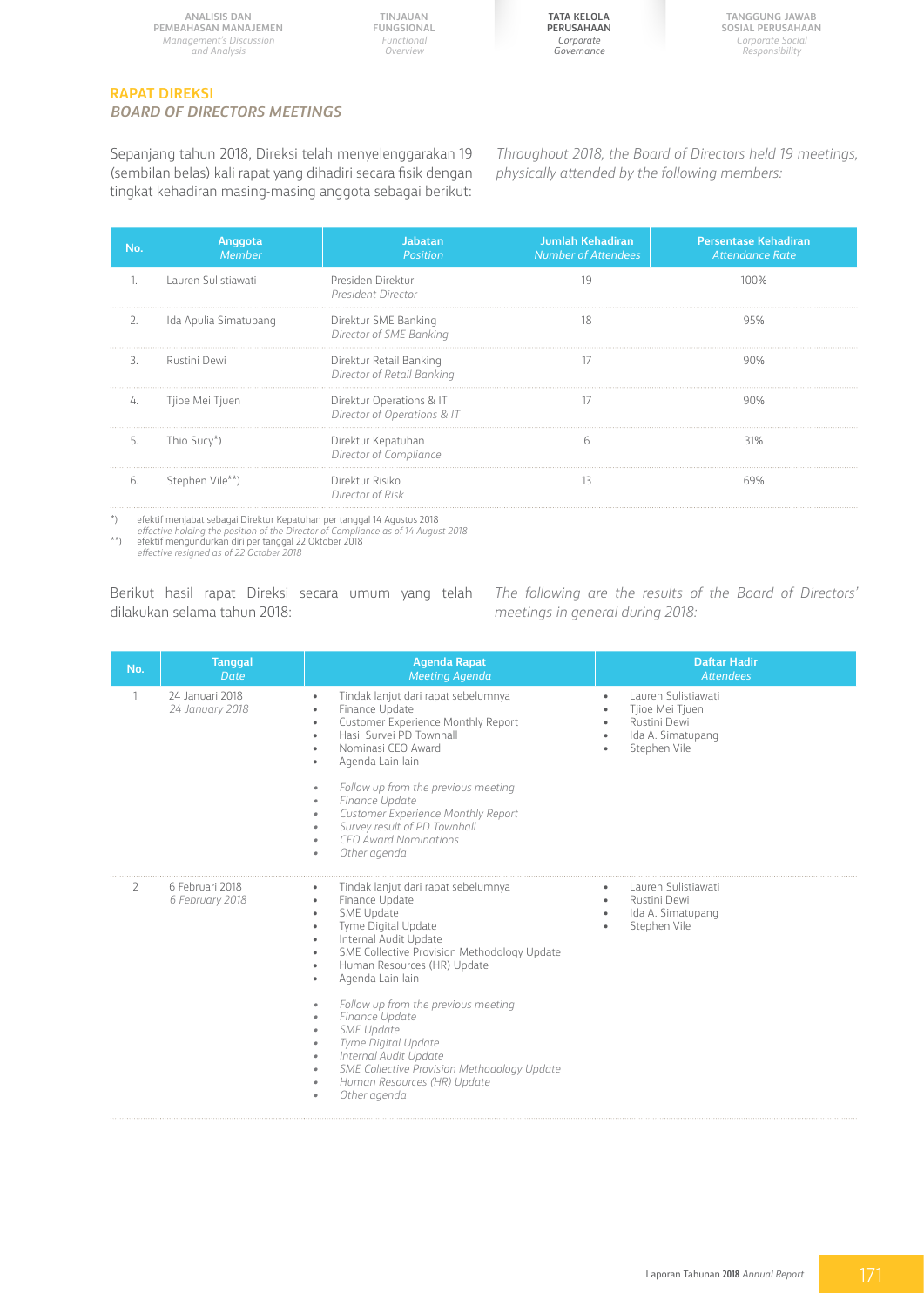

**Laporan Manajemen** *Management Reports*

**Profil Perusahaan** *Company Profile*

| No. | <b>Tanggal</b><br><b>Date</b>        | <b>Agenda Rapat</b><br><b>Meeting Agenda</b>                                                                                                                                                                                                                                                                                                                                                                                                                                                                                                                                                                                                                                               | <b>Daftar Hadir</b><br><b>Attendees</b>                                                                                                                        |
|-----|--------------------------------------|--------------------------------------------------------------------------------------------------------------------------------------------------------------------------------------------------------------------------------------------------------------------------------------------------------------------------------------------------------------------------------------------------------------------------------------------------------------------------------------------------------------------------------------------------------------------------------------------------------------------------------------------------------------------------------------------|----------------------------------------------------------------------------------------------------------------------------------------------------------------|
| 3   | 21 Februari 2018<br>21 February 2018 | Tindak lanjut dari rapat sebelumnya<br>$\bullet$<br>Finance Update<br>$\bullet$<br><b>Customer Experience Monthly Report</b><br>$\bullet$<br>Operation & IT Update<br>$\bullet$<br>Gerbang Pembayaran Nasional (GPN) Update<br>۰<br>Graduate Development Program (GDP) Update<br>$\bullet$<br>Retail Banking Update<br>٠<br>Agenda Lain-lain<br>$\bullet$<br>Follow up from the previous meeting<br>٠<br>Finance Update<br>$\bullet$<br>Customer Experience Monthly Report<br>$\bullet$<br>Operation & IT Update<br>٠<br>National Payment Gateway (GPN) Update<br>٠<br>Graduate Development Programme (GDP) Update<br>٠<br>Retail Banking Update<br>$\bullet$<br>Other agenda<br>$\bullet$ | Lauren Sulistiawati<br>$\bullet$<br>Tjioe Mei Tjuen<br>$\bullet$<br>Rustini Dewi<br>$\bullet$<br>Ida A. Simatupang<br>Stephen Vile<br>٠                        |
| 4   | 14 Maret 2018<br>14 March 2018       | Tindak lanjut dari rapat sebelumnya<br>$\bullet$<br>Finance Update<br>$\bullet$<br>Internal Audit Update<br>$\bullet$<br>Ideation Platform - Unleashing Innovation<br>$\bullet$<br><b>GPN Update</b><br>$\bullet$<br>Agenda Lain-lain<br>$\bullet$<br>Follow up from the previous meeting<br>٠<br>Finance Update<br>$\bullet$<br>Internal Audit Update<br>٠<br>Ideation Platform - Unleashing Innovation<br>$\bullet$<br><b>GPN Update</b><br>$\bullet$<br>Other agenda<br>$\bullet$                                                                                                                                                                                                       | $\bullet$ .<br>Lauren Sulistiawati<br>Tjioe Mei Tjuen<br>$\bullet$<br>Rustini Dewi<br>$\bullet$<br>Ida A. Simatupang<br>$\bullet$<br>Stephen Vile<br>$\bullet$ |
| 5   | 28 Maret 2018<br>28 March 2018       | Tindak lanjut dari rapat sebelumnya<br>$\bullet$<br>Finance Update<br>$\bullet$<br>Customer Experience Monthly Report<br>$\bullet$<br>Proposal: Casual Day Everyday<br>$\bullet$<br><b>HR Update</b><br>$\bullet$<br><b>SME Update</b><br>٠<br>Tyme Digital Kiosk booth<br>۰<br>Agenda Lain-lain<br>٠<br>Follow up from the previous meeting<br>$\bullet$<br>Finance Update<br>٠<br>Customer Experience Monthly Report<br>٠<br>Proposal: Casual Day Everyday<br>٠<br><b>HR</b> Update<br><b>SME Update</b><br>Tyme Digital Kiosk booth<br>Other agenda                                                                                                                                     | $\bullet$ .<br>Lauren Sulistiawati<br>$\bullet$<br>Tjioe Mei Tjuen<br>Rustini Dewi<br>$\bullet$<br>Ida A. Simatupang<br>$\bullet$<br>Stephen Vile<br>$\bullet$ |
| 6   | 17 April 2018<br>17 April 2018       | Tindak lanjut dari rapat sebelumnya<br>$\bullet$<br>Finance Update<br>$\bullet$<br>Retail Banking Update<br>$\bullet$<br>Internal Audit Update<br>٠<br>Customer Experience Monthly Report<br>٠<br>HR Update<br>٠<br>Agenda Lain-lain<br>٠<br>Follow up from the previous meeting<br>Finance Update<br>۰<br>Retail Banking Update<br>٠<br>Internal Audit Update<br>Customer Experience Monthly Report<br><b>HR Update</b><br>Other agenda                                                                                                                                                                                                                                                   | Lauren Sulistiawati<br>$\bullet$ .<br>Tijoe Mei Tiuen<br>$\bullet$<br>Rustini Dewi<br>$\bullet$<br>Ida A. Simatupang<br>Stephen Vile<br>$\bullet$              |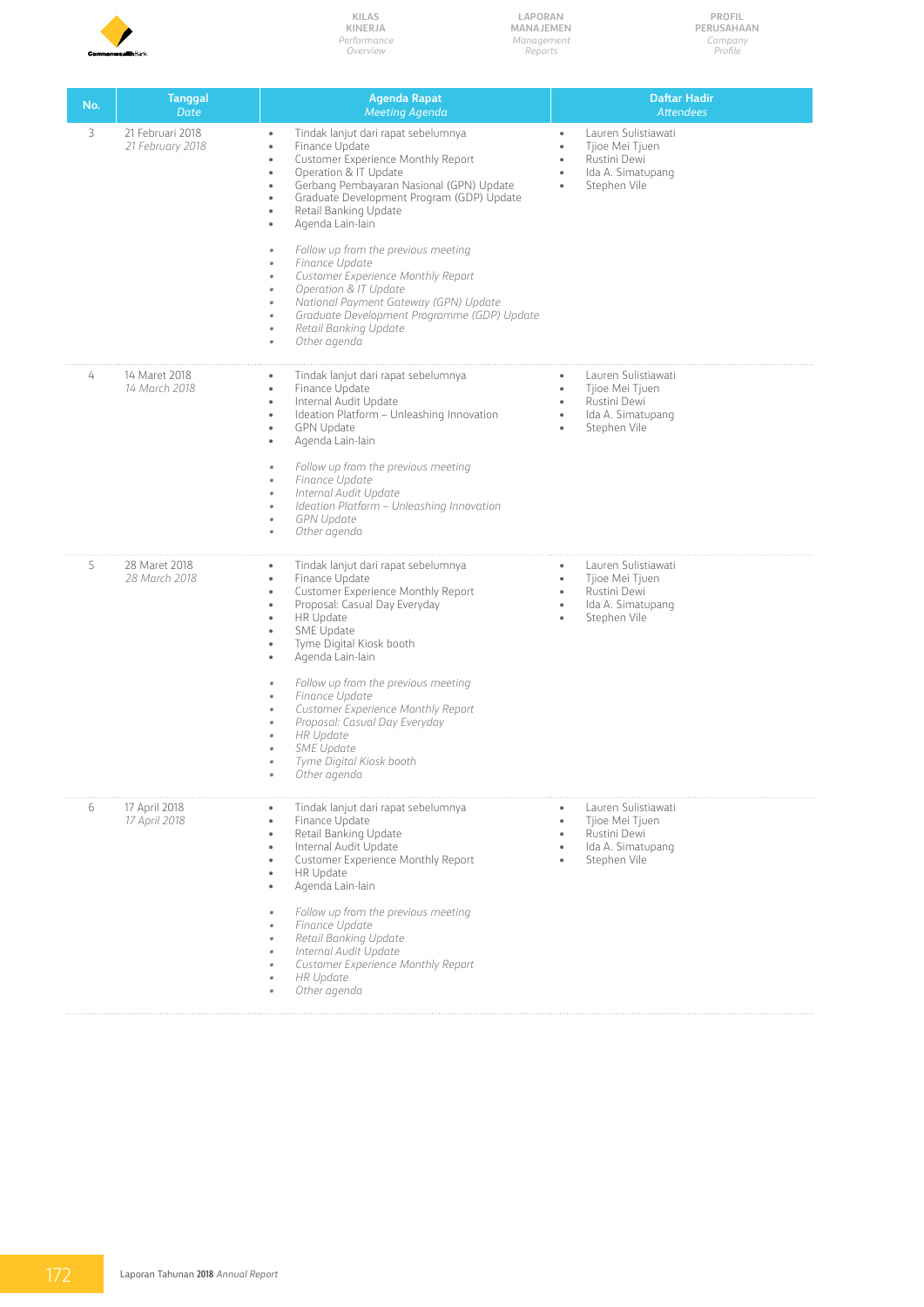|     | <b>ANALISIS DAN</b><br>PEMBAHASAN MANAJEMEN<br>Management's Discussion<br>and Analysis | TINJAUAN<br>FUNGSIONAL<br>Functional<br>Overview                                                                                                                                                                                                                                                                                                                                                  | <b>TATA KELOLA</b><br>PERUSAHAAN<br>Corporate<br>Governance   | <b>TANGGUNG JAWAB</b><br>SOSIAL PERUSAHAAN<br>Corporate Social<br>Responsibility            |
|-----|----------------------------------------------------------------------------------------|---------------------------------------------------------------------------------------------------------------------------------------------------------------------------------------------------------------------------------------------------------------------------------------------------------------------------------------------------------------------------------------------------|---------------------------------------------------------------|---------------------------------------------------------------------------------------------|
| No. | <b>Tanggal</b><br>Date                                                                 | <b>Agenda Rapat</b><br><b>Meeting Agenda</b>                                                                                                                                                                                                                                                                                                                                                      |                                                               | <b>Daftar Hadir</b><br><b>Attendees</b>                                                     |
| 7   | 9 Mei 2018<br>9 May 2018                                                               | Tindak lanjut dari rapat sebelumnya<br>$\bullet$<br>Finance Update<br>$\bullet$<br>Relokasi Kantor<br>$\bullet$<br>Net Promoter Score (NPS) Yearly Result<br>$\bullet$<br>Compliance Update<br>۰<br>Operation & IT Update<br>$\bullet$<br>HR Update<br>$\bullet$<br>Agenda Lain-lain<br>٠                                                                                                         | $\bullet$<br>$\bullet$<br>$\bullet$                           | Lauren Sulistiawati<br>Tjioe Mei Tjuen<br>Ida A. Simatupang<br>Stephen Vile                 |
|     |                                                                                        | Follow up from the previous meeting<br>۰<br>Finance Update<br>٠<br>Office Relocation<br>۰<br>Net Promoter Score (NPS) Yearly Result<br>۰<br>Compliance Update<br>۰<br>Operation & IT Update<br>۰<br><b>HR Update</b><br>۰<br>Other agenda<br>٠                                                                                                                                                    |                                                               |                                                                                             |
| 8   | 21 Mei 2018<br>21 May 2018                                                             | Tindak lanjut dari rapat sebelumnya<br>$\bullet$<br>Finance Update<br>$\bullet$<br>Customer Experience Monthly Report<br>$\bullet$<br>Internal Audit Update<br>$\bullet$<br>Agenda Lain-lain<br>$\bullet$<br>Follow up from the previous meeting<br>$\bullet$                                                                                                                                     | $\bullet$<br>$\bullet$<br>$\bullet$<br>$\bullet$              | Lauren Sulistiawati<br>Rustini Dewi<br>Ida A. Simatupang<br>Stephen Vile                    |
|     |                                                                                        | Finance Update<br>۰<br>Customer Experience Monthly Report<br>۰<br>Internal Audit Update<br>٠<br>Other agenda<br>٠                                                                                                                                                                                                                                                                                 |                                                               |                                                                                             |
| 9   | 6 Juni 2018<br>6 June 2018                                                             | Tindak lanjut dari rapat sebelumnya<br>$\bullet$<br>Finance Update<br>$\bullet$<br>Survei ICSM 2018<br>$\bullet$<br>Compliance Update<br>$\bullet$<br>HR Update<br>$\bullet$<br>Strategy Transformation wave 2<br>$\bullet$<br>IFS Issue Validation Report 2<br>٠<br>Agenda Lain-lain<br>٠<br>Follow up from the previous meeting<br>۰<br>Finance Update<br>Survei ICSM 2018<br>Compliance Update | $\bullet$<br>$\bullet$<br>$\bullet$<br>$\bullet$<br>$\bullet$ | Lauren Sulistiawati<br>Tjioe Mei Tjuen<br>Rustini Dewi<br>Ida A. Simatupang<br>Stephen Vile |
|     |                                                                                        | <b>HR Update</b><br>Strategy Transformation wave 2<br>IFS Issue Validation Report 2<br>Other agenda                                                                                                                                                                                                                                                                                               |                                                               |                                                                                             |
| 10  | 4 Juli 2018<br>4 July 2018                                                             | Tindak lanjut dari rapat sebelumnya<br>$\bullet$<br>Finance Update<br>$\bullet$<br><b>HR Update</b><br>٠<br>Agenda Lain-lain<br>Follow up from the previous meeting<br>Finance Update<br><b>HR Update</b><br>Other agenda                                                                                                                                                                         | $\bullet$<br>$\bullet$<br>$\bullet$<br>$\bullet$              | Lauren Sulistiawati<br>Tjioe Mei Tjuen<br>Rustini Dewi<br>Ida A. Simatupang<br>Stephen Vile |
| 11  | 19 Juli 2018<br>19 July 2018                                                           | Tindak lanjut dari rapat sebelumnya<br>٠<br>Finance Update<br>$\bullet$<br>Internal Audit Update<br>٠<br>HR Update<br>$\bullet$<br>Follow up from the previous meeting<br>۰<br>Finance Update<br>Internal Audit Update<br><b>HR Update</b>                                                                                                                                                        | $\bullet$<br>$\bullet$<br>$\bullet$<br>$\bullet$              | Lauren Sulistiawati<br>Tjioe Mei Tjuen<br>Rustini Dewi<br>Ida A. Simatupang<br>Stephen Vile |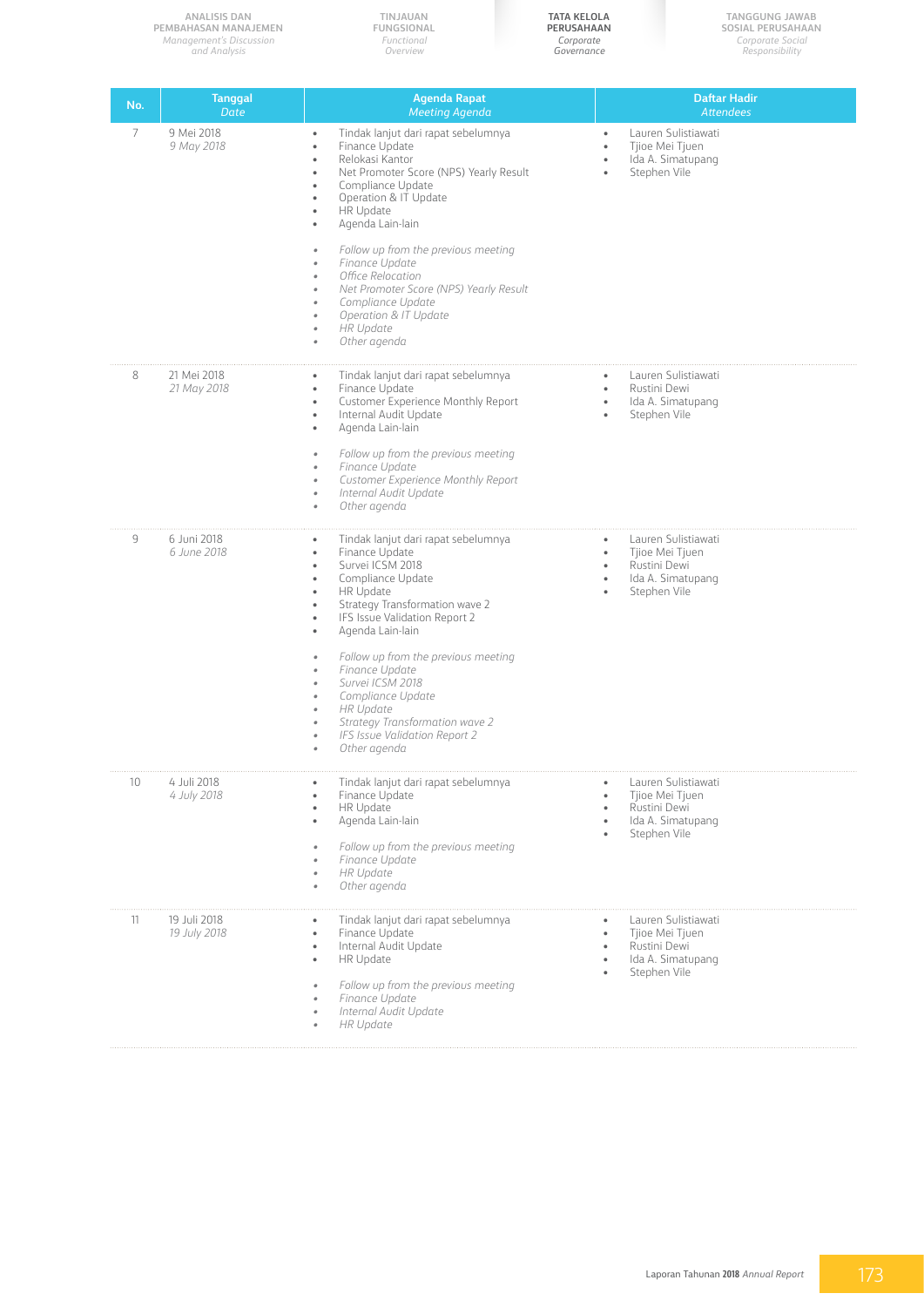

**Laporan Manajemen** *Management Reports*

| PROFIL     |
|------------|
| PERUSAHAAN |
| Company    |
| Profile    |

| No. | <b>Tanggal</b><br>Date                 | <b>Agenda Rapat</b><br><b>Meeting Agenda</b>                                                                                                                                                                                                                                                                                                                                                                                                                                                                                                                                                                   | <b>Daftar Hadir</b><br><b>Attendees</b>                                                                                                                     |
|-----|----------------------------------------|----------------------------------------------------------------------------------------------------------------------------------------------------------------------------------------------------------------------------------------------------------------------------------------------------------------------------------------------------------------------------------------------------------------------------------------------------------------------------------------------------------------------------------------------------------------------------------------------------------------|-------------------------------------------------------------------------------------------------------------------------------------------------------------|
| 12  | 1 Agustus 2018<br>1 August 2018        | Tindak lanjut dari rapat sebelumnya<br>$\bullet$<br>Finance Update<br>$\bullet$<br>Customer Experience Monthly Report<br>$\bullet$<br>Tyme Digital Unleashing Innovation<br>$\bullet$<br>Compliance Update<br>$\bullet$<br><b>Business Continuity Management Update</b><br>$\bullet$<br>HR Update<br>Agenda Lain-lain<br>٠<br>Follow up from the previous meeting<br>٠<br>Finance Update<br>٠<br>Customer Experience Monthly Report<br>٠<br>Tyme Digital Unleashing Innovation<br>Compliance Update<br><b>Business Continuity Management Update</b><br>٠<br><b>HR Update</b><br>٠<br>Other agenda<br>$\bullet$ | Lauren Sulistiawati<br>$\bullet$<br>Tjioe Mei Tjuen<br>$\bullet$<br>Rustini Dewi<br>$\bullet$<br>Ida A. Simatupang<br>٠<br>Stephen Vile<br>٠                |
| 13  | 29 Agustus 2018<br>29 August 2018      | Tindak lanjut dari rapat sebelumnya<br>$\bullet$<br>Finance Update<br>$\bullet$<br>Customer Experience Monthly Report<br>$\bullet$<br>Unleashing Innovation - Tyme Biometrics<br>$\bullet$<br>Compliance Update<br>$\bullet$<br>Retail Banking Update<br>٠<br>HR Update<br>$\bullet$<br>Agenda Lain-lain<br>Follow up from the previous meeting<br>Finance Update<br>۰<br>Customer Experience Monthly Report<br>٠<br>Unleashing Innovation - Tyme Biometrics<br>Compliance Update<br>٠<br>Retail Banking Update<br><b>HR Update</b><br>۰<br>Other agenda<br>٠                                                  | $\bullet$ .<br>Lauren Sulistiawati<br>Tjioe Mei Tjuen<br>$\bullet$<br>Rustini Dewi<br>$\bullet$<br>Ida A. Simatupang<br>$\bullet$<br>Thio Sucy<br>$\bullet$ |
| 14  | 13 September 2018<br>13 September 2018 | Tindak lanjut dari rapat sebelumnya<br>$\bullet$<br>Finance Update<br>$\bullet$<br>Internal Audit Update<br>$\bullet$<br>Operational Risk Management<br>$\bullet$<br>Proposed Design for Agile Working Space<br>Digital Banking Roadmap & IT Reorganisation<br>$\bullet$<br>Follow up from the previous meeting<br>Finance Update<br>$\bullet$<br>Internal Audit Update<br>Operational Risk Management<br>Proposed Design for Agile Working Space<br>$\bullet$<br>Digital Banking Roadmap & IT Reorganisation                                                                                                  | Lauren Sulistiawati<br>$\bullet$<br>Tjioe Mei Tjuen<br>$\bullet$<br>Rustini Dewi<br>$\bullet$<br>Ida A. Simatupang<br>$\bullet$<br>Thio Sucy                |
| 15  | 25 September 2018<br>25 September 2018 | Tindak lanjut dari rapat sebelumnya<br>$\bullet$<br>Finance Update<br>$\bullet$<br>Customer Experience Monthly Report<br>٠<br>Tyme Digital Unleashing Innovation<br>$\bullet$<br>Compliance Update<br>٠<br>Digital Banking Roadmap & IT Reorganisation<br>٠<br>Agenda Lain-lain<br>٠<br>Follow up from the previous meeting<br>$\bullet$<br>Finance Update<br>$\bullet$<br>Customer Experience Monthly Report<br>۰<br>Tyme Digital Unleashing Innovation<br>Compliance Update<br>۰<br>Digital Banking Roadmap & IT Reorganisation<br>Other agenda<br>۰                                                         | Lauren Sulistiawati<br>$\bullet$<br>Tjioe Mei Tjuen<br>$\bullet$<br>Rustini Dewi<br>$\bullet$<br>Stephen Vile<br>$\bullet$<br>Thio Sucy<br>٠                |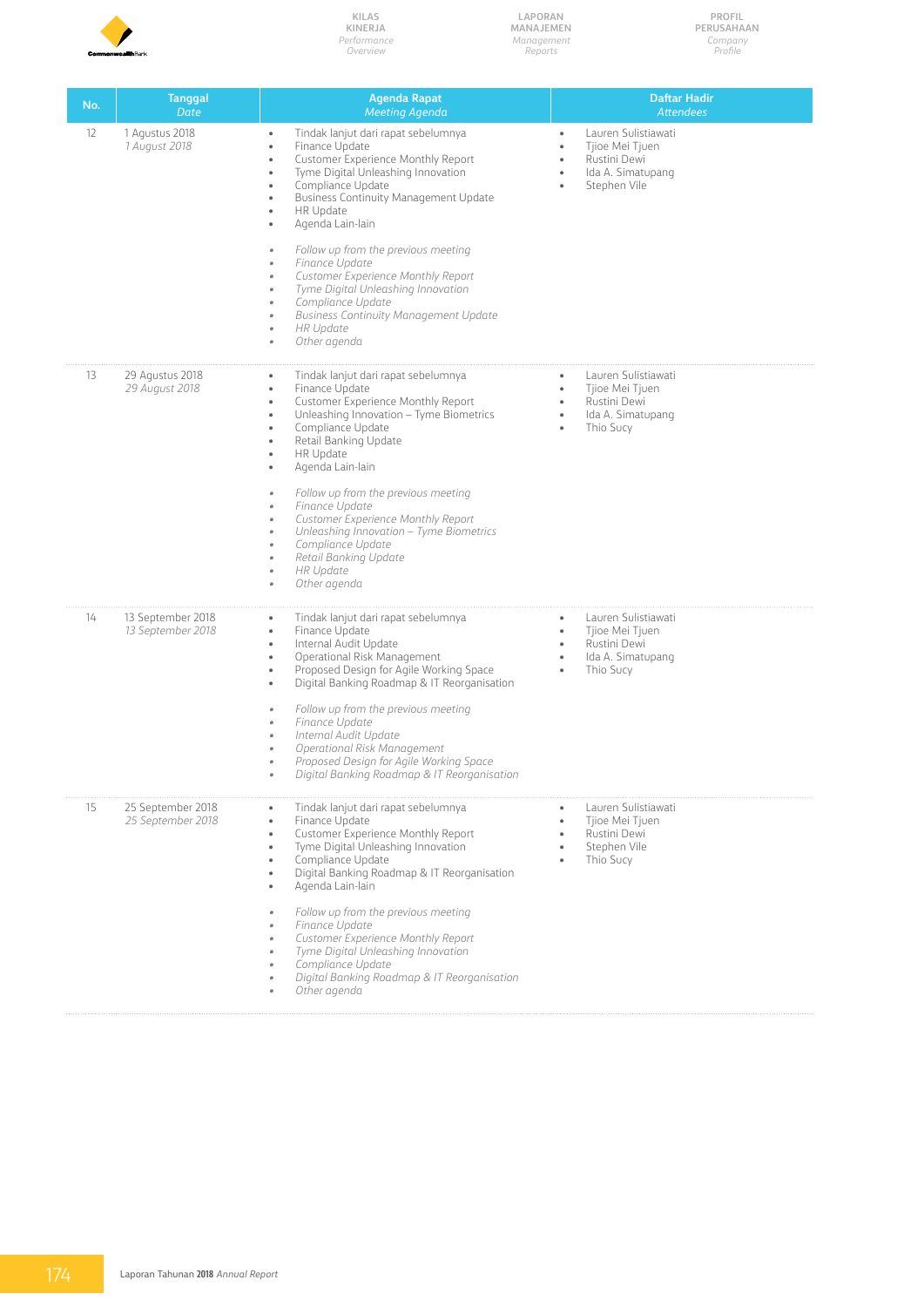|     | <b>ANALISIS DAN</b><br>PEMBAHASAN MANAJEMEN<br>Management's Discussion<br>and Analysis | TINJAUAN<br><b>FUNGSIONAL</b><br>Functional<br>Overview                                                                                                                                                                                                                                                                                                                                                                                                                                                                                                                                                                                                                                                                                                                                                            | <b>TATA KELOLA</b><br>PERUSAHAAN<br>Corporate<br>Governance   | <b>TANGGUNG JAWAB</b><br>SOSIAL PERUSAHAAN<br>Corporate Social<br>Responsibility         |
|-----|----------------------------------------------------------------------------------------|--------------------------------------------------------------------------------------------------------------------------------------------------------------------------------------------------------------------------------------------------------------------------------------------------------------------------------------------------------------------------------------------------------------------------------------------------------------------------------------------------------------------------------------------------------------------------------------------------------------------------------------------------------------------------------------------------------------------------------------------------------------------------------------------------------------------|---------------------------------------------------------------|------------------------------------------------------------------------------------------|
| No. | <b>Tanggal</b><br><b>Date</b>                                                          | <b>Agenda Rapat</b><br><b>Meeting Agenda</b>                                                                                                                                                                                                                                                                                                                                                                                                                                                                                                                                                                                                                                                                                                                                                                       |                                                               | <b>Daftar Hadir</b><br><b>Attendees</b>                                                  |
| 16  | 12 Oktober 2018<br>12 October 2018                                                     | Tindak lanjut dari rapat sebelumnya<br>$\bullet$<br>Finance Update<br>$\bullet$<br>Internal Audit Update<br>$\bullet$<br>Compliance Update<br>$\bullet$<br>HR Update<br>$\bullet$<br>Data Management Update<br>$\bullet$<br>Enterprise Risk Management FY19<br>$\bullet$<br>Retail Banking Update<br>$\bullet$<br>Agenda Lain-lain<br>۰<br>Follow up from the previous meeting<br>$\bullet$<br>Finance Update<br>$\bullet$<br>Internal Audit Update<br>$\bullet$<br>Compliance Update<br>$\bullet$                                                                                                                                                                                                                                                                                                                 | ٠<br>٠<br>$\bullet$                                           | Lauren Sulistiawati<br>Tjioe Mei Tjuen<br>Rustini Dewi<br>Ida A. Simatupang              |
|     |                                                                                        | <b>HR Update</b><br>$\bullet$<br>Data Management Update<br>$\bullet$<br>Enterprise Risk Management FY19<br>$\bullet$<br>Retail Banking Update<br>$\bullet$<br>Other agenda<br>$\bullet$                                                                                                                                                                                                                                                                                                                                                                                                                                                                                                                                                                                                                            |                                                               |                                                                                          |
| 17  | 1 November 2018<br>1 November 2018                                                     | Tindak lanjut dari rapat sebelumnya<br>$\bullet$<br>Finance Update<br>$\bullet$<br>Compliance Update<br>$\bullet$<br>Customer Experience Monthly Update<br>$\bullet$<br>Risk Management Organisation<br>$\bullet$<br>Better Risk Outcome Project<br>$\bullet$<br><b>HR Update</b><br>$\bullet$<br>Agenda Lain-lain<br>$\bullet$                                                                                                                                                                                                                                                                                                                                                                                                                                                                                    | $\bullet$<br>$\bullet$<br>$\bullet$<br>$\bullet$<br>$\bullet$ | Lauren Sulistiawati<br>Tjioe Mei Tjuen<br>Rustini Dewi<br>Ida A. Simatupang<br>Thio Sucy |
|     |                                                                                        | Follow up from the previous meeting<br>$\bullet$<br>Finance Update<br>$\bullet$<br>Compliance Update<br>$\bullet$<br>Customer Experience Monthly Update<br>$\bullet$<br>Risk Management Organisation<br>$\bullet$<br>Better Risk Outcome Project<br>$\bullet$<br><b>HR Update</b><br>$\bullet$<br>Other agenda<br>٠                                                                                                                                                                                                                                                                                                                                                                                                                                                                                                |                                                               |                                                                                          |
| 18  | 21 November 2018<br>21 November 2018                                                   | Tindak lanjut dari rapat sebelumnya<br>$\bullet$<br>Finance Update<br>$\bullet$<br>Internal Audit Update<br>$\bullet$<br>Compliance Update<br>$\bullet$<br>Implementasi IFRS9<br>٠<br>Relokasi Kantor<br>$\bullet$<br>Bancassurance Digital Sales Tools<br>$\bullet$<br>Retail Banking Update<br>٠<br>Enterprise Risk Management<br>$\bullet$<br>Agenda Lain-lain<br>۰<br>Follow up from the previous meeting<br>$\bullet$<br>Finance Update<br>$\bullet$<br>Internal Audit Update<br>$\bullet$<br>Compliance Update<br>$\bullet$<br>Implementasi IFRS9<br>$\bullet$<br>Office Relocation<br>$\bullet$<br>Bancassurance Digital Sales Tools<br>$\bullet$<br>Retail Banking Update<br>$\bullet$<br>Enterprise Risk Management<br>$\bullet$                                                                          | $\bullet$<br>$\bullet$<br>$\bullet$<br>$\bullet$              | Lauren Sulistiawati<br>Tjioe Mei Tjuen<br>Ida A. Simatupang<br>Thio Sucy                 |
| 19  | 13 Desember 2018<br>13 December 2018                                                   | Other agenda<br>$\bullet$<br>Tindak lanjut dari rapat sebelumnya<br>$\bullet$<br>Finance Update<br>$\bullet$<br>Internal Audit Update<br>$\bullet$<br>Customer Experience Monthly Update<br>$\bullet$<br>Customer Data Quality Update<br>$\bullet$<br><b>Business Continuity Drill</b><br>$\bullet$<br>Retail Banking Update<br>$\bullet$<br>Compliance Update<br>$\bullet$<br>HR Update<br>$\bullet$<br>Agenda Lain-lain<br>$\bullet$<br>Follow up from the previous meeting<br>$\bullet$<br>Finance Update<br>$\bullet$<br>Internal Audit Update<br>$\bullet$<br>Customer Experience Monthly Update<br>$\bullet$<br>Customer Data Quality Update<br>$\bullet$<br><b>Business Continuity Drill</b><br>$\bullet$<br>Retail Banking Update<br>$\bullet$<br>Compliance Update<br>$\bullet$<br>HR Update<br>$\bullet$ | $\bullet$<br>$\bullet$<br>$\bullet$<br>$\bullet$<br>$\bullet$ | Lauren Sulistiawati<br>Tjioe Mei Tjuen<br>Rustini Dewi<br>Ida A. Simatupang<br>Thio Sucy |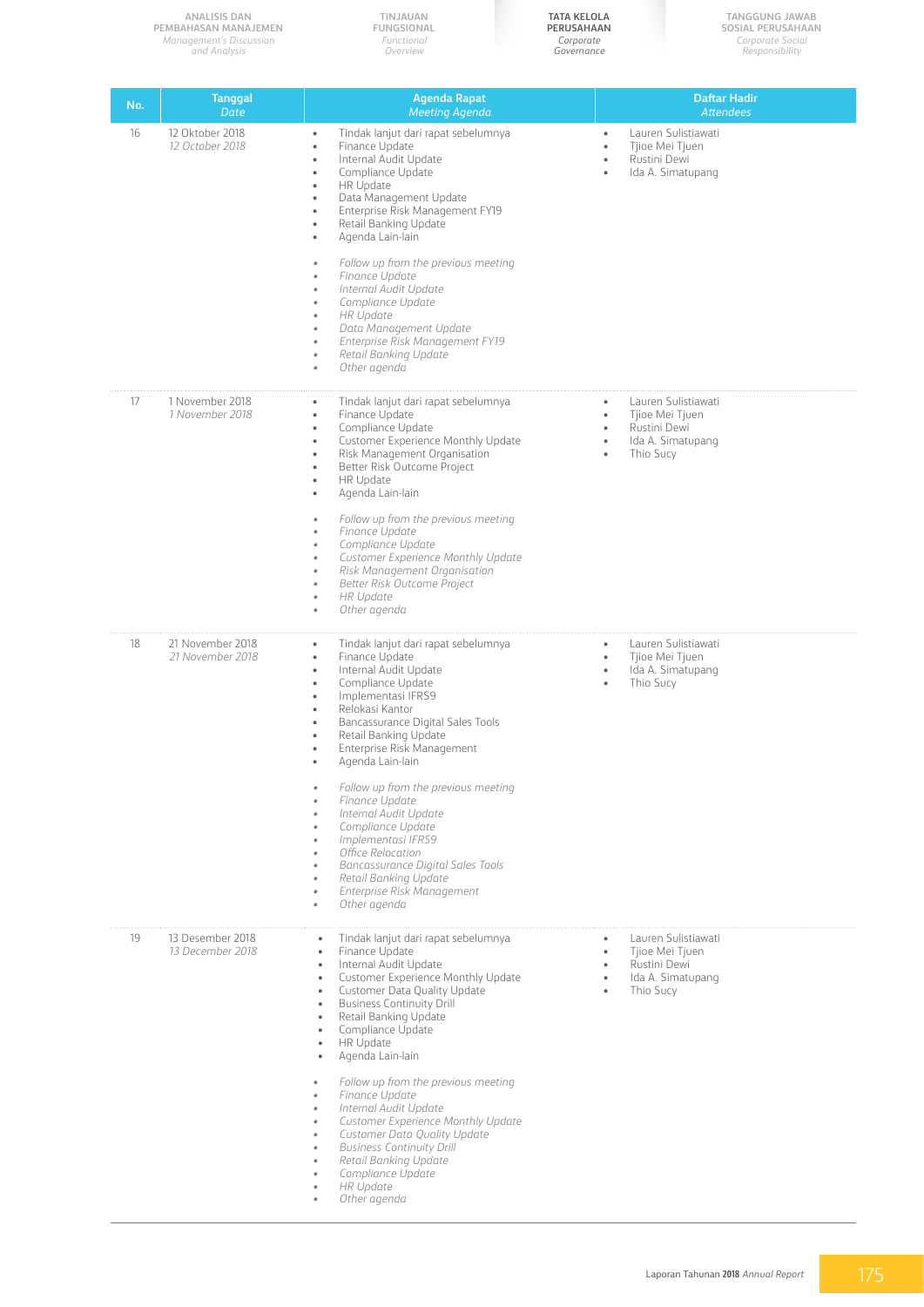

**Laporan Manajemen** *Management Reports*

#### **PELATIHAN DIREKSI** *BOARD OF DIRECTORS TRAINING*

| <b>Nama</b><br><b>Name</b> | <b>Training/Seminar/Workshop/E-Learning</b>                                                                                                                                                                                                                                                                                                                                                                                                                                                                                                                                                 |
|----------------------------|---------------------------------------------------------------------------------------------------------------------------------------------------------------------------------------------------------------------------------------------------------------------------------------------------------------------------------------------------------------------------------------------------------------------------------------------------------------------------------------------------------------------------------------------------------------------------------------------|
| Lauren Sulistiawati        | EGM Forum, Refreshment Sertifikasi Manajemen Resiko Level 5, Purpose and Values Expectation Workshop, Train for Trainers<br>Code of Conduct, Anti-bribery & Corruption for High Risk Roles, Global Mandatory Learning: Anti-Bribery and Corruption (ABC):<br>Doing the Right Thing, Anti-Money Laundering and Counter Terrorism Financing, Fraud, Resolving Customer Complaints,<br>Security and Privacy, Workplace Conduct.                                                                                                                                                                |
| Tjioe Mei Tjuen            | Agile for Executives, Alibaba Computing Conference, TYME Digital Indonesia Workshop, Denison Miller Leadership Workshop,<br>Infobank Digital Leadership Forum "Digital Mastery for Business Leaders", Purpose and Values Expectation Workshop, Train<br>for Trainers Code of Conduct, Agile Way of Working, Anti-bribery & Corruption for High Risk Roles, Global Mandatory Learning:<br>Anti-Bribery and Corruption (ABC): Doing the Right Thing, Anti-Money Laundering and Counter Terrorism Financing, Fraud,<br>Resolving Customer Complaints, Security and Privacy, Workplace Conduct. |
| Ida Apulia Simatupang      | Agile for Executives, Purpose and Values Expectation Workshop, Train for Trainers Code of Conduct, Anti-bribery & Corruption for<br>High Risk Roles, Global Mandatory Learning: Anti-Bribery and Corruption (ABC): Doing the Right Thing, Anti-Money Laundering<br>and Counter Terrorism Financing, Fraud, Resolving Customer Complaints, Security and Privacy, Workplace Conduct.                                                                                                                                                                                                          |
| Rustini Dewi               | Purpose and Values Expectation Workshop, Train for Trainers Code of Conduct, Agile for Executives, Anti-bribery & Corruption for<br>High Risk Roles, Global Mandatory Learning: Anti-Bribery and Corruption (ABC): Doing the Right Thing, Anti-Money Laundering<br>and Counter Terrorism Financing, Fraud, Resolving Customer Complaints, Security and Privacy, Workplace Conduct.                                                                                                                                                                                                          |
| Thio Sucy                  | Purpose and Values Expectation Workshop, Train for Trainers Code of Conduct, Introduction to Volcker Role, Anti-bribery &<br>Corruption for High Risk Roles, Global Mandatory Learning: Anti-Bribery and Corruption (ABC): Doing the Right Thing, Anti-<br>Money Laundering and Counter Terrorism Financing, Fraud, Resolving Customer Complaints, Security and Privacy, Workplace<br>Conduct.                                                                                                                                                                                              |

#### **PENILAIAN TERHADAP KINERJA DIREKSI** *PERFORMANCE ASSESSMENT FOR BOARD OF DIRECTORS*

Penilaian anggota Direksi dilakukan secara periodik guna mengetahui, mengukur dan menilai efektivitas kinerja Direksi. Kinerja Direksi dan masing-masing Anggota Direksi akan dievaluasi oleh Dewan Komisaris dan disampaikan kepada Pemegang Saham dalam RUPS. Adapun proses yang dilakukan dalam penilaian kinerja adalah sebagai berikut:

- a. Setiap anggota Direksi menyusun rencana kerja pada awal tahun keuangan sesuai dengan fungsi, tugas dan tanggung jawab dalam mencapai rencana dan strategi bisnis Bank yang telah ditentukan.
- b. Kriteria evaluasi formal disampaikan secara terbuka kepada Anggota Direksi yang bersangkutan sejak tanggal pengangkatannya.
- Kinerja Direksi akan dievaluasi oleh Dewan Komisaris secara berkala dua kali dalam satu tahun dan disampaikan kepada Pemegang Saham dalam RUPS.
- d. Hasil evaluasi terhadap kinerja Direksi akan digunakan sebagai dasar skema kompensasi dan remunerasi bagi Anggota Direksi.

Kriteria yang digunakan dalam penilaian kinerja antara lain:

- 1. *Key Performance Indicators* (KPI) yang dijadikan ukuran dalam penilaian kinerja Direksi, meliputi:
	- a *Shareholders* penilaian terhadap *project* dan inisiatif produktifitas dengan mempertimbangkan finansial & risiko.
	- b *Customer* penilaian terhadap proses yang dilakukan untuk meningkatkan pelayanan kita terhadap nasabah internal maupun eksternal.
	- c *People* penilaian terhadap pengembangan talenta individu maupun tim secara keseluruhan.

*The performance assessment for the Board of Directors is periodically conducted so as to inquire, measure and assess the effectiveness of the Directors' performance. The performance of each Director is evaluated by the Board of Commissioners and submitted to the shareholders at the GMS. The procedures applied in the performance assessment process are as follows:* 

- *a. Each member of the Board of Directors prepares a work plan at the beginning of the financial year in accordance with their functions, duties and responsibilities in achieving the business plan and the business strategy of the bank.*
- *b. The formal evaluation criteria is to be submitted openly to the member of the Board of Directors concerned from the dates of their appointment.*
- *c. The performance of the Board of Directors shall be regularly reviewed by the Board of Commissioners twice a year and submitted to the Shareholders at the GMS.*
- *d. The results of the performance evaluation of the Board of Directors will be used as the basis of compensation and remuneration schemes for the members of the Board of Directors.*

*The criteria used in performance assessment are:* 

- *1. Key Performance Indicators (KPI) used as measures in the performance assessment of the Board of Directors include:* 
	- *a. Shareholders Assessment related to project and productivity initiatives by taking into account the finance and risk.*
	- *b. Customer Assessment for the process undertaken to improve services to internal and external customers.*
	- *c. People Assessment for the development of talent for individuals and team development as a whole.*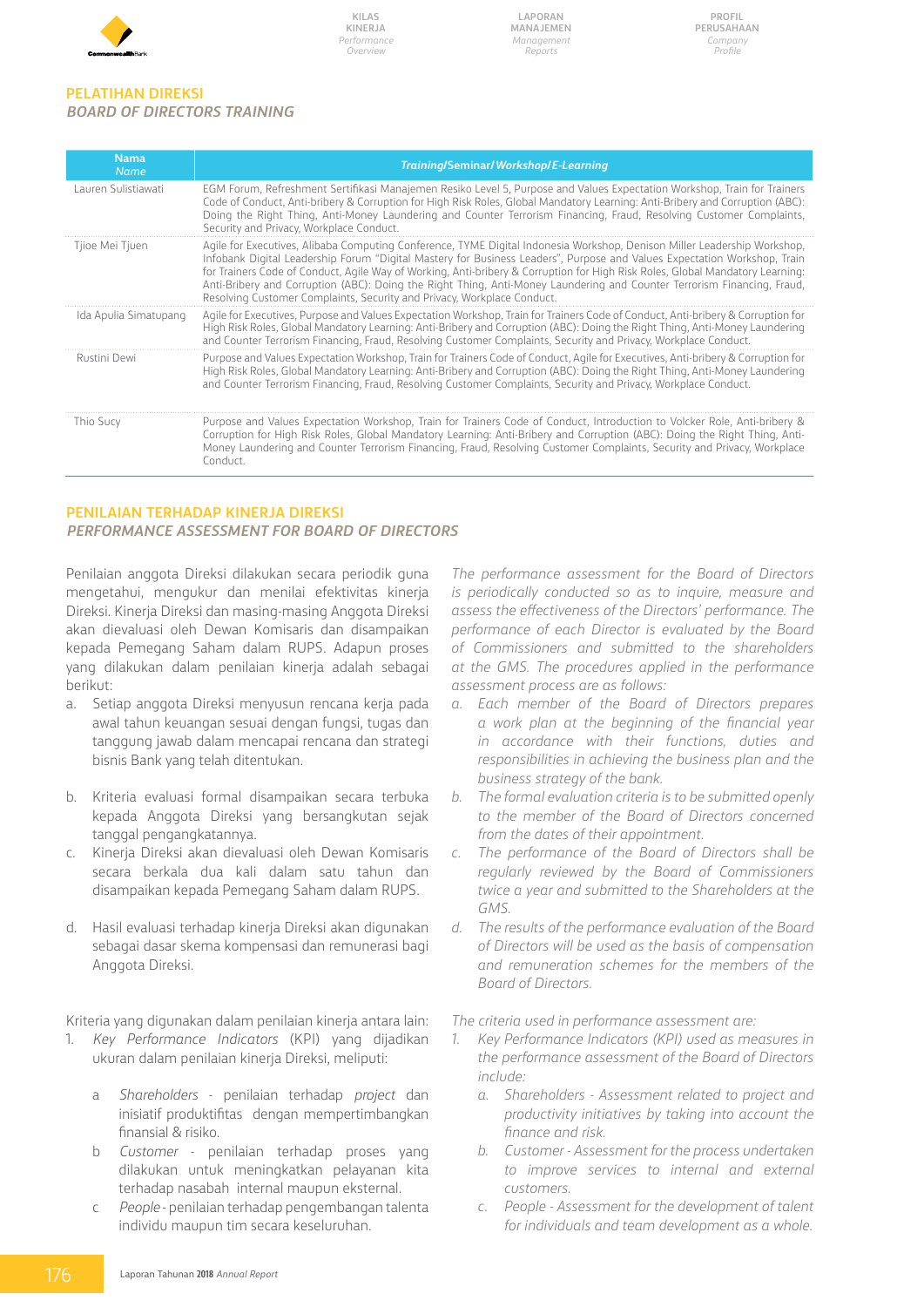**TINJAUAN FUNGSIONAL** *Functional Overview*

- d *Role Specific* penilaian terhadap KPI yang ditetapkan sesuai dengan peran dan tanggung jawab individu maupun tim.
- e BROP (*Better Risk Outcome Program*)– penilaian terhadap pencegahan dan penanganan dalam mengelola risiko.
- 2. KPI telah ditetapkan untuk masing-masing Direksi.

**Tata Kelola Perusahaan** *Corporate Governance*

**Tanggung Jawab Sosial Perusahaan** *Corporate Social Responsibility*

- *d. Role Specific* - *assessment for the established KPI in corresponding to the role and responsibility of individual and team.*
- *e. BROP (Better Risk Outcome Programme) – assessment for prevention and handling of risk management.*
- *2. KPI has established for each of the Directors.*

#### **PERUBAHAN SUSUNAN ANGGOTA DIREKSI DAN/ATAU ANGGOTA KOMISARIS** *CHANGE IN COMPOSITIONS OF MEMBERS OF BOARD OF DIRECTORS AND/OR BOARD OF COMMISSIONERS*

#### **Direktur Kepatuhan**

Pengangkatan Thio Sucy sebagai Direktur Kepatuhan Perseroan telah disetujui Rapat Umum Pemegang Saham Luar Biasa tanggal 5 April 2018, dan telah memperoleh persetujuan dari Otoritas Jasa Keuangan tanggal 14 Agustus 2018.

#### **Direktur Risiko**

Stephen Vile sebagai Direktur Risiko mengajukan pengunduran diri efektif sejak tanggal 22 Oktober 2018, dengan hari terakhir bekerja tanggal 21 Oktober 2018.

#### **Komisaris**

Coenraad Johannes Jonker dan Andrew Farmer mengundurkan diri sebagai Presiden Komisaris dan Wakil Presiden Komisaris Bank efektif sejak tanggal 7 Desember 2018. RUPS telah mengangkat David Cohen dan Stephen Vile masing sebagai Presiden Komisaris dan Wakil Presiden Komisaris Bank pada tanggal 6 Desember 2018 dan telah efektif memperoleh persetujuan OJK masing-masing per tanggal 8 Maret 2019 dan 25 Februari 2019.

#### *Director of Compliance*

*The appointment of Thio Sucy as the Company's Director of Compliance has been approved by the General Meeting of Shareholders dated 5 April 2018, and by the Financial Services Authority dated 14 August 2018.* 

#### *Director of Risk*

*Stephen Vile as the Director of Risk tendered his resignation effective as of 22 October 2018. His last day of work was on 21 October 2018.* 

#### *Commissioner*

*Coenraad Johannes Jonker and Andrew Farmer resigned from their positions as the President Commissioner and Vice President Commissioner, effective as of 7 December 2018. The GMS has appointed David Cohen and Stephen Vile as the President Commissioner and Vice President Commissioner on 6 December 2018, and have been effective as per OJK's approvals on 8 March 2019 and 25 February 2019 respectively.* 

### **Hubungan Afiliasi Direksi, Dewan Komisaris, dan Pemegang Saham Utama/Pengendali**

**Affiliate Relationships of Board of Directors (BOD), Board of Commissioners (BOC) and Controlling Shareholders**

Seluruh anggota Direksi dan Dewan Komisaris Bank Commonwealth tidak memiliki hubungan afiliasi dengan anggota Direksi lainnya, anggota Dewan Komisaris dan dengan pemegang saham utama/pengendali.

*All members of the Board of Directors and Board of Commissioners of Commonwealth Bank have no affiliations with other members of Board of Directors, members of Board of Commissioners and with major shareholders/ controllers.*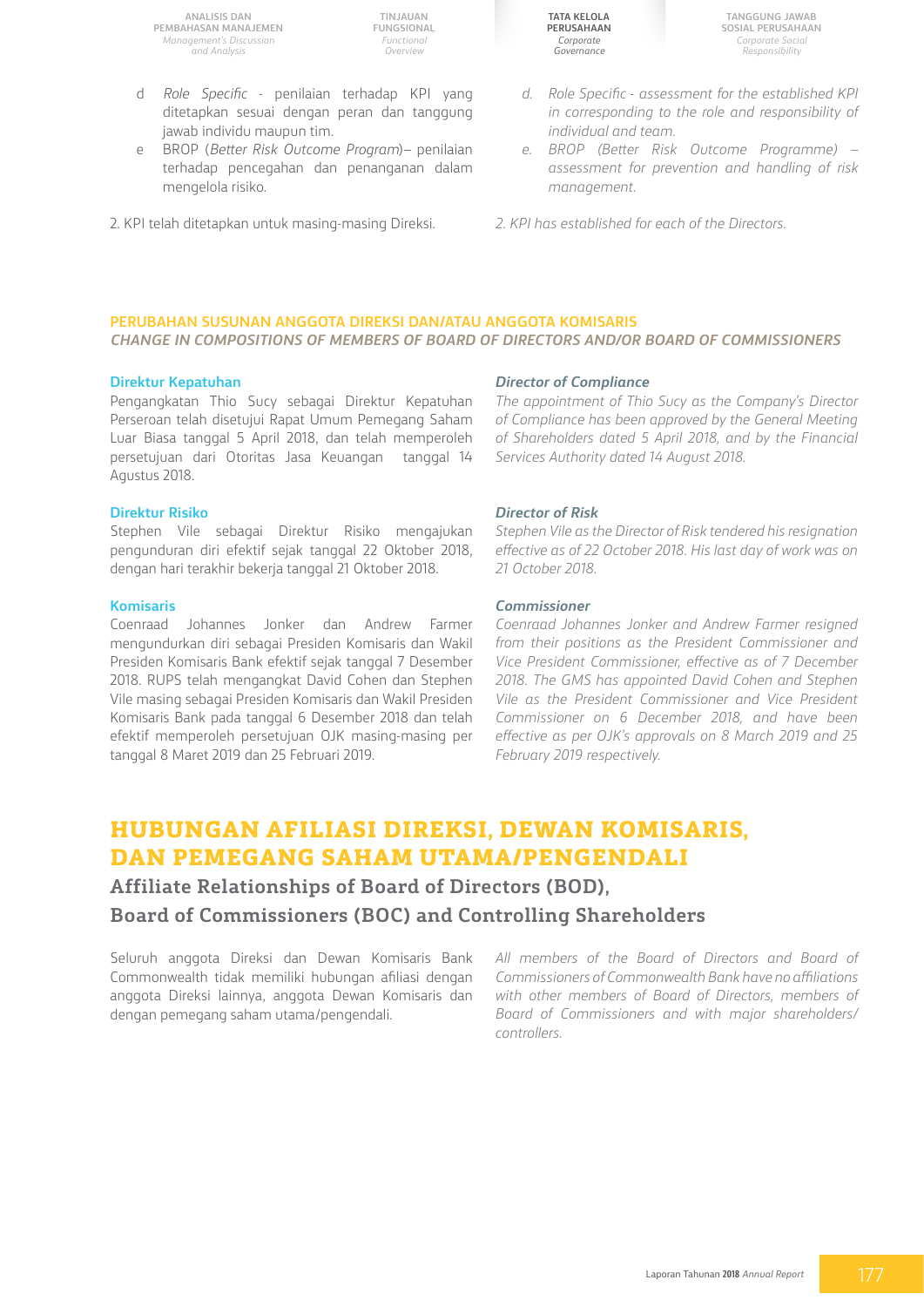

**Laporan Manajemen** *Management Reports*

**Profil Perusahaan** *Company Profile*

|                                                         |           | Hubungan Keluarga dan Hubungan Keuangan dengan<br>Family and Financial Relationship with |           |                                             |                                              |                    |  |  |  |  |  |  |
|---------------------------------------------------------|-----------|------------------------------------------------------------------------------------------|-----------|---------------------------------------------|----------------------------------------------|--------------------|--|--|--|--|--|--|
| <b>Nama</b><br><b>Name</b>                              |           | <b>Dewan Komisaris</b><br><b>Board of Commissioners</b>                                  |           | <b>Direksi</b><br><b>Board of Directors</b> | <b>Pemegang Saham</b><br><b>Shareholders</b> |                    |  |  |  |  |  |  |
|                                                         | Ya<br>Yes | <b>Tidak</b><br><b>No</b>                                                                | Ya<br>Yes | <b>Tidak</b><br><b>No</b>                   | Ya<br>Yes                                    | <b>Tidak</b><br>No |  |  |  |  |  |  |
| <b>Dewan Komisaris</b><br><b>Board of Commissioners</b> |           |                                                                                          |           |                                             |                                              |                    |  |  |  |  |  |  |
| David Cohen                                             |           |                                                                                          |           |                                             |                                              |                    |  |  |  |  |  |  |
| Stephen Vile                                            |           |                                                                                          |           |                                             |                                              |                    |  |  |  |  |  |  |
| Suwartini                                               |           |                                                                                          |           |                                             |                                              |                    |  |  |  |  |  |  |
| Khairil Anwar                                           |           |                                                                                          |           |                                             |                                              |                    |  |  |  |  |  |  |
| <b>Direksi</b><br><b>Board of Directors</b>             |           |                                                                                          |           |                                             |                                              |                    |  |  |  |  |  |  |
| Lauren Sulistiawati                                     |           |                                                                                          |           |                                             |                                              |                    |  |  |  |  |  |  |
| Ida Apulia Simatupang                                   |           |                                                                                          |           |                                             |                                              |                    |  |  |  |  |  |  |
| Rustini Dewi                                            |           |                                                                                          |           |                                             |                                              |                    |  |  |  |  |  |  |
| Tjioe Mei Tjuen                                         |           |                                                                                          |           |                                             |                                              |                    |  |  |  |  |  |  |
| Thio Sucy                                               |           |                                                                                          |           |                                             |                                              |                    |  |  |  |  |  |  |

### **Komite**

#### **Committees**

#### **Komite-Komite di Bawah Dewan Komisaris**

Dalam menjalankan tugas dan tanggung jawabnya, Dewan Komisaris dibantu oleh komite-komite:

- 1. Komite Audit
- 2. Komite Pemantau Risiko
- 3. Komite Remunerasi dan Nominasi
- 4. Komite Tata Kelola Terintegrasi

#### **KOMITE AUDIT** *AUDIT COMMITTEE*

Komite Audit Bank Commonwealth dibentuk dengan mengacu pada POJK No. 55/POJK.03/2016 tentang Penerapan Tata Kelola Bagi Bank Umum beserta peraturan perundang-undangan lainnya.

#### **Komposisi dan Keanggotaan**

Anggota Komite Audit diangkat dan diberhentikan oleh Dewan Komisaris. Komposisi Komite Audit minimal berjumlah 3 (tiga) orang yang terdiri dari 1 (satu) orang Komisaris Independen, 1 (satu) orang Pihak Independen yang memiliki keahlian di bidang keuangan/akutansi dan 1 (satu) orang Pihak Independen yang memiliki keahlian di bidang perbankan/manajemen risiko. Komite Audit diketuai oleh Komisaris Independen yang merangkap sebagai anggota komite. Anggota Komite Audit telah memenuhi ketentuan terkait persyaratan keahlian, integritas, akhlak dan moral yang baik.

#### *Committees under the Board of Commissioners*

*In carrying out its duties and responsibilities, the Board of Commissioners is assisted by various committees:* 

- *1. Audit Committee*
- *2. Risk Oversight Committee*
- *3. Remuneration and Nomination Committee*
- *4. Integrated Governance Committee*

*The Commonwealth Bank's Audit Committee was formed with reference to POJK No. 55/POJK.03/2016 concerning Implementation of Governance for Commercial Banks along with other laws and regulations.* 

#### *Composition and Membership*

*Members of the Audit Committee are appointed and dismissed by the Board of Commissioners. The number of the Audit Committee members is at least 3 (three) members consisting of 1 (one) Independent Commissioner, 1 (one) Independent Party having expertise in finance/accounting and 1 (one) Independent Party having expertise in banking/ risk management. The Audit Committee is chaired by an Independent Commissioner who doubles as a committee member. Each member of the Audit Committee has fulfilled the required provisions related to skill, integrity, character and good morals.*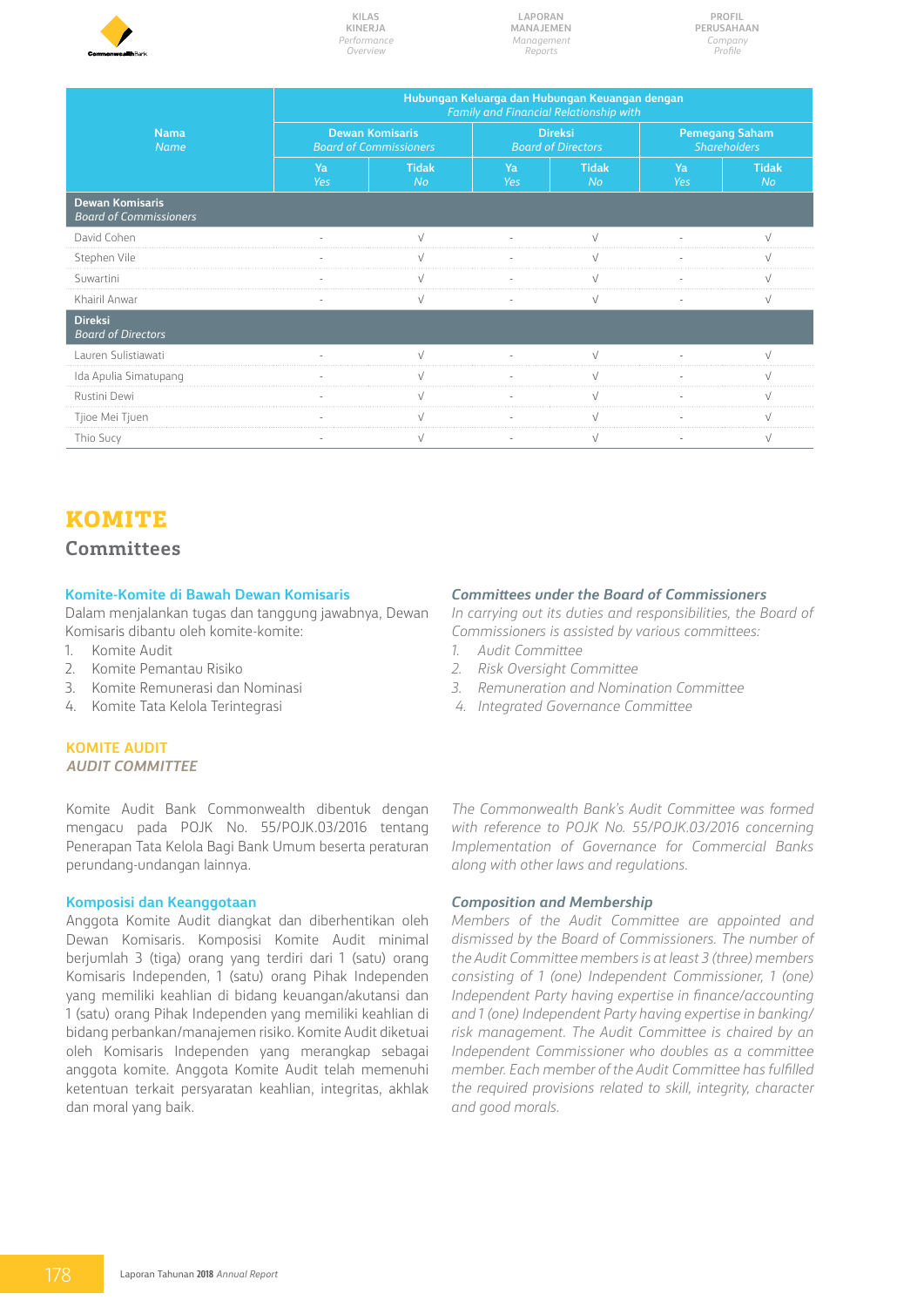**TINJAUAN FUNGSIONAL** *Functional Overview*

**Tata Kelola Perusahaan** *Corporate Governance*

**Tanggung Jawab Sosial Perusahaan** *Corporate Social Responsibility*

Per 31 Desember 2018, Komite Audit terdiri dari: *As of 31 December 2018, the Audit Committee consists of* 

| <b>No</b> | Nama<br>Name        | Jabatan<br>Position                                                                                                                                                                                                         | Periode<br>Period                   |
|-----------|---------------------|-----------------------------------------------------------------------------------------------------------------------------------------------------------------------------------------------------------------------------|-------------------------------------|
|           | Khairil Anwar       | Ketua (Komisaris Independen)<br>Chairman (Independent Commissioner)                                                                                                                                                         | 2013 – sekarang<br>$2013$ – present |
|           | Suwartini           | Anggota (Komisaris Independen)<br>Member (Independent Commissioner)                                                                                                                                                         | 2012 – sekarang<br>$2012$ – present |
|           | Teuku Radja Sjahnan | Anggota (Pihak Independen), yang memiliki keahlian<br>pada bidang Keuangan dan Akuntansi<br>Member (Independent Party) with expertise in the field of<br>Finance and Accounting                                             | 2017 – sekarang<br>2017 – present   |
|           | Jono Effendy        | Anggota (Pihak Independen), yang memiliki keahlian 2017 – sekarang<br>pada bidang Perbankan dan Manajemen Risiko 2017 – present<br>Member (Independent Party) with expertise in the field of<br>Banking and Risk Management |                                     |

#### **PIAGAM KOMITE** *COMMITTEE CHARTER*

Sebagai pedoman dan tata tertib kerja, Komite memiliki piagam (*charter*) yang mengatur tugas dan tanggung jawab, wewenang, larangan, keanggotaan, etika kerja, rapat dan lainnya.

*As a work guideline, the Committee has a charter that governs duties and responsibilities, authorities, restrictions, membership, work ethics, meetings and others.* 

#### **PROFIL KOMITE AUDIT**

*AUDIT COMMITTEE PROFILE*

#### **Khairil Anwar**

#### **Ketua/Komisaris Independen**

Profil beliau dapat dilihat di bagian Profil Dewan Komisaris pada halaman 45.

#### **Suwartini**

#### **Anggota/Komisaris Independen**

Profil beliau dapat dilihat di bagian Profil Dewan Komisaris pada halaman 45.

#### **Teuku Radja Sjahnan**

#### **Anggota/Pihak Independen**

Teuku Radja Sjahnan adalah warga negara Indonesia yang memiliki keahlian dan pengalaman bidang audit dan akuntansi keuangan dan audit teknologi informasi. Beliau ditunjuk menjadi anggota Komite Audit Bank Commonwealth pada tanggal 3 Mei 2013.

Beliau menyelesaikan pendidikan terakhirnya di London Business School, UK, dengan gelar Master in Finance pada tahun 2000.

Beliau adalah konsultan pada PT Dua Radja Net dengan spesialisasi tata kelola keuangan pemerintah pusat dan daerah, dan mengelola situs JariUngu.com.

Sebelumnya beliau adalah auditor pada Badan Pemeriksa Keuangan RI. Beliau pernah menjadi anggota Komite Audit pada Bank BNI, Bank Barclays Indonesia, Bank BNI Syariah dan Bank Muamalat Indonesia. Saat ini beliau menjadi Komisaris Independen pada PT Commonwealth Life dan PT First State Investment Indonesia serta Anggota Komite

#### *Khairil Anwar*

#### *Chairman/Independent Commissioner*

*His profile can be seen in the Board of Commissioners Profile section on page 45.*

#### *Suwartini*

#### *Member/Independent Commissioner*

*Her profile can be seen in the Board of Commissioners Profile section on page 45.*

### *Teuku Radja Sjahnan*

### *Member/Independent*

*Teuku Radja Sjahnan is an Indonesian citizen that has wide expertise and experience in audit, finance accounting, and information technology audit.. He was appointed as a member of the Commonwealth Bank Audit Committee on 3 May 2013.* 

*He finished his latest study at London Business School, UK with a Master's Degree in Finance in 2000.* 

*He was a consultant at PT Dua Radja Net with a specialization in financial management of the central and regional governments. He also managed JariUngu.com.*

*Formerly, he acted as an auditor for the Supreme Audit Agency (BPK). He has extensive experience as a member of the Audit Committee at PT Bank BNI Tbk, PT Bank Barclays Indonesia, PT Bank BNI Syariah, and PT Bank Muamalat Indonesia. Currently, he serves as an independent commissioner of PT Commonwealth Life and PT First State*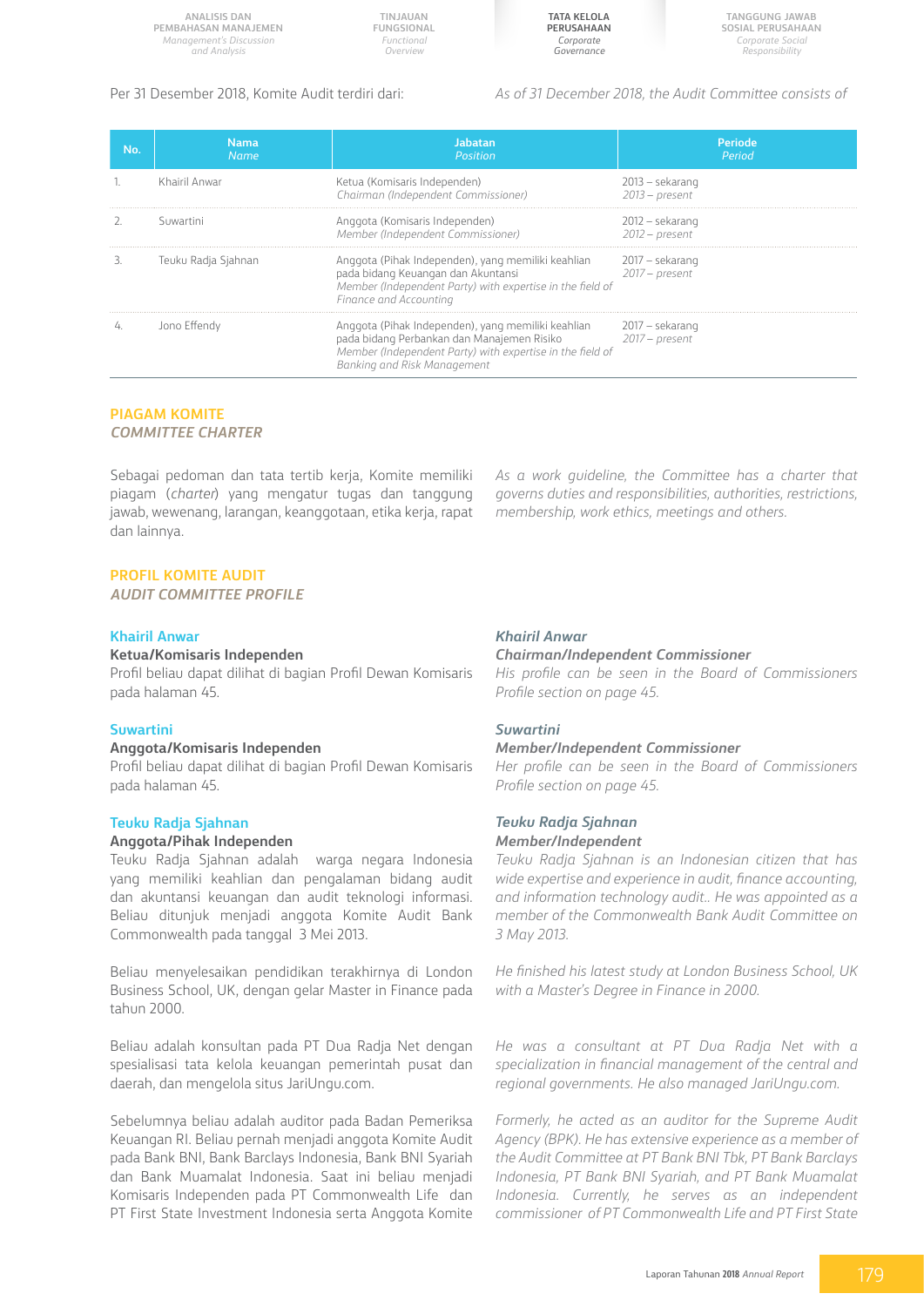

**Laporan Manajemen** *Management Reports*

**Profil Perusahaan** *Company Profile*

Audit Independen pada PT Cardig Air Service dan PT Maybank Indonesia. Beliau adalah Anggota Komite Standar Akuntansi Keuangan Bank Indonesia.

Selain itu beliau memiliki beberapa sertifikasi keahlian, di antaranya CISA (*Certified Information System Auditor*) dan Sertifikasi Manajemen Risiko level 2.

#### **Jono Effendy**

#### **Anggota/Pihak Independen**

Jono Effendy adalah warga negara Indonesia yang memiliki keahlian dan pengalaman di bidang perbankan dan manajemen risiko. Beliau ditunjuk menjadi anggota Komite Audit dan Komite Pemantau Risiko Bank Commonwealth pada Maret 2013 dan diangkat kembali melalui Keputusan Direksi Bank Commonwealth No.BOD/RES/2017/III/001 tanggal 13 Maret 2017.

Beliau meraih gelar Master in Finance dari Universitas Pelita Harapan Jakarta dengan predikat cum laude pada tahun 2001. Selain menjabat sebagai anggota Komite Audit dan Komite Pemantau Risiko di Bank Commonwealth, beliau juga merupakan anggota Komite Audit dan Komite Pemantau Risiko di berbagai perusahaan lain, seperti PT Bank Barclays Indonesia (2010-2011), PT BII Finance Center (2012-2014), PT Commonwealth Life (2014-2017), PT BFI Finance Indonesia Tbk (2015-sekarang), dan Bank BNP Paribas Indonesia (2007-2018). Selain itu beliau juga menduduki jabatan Komisaris Independen PT Commonwealth Life sekaligus sebagai Ketua Komite Pemantau Risiko serta menjadi *Managing Director* dan pengajar di PT Mudita Finansial Teknologi (2018-sekarang).

#### **TUGAS DAN TANGGUNG JAWAB KOMITE AUDIT** *DUTIES AND RESPONSIBILITIES OF AUDIT COMMITTEE*

Tugas dan tanggung jawab Komite Audit sebagaimana dituangkan dalam Piagam Komite Audit meliputi:

- 1. Melakukan pemantauan dan evaluasi atas perencanaan dan pelaksanaan audit serta pemantauan atas tindak lanjut hasil audit dalam rangka menilai kecuukupan pengendalian intern, termasuk kecukupan proses pelaporan keuangan.
- 2. Memberikan rekomendasi kepada Dewan Komisaris paling sedikit terhadap:
	- a. Pelaksanaan tugas audit internal
	- b. kesesuaian pelaksanaan audit oleh akuntan publik dengan standar audit
	- c. kesesuaian laporan keuangan dengan standar akuntansi keuangan
	- d. pelaksanaan tindak lanjut oleh Direksi atas hasil temuan audit internal, akuntan public, dan hasil pengawasan Otoritas Jasa Keuangan dan regulator lain.
- 3. Memberikan rekomendasi mengenai penunjukan Akuntan Publik kepada Dewan Komisaris, untuk diputuskan oleh Rapat Umum Pemegang Saham.

*Investment Indonesia as well as an independent audit committee member of PT Cardig Aero Services Tbk and PT Maybank Indonesia. He holds the position as member of the Committee on Financial Accounting Standards of Bank Indonesia.*

*In addition, he earned several certifications in the audit field, including a CISA certification and a certification of risk management (level 2).* 

#### *Jono Effendy*

#### *Member/Independent Party*

*Jono Effendy is an Indonesian citizen that has expertise and experience in banking and risk management. He was appointed as a member of the Commonwealth Bank Audit Committee and Risk Oversight Committee and reappointed in March 2013 through the Decision of the Board of Directors of Commonwealth Bank No.BOD/RES/2017/III/001 dated 13 March 2017.* 

*He earned his last Master's Degree in Finance from Universitas Pelita Harapan Jakarta with a cum laude in 2001. Besides serving as a member of Audit Committee and Risk Oversight Committee at Commonwealth Bank, he has also served as a member of the Audit Committees and Risk Oversight Committees in other companies, such as PT Bank Barclays Indonesia (2010-2011), PT BII Finance Center (2012-2014), PT Commonwealth Life (2014-2017), PT BFI Finance Indonesia Tbk (2015-present), and Bank BNP Paribas Indonesia (2007-2018). In addition he also holds the position of Independent Commissioner of PT Commonwealth Life and taking role as a Risk Oversight Committee Chaiman. He also serving as Managing Director and lecture at PT Mudita Finansial Teknologi (2018-present).*

*The duties and responsibilities of the Audit Committee as stipulated in the Audit Committee Charter include:* 

- *1. Monitors and evaluates the planning and execution of the audit process and to monitor the follow up of audit results in order to assess the adequacy of internal controls, including the adequacy of the financial reporting process.*
- *2. Provides recommendations to the Board of Commissioners on:*
	- *a. the implementation of internal audit activities*
	- *b. the conformity of audit by external audit with audit standards*
	- *c. the conformity of financial statements with financial accounting standards*
	- *d. the implementation of the follow-up by the Board of Directors on the findings of internal audit, external audit, and the supervision of the Financial Services Authority and other regulators.*
- *3. Provides recommendations regarding the appointment of the external auditor to the Board of Commissioners to be decided by the General Meeting of Shareholders.*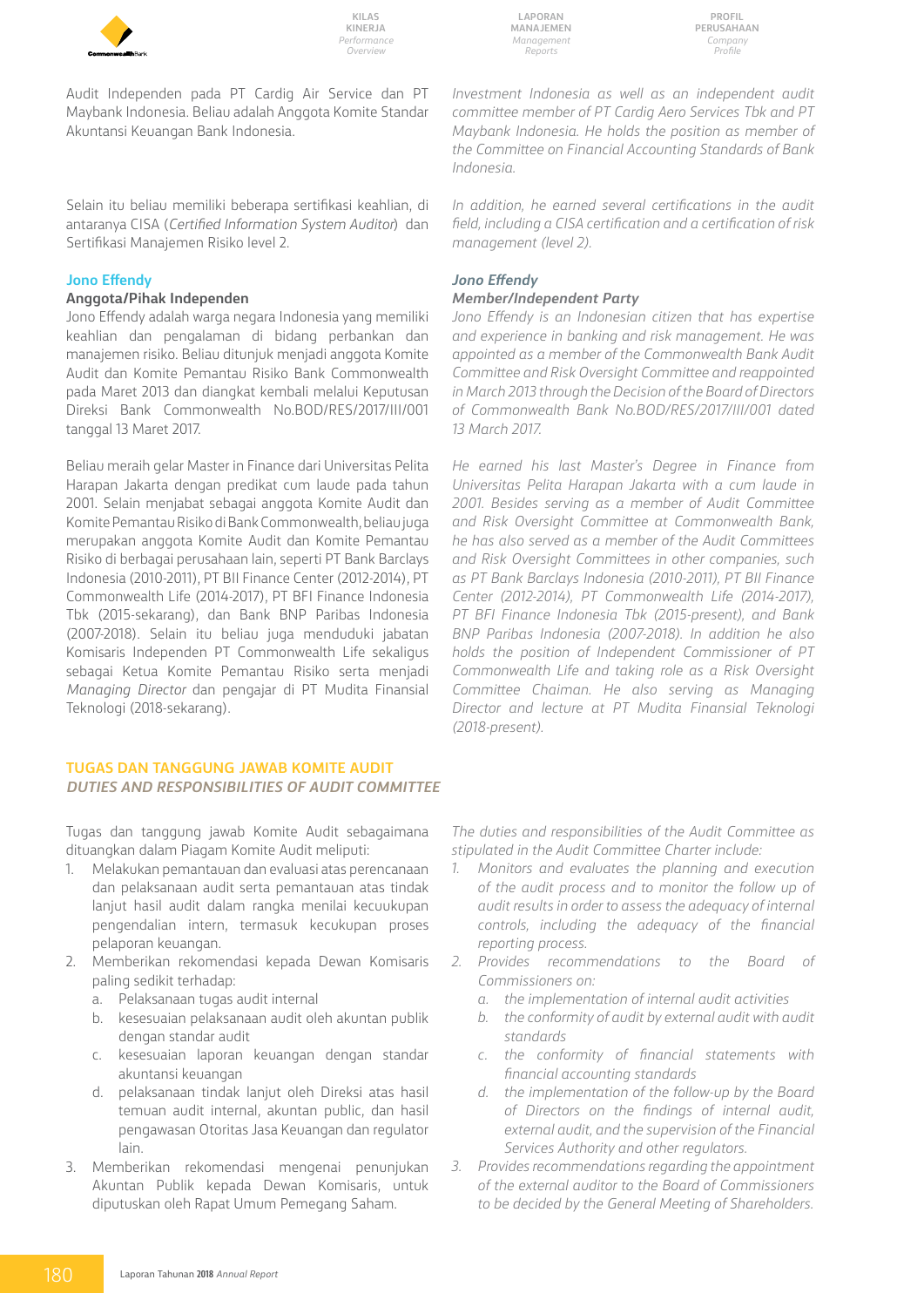**TINJAUAN FUNGSIONAL** *Functional Overview*

4. Tidak berwenang memberikan penugasan kepada Akuntan Publik selain diijinkan oleh peraturan yang berlaku.

#### **INDEPENDENSI KOMITE AUDIT** *INDEPENDENCE OF AUDIT COMMITTEE*

Seluruh anggota Komite Audit telah memenuhi persyaratan independensi untuk menghindari kemungkinan terjadinya benturan kepentingan, yaitu:

- Tidak memiliki hubungan keluarga dengan Direksi, Dewan Komisaris dan sesama anggota Komite Audit
- Tidak menjabat sebagai pengurus partai politik, pejabat dan pemerintah
- Tidak memiliki kepemilikan saham di Bank Commonwealth

#### **RAPAT KOMITE AUDIT** *AUDIT COMMITTEE MEETINGS*

Sepanjang tahun 2018, Komite Audit mengadakan rapat sebanyak 6 (enam) kali yaitu:

**Tata Kelola Perusahaan** *Corporate Governance*

**Tanggung Jawab Sosial Perusahaan** *Corporate Social Responsibility*

*4. Unauthorized to provide assignments to a Public Accountant other than those permitted by applicable laws and regulations.*

*All members of the Audit Committee has met the independence requirement to avoid the possibilities of conflict of interest, namely:* 

- *- Having no family relations with the Boards of Directors and Commissioners as well as members of the Audit Committee*
- *- Not having the position as a member of political party, high-rank officer and government official*
- *- Not having share ownership at Commonwealth Bank*

*Throughout 2018, the Audit Committee held 6 (enam) meetings as follows:* 

| No. | ' Anggota,     | Jabatan                                                 |     | Periode<br>Period |     |     | <b>Total</b> | <b>Persentase</b> |    |            |
|-----|----------------|---------------------------------------------------------|-----|-------------------|-----|-----|--------------|-------------------|----|------------|
|     | <b>Member</b>  | Title                                                   | Mar | Ann               | JUI | Sen | Oct          | Dec               |    | Percentage |
|     | Khairil Anwar  | Komisaris Independen<br>Independent Commissioner        |     |                   |     |     |              |                   | h. |            |
|     | Andrew Farmer* | Wakil Presiden Komisaris<br>Vice President Commissioner |     |                   |     |     |              |                   |    |            |
|     | Suwartini      | Komisaris Independen<br>Independent Commissioner        |     |                   |     |     |              |                   |    |            |
|     | Teuku Radja    | Pihak Independen<br>Independent Party                   |     |                   |     |     |              |                   |    |            |
|     |                | Pihak Independen                                        |     |                   |     |     |              |                   |    |            |

\*) Andrew Farmer mengundurkan diri efektif per tanggal 7 Desember 2018 Andrew Farmer resigned effective on 7 December.

#### **PELAKSANAAN KEGIATAN KOMITE AUDIT** *IMPLEMENTATION OF AUDIT COMMITTEE ACTIVITIES*

Komite Audit telah menyelenggarakan rapat rutin setiap 2 (dua) bulan, yang dihadiri oleh anggota komite dengan topik/materi sebagai berikut:

- Perencanaan dan hasil audit oleh auditor internal dan auditor eksternal;
- Audit internal dan laporan kepatuhan;
- • Tindak lanjut dan pengawasan atas temuan audit internal, audit eksternal dan Audit Grup;
- Survei Budaya Risiko;
- Hasil penilaian atau evaluasi auditor eksternal, dan rekomendasi penunjukan auditor eksternal;
- Publikasi Laporan Keuangan Bank Commonwealth & Commonwealth Bank of Australia (CBA).

*The Audit Committee has convened in meetings on bimonthly basis, which were attended by most members of the committee with the following topics/materials:*

- *• The audit plans and results by internal auditor and external auditor;*
- *• The internal audit and compliance report;*
- *• Follow-up and oversight on the audit findings by internal audit, external auditor and Group Audit;*
- *• Risk Culture Survey;*
- *• Result of assessment or evaluation of external auditor, and recommendation for the appointment of external auditor;*
- *• Commonwealth Bank & Commonwealth Bank of Australia (CBA) Published Financial Statement.*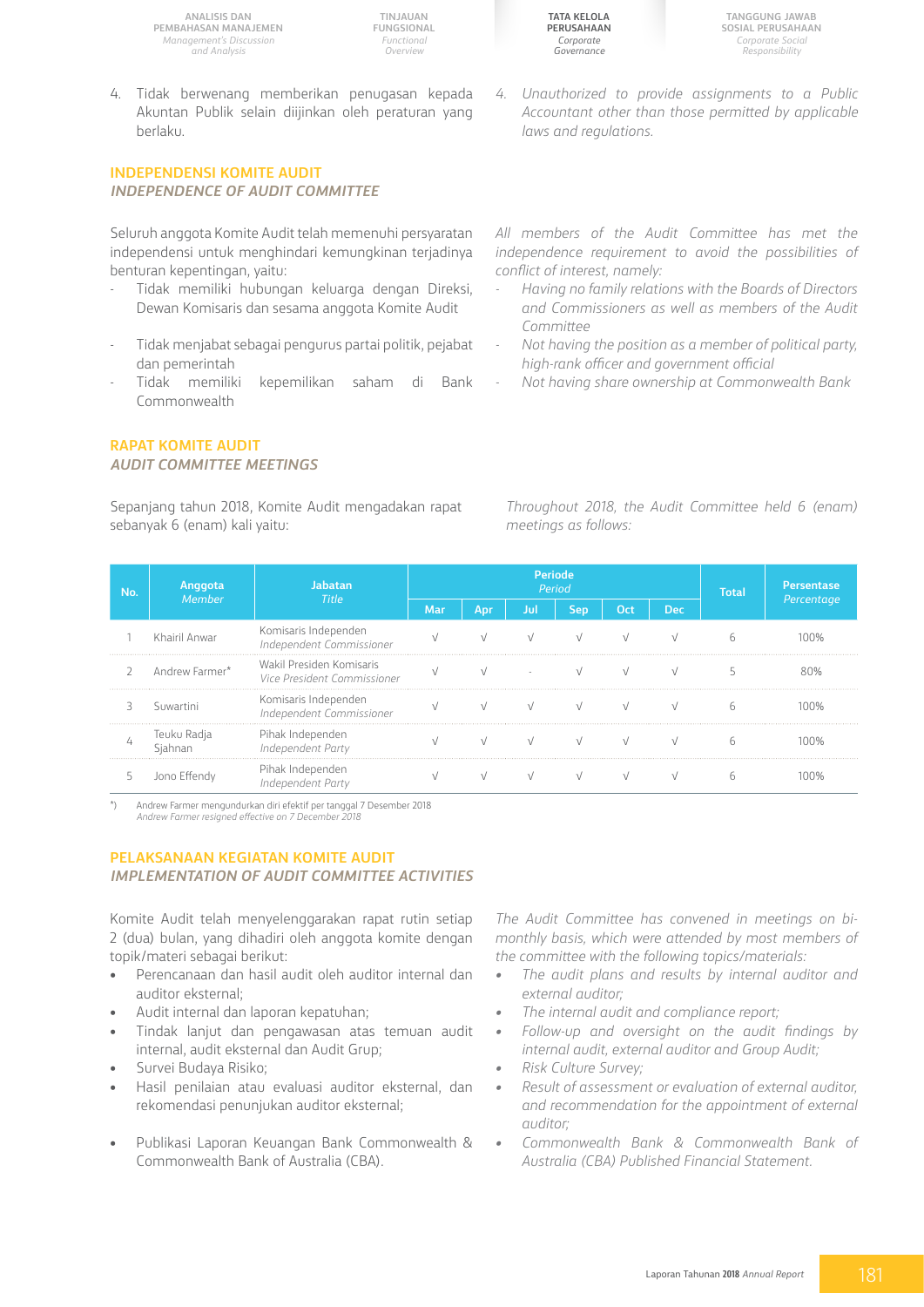

**Laporan Manajemen** *Management Reports*

**Profil Perusahaan** *Company Profile*

Selain itu, anggota Komite Audit juga menyelenggarakan rapat ad-hoc dengan Audit Internal maupun Audit Eksternal untuk membahas hal-hal penting.

#### **Rapat Komite Audit dengan Auditor Internal**

Rapat-rapat dengan Auditor Internal mendiskusikan perencanaan audit dan realisasinya, laporan audit yang diterbitkan selama periode pelaporan, ruang lingkup audit dengan pendekatan audit berbasis risiko, serta tindak lanjut rencana korektif dari temuan-temuan Audit Internal.

#### **KOMITE PEMANTAU RISIKO**

*Risk Oversight Committee*

Komite Pemantau Risiko membantu tugas Dewan Komisaris dalam melakukan evaluasi kesesuaian kebijakan manajemen risiko dengan pelaksanannya serta memantau dan mengevaluasi pelaksanaan tugas Komite Manajemen Risiko dan satuan kerja manajemen risiko.

#### **KOMPOSISI DAN KEANGGOTAAN** *COMPOSITION AND MEMBERSHIP*

Susunan keanggotaan Komite Pemantau Risiko telah mematuhi POJK No. 55/POJK.03/2016 tentang Penerapan Tata Kelola bagi Bank Umum yang mengatur bahwa Komite Pemantau Risiko paling kurang terdiri dari 1 (satu) Komisaris Independen; 1 (satu) Pihak Independen yang memiliki keahlian di bidang keuangan dan akutansi; dan 1 (satu) Pihak Independen yang memiliki keahlian di bidang perbankan dan manajemen risiko. Komite Pemantau Risiko diketuai oleh Komisaris Independen.

Per 31 Desember 2018, keanggotaan Komite Pemantau Risiko terdiri dari:

*In addition, members of the Audit Committee hold regular and ad-hoc meetings with the Internal Audit and the External Audit to discuss significant matters.*

#### *Audit Committee Meetings with Internal Auditors*

*Meetings with Internal Auditors discussed the audit plan and its realization, audit reports issued during the reporting period, significant findings in internal audit, scope of audit with risk-based audit approach, and follow-up action in the corrective plan from Internal Audit's findings.* 

*The Risk Oversight Committee assisted the Board of Commissioners in conducting the evaluation of risk policy compliance with its implementation, as well as monitoring and evaluating the implementation of the duties of the Risk Management Committee and risk management work unit.* 

*The composition of the Risk Oversight Committee is in compliance with POJK No. 55/POJK.03/2016 on the Implementation of Good Corporate Governance for Commercial Banks, which stipulates that the Risk Oversight Committee shall at least consist of 1 (one) Independent Commissioner; 1 (one) Independent Party having expertise in finance and accounting; and 1 (one) Independent Party having expertise in banking and risk management. The Risk Oversight Committee is chaired by an Independent Commissioner.* 

*As of 31 December 2018, the membership of the Risk Oversight Committee consists of:*

| No. | Nama<br><b>Name</b> | Jabatan<br>Position                                                 |
|-----|---------------------|---------------------------------------------------------------------|
|     | Suwartini           | Ketua (Komisaris Independen)<br>Chairman (Independent Commissioner) |
|     | Khairil Anwar       | Anggota (Komisaris Independen)<br>Member (Independent Commissioner) |
| 3   | Teuku Radja Sjahnan | Anggota (Pihak Independen)<br>Member (Independent Party)            |
| 4   | Jono Effendy        | Anggota (Pihak Independen)<br>Member (Independent Party)            |

### **PIAGAM KOMITE**

#### *COMMITTEE CHARTER*

Piagam Komite merupakan pedoman dan tata tertib kerja Komite yang berisikan hal-hal seperti uraian tugas dan tanggung jawab, wewenang, larangan, aturan keanggotaan, etika kerja, rapat dan lainnya. Tujuan Piagam Komite adalah untuk mendukung pelaksanaan tugas Komite Pemantau Risiko.

*The Charter of the Committee is a working guide which governs matters such as job descriptions and responsibilities, authorities, restrictions, rules of membership, work ethics, meetings and others. The purpose of the Committee Charter is to support the implementation of the duties of the Risk Oversight Committee.*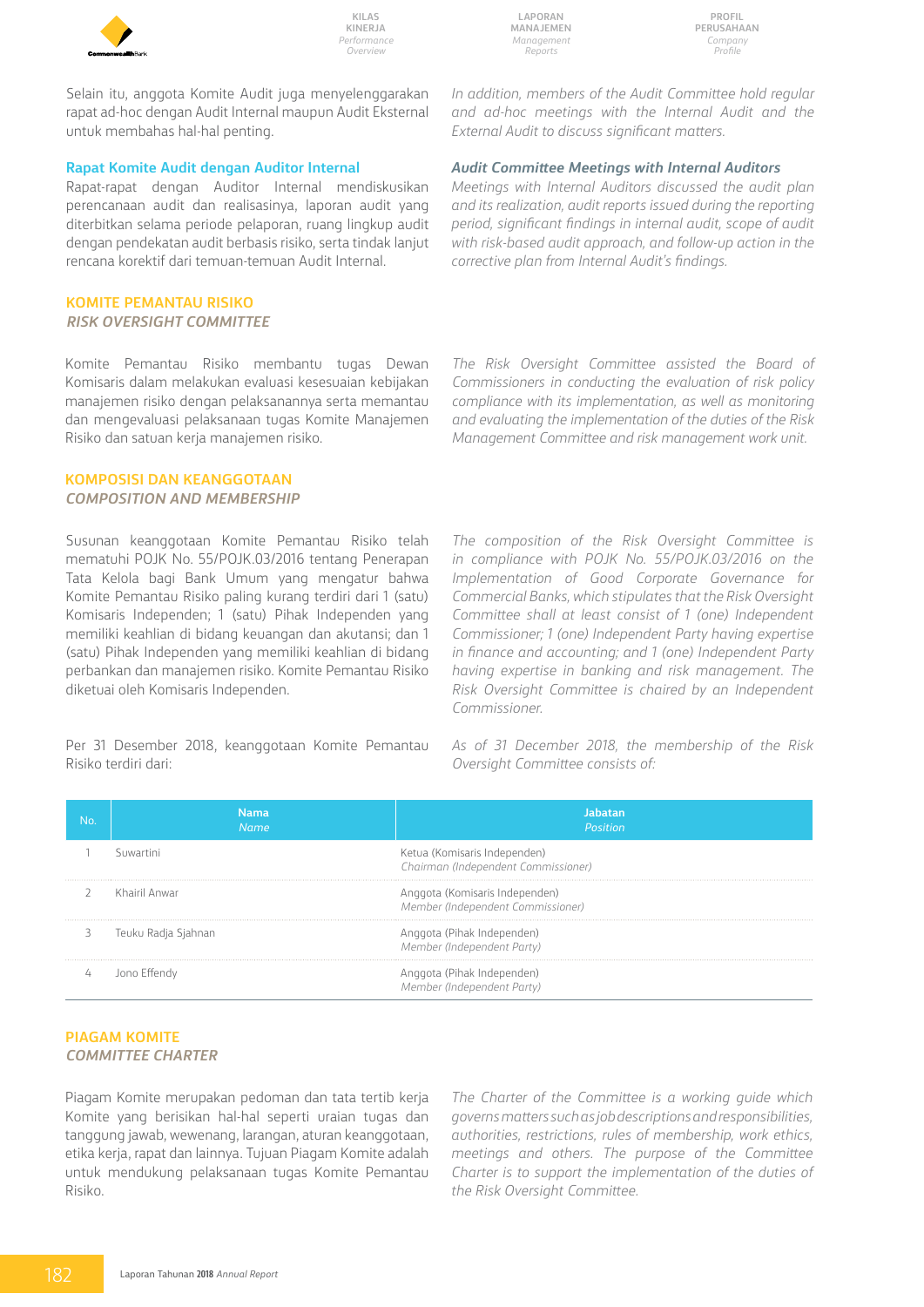**TINJAUAN FUNGSIONAL** *Functional Overview*



**Tanggung Jawab Sosial Perusahaan** *Corporate Social Responsibility*

#### **PROFIL KOMITE PEMANTAU RISIKO** *RISK Oversight COMMITTEE PROFILE*

#### **Suwartini**

#### **Ketua/Komisaris Independen**

Profil beliau dapat dilihat di bagian Profil Dewan Komisaris pada halaman 45.

#### **Khairil Anwar**

#### **Anggota/Komisaris Independen**

Profil beliau dapat dilihat di bagian Profil Dewan Komisaris pada halaman 45.

#### **Teuku Radja Sjahnan**

#### **Anggota/Pihak Independen**

Profil beliau dapat dilihat di bagian Profil Komite Audit pada halaman 179.

#### **Jono Effendy**

#### **Anggota/Pihak Independen**

Profil beliau dapat dilihat di bagian Profil Komite Audit pada halaman 180.

#### **TUGAS DAN TANGGUNG JAWAB** *DUTIES AND RESPONSIBILITIES*

Tugas dan tanggung jawab Komite Pemantau Risiko meliputi:

- 1. Memantau area-area risiko yang dikelola oleh Bank Commonwealth, yaitu Risiko Kredit, Pasar, Likuiditas, Operasional, Hukum, Reputasi, Kepatuhan dan Strategis, dan memastikan bahwa penerapan manajemen risiko telah sesuai dengan kebijakan manajemen risiko;
- 2. Memantau dan menilai kinerja Risk Management Committee dan Satuan Kerja Manajemen Risiko;
- 3. Memantau perkembangan kasus hukum yang melibatkan Bank dan menilai risiko terkait, seperti risiko hukum, reputasi dan kepatuhan;
- 4. Secara berkala melaporkan kegiatannya, termasuk pemberian nasihat tentang hal-hal yang menjadi perhatian Dewan Komisaris.

#### **RAPAT KOMITE PEMANTAU RISIKO**

#### *Risk Oversight COMMITTEE MEETINGS*

Komite Pemantau Risiko telah menyelenggarakan rapat sebanyak 6 (enam) selama tahun 2018 dengan tingkat kehadiran anggota komite sebagai berikut:

#### *Suwartini*

#### *Chairman/Independent Commissioner*

*Her profile can be seen in the Board of Commissioners Profile section on page 45.*

#### *Khairil Anwar*

#### *Member/Independent Commissioner*

*His profile can be seen in the Board of Commissioners Profile section on page 45.* 

#### *Teuku Radja Sjahnan*

#### *Member/Independent Party*

*His profile can be seen in the Audit Committee's Profile section on page 179.*

#### *Jono Effendy*

#### *Member/Independent Party*

*His profile can be seen in the Audit Committee's Profile section on page 180.*

*The duties and responsibilities of the Risk Oversight Committee include:* 

- *1. Monitoring all the risk types managed by the Commonwealth Bank, which are Credit, Market, Liquidity, Operational, Legal, Reputation, Compliance and Strategic Risks, and ensure that the implementation of risk management is in compliance with risk management policies;*
- *2. Monitoring and assessing the performance of the Risk Management Committee and Risk Management Work Unit;*
- *3. Monitoring the progress of legal cases involving the Bank and assess its related risks, such as legal, reputation and compliance risks;*
- 4. Periodically reporting on its activities, including *providing advice on matters of concern to the Board of Commissioners.*

*The Risk Oversight Committee has held 6 (six) meetings throughout 2018 with the following attendance of its members:* 

| No. | Anggota<br>Member | labatan<br><b>Position</b>                              |     | <b>Periode</b><br>Period |      | <b>Total</b> | <b>Persentase</b> |  |            |      |
|-----|-------------------|---------------------------------------------------------|-----|--------------------------|------|--------------|-------------------|--|------------|------|
|     |                   | Mar                                                     | Apr | Jul                      | Sep. | Oct          | <b>Dec</b>        |  | Percentage |      |
|     | Khairil Anwar     | Komisaris Independen<br>Independent Commissioner        |     |                          |      |              |                   |  |            | 100% |
|     | Andrew Farmer*)   | Wakil Presiden Komisaris<br>Vice President Commissioner |     |                          |      |              |                   |  |            | 80%  |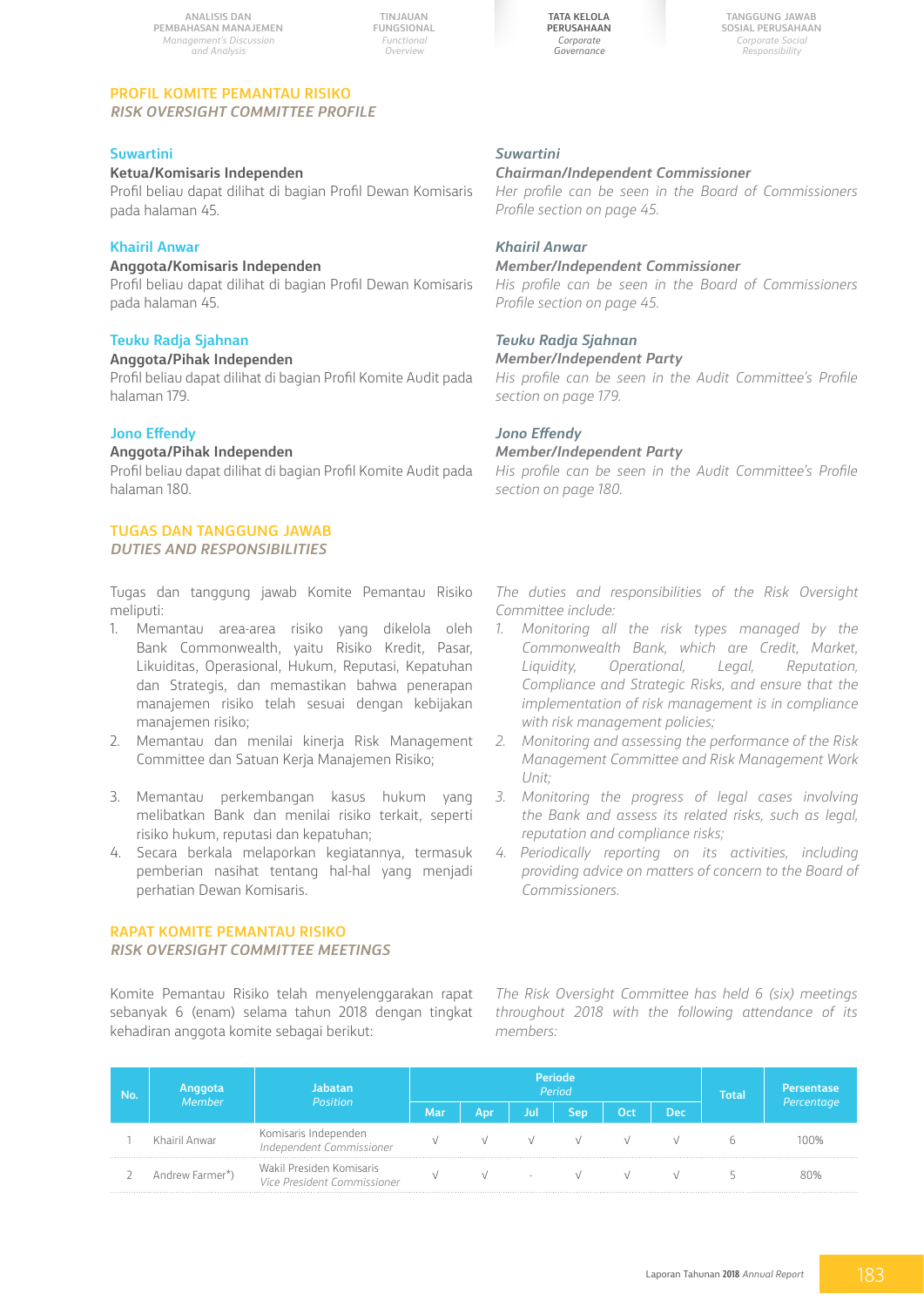

**Laporan Manajemen** *Management Reports*

| Anggota<br><b>No</b><br>Member <sup>1</sup> |                       | <b>Jabatan</b><br><b>Position</b>                |     |     |     | Periode<br>Period |            | <b>Total</b> | Persentase |      |
|---------------------------------------------|-----------------------|--------------------------------------------------|-----|-----|-----|-------------------|------------|--------------|------------|------|
|                                             |                       | <b>Mar</b>                                       | Apı | Jul | Sep | Oct               | <b>Dec</b> |              | Percentage |      |
|                                             | Suwartini             | Komisaris Independen<br>Independent Commissioner |     |     |     |                   | $\sqrt{ }$ |              |            | 100% |
|                                             | Teuku Radja<br>iahnan | Pihak Independen<br>Independent Party            |     |     |     |                   |            |              |            | 100% |
|                                             | Jono Effendy          | Pihak Independen<br>Independent Party            |     |     |     |                   |            |              |            |      |

\*) Andrew Farmer mengundurkan diri efektif per tanggal 7 Desember 2018 *Andrew Farmer resigned effective on 7 December 2018*

#### **PELAKSANAAN KEGIATAN KOMITE PEMANTAU RISIKO** *IMPLEMENTATION OF Risk Oversight COMMITTEE ACTIVITIES*

Pelaksanaan tugas Komite Pemantau Risiko tahun 2018 adalah sebagai berikut:

- 1. Memantau dan mengevaluasi kebijakan Manajemen Risiko (*Risk Management Committee Charter*),
- 2. Tinjauan atas Profil Risiko Bank yang mencakup 8 (delapan) jenis risiko yaitu risiko kredit, pasar, likuiditas, operasional, hukum, kepatuhan, strategi dan reputasi.
- 3. Pemantauan terhadap *Risk Appetite*, toleransi dan limit risiko sesuai dengan metrik risiko yang telah ditetapkan untuk 8 (delapan) jenis risiko dan ketahanan modal (*"capital resilience"*).
- 4. Pemantauan terhadap permodalan Bank dengan mengaitkan tingkat risiko dengan kecukupan modal sesuai dengan ketentuan ICAAP (*Internal Capital Adequacy Assessment Process*) untuk mengantisipasi potensi kerugian yang dapat timbul dari aktivitas usaha Bank.
- 5. Pembahasan terkait manajemen risiko antara lain pengkinian Risk Appetite Statement, penyempurnaan tata kelola komite manajemen risiko (*risk management governance committees*), manajemen kredit macet (*Non-Performing Loan*), insiden dan kerugian risiko operasional, implementasi perhitungan Net Stable Funding Ratio (NSFR), kepatuhan terhadap ketentuan regulasi, penanganan kasus hukum/ litigasi, publikasi media dan penanganan terhadap keluhan nasabah.

*The duties of the Risk Oversight Committee of 2018 are as follows:* 

- *1. Monitoring and evaluating the policy of the Risk Management Committee Charter.*
- *2. Reviewing Bank's Risk Profiles covering 8 (eight) types of risks: credit, market, liquidity, operational, legal, compliance, strategy and reputational risks.*
- *3. Monitoring Risk Appetite, tolerance and risk limits in accordance with predetermined risk metrics for 8 (eight) types of risk and capital resilience.*
- *4. Monitoring Bank capital by linking risk level to capital adequacy in accordance with ICAAP (Internal Capital Adequacy Assessment Process) to anticipate potential losses that may arise from Bank's business activities.*
- *5. Conducting discussions related to risk management include updating of Risk Appetite Statement, improvement on risk management governance committee, Non-Performing Loan management, incident and operational risk loss, Net Stable Funding Ratio (NSFR), compliance to regulatory requirements, handling of legal cases/litigation, media publications and handling of customer complaints.*

### **Komite Remunerasi dan Nominasi**

### **Remuneration and Nomination Committee**

Komite Remunerasi dan Nominasi memiliki peranan dalam mendukung tugas Dewan Komisaris terkait fungsi remunerasi dan nominasi.

**KOMPOSISI DAN KEANGGOTAAN** *COMPOSITION AND MEMBERSHIP*

Susunan keanggotaan Komite Remunerasi dan Nominasi paling kurang terdiri dari 1 (satu) orang Komisaris Independen; 1 (satu) orang Komisaris dan 1 (satu) orang Pejabat Eksekutif yang membawahi fungsi Sumber Daya Manusia.

*The Remuneration and Nomination Committee has a role in supporting the Board of Commissioners regarding remuneration and nomination.* 

*Membership composition of Remuneration and Nomination Committee shall consist of at least 1 (one) Independent Commissioner; 1 (one) Commissioner and 1 (one) Executive Officer in charge of Human Resources.*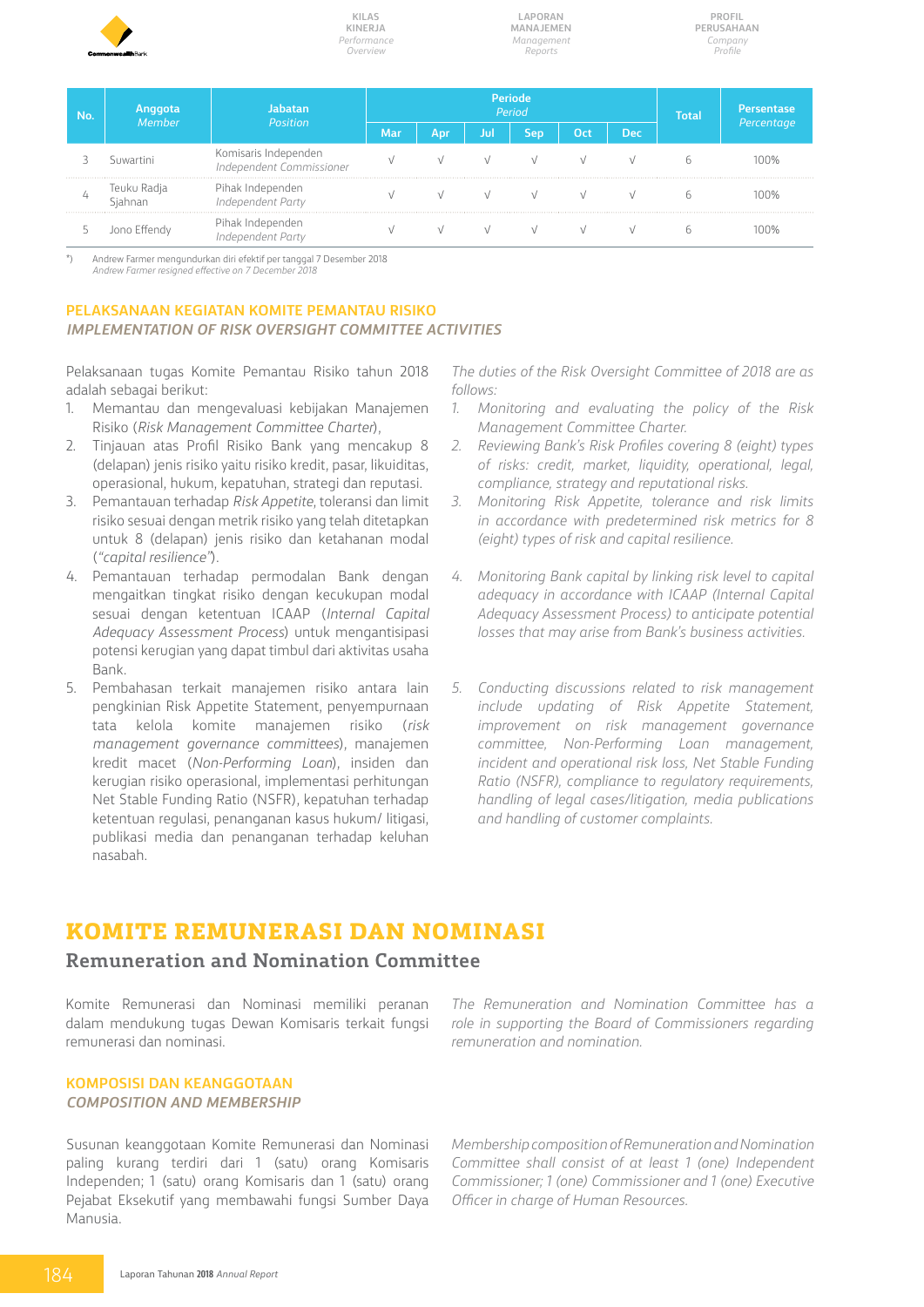**TINJAUAN FUNGSIONAL** *Functional Overview*



Komite Remunerasi dan Nominasi Bank Commonwealth telah memenuhi persyaratan regulasi yaitu terdiri dari:

*The Remuneration and Nomination Committee at Commonwealth Bank has fulfilled the regulatory requirements, namely:*

| No. | <b>Nama</b><br><b>Name</b> | Jabatan<br>Position                                                                                                                      | Periode<br>Period |
|-----|----------------------------|------------------------------------------------------------------------------------------------------------------------------------------|-------------------|
|     | Suwartini                  | Ketua (Komisaris Independen)<br>Chairman (Independent Commissioner)                                                                      | 2012 - sekarang   |
|     | Khairil Anwar              | Anggota (Komisaris Independen)<br>Member (Independent Commissioner)                                                                      | 2013 - sekarang   |
|     | Bagus Harimawan            | Anggota (Pejabat Eksekutif yang membidangi 2011 - sekarang<br>Sumber Daya Manusia)<br>Member (Executive in charge of Human<br>Resources) |                   |

### **PIAGAM KOMITE**

#### *COMMITTEE CHARTER*

Sebagai pedoman dan tata tertib kerja, Komite memiliki piagam (charter) yang mengatur tugas dan tanggung jawab, wewenang, larangan, keanggotaan, etika kerja, rapat dan lainnya

*The Committee has a charter for a code of conduct that regulates duties and responsibilities, authorities restrictions, membership, work ethics, meetings and others*

#### **PROFIL KOMITE REMUNERASI DAN NOMINASI**

*REMUNERATION AND NOMINATION PROFILE*

#### **Suwartini**

#### **Ketua/Komisaris Independen**

Profil beliau dapat dilihat di bagian Profil Dewan Komisaris pada halaman 45.

#### **Khairil Anwar**

#### **Anggota/Komisaris Independen**

Profil beliau dapat dilihat di bagian Profil Dewan Komisaris pada halaman 45.

#### **Bagus Harimawan**

#### **Anggota/Pejabat Eksekutif yang Membawahi Sumber Daya Manusia**

Bagus Harimawan telah menjabat sebagai anggota Komite Remunerasi dan Nominasi sejak Maret 2011 melalui Surat Rekomendasi Komite Remunerasi dan Nominasi No. 002/ RNC/III/2011. Beliau memperoleh gelar Sarjana di bidang Administrasi Bisnis dan Manajemen dari Universitas Brawijaya, Malang pada tahun 1998, dan memiliki pengalaman lebih dari 10 tahun di bidang Sumber Daya Manusia.

Memulai kariernya di Philip Morris International sebagai HR Assistant (1999-2000) dan HR Compensation & Benefit Officer (2000-2001), beliau melanjutkan ke ExxonMobil dengan posisi HR Workforce Planning (2001-2004) dan HR Client Advisor(2005-2006), Citibank sebagai HR Outsourcing Management Head (2006-2007), HSBC sebagai Vice President Human Resources (2007-Juni 2008 & Juli 2008- 2009), PT Bank Ekonomi Raharja Tbk (member of HSBC Group) (2009-2010) sebagai HR Business Partner, HSBC Indonesia sebagai Vice President, HR Resourcing (2010), dan Standard Chartered Bank sebagai Vice President, HR

#### *Suwartini*

#### *Chairman/Independent Commissioner*

*Her profile can be seen in Board of Commissioners Profile section on page 45.*

#### *Khairil Anwar*

#### *Member/Independent Commissioner*

*His profile can be seen in the Board of Commissioners Profile section on page 45.*

#### *Bagus Harimawan*

#### *Member/Executive Officer in charge of Human Resources Bagus*

*Bagus Harimawan has been a member of the Remuneration and Nomination Committee since March 2011 through a Letter of Recommendation of Remuneration and Nomination Committee No. 002/RNC/III/2011. He obtained a Bachelor's degree in Business and Management Administration from Brawijaya University, Malang in 1998, and has more than 10 years experience in the field of Human Resources.*

*Starting his career at Philip Morris International as an HR Assistant (1999-2000) and HR Compensation & Benefit Officer (2000-2001), he continued at ExxonMobil as HR Workforce Planning (2001-2004) and HR Client Advisor (2005-2006), at Citibank as HR Outsourcing Management Head (2006-2007), HSBC as Vice President of Human Resources (2007-June 2008 & July 2008-2009), PT Bank Ekonomi Raharja Tbk (member of HSBC Group) (2009- 2010) as HR Business Partner, HSBC Indonesia as Vice President, HR Resourcing (2010), and Standard Chartered Bank as Vice President, HR Business Partner for Consumer*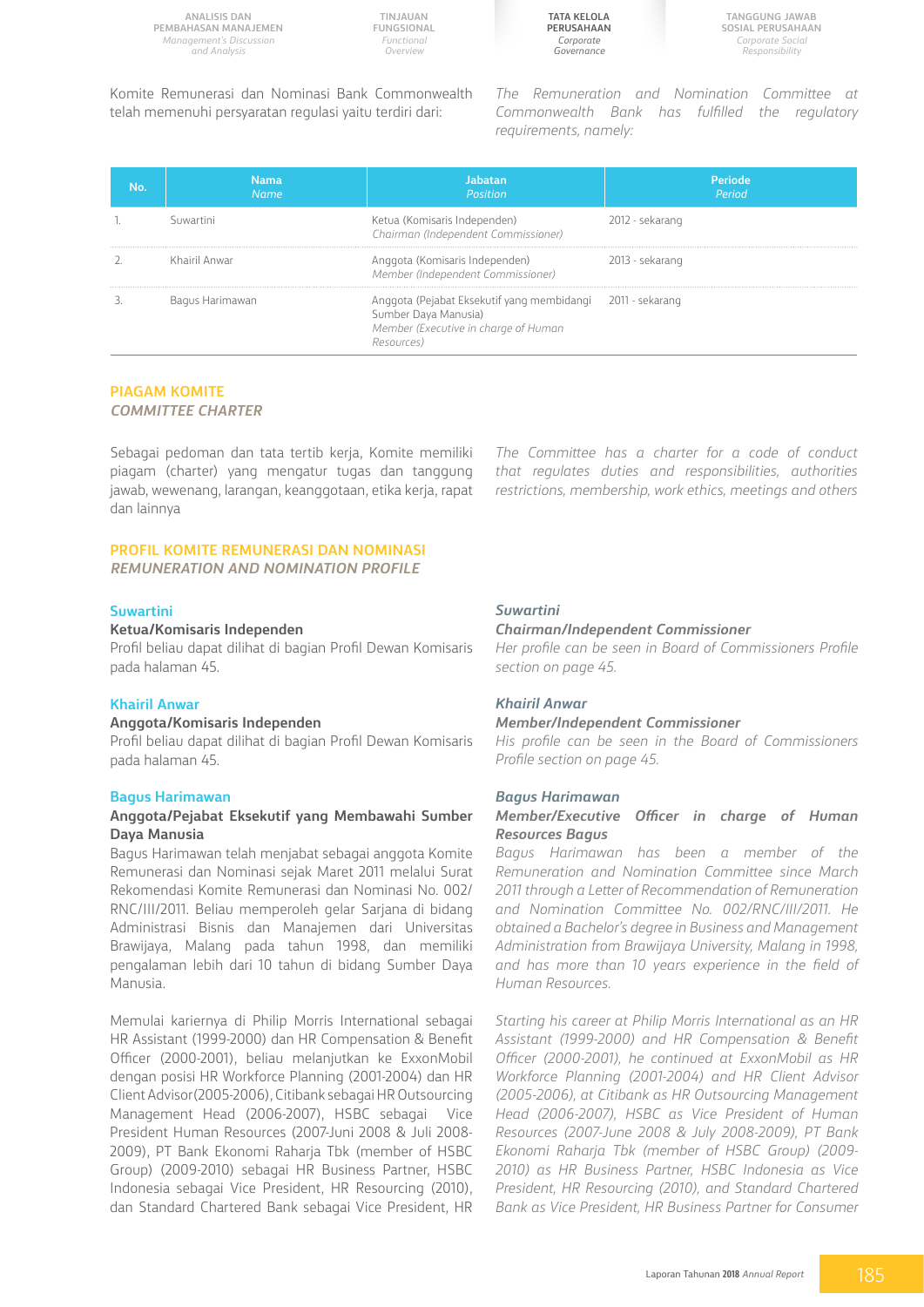

**Laporan Manajemen** *Management Reports*

**Profil Perusahaan** *Company Profile*

Business Partner for Consumer Banking (2010). Beliau memulai karir dengan Commonwealth Bank sebagai EVP, Head of HR Operations, Compensation Benefit & Industrial Relations (2010-2012), kemudian menjadi EVP, Head of HR Shared Services, Remuneration & Industrial Relations (2013-2015), dan pada November 2015 hingga saat ini beliau menjabat sebagai Chief of Human Resources di Bank Commonwealth.

#### **TUGAS DAN TANGGUNG JAWAB** *DUTIES AND RESPONSIBILITIES*

Tugas dan tanggung jawab Komite Remunerasi dan Nominasi meliputi:

#### **Terkait Fungsi Remunerasi**

- 1. Komite bertanggung jawab untuk melaksanakan fungsi pengawasan terhadap penyusunan dan/atau pelaksanaan Program dan Kebijakan Remunerasi bagi anggota Dewan Komisaris, anggota Direksi, dan karyawan Bank yang diajukan oleh Direksi melalui Presiden Direktur dan/atau Direktur yang bertanggung jawab atas Direktorat/Fungsi Sumber Daya Manusia, yang memiliki dampak dan/atau perubahan signifikan pada kondisi finansial Bank dan/atau yang memiliki dampak signifikan pada Anggota Dewan Komisaris, Direksi dan Karyawan Bank yang didasarkan pada remunerasi berbasis kinerja dengan memperhatikan faktor-faktor risiko yang ada.
- 2. Dewan Komisaris melalui Komite Remunerasi dan Nominasi memberikan wewenang kepada Direksi melalui Presiden Direktur dan/atau Pimpinan yang bertanggung jawab atas Direktorat/Fungsi Sumber Daya Manusia untuk melakukan evaluasi, menyusun dan memastikan Program dan Kebijakan Remunerasi Bank memiliki daya saing dengan industri sejenis serta menerapkan asas kesetaraan dan keadilan dalam menerapkan Program Remunerasi di Bank berbasiskan kinerja, di antaranya dengan melakukan tinjauan terhadap program remunerasi secara berkala, menyesuaikan dan meningkatkan program-program remunerasi dan manfaat.
- 3. Setelah melaksanakan fungsi pengawasan, termasuk melakukan evaluasi, Komite akan memberikan rekomendasi kepada Dewan Komisaris mengenai:
	- a. Penyusunan dan/atau pelaksanaan Program dan Kebijakan Remunerasi bagi Direksi dan Dewan Komisaris untuk disampaikan kepada RUPS; dan
	- b. Penyusunan dan/atau pelaksanaan Program dan Kebijakan Remunerasi bagi pegawai secara keseluruhan untuk disampaikan kepada Direksi.

#### **Terkait Fungsi Nominasi**

1. Memberikan rekomendasi kepada Dewan Komisaris terkait dengan sistem, prosedur, pemilihan, pengangkatan, penggantian, dan pengangkatan kembali untuk anggota Dewan Komisaris dan anggota

*Banking (2010). He began his career with Commonwealth Bank as EVP, Head of HR Operations, Compensation Benefit & Industrial Relations (2010-2012), then became EVP, Head of HR Shared Services, Remuneration & Industrial Relations (2013-2015), and in November 2015 until now he served as Chief of Human Resources at Commonwealth Bank.*

*The duties and responsibilities of the Remuneration and Nomination Committee include:* 

#### *Remuneration Function Related*

- *1. The Committee is responsible for carrying out the supervision function of the preparation and/or implementation of the Programme and Remuneration Policy for members of the Boards of Commissioners and Directors as well as the Bank's employees submitted by the Board of Directors through the President Director and/or Director in charge of the Directorate/Function of Human Resources, with significant impacts and/ or changes in the Bank's financial condition and/or with a significant impact on Members of the Boards of Commissioners and Directors as well as the Bank's Employees in accordance with performance-based remuneration by taking into account existing risk factors.*
- *2. The Board of Commissioners through the Remuneration and Nomination Committee authorises the Board of Directors through the President Director and/or Head responsible for the Directorate/ Function of Human Resources to evaluate, prepare and ensure that the Bank's Remuneration Programme and Policy have competitiveness with similar industries and that they apply the principle of equality and fairness in the implementation of the Bank's Remuneration Programme based on performance, including reviewing the remuneration programme on a regular basis, adjusting and improving remuneration and benefit programmes.*
- *3. After carrying out the supervisory function, including conducting an evaluation, the Committee will provide recommendations to the Board of Commissioners concerning:*
	- *a. Preparation and/or implementation of the Programme and Remuneration Policy for the Board of Directors and Commissioners to be submitted to the GMS; and*
	- *b. Preparation and/or implementation of the Programme and Remuneration Policy for employees as a whole to be submitted to the Board of Directors.*

#### *Nomination Function Related*

*1. Providing recommendations to the Board of Commissioners concerning system, procedures, selection, appointment, replacement and reappointment of members of the Boards of*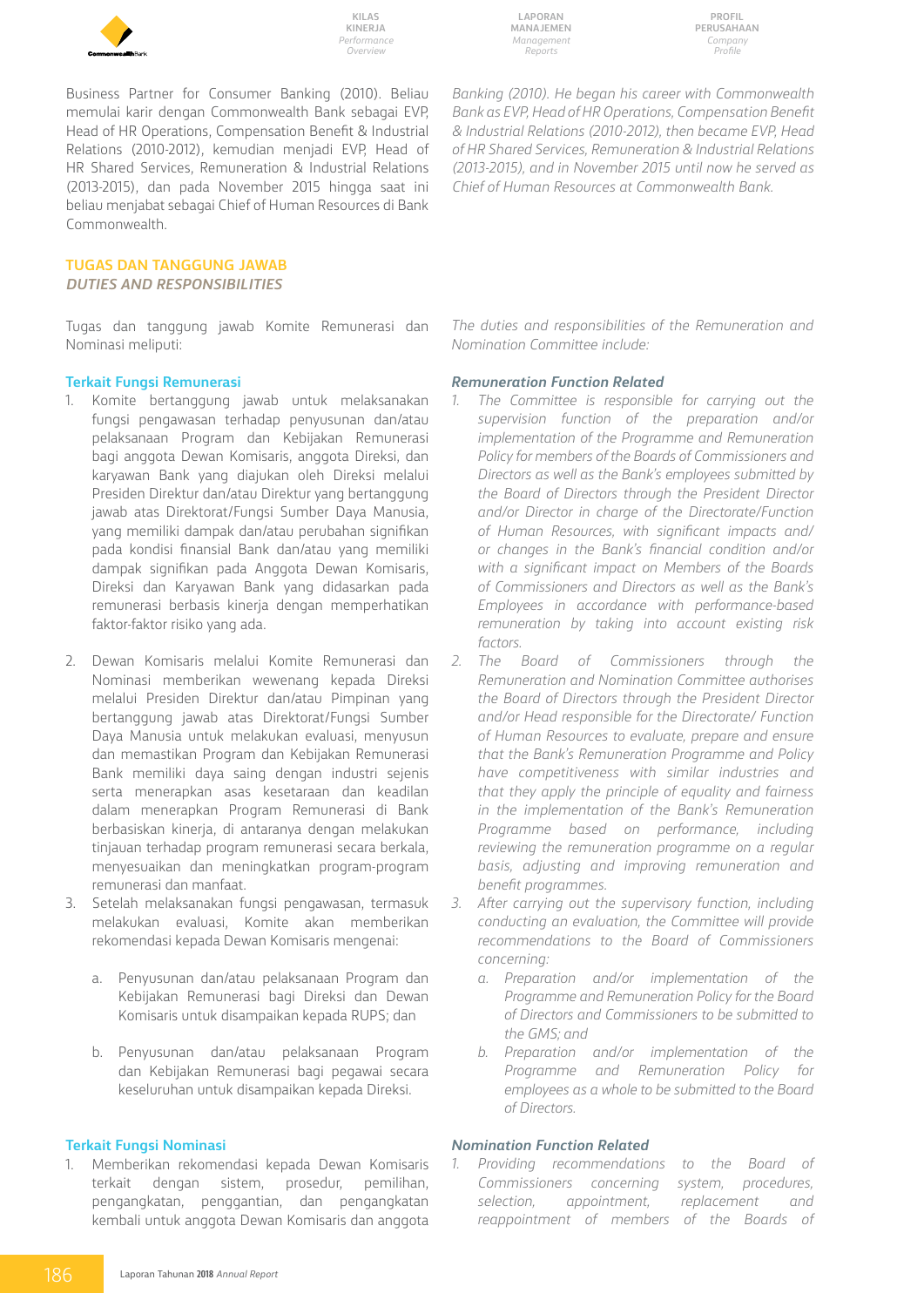**TINJAUAN FUNGSIONAL** *Functional Overview*

Direksi kepada Dewan Komisaris, termasuk calon anggota Dewan Komisaris dan/atau calon anggota Direksi untuk disampaikan kepada RUPS.

- 2. Terkait dengan pemilihan, pengangkatan, penggantian, dan pengangkatan kembali Pihak Independen yang menjadi anggota komite-komite organ kerja Dewan Komisaris, Komite memberikan rekomendasi lebih lanjut kepada Dewan Komisaris untuk dapat dilakukan tinjauan lebih lanjut dan selanjutnya Pihak Independen tersebut dapat ditetapkan dan diangkat oleh Direksi.
- 3. Dewan Komisaris melalui Komite Remunerasi dan Nominasi akan melakukan tinjauan lebih lanjut terhadap rekomendasi Presiden Direktur atas pemaparan mengenai tinjauan kinerja secara berkala dari Direktur-Direktur dan Manajemen Puncak (Top Management) yang berada pada 1 (satu) tingkat di bawah Presiden Direktur selama masa penugasan tiap-tiap individu tersebut di Bank dan akan menyusun rekomendasi lebih lanjut kepada Dewan Komisaris.

**Tata Kelola Perusahaan** *Corporate Governance*

**Tanggung Jawab Sosial Perusahaan** *Corporate Social Responsibility*

*Commissioners and Directors to the Board of Commissioners, including prospective members of the Board of Commissioners and/or prospective members of the Board of Directors to be submitted to the GMS.*

- *2. In relation to the selection, appointment, reimbursement and reappointment of the Independent Party who is a member of the Board of Commissioners' work organ committees, the Committee provides recommendations to the Board of Commissioners for further review; and moreover, the Independent Party can be appointed by the Board of Directors.*
- *3. The Board of Commissioners, through the Remuneration and Nomination Committee, will conduct a further review of the President Director's recommendations concerning the presentation of periodic performance reviews from the top management 1 (one) level under the President Director during the term of office of each individual at the Bank, and will prepare further recommendations to the Board of Commissioners.*

#### **INDEPENDENSI KOMITE REMUNERASI DAN NOMINASI** *INDEPENDENCE OF REMUNERATION AND NOMINATION COMMITTEE*

Aspek independensi anggota komite sangat penting dalam menjalankan fungsi remunerasi dan nominasi. Seluruh anggota komite telah memenuhi kriteria idependensi dan mampu menjalankan tugasnya secara independen.

*The independence of committee members is very important in carrying out the functions of remuneration and nominations. All members have met the criteria of independence and are able to carry out their duties independently.*

#### **RAPAT KOMITE REMUNERASI DAN NOMINASI** *REMUNERATION AND NOMINATION COMMITTEE MEETINGS*

Komite Remunerasi dan Nominasi wajib mengadakan rapat berkala setidaknya 4 (empat) kali dalam 12 bulan dan/atau sesuai kebutuhan sebagaimana yang tercantum dalam Charter dan Kebijakan Komite Remunerasi dan Nominasi. Sepanjang 2018, Komite Remunerasi dan Nominasi melaksanakan 6 (enam) kali rapat dengan rincian kehadiran sebagai berikut:

*The Remuneration and Nomination Committee must hold regular meetings at least 4 (four) times in 12 months and/ or as needed, as stated in the Charter and Policy of the Remuneration and Nomination Committee. Throughout 2018, the Remuneration and Nomination Committee held 6 (six) meetings with attendance details as follows:* 

| No. | Nama<br>Name                   |     |               |     | Periode<br>Period |     |     | <b>Total</b> | Persentase Kehadiran<br>Attendance Rate |
|-----|--------------------------------|-----|---------------|-----|-------------------|-----|-----|--------------|-----------------------------------------|
|     |                                | Feb | Apr           | Jun | Aug.              | Okt | Des |              |                                         |
|     | Suwartini (Ketua/Chairman)     |     |               |     |                   |     |     |              | 1በበ%                                    |
|     | Khairil Anwar (Anggota/Member) |     |               |     |                   |     |     |              | 1በበ%                                    |
|     | Bagus Harimawan (Anggota/      |     | $\mathcal{L}$ |     |                   |     |     |              |                                         |

#### **PELAKSANAAN KEGIATAN KOMITE REMUNERASI DAN NOMINASI**  *IMPLEMENTATION OF REMUNERATION AND NOMINATION COMMITTEE ACTIVITIES*

Selama tahun 2018, Komite Remunerasi dan Nominasi telah melaksanakan tugas dan tanggung jawabnya sebagai berikut:

1. Meninjau dan menerima pengajuan dari Presiden Direktur, Lauren Sulistiawati, terkait perubahan periode masa kerja Direksi dari 3 (tiga) tahun menjadi 5 (lima)

*During 2018, the Remuneration and Nomination Committee has carried out its duties and responsibilities as follows:*

*1. Reviewing and accepting submissions from the President Director, Lauren Sulistiawati, regarding changes in the Board of Directors' term of office from*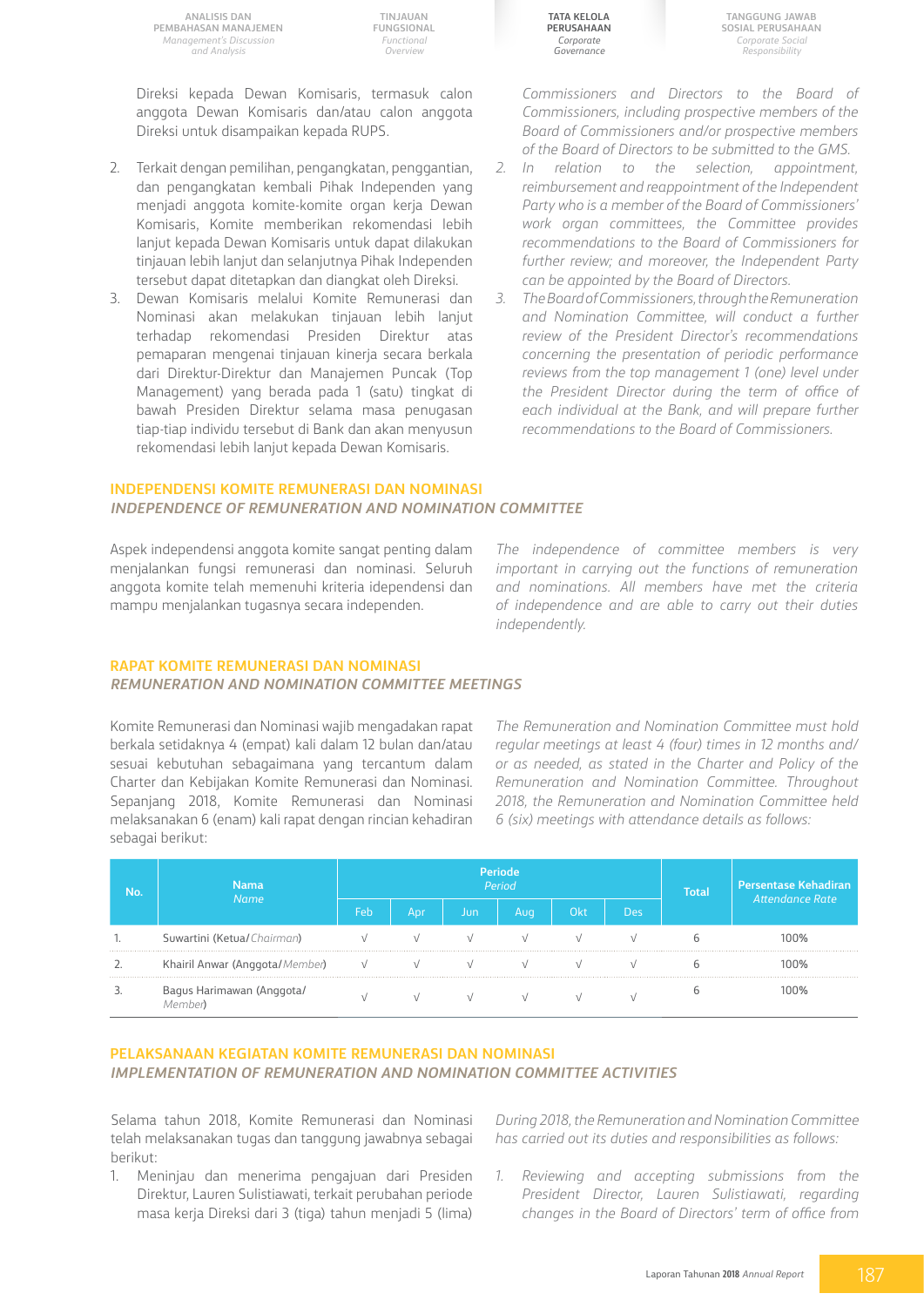

tahun dengan tidak mengurangi hak RUPS untuk memberhentikannya sewaktu-waktu. Sedangkan untuk anggota Direksi yang saat ini masih menjabat, maka jangka waktu masa jabatannya tetap mengikuti keputusan RUPS pada saat anggota Direksi dimaksud diangkat;

- 2. Menerima surat pengunduran diri dari Mutia Nilawati Dewi, Chief of Compliance, Legal, & Corporate Secretary. Sejalan dengan hal ini, melakukan evaluasi terhadap kualifikasi, latar belakang, serta profil berdasarkan pengajuan yang disampaikan oleh Direksi, dan kemudian merekomendasikan kandidat internal, Thio Sucy;
- 3. Memberikan rekomendasi pengangkatan Coenraad Johannes Jonker sebagai anggota Komite Remunerasi dan Nominasi;
- 4. Meninjau dan memberikan rekomendasi terkait pengangkatan kembali Suwartini sebagai Komisaris Independen selama jangka waktu yang tercantum di dalam keputusan RUPS, dengan tidak mengurangi hak RUPS untuk memberhentikannya sewaktu-waktu;
- 5. Meninjau dan memberikan rekomendasi terkait pengangkatan kembali Khairil Anwar sebagai Komisaris Independen selama jangka waktu yang tercantum di dalam keputusan RUPS, dengan tidak mengurangi hak RUPS untuk memberhentikannya sewaktu-waktu;
- 6. Menerima pengajuan pensiun dari Stephen Vile, Direktur yang membawahi fungsi Risk. Sejalan dengan hal ini, menunjuk Ganda Rusli sebagai Head of Risk Management dan melapor langsung kepada Presiden Direktur;
- 7. Meninjau dan memberikan rekomendasi terkait pengangkatan kembali Lauren Sulistiawati, President Direktur, selama jangka waktu yang tercantum di dalam keputusan RUPS, dengan tidak mengurangi hak RUPS untuk memberhentikannya sewaktu-waktu;
- 8. Menerima pengunduran diri dari Coenraad Johannes Jonker sebagai Presiden Komisaris. Sejalan dengan hal ini, melakukan evaluasi terhadap kualifikasi, latar belakang, serta profil berdasarkan pengajuan yang disampaikan oleh CBA sebagai pemegang saham mayoritas dan kemudian merekomendasikan David Antony Keith Cohen sebagai Presiden Komisaris. Komite juga memberikan rekomendasi terhadap Suwartini sebagai Presiden Komisaris sementara sampai pengangkatan David Antony Keith Cohen sebagai Presiden Komisaris menjadi efektif;
- 9. Menerima pengunduran diri dari Andrew Farmer sebagai Wakil Presiden Komisaris. Sejalan dengan hal ini, melakukan evaluasi terhadap kualifikasi, latar belakang, serta profil berdasarkan pengajuan yang disampaikan oleh CBA sebagai pemegang saham mayoritas dan kemudian merekomendasikan Stephen Vile sebagai Wakil Presiden Komisaris.
- 10. Meninjau dan memberikan rekomendasi terhadap perpanjangan masa kerja Teuku Radja Sjahnan sebagai Anggota Komite Independen.

**Laporan Manajemen** *Management Reports*

**Profil Perusahaan** *Company Profile*

*3 (three) years to 5 (five) years without reducing the right of the GMS to dismiss them at any time. As for the current members of the Board of Directors, their term of office still follows the resolution of the GMS when those members of the Board of Directors are appointed;*

- *2. Receiving a letter of resignation from Mutia Nilawati Dewi, Chief of Compliance, Legal & Corporate Secretary. In accordance with the situation, evaluating the qualifications, background, and profile pursuant to the submission by the Directors, and then recommending internal candidate, Thio Sucy;*
- *3. Recommending the appointment of Coenraad Johannes Jonker as a member of the Remuneration and Nomination Committee;*
- *4. Reviewing and providing recommendation regarding the reappointment of Suwartini as an Independent Commissioner for the period stated in the GMS resolution, without reducing the right of the GMS to dismiss her at any time;*
- *5. Reviewing and giving recommendation regarding the reappointment of Khairil Anwar as an Independent Commissioner during the period stated in the GMS resolution, without reducing the right of the GMS to dismiss him at any time;*
- *6. Accepting resignation of Stephen Vile, Director who oversees the Risk function. In line with this situation, appointing Ganda Rusli as Head of Risk Management and reporting directly to the President Director;*
- *7. Reviewing and providing recommendation regarding the reappointment of Lauren Sulistiawati, President Director, during the period stated in the GMS resolution, without reducing the right of the GMS to terminate her at any time;*
- *8. Receiving the resignation of Coenraad Johannes Jonker as President Commissioner. In line with this, evaluated the qualification, background and profile based on recommendation from CBA as majority shareholders and recommended David Antony Keith Cohen as President Commissioner. Committee also recommended Suwartini as acting President Commissioners until the appointment of David Antony Keith Cohen as President Commissioner becomes effective;*
- *9. Receiving the resignation of Andrew Farmer as Vice President Commissioner. In line with this, evaluated the qualification, background and profile based on recommendation from CBA as majority shareholders and recommended Stephen Vile as Vice President Commissioner.*
- *10. Reviewing and providing recommendation regarding the reappointment of Teuku Radja Sjahnan as Independent Committee member.*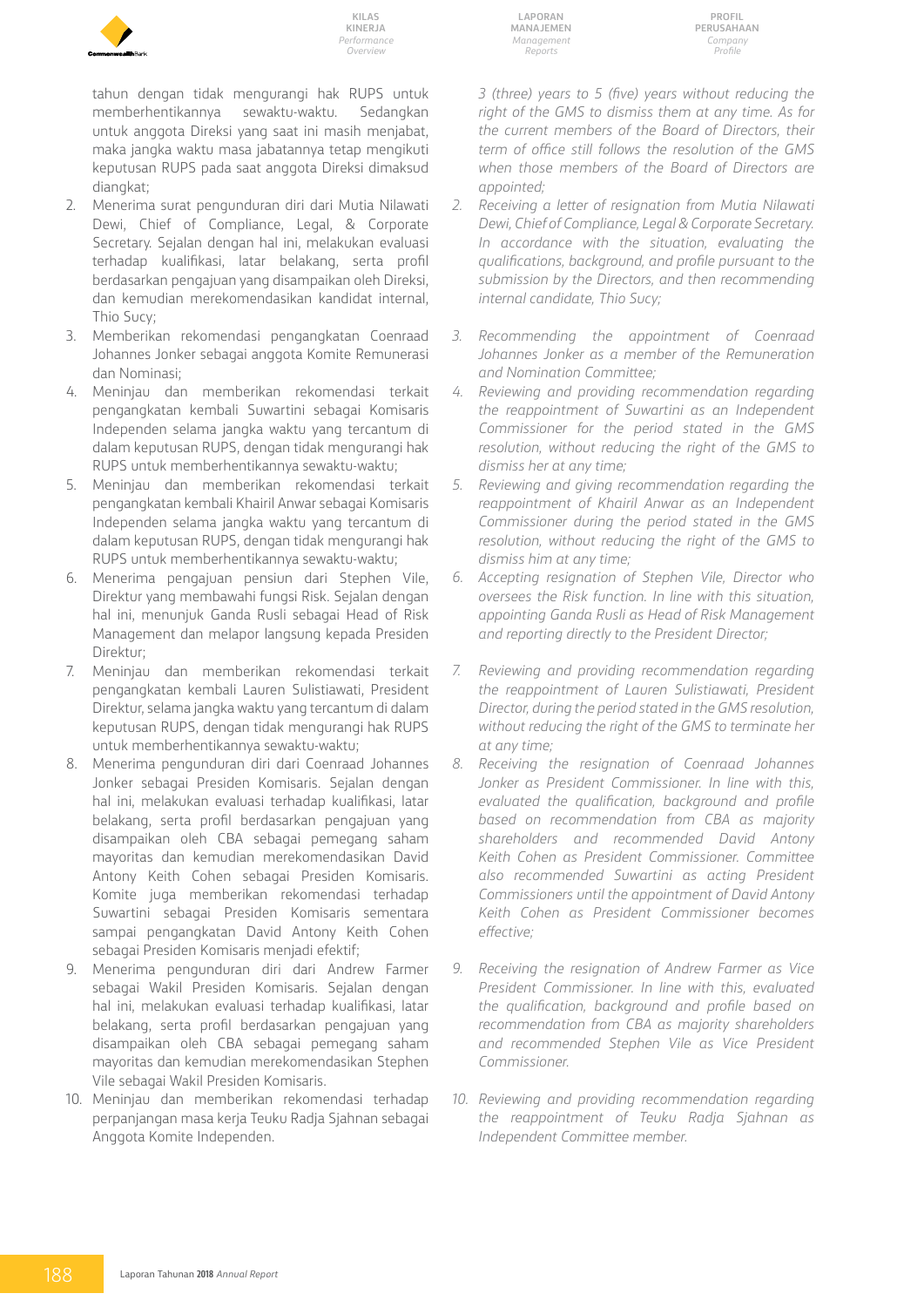**TINJAUAN FUNGSIONAL** *Functional Overview*

- 11. Meninjau dan memberikan rekomendasi terhadap perpanjangan masa kerja Jono Effendy sebagai Anggota Komite Independen;
- 12. Memberikan dukungan atas perubahan struktur organisasi Bank Commonwealth;
- 13 Memberikan dukungan atas proposal FY18 Annual Performance Bonus dan menganjurkan Direksi untuk melakukan monitoring terkait pelaksanaan tersebut.

# **Komite Tata Kelola Terintegrasi**

## **Integrated Governance Committee**

Merujuk kepada Peraturan Otoritas Jasa Keuangan No.18/ POJK.03/2014 tentang Penerapan Tata Kelola Terintegrasi Bagi Konglomerasi Keuangan, Bank Commonwealth sebagai Entitas Utama dalam konglomerasi keuangan membentuk Komite Tata Kelola Terintegrasi untuk mendukung tugas Dewan Komisaris Entitas Utama dalam melakukan pengawasan terhadap pelaksanaan tata kelola yang terintegrasi.

Komite Tata Kelola Terintegrasi dibentuk oleh Dewan Komisaris dan ditetapkan melalui Surat Keputusan Direksi No. SK-DIR/001/CBA-EU/2015 tanggal 22 Desember 2015 mengenai Penetapan Anggota Komite Tata Kelola Terintegrasi.

#### **KOMPOSISI DAN KEANGGOTAAN KOMITE** *COMMITTEE MEMBERSHIP AND COMPOSITION*

Komposisi anggota Komite Tata Kelola Terintegrasi per 31 Desember 2018 terdiri dari:

*The composition of the Integrated Governance Committee as of 31 December 2018 is as follows:* 

| No | Nama<br>Name        | Jabatan<br><b>Position</b> | Keterangan<br>Description                                                                                                                        |
|----|---------------------|----------------------------|--------------------------------------------------------------------------------------------------------------------------------------------------|
|    | Suwartini           | Ketual Chairman            | Komisaris Independen Bank Commonwealth<br>Independent Commissioner of Commonwealth Bank                                                          |
|    | Jono Effendy        | Anggota/Member             | Komisaris Independen PT Commonwealth Life<br>Independent Commissioner of PT Commonwealth Life                                                    |
|    | Teuku Radja Sjahnan | Anggota/Member             | Komisaris Independen PT FSII dan Pihak Independen Bank Commonwealth<br>Independent Commissioner of PT FSII and Independent Party of Commonwealth |

#### **PIAGAM ATAU PEDOMAN KERJA KOMITE** *COMMITTEE CHARTER*

Pedoman dan tata tertib kerja (charter) Komite Tata Kelola Terintegrasi merupakan acuan anggota komite dalam melaksanakan tugas dan tanggung jawabnya. Charter komite berisi tentang uraian tugas dan tanggung jawab, keanggotaan, dan penyelenggaraan rapat.

*The charter of the Integrated Governance Committee is a reference of the committee's members in executing their duties and responsibilities. The committee's charter contains the description of the duties and responsibilities as well as on the organising meeting.* 

*11. Reviewing and providing recommendation regarding the reappointment of Jono Effendy as Independent committee member.*

**Tata Kelola Perusahaan**

> *Corporate Governance*

- *12. Providing support regarding the changes on organisation structure of Commonwealth Bank*
- *13. Providing support regarding the FY18 Annual Performance Bonus proposal and encouraging the Board of Directors to monitor the implementation.*

*Referring to the Financial Services Authority Regulation No.18/ POJK.03/2014 on the Implementation of Integrated Governance for Financial Conglomeration, Commonwealth Bank as the Prime Entity in financial conglomerate established the Integrated Governance Committee to support duties of Board of Commissioners of the Prime Entity in exercising oversight of the implementation of integrated management.* 

*The Integrated Governance Committee was established by Board of Commissioners and authorized through Board of Directors Decision Letter No. SK-DIR/001/CBA-EU/2015 dated 22 December 2015 on the Confimation of Members of the Integrated Governance Committee.* 

**Tanggung Jawab Sosial Perusahaan** *Corporate Social Responsibility*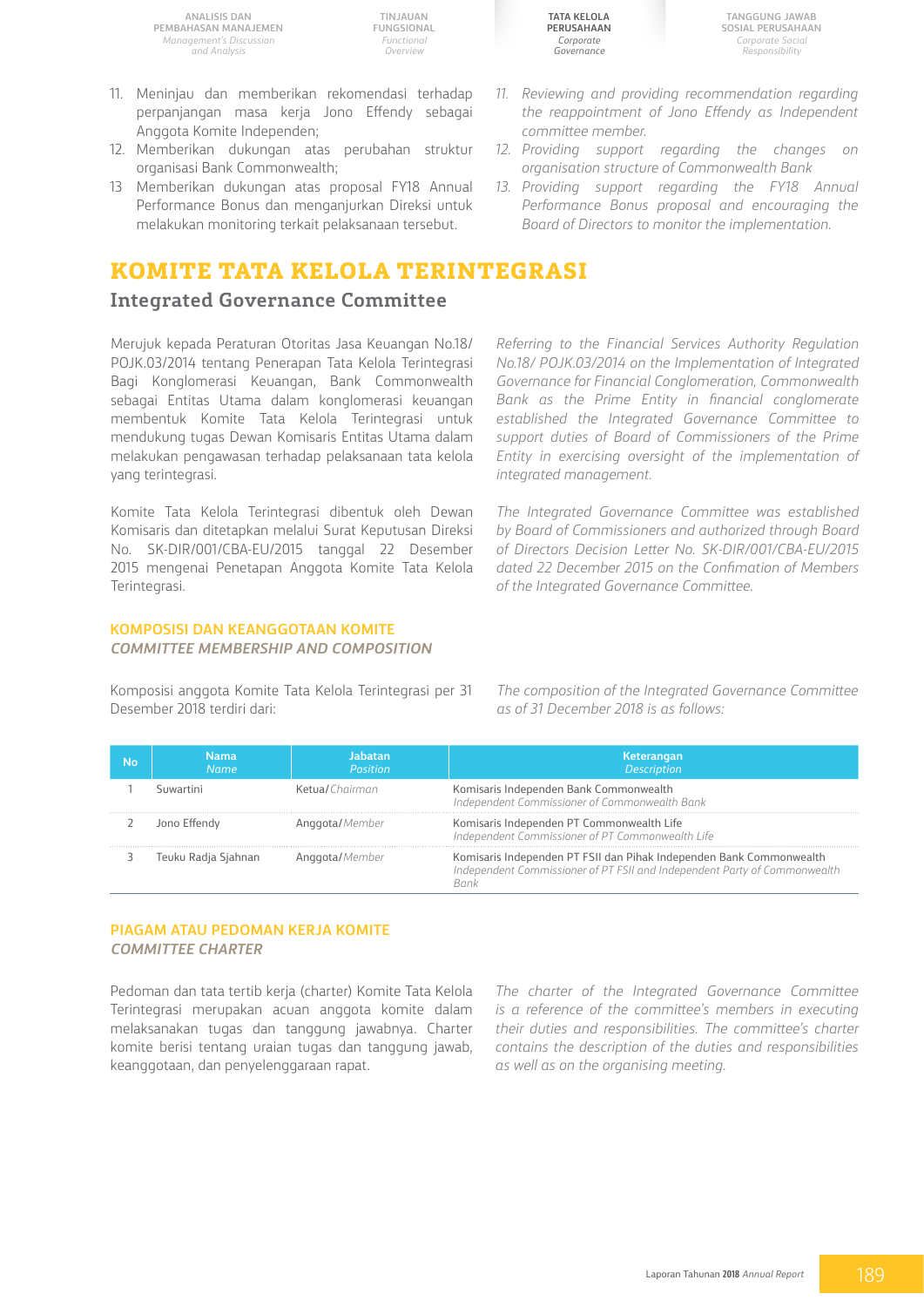

**Profil Perusahaan** *Company Profile*

#### **PROFIL KOMITE TATA KELOLA TERINTEGRASI**  *INTEGRATED GOVERNANCE COMMITTEE PROFILE*

#### **Suwartini**

#### **Ketua/Komisaris Independen**

Profil beliau dapat dilihat di bagian Profil Dewan Komisaris pada halaman 45.

### **Teuku Radja Sjahnan**

#### **Anggota/Pihak Independen**

Profil beliau dapat dilihat di bagian Profil Komite Audit pada halaman 179.

#### **Jono Effendy**

#### **Anggota/Pihak Independen**

Profil beliau dapat dilihat di bagian Profil Komite Audit pada halaman 180.

# **TUGAS DAN TANGGUNG JAWAB**

#### *DUTIES AND RESPONSIBILITIES*

Komite Tata Kelola Terintegrasi memiliki tanggung jawab sebagai berikut:

- 1. Mengevaluasi pelaksanaan Tata Kelola Terintegrasi oleh Direksi Entitas Utama paling sedikit melalui penilaian kecukupan pengendalian intern dan pelaksanaan fungsi kepatuhan secara terintegrasi.
- 2. Memberikan rekomendasi kepada Dewan Komisaris Entitas Utama untuk penyempurnaan Kebijakan Tata Kelola Terintegrasi.

### **RAPAT KOMITE TATA KELOLA TERINTEGRASI**

### *INTEGRATED GOVERNANCE COMMITTEE MEETINGS*

Komite Tata Kelola Terintegrasi wajib menyelenggarakan rapat paling sedikit 1 (satu) kali dalam setiap semester.

Sepanjang 2018, Komite Tata Kelola Terintegrasi telah melaksanakan 2 (dua) kali rapat dengan kehadiran anggota sebagai berikut:

### *Suwartini*

#### *Chairman/Independent Commissioner*

*Her profile can be seen in the Board of Commissioners Profile section on page 45.*

# *Teuku Radja Sjahnan*

### *Member/Independent Party*

*His profile can be seen in the Audit Committee's Profile section on page 179.*

### *Jono Effendy*

#### *Member/Independent Party*

*His profile can be seen in the Audit Committee's Profile section on page 180.*

*The Integrated Governance Committee has the following responsibilities:* 

- *1. Evaluate the implementation of Integrated Governance by the Board of Directors of Prime Entity at least through the assessment on the adequacy of internal control and the implementation of an integrated compliance function.*
- *2. Provide recommendations to Board of Commissioners of the Prime Entity for the improvement on Integrated Governance Policy.*

*The Integrated Governance Committee has the obligation to hold at least 1 (one) meeting each semester.* 

*Throughout 2018, the Committee held 2 (two) meetings with the following attendance:* 

| No. | Anggota<br>Member | Jabatan<br><b>Position</b>                                                                                                                                                                     | <b>Jumlah Rapat</b><br>Number of Meetings | <b>Persentase Kehadiran</b><br>Attendance Rate |
|-----|-------------------|------------------------------------------------------------------------------------------------------------------------------------------------------------------------------------------------|-------------------------------------------|------------------------------------------------|
|     | Suwartini         | Ketua/Komisaris Independen<br>Chairman/Independent Commissioner                                                                                                                                |                                           | 100%                                           |
|     | Jono Effendy      | Anggota/Komisaris Independen PT Commonwealth Life<br>Member/Independent Commissioner of PT Commonwealth Life                                                                                   |                                           | 100%                                           |
|     |                   | Teuku Radja Sjahnan Anggota/Komisaris Independen PT FSII dan Pihak Independen Bank<br>Commonwealth<br>Member/Independent Commissioner of PT FSII and Independent<br>Party of Commonwealth Bank |                                           | 100%                                           |

### **PELAKSANAAN KEGIATAN KOMITE TATA KELOLA TERINTEGRASI**  *IMPLEMENTATION OF INTEGRATED GOVERNANCE COMMITTEE ACTIVITIES*

Pelaksanaan tugas komite Tata Kelola Terintegrasi selama tahun 2018, sebagai berikut:

• Mengkaji Laporan Penilaian Sendiri (*self-assessment*) Pelaksanaan Tata Kelola Terintegrasi.

*The duties the Integrated Governance Committee implemented throughout 2018 are as follows:*

*• Review Self-Assessment Report on the Implementation of Integrated Governance.*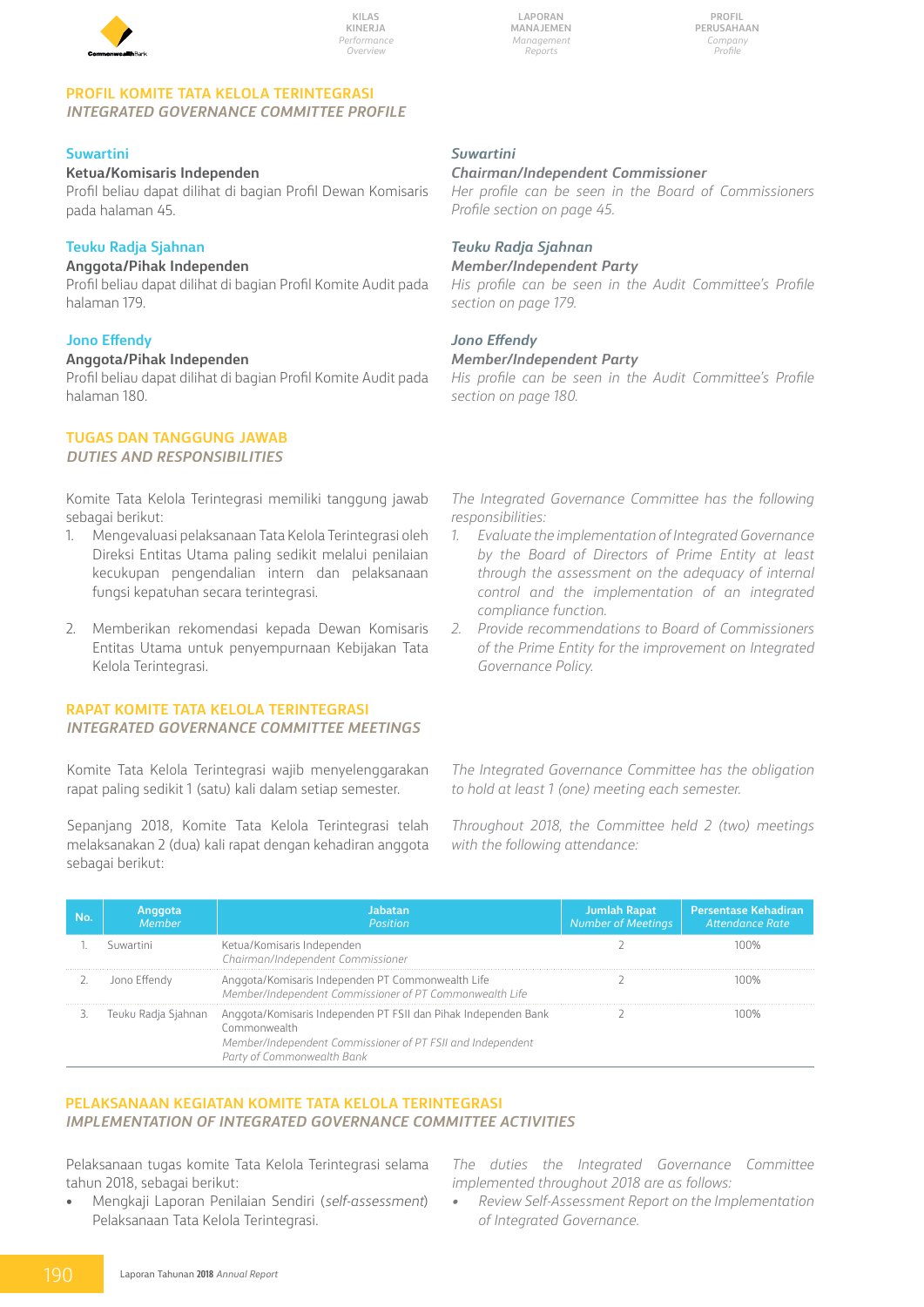**TINJAUAN FUNGSIONAL** *Functional Overview*



**Tanggung Jawab Sosial Perusahaan** *Corporate Social Responsibility*

- Memberikan saran terkait draf peraturan OJK mengenai kewajiban perusahaan induk bagi konglomerasi keuangan.
- *• Provide advice regarding the draft of the Financial Services Authority (OJK) regulation on holding company's obligations to financial conglomerates.*

# **KOMITE-KOMITE DI BAWAH DIREKSI COMMITTEES UNDER BOARD OF DIRECTORS**

Dalam melaksanakan tugas dan tanggung jawabnya, Direksi Bank Commonwealth memiliki komite-komite berikut:

- 1. Komite Manajemen Risiko
- 2. Komite Aset dan Liabilitas (ALCO)
- 3. Komite Kredit
- 4. Komite Kebijakan Perkreditan
- 5. Komite Pengarah Teknologi Informasi
- 6. Komite Sumber Daya Manusia
- 7. Komite Manajemen Risiko Terintegrasi

### **KOMITE MANAJEMEN RISIKO**  *RISK MANAGEMENT COMMITTEE*

Komite Manajemen Risiko membantu tugas Direksi dalam memantau dan mengelola risiko-risiko yang mungkin dihadapi Bank, termasuk Risiko Kredit, Pasar, Likuiditas, Operasional, Hukum, Strategis, Kepatuhan dan Reputasi.

#### **Komposisi dan Keanggotaan** *Composition and Membership*

*In implementing its duties and responsibilities, the Board of Directors has the following committees:*

- *1. Risk Management Committee*
- *2. The Asset and Liability Committee (ALCO)*
- *3. Credit Committee*
- *4. Credit Policy Committee*
- *5. Information Technology Steering Committee*
- *6. People Committee*
- *7. Integrated Risk Management Committee*

*The Risk Management Committee provides assistance to Board of Directors in monitoring and managing risks that may be encountered by the Bank, including Credit, Market, Liquidity, Operational, Legal, Strategic, Compliance and Reputational Risks.*

| Ketua:<br>Chairperson: | Direktur Risiko<br>Director of Risk                                                                                 |                                                              |
|------------------------|---------------------------------------------------------------------------------------------------------------------|--------------------------------------------------------------|
| Anggota:<br>Members:   | Presiden Direktur<br>٠<br>President Director                                                                        | Direktur SME Banking<br>Director of SME Banking              |
|                        | Direktur Operations & IT<br>$\overline{\phantom{a}}$<br>Director of Operations & IT                                 | Direktur Kepatuhan<br>$\sim$<br>Director of Compliance       |
|                        | Kepala Satuan Audit Internal (anggota non-voting)<br>$\overline{\phantom{a}}$<br>Chief of Audit (non-voting member) | Chief Financial Officer<br>$\sim$<br>Chief Financial Officer |
|                        | Direktur Retail Banking<br>$\overline{\phantom{a}}$<br>Director of Retail Banking                                   | Chief of Human Resources<br>Chief of Human Resources         |

#### **Tugas dan Tanggung Jawab**

- 1. Memberikan rekomendasi kepada Presiden Direktur terkait dengan:
	- a. Pembuatan kebijakan, strategi dan petunjuk terkait manajemen risiko.
	- b. Perbaikan yang berkelanjutan terkait penerapan manajemen risiko berdasarkan hasil evaluasi yang telah dilakukan.
- 2. Menjamin pelaksanaan kerangka kerja manajemen risiko Bank secara efektif melalui:
	- a. Memastikan bahwa manajemen mengambil langkah-langkah yang diperlukan untuk memantau, mengelola dan melaporkan kepada Komite Pemantau Risiko terkait paparan risiko material yang muncul termasuk pelanggaran terhadap Risk Appetite, Toleransi dan Limit risiko yang telah ditetapkan.

#### *Duties and Responsibilities*

- *1. Provide recommendations to the President Director in relation to:* 
	- *a. Policy-making, strategy and guidance related to risk management.*
	- *b. Improvements related to the implementation of risk management based on the results of the evaluation that has been conducted.*
- *2. Assure effective implementation of the Bank's risk management framework through:* 
	- *a. Ensure that the management take the necessary steps needed to monitor, manage and report to the Risk Oversight Committee in relation to the material risk exposure including the violation to the set Risk Appetite, Tolerance and risk limits.*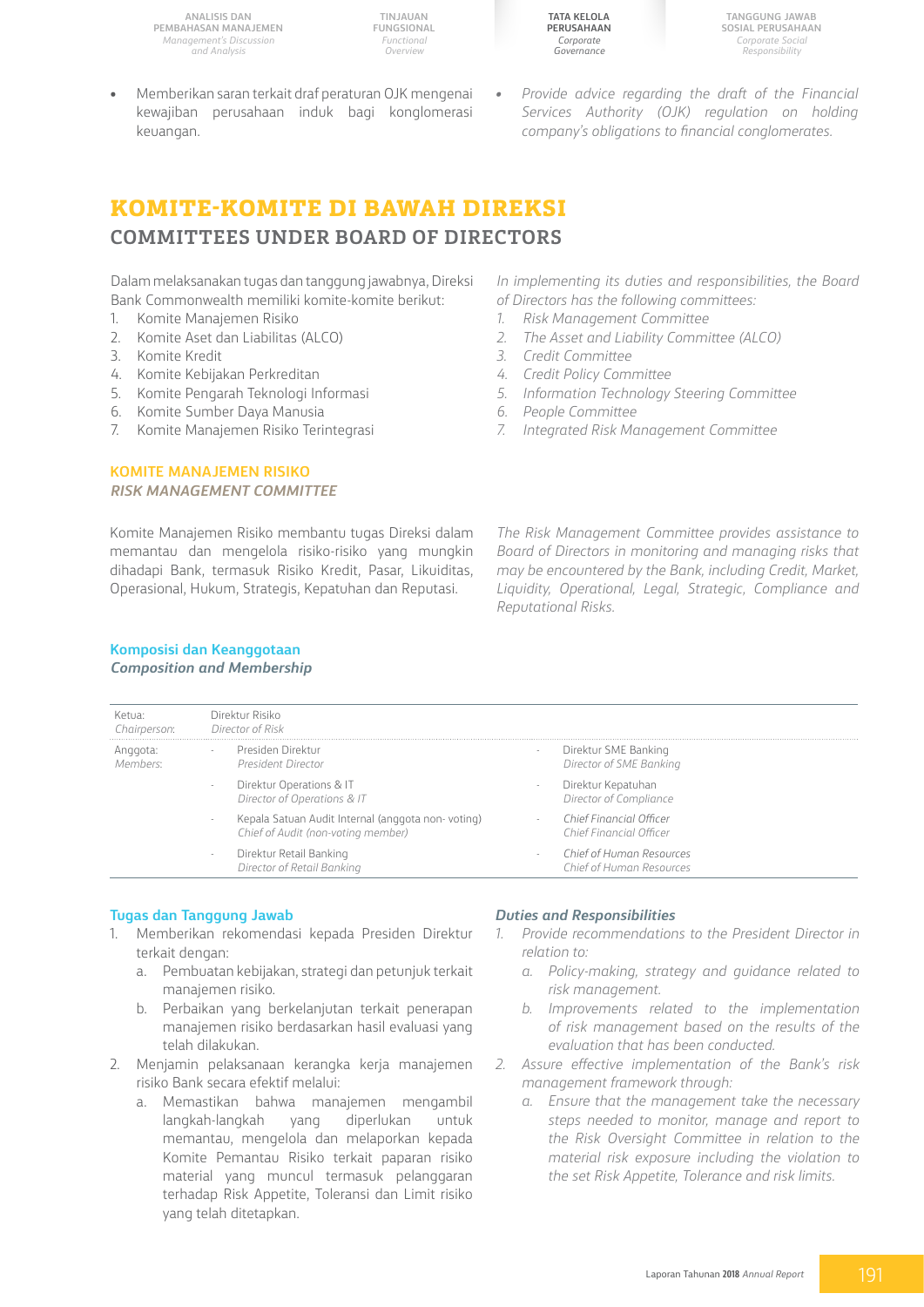

- b. Mengkaji dan menyetujui kerangka kerja manajemen risiko Bank, yang termasuk namun tidak terbatas pada kerangka Internal Capital Adequacy Assessment Process, Risk Appetite Statement dan Kerangka Manajemen Risiko Operasional.
- c. Memantau pelaksanaan kebijakan manajemen risiko yang meliputi namun tidak terbatas pada pemantauan Profil Risiko Bank, pengujian kontrol dan anti-fraud.
- d. Menjadi titik eskalasi atas semua hal yang terkait manajemen risiko, termasuk penyimpangan dalam kebijakan.
- 3. Memberikan dukungan atas dokumen yang perlu diajukan kepada Komite Pemantau Risiko.
- 4. Mengembangkan dan terus meningkatkan budaya manajemen risiko Bank.

### **KOMITE ASET DAN liabilitas (ALCO)**

#### *ASSET AND LIABILITY COMMITTEE (ALCO)*

#### **Komposisi dan Keanggotaan**

Anggota-anggota Komite ALCO adalah:

- Direktur Utama (Ketua) Kepala Bagian Keuangan dan Treasury (Wakil Ketua Pertama)
- • Direktur Manajemen Risiko (Wakil Ketua Kedua)
- Direktur Retail Banking
- Direktur SME Banking
- Direktur TI dan Operasional

Standing attendees (bukan anggota dan tidak memiliki hak suara) adalah:

- Direktur Kepatuhan
- Kepala Bagian Manajemen Risiko Perusahaan
- Kepala Bagian Manajemen Likuiditas dan Neraca

#### **Rapat Komite ALCO**

Komite ALCO telah menyelenggarakan rapat sebanyak 15 (lima belas) kali selama tahun 2018.

#### **Tugas dan Tanggung Jawab**

- Mengkaji dan mendukung kebijakan untuk diajukan kepada Dewan Komisaris, Komite Risiko dan Audit, atau Presiden Direktur untuk disetujui. Komite ini mengawasi batas kepatuhan untuk eskalasi yang relevan kepada Dewan Komisaris, Komite Risiko dan Audit, atau Direktur Utama;
- Mengawasi toleransi yang relevan (dalam Kebijakan) dan metodologi untuk risiko pasar, likuiditas, pendanaan, manajemen modal, dan penetapan harga transfer dana;
- Mengawasi posisi dan strategi neraca, menangani keefektifan pendekatan pendanaan kewajiban, dan manajemen risiko suku bunga dalam buku perbankan;
- Mengawasi kinerja bisnis yang membahas arah dan penjelasan margin bunga bersih perbankan;
- Mengawasi kebijakan pengawasan yang merupakan standar minimum untuk memenuhi persyaratan peraturan dan praktik terbaik;

**Laporan Manajemen** *Management Reports*

**Profil Perusahaan** *Company Profile*

- *b. Review and approve the framework of the Bank's risk management, including but not limited to the framework of the Internal Capital Adequacy Assessment Process, Risk Appetite Statement and Operational Risk Management.*
- *c. Monitor the implementation of the risk management policy, including but not limited to the Bank's Risk Profile oversight, as well as control and anti-fraud testing.*
- *d. As the escalation platform for all matters relating to risk management, including deviations in policies.*
- *3. Provide support for the documents that need to be proposed to the Risk Oversight Committee.*
- *4. Develop and continuously increase the Bank's risk management culture.*

#### *Composition and Membership*

*The members of the ALCO are:*

- *• President Director (Chairman)*
- *• Chief of Finance and Treasury (1st Vice Chairman)*
- *• Director of Risk Management (2nd Vice Chairman)*
- *• Director of Retail Banking*
- *• Director of SME Banking*
- *• Director of Operations & IT*

*Standing attendees (not members and without voting rights) are:*

- *• Director of Compliance*
- *• Head of Enterprise Risk Management*
- *• Head of Liquidity and Balance Sheet Management*

### *ALCO Committee's Meeting*

*The ALCO Committee has convened 15 (fifteen) meetings in 2018.*

#### *Duties and Responsibilities*

- *• Review and endorse policies for submission to the Board of Commissioners, Risk and Audit Committee, or President Director for approval. It oversees limit compliance for relevant escalation to the Board of Commissioners, Risk and Audit Committee, or President Director;*
- *• Oversee relevant tolerances (within Policies) and methodologies for market risk, liquidity, funding, capital management, and funds transfer pricing;*
- *• Oversee balance sheet position and strategy, addressing the effectiveness of liability funding approaches, and the management of interest rate risk in the banking book;*
- *• Oversee business performance addressing the direction and explanation of banking net interest margin;*
- *• Oversee the supervisory policies which are the minimum standards expected to satisfy the regulatory requirements as well as best practices;*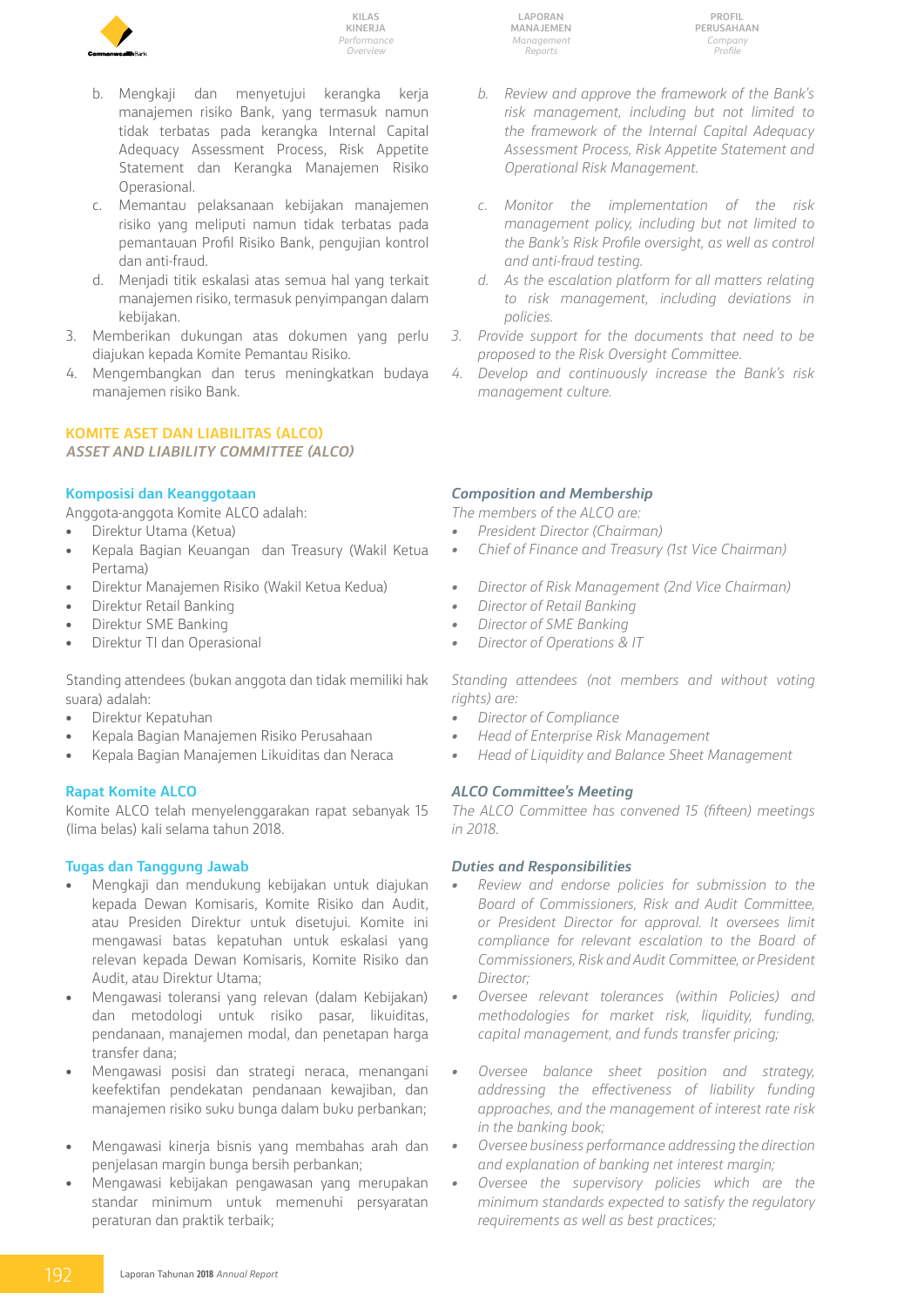- Mencatat kinerja Treasury termasuk perubahan dalam mix aset dan liabilitas, manajemen likuiditas, dan sumber/jangka waktu pendanaan; dan
- Mengawasi pengelolaan risiko pasar untuk portofolio yang diperdagangkan.

Pelaksanaan Tugas dan Tanggung Jawab ALCO selama tahun 2018 adalah sebagai berikut:

- Meninjau Likuiditas Tahunan dan Rencana Pendanaan untuk tahun buku 2019;
- • Meninjau Risiko Bunga Tahunan Buku Bank (IRRBB) untuk tahun buku 2019;
- Meninjau nilai pinjaman dan simpanan (termasuk proposal penetapan nilai ad-hoc);
- Mengawasi inisiatif pendanaan Bank;
- Meninjau kemampuan Bank dalam mengakses likuiditas pasar antar bank;
- Meninjau kemampuan Bank dalam mengelola portofolio investasinya;
- Mengawasi profitabilitas dan kepatuhan Bank terhadap undang-undang dan rasio internal/batasan.

### **KOMITE KREDIT**

#### *CREDIT COMMITTEE*

Komite Kredit merupakan komite operasional yang membantu direksi dalam mengevaluasi dan/atau memutuskan permohonan Kredit atau Pembiayaan untuk jumlah dan jenis Kredit atau Pembiayaan yang ditetapkan oleh direksi.

#### **Komposisi dan Keanggotaan**

Anggota Komite Kredit dengan Hak Suara (*voting*):

- Presiden Direktur (Ketua)
- Direktur Retail Banking(atau *Executive Vice President* yang didelegasikan)
- Direktur SME Banking(atau *Executive Vice President* yang didelegasikan)

Anggota Komite Kredit Tanpa Hak Suara (*non-voting*):

- Direktur Manajemen Risiko
- *Head of Credit Risk*

Penanggung Jawab dari Komite Kredit adalah Presiden Direktur, Dalam keadaan dimana Presiden Direktur tidak dapat memimpin komite, maka Direktur Ritel akan memimpin rapat. Dalam kapasitas ini, Direktur Ritel tidak dapat mendelegasikan lagi kewenangannya.

Apabila diperlukan Direktur Kepatuhan (atau delegasinya) dan Head of Internal Audit dapat hadir dalam rapat Komite Kredit sebagai undangan. Komite Kredit dapat mengundang pejabat eksekutif lain untuk menghadiri rapat. Para undangan tidak memiliki Hak Suara (*non-voting*).

#### **Rapat Komite Kredit**

Komite Kredit telah menyelenggarakan rapat sebanyak 4 kali selama tahun 2018.

**Tata Kelola Perusahaan** *Corporate Governance*

- *• Review Treasury performance including changes in the asset and liability mix, liquidity management and source/tenor of wholesale funding; and*
- *• Oversee the management of market risk for portfolios being traded.*

*Duties and Responsibilities of ALCO in 2018 are as follows:*

- *• Review Annual Liquidity and Funding Plan for 2019 financial year;*
- *• Review Interest Rate Risk in Banking Book (IRRBB) for 2019 financial year;*
- *• Review the loan and deposit pricing (including ad-hoc pricing proposal);*
- *• Oversee the Bank's funding initiatives;*
- *• Review the Bank's capability in accessing interbank market liquidity;*
- *• Review the Bank's capability in managing its investment portfolio;*
- *• Oversee the Bank's profitability and compliance to statutory and internal ratios/limits.*

*The Credit Committee is an operational committee that assists the Board of Directors in evaluating and/ or approving applications for Credit or Financing for the amount and type of credit or financing as determined by the Board of Directors.*

#### *Composition and Membership*

*Credit Committee Members with Voting Rights:* 

- *President Director (Chairman)*
- *Director of Retail Banking (or delegated Executive Vice President)*
- *- Director of SME Banking (or delegated Executive Vice President)*

*Non-voting Credit Committee Members:*

- *Director of Risk Management*
- *Head of Credit Risk*

*The person in charge of the Credit Committee is the President Director. In circumstances where the President Director is unable to lead the committee, the Retail Banking Director will instead chair the meeting. In this capacity, the Retail Banking Director can no longer delegate authority.*

*If needed, the Director of Compliance (or his delegation) and the Head of Internal Audit may attend the Credit Committee meeting as invitee(s). The Credit Committee can also invite other executives to attend meetings. The invitee does not have voting rights.*

#### *Credit Committee's Meeting*

*The Credit Committee has convened 4 (four) meetings in 2018.*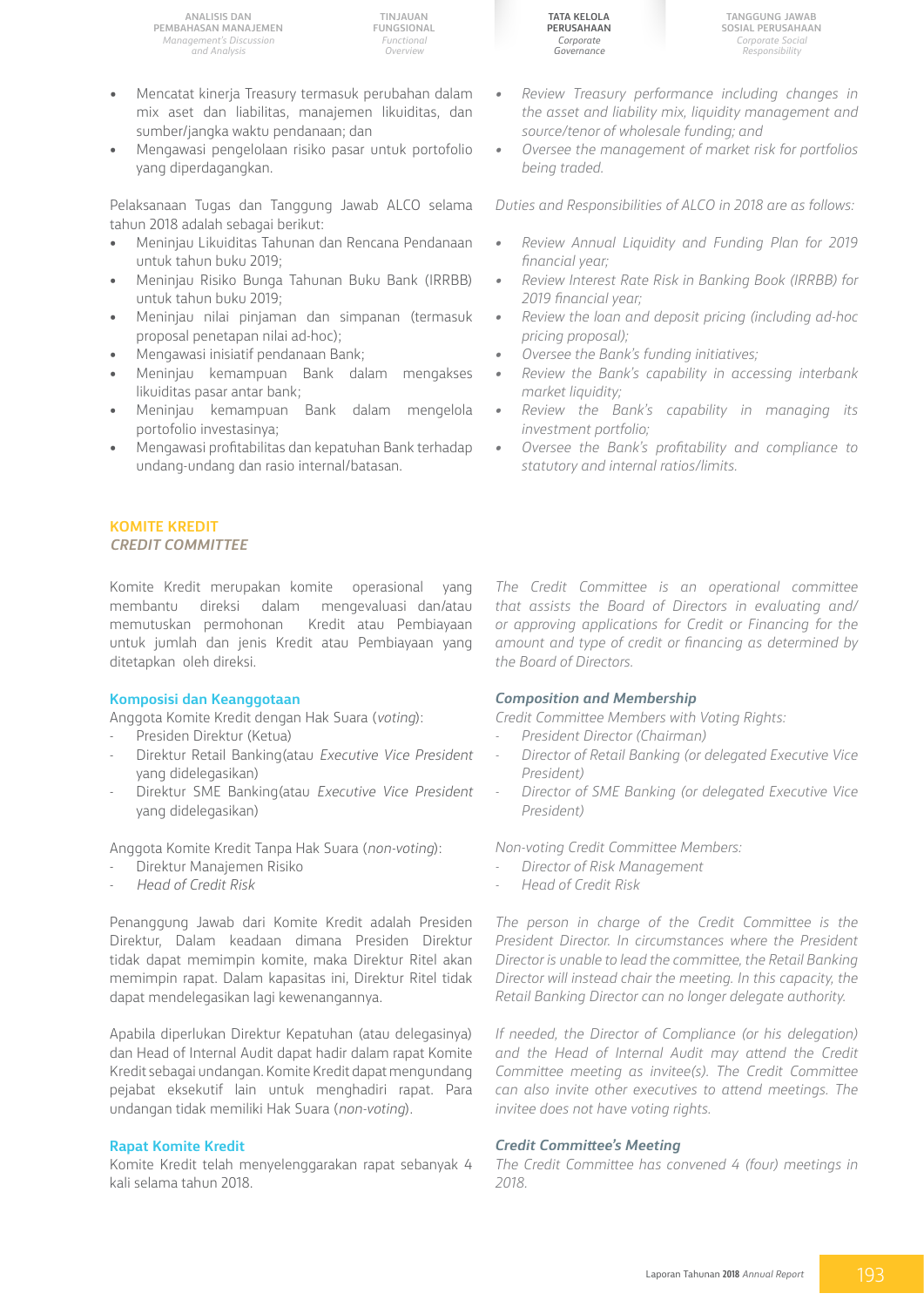

**Laporan Manajemen** *Management Reports*

**Profil Perusahaan** *Company Profile*

#### **Tugas dan Tanggung Jawab**

- 1. Memutuskan permohonan kredit yang berada diluar kewenangan Unit Business.
- 2. Melakukan fungsinya dalam persetujuan/penolakan kredit berdasarkan kompetensinya secara jujur, objektif, cermat, serta seksama.
- 3. Menolak permintaan dan/atau pengaruh pihak yang berkepentingan dengan pemohon Kredit atau Pembiayaan untuk memberikan persetujuan Kredit atau Pembiayaan yang hanya bersifat formalitas.
- 4. Berkoordinasi dengan Komite Aset dan Liabilitas (ALCO) terkait dengan kesediaan dana untuk pemberian kredit.

#### **Komite Kebijakan Perkreditan** *Credit Policy Committee*

Komite Kebijakan Perkreditan merupakan komite yang membantu direksi dalam merumuskan kebijakan, mengawasi pelaksanaan kebijakan, memantau perkembangan dan kondisi portofolio perkreditan atau pembiayaan serta memberikan saran langkah perbaikan.

#### **Komposisi dan Keanggotaan**

Anggota dengan Hak Suara (*voting*):

- Presiden Direktur (Ketua)
- Direktur Risiko (atau *Executive Vice President* yang didelegasikan)
- Direktur Retail Banking(atau *Executive Vice President* yang didelegasikan)
- Direktur SME Banking(atau *Executive Vice President* yang didelegasikan)
- *Head of Credit Operation*

Anggota Tanpa Hak Suara (*non-voting*):

- Kepala Internal Audit
- *- Head of Credit Risk*

Penanggung Jawab dari Komite Kebijakan Perkreditan adalah Presiden Direktur, Dalam keadaan dimana Presiden Direktur tidak dapat memimpin Komite Kebijakan Perkreditan, maka Direktur Risiko akan memimpin rapat.

#### **Rapat Komite Kebijakan Kredit**

Komite Kebijakan Kredit telah menyelenggarakan rapat sebanyak 2 kali selama tahun 2018.

#### **Tugas dan Tanggung Jawab**

- 1. Memberikan masukan kepada Direksi dalam penyusunan *credit risk appetite* dan Kebijakan Perkreditan Bank.
- 2. Mengawasi penerapan Kebijakan Perkreditan Bank.
- 3. Melakukan kajian berkala terhadap Kebijakan Perkreditan Bank dan memberikan saran kepada Direksi dalam hal perbaikan Kebijakan Perkreditan Bank.
- 4. Memantau dan mengevaluasi: a. Perkembangan dan kualitas portofolio kredit Bank.
	- b. Pelaksanaan kewenangan memutuskan Kredit/ pendelegasiannya.

#### *Duties and Responsibilities*

- *1. Approve loan applications that are above the authority of the Business Unit.*
- *2. Perform its functions in credit approval/rejection based on its competence in an honest, objective, careful and thorough manner.*
- *3. Refuse requests and/or influence from parties concerned with Credit or Financing applications to provide Credit or Financing agreements on the nature of formalities.*
- *4. Coordinate with the Asset and Liability Committee (ALCO) in relation to provision of funds for credit.*

*The Credit Policy Committee is a committee that supports the Board of Directors in formulating policies, overseeing the implementation of policies, monitoring the progress and conditions of credit or financing portfolios and providing recommendations for corrective steps.*

#### *Composition and Membership*

*Members with voting rights:*

- *President Director (Chairman)*
- *Director of Risk (or delegated Executive Vice President)*
- *Director of Retail Banking(or delegated Executive Vice President)*
- *Director of SME Banking(or delegated Executive Vice President)*
- **Head of Credit Operation**

*Non-voting Members:*

- *Chief of Internal Audit*
- *Head of Credit Risk*

*The person in charge of the Credit Policy Committee is the President Director. In circumstances where the President Director is unable to chair the Credit Policy Committee, the Director of Risk is subject to chair the meeting.*

#### *Credit Policy Committee's Meeting*

*The Credit Policy Committee has convened 2 (two) meetings in 2018.*

#### *Duties and Responsibilities*

- *1. Provide input to the Board of Directors in formulating credit risk appetite and Bank's Credit Policy.*
- *2. Oversee the implementation of the Bank's Credit Policies.*
- *3. Conduct periodic reviews of the Bank's Credit Policies and provide advice to the Board of Directors in terms of improving the Bank's Credit Policies.*
	- *4. Monitor and evaluate:*
		- *a. The development and quality of the Bank's loan portfolios.*
		- *b. The implementation of authority to approve Credit/its delegation.*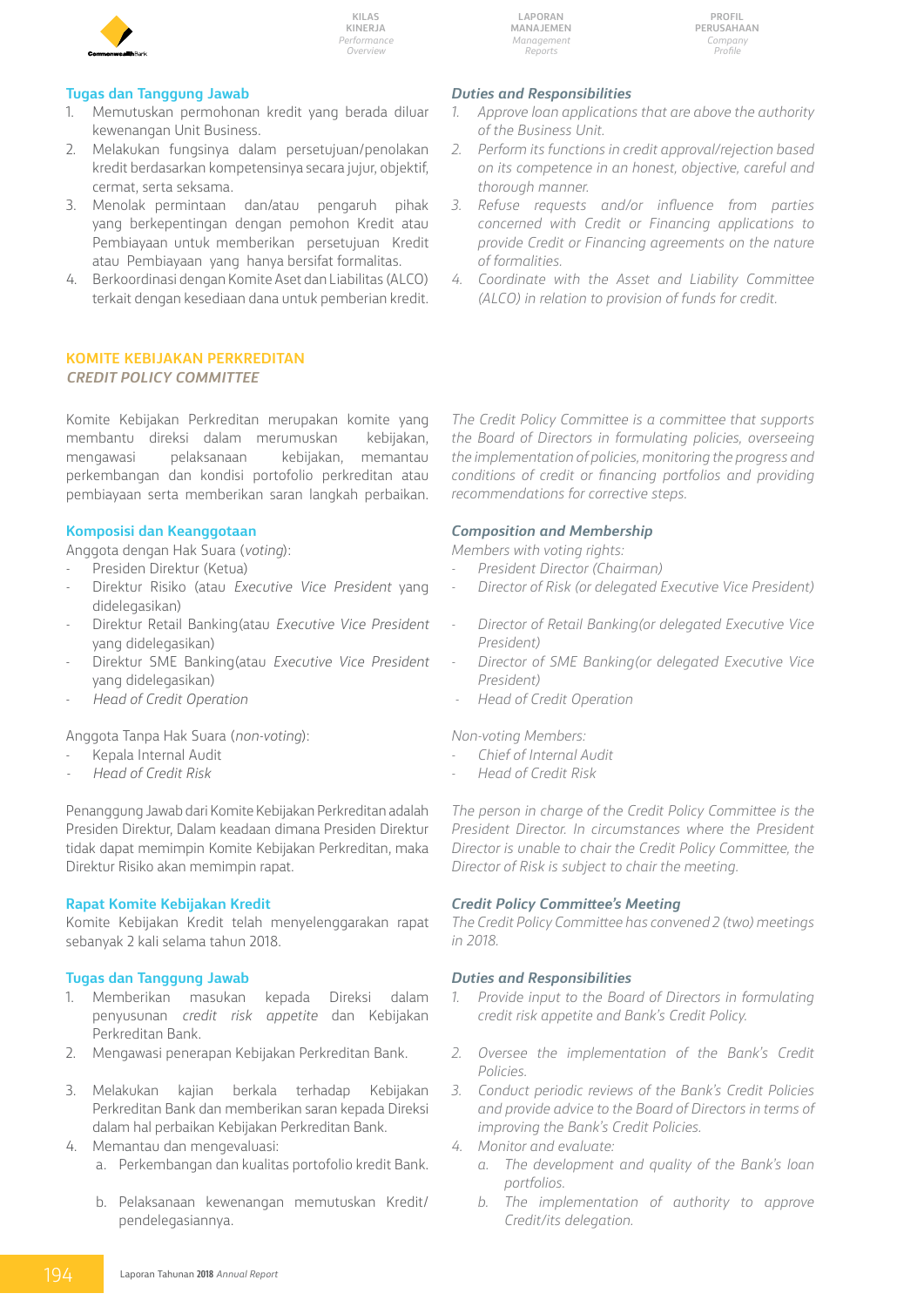**TINJAUAN FUNGSIONAL** *Functional Overview*

- c. Proses pemberian kredit, risiko konsentrasi kredit dan kualitas kredit yang diberikan kepada pihak terkait dengan Bank dan debitur besar tertentu.
- d. Pelaksanaan ketentuan BMPK.
- e. Ketaatan terhadap ketentuan peraturan perundang-undangan dan peraturan lain dalam pelaksanaan pemberian kredit.
- f. Penyelesaian kredit bermasalah sesuai dengan Kebijakan Perkreditan Bank.
- g. Pemenuhan terhadap kecukupan pencadangan kredit dan beban biaya penurunan nilai kredit
- 5. Menyampaikan laporan tertulis secara berkala kepada Direksi dengan tembusan kepada Dewan Komisaris mengenai:
	- a. Hasil pengawasan atas pelaksanaan Kebijakan Perkreditan Bank.
	- b. Pemantauan dan evaluasi mengenai hal-hal yang dimaksud dalam poin 4.
- 6. Memberikan saran sebagai langkah perbaikan terhadap risiko kredit kepada Direksi dan Dewan Komisaris mengenai hal-hal yang terdapat di poin 5.

### **KOMITE PENGARAH TEKNOLOGI INFORMASI** *INFORMATION TECHNOLOGY STEERING COMMITTEE*

IT Steering Committee (ITSC) merupakan komite yang membantu Direksi dalam memantau kegiatan TI terkait penyelarasan rencana strategis Teknologi Informasi (TI) dengan strategi bisnis Bank, optimalisasi pengelolaan sumber daya, nilai yang diberikan TI (IT Value Delivery), pengukuran kinerja dan efektivitas penerapan manajemen risiko.

#### **Tugas dan Tanggung Jawab**

Wewenang dan tanggung jawab IT Steering Committee adalah memastikan rencana dan implementasi strategis telah sesuai dengan strategi bisnis Bank serta memberikan rekomendasi kepada Direksi yang paling kurang mencakup:

#### **Umum:**

- a. Keselarasan rencana serta implementasi strategis TI dengan strategi bisnis Bank.
- b. Efektivitas implementasi kebijakan pengamanan informasi Bank.
- c. Efektivitas langkah-langkah mitigasi risiko yang dilakukan untuk meningkatkan pengamanan informasi Bank.

#### **Khusus:**

IT Steering Committee bertanggung jawab untuk memberikan rekomendasi kepada Direksi yang terkait, namun tidak terbatas pada:

- Rencana Strategis TI yang sejalan dengan rencana strategis kegiatan usaha Bank. Dalam memberikan rekomendasi, Komite Pengarah TI harus memperhatikan faktor efisiensi, efektivitas, dan halhal lain, yaitu:
	- 1) Road-map untuk mencapai kebutuhan TI yang mendukung strategi bisnis Bank. Peta jalan

**Tata Kelola Perusahaan** *Corporate Governance*

**Tanggung Jawab Sosial Perusahaan** *Corporate Social Responsibility*

- *c. The process of granting credit, credit concentration risk and credit quality provided to parties related to certain banks and large debtors.*
- *d. The implementation of the provisions of Credit Extension Maximum Limit.*
- *e. Compliance with the prevailing legislation and other regulations regarding implementation of extension of loan.*
- *f. Settlement of non-performing loans in compliance to the Bank's Credit Policy.*
- *g. Fulfillment of the adequacy of credit reserves and the allowance for the impairment loss*
- *5. Submit a written report periodically to the Board of Directors with a copy to the Board of Commissioners concerning:*
	- *a. Supervision results on the implementation of the Bank's Credit Policies.*
	- *b. Monitoring and evaluation on the matters referred to in point 4.*
- *6. Provide recommendations to improve credit risk management to the Board of Directors and Board of Commissioners on matters contained in point 5.*

*IT Steering Committee (ITSC) is a committee that assist the Board of Directors in monitoring related IT activities by means of aligning the Information Technology (IT) strategic plan with the Bank's business strategy; optimising resource management, IT value delivery, measuring performance and effectiveness of the risk management implementation.* 

#### *Duties and Responsibilities*

*The authorities and responsibilities of the IT Steering Committee are to ensure that strategic plans and their implementation are in line with the Bank's business strategy and provide recommendations to the Board of Directors that at least include:*

#### *General:*

- *a. The alignment of IT strategic plans and their implementation with the Bank's business strategy*
- *b. The effectiveness of the implementation of the Bank's information security policy*
- *c. The effectiveness of risk mitigation measures to improve the Bank's information security.*

#### *Specific:*

*The IT Steering Committee is responsible for providing recommendations to the Board of Directors that are related, but not limited to:*

- *IT Strategic Plan in line with the Bank's strategic business plan. In providing recommendations, the IT Steering Committee shall pay attention to the factors of efficiency, effectiveness, and other matters, such as:*
	- *1) Road map to achieve the IT needs in support of the Bank's business strategy. The road map consists of*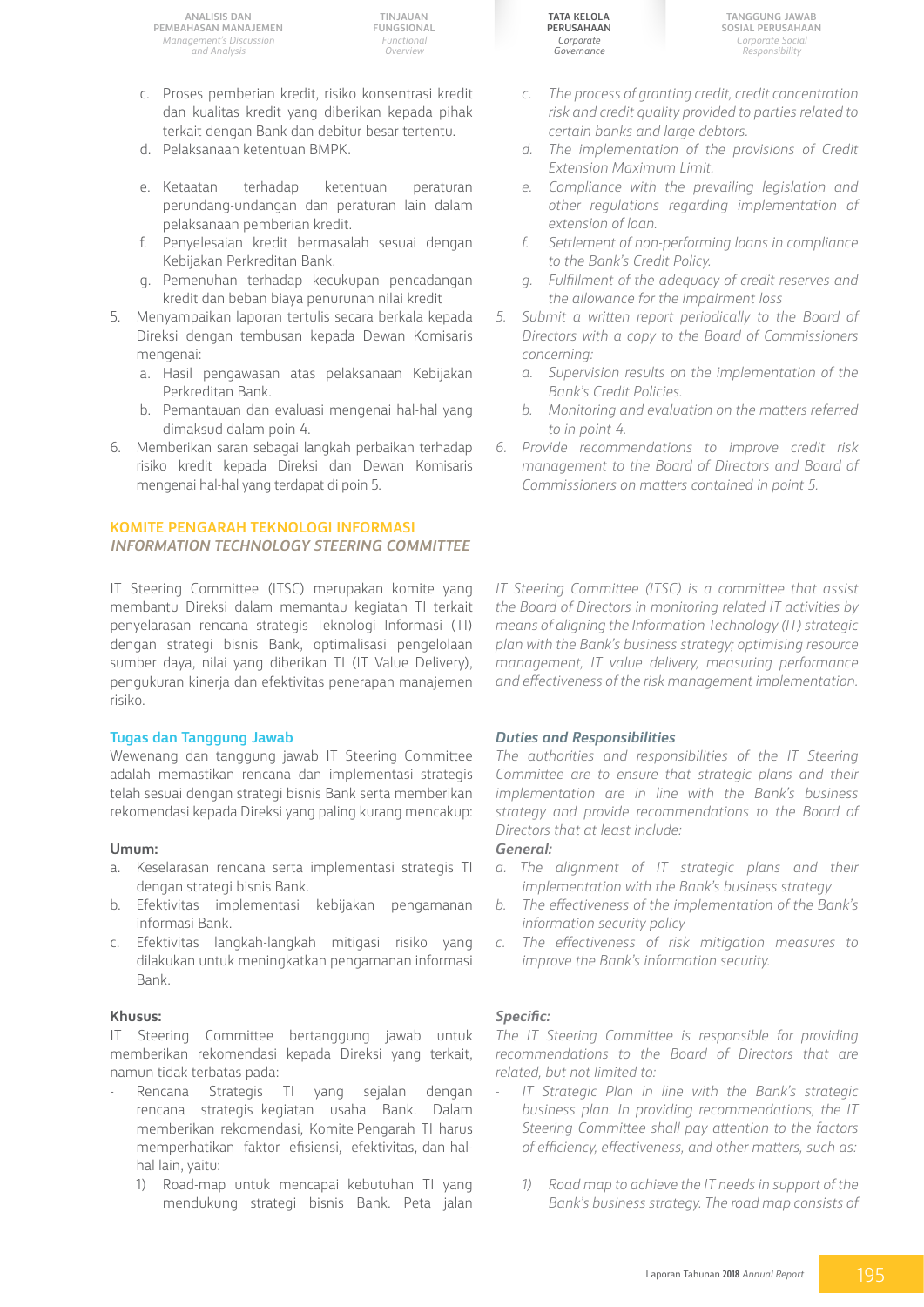

(road-map) terdiri dari kondisi saat ini (current state), kondisi yang ingin dicapai (future state), dan langkah-langkah yang akan dilakukan untuk mencapai kondisi yang ingin dicapai.

- 2) Sumber daya yang dibutuhkan.
- 3) Manfaat yang akan diperoleh saat Rencana Strategis TI diterapkan.
- 4) Kendala yang mungkin timbul dalam penerapan Rencana Strategis TI.
- Perumusan kebijakan, standar, dan prosedur TI yang utama, misalnya kebijakan TI yang utama yaitu kebijakan pengamanan TI dan manajemen risiko terkait penggunaan TI di Bank.
- Kesesuaian antara proyek TI yang disetujui dengan Rencana Strategis TI. Komite pengarah TI juga menetapkan status prioritas proyek TI yang bersifat kritikal yang berdampak signifikan terhadap kegiatan operasional Bank.
- Kesesuaian antara TI dengan kebutuhan sistem informasi manajemen serta kebutuhan kegiatan usaha Bank.
- Efektivitas langkah-langkah dalam meminimalisasi risiko atas investasi Bank pada sektor TI agar investasi Bank pada sektor TI memberikan kontribusi terhadap pencapaian tujuan bisnis Bank.
- Pemantauan atas kinerja TI dan upaya peningkatan kinerja TI, misalnya pengukuran efektivitas dan efisiensi penerapan kebijakan pengamanan TI.
- Upaya penyelesaian berbagai masalah terkait TI yang tidak dapat diselesaikan oleh satuan kerja pengguna dan penyelenggara TI secara efektif, efisien, dan tepat waktu.

#### **KOMITE SUMBER DAYA MANUSIA** *PEOPLE COMMITTEE*

Tujuan utama pembentukan Komite ini adalah untuk mengawasi keselarasan antara perilaku dan pola pikir karyawan yang sejalan dengan nilai-nilai perusahaan, regulasi, ketentuan dan prosedur. Selama tahun 2018, Komite Sumber Daya Manusia telah mengkaji, melakukan pembahasan dan memberikan keputusan pada area-area sebagai berikut:

- a. Pengkajian terhadap remunerasi dan program kesejahteraan karyawan;
- b. Perubahan pada pengaturan kerja karyawan;
- c. Pembaharuan peraturan perusahaan secara periodik;
- d. Fraud yang dilakukan oleh karyawan;
- e. Rekomendasi atas tindak lanjut dari jalur *Whistleblower*;
- f. Perbuatan buruk karyawan
- g. Perilaku tidak etis (non-ethical behavior) karyawan; dan
- h. Pelanggaran lain terhadap Peraturan Perusahaan.

Sepanjang tahun 2018, People Komite Sumber Daya Manusia telah mengadakan 4 (empat) kali rapat yaitu pada bulan Agustus, September, Oktober dan November 2018.

**Laporan Manajemen** *Management Reports*

*current state, future state, and steps to be taken to achieve the desired conditions.*

- *2) Required resources.*
- *3) Benefits obtained from the implementation of the IT Strategic Plan.*
- *4) Constraints that may arise in the implementation of IT Strategic Plan.*
- *Formulation of key IT policies, standards and procedures; e.g. the primary IT policies, namely IT security policies and risk management related to the IT utilisation in the Bank.*
- *Conformity between approved IT projects and IT Strategic Plans. The IT Steering Committee also sets the priority status of IT projects that are critical and have significant impacts to the Bank's operational activities.*
- *Conformity between IT and the needs of management information systems as well as the needs of the Bank's business activities.*
- *Effectiveness of steps in minimising the Bank's investment risk in the IT sector so that the Bank's investment in the IT sector can lead to the achievement of the Bank's business goals.*
- *Monitoring of IT performance and initiatives to improve IT performance; e.g. measurement on the effectiveness and efficiency of the implementation of IT security policies.*
- *Initiatives to resolve various IT-related challenges that cannot be resolved by the work units and IT providers in an effective, efficient and punctual manner.*

*The main purpose of the establishment of this committee is to oversee the alignment between employees' behavior and mindset in line with the Company's values, regulations, provisions and procedures. Throughout 2018, People Committee has reviewed, discussed and provided decisions in the following areas:*

- *a. Assessment of remuneration and employee welfare programmes;*
- *b. Changes in employee work arrangements;*
- *c. Periodic review of the Company's regulations;*
- *d. Fraud committed by employees;*
- *e. Recommendations on follow-up of the Whistleblower channel;*
- *f. Misconduct;*
- *g. Non-ethical behaviors committed by employees; and*
- *h. Other violations to the company regulations.*

*Throughout the year 2018, the People Committee held 4 (four) meetings in August, September, October and November 2018.*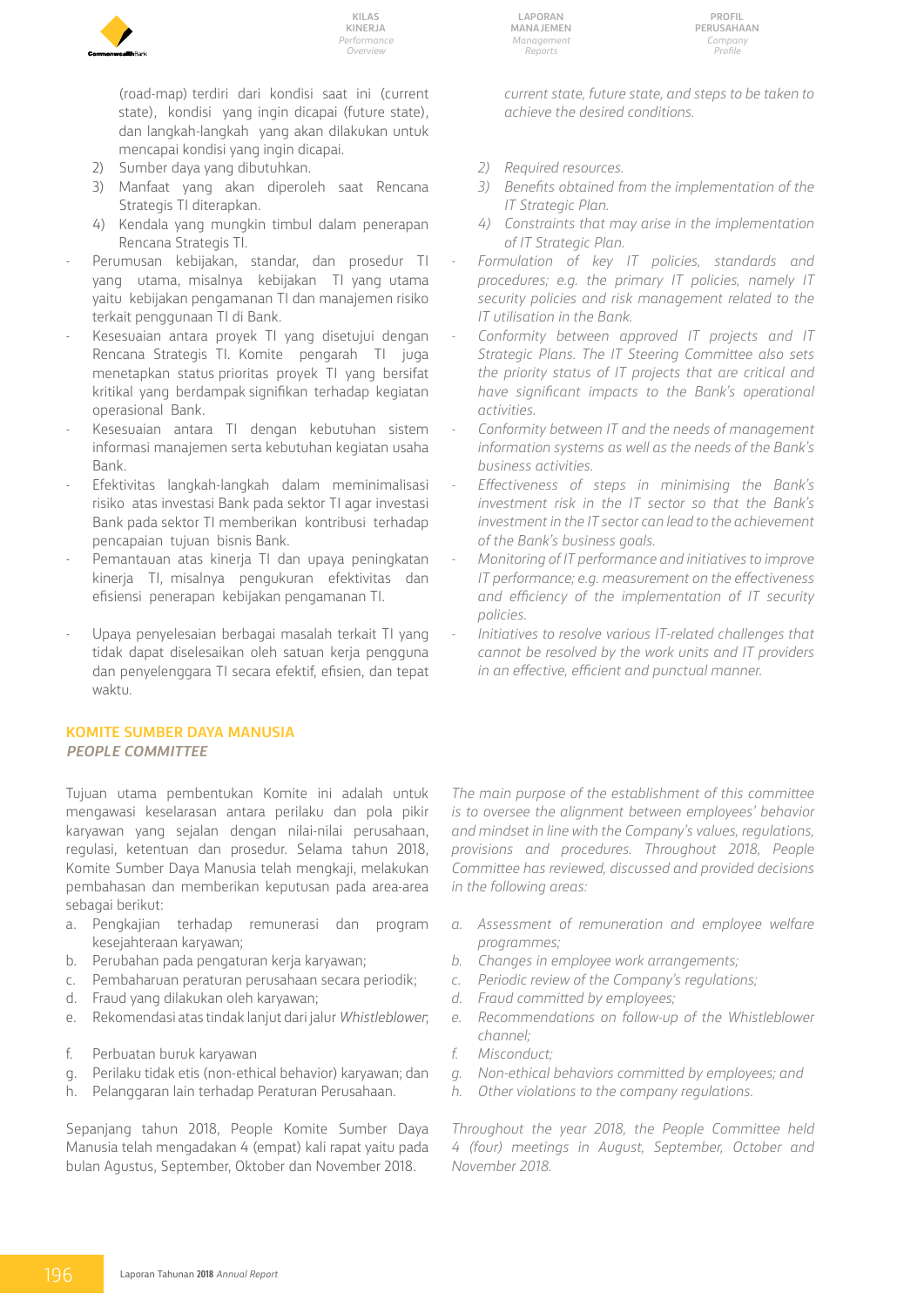**TINJAUAN FUNGSIONAL** *Functional Overview*



**Tanggung Jawab Sosial Perusahaan** *Corporate Social Responsibility*

# **Komposisi dan Keanggotaan**

#### *Composition and Membership*

| <sup>C</sup> hairmar                                    | Chief of Human Resources<br>Chief of Human Resources                                         |
|---------------------------------------------------------|----------------------------------------------------------------------------------------------|
| Anggota dengan Hak Suara<br>Members with Votina Riaht   | Seluruh Direksi<br>All Members of The Board of Directors                                     |
| Undangan Tetap<br>Permanent Invitee                     | Seluruh Chief (terkecuali Kepala Audit)<br>All Chief (except Chief of Audit)                 |
| cretaris<br>Secretary                                   | sesuai penunjukkan resmi dari Ketua Komite<br>based on official appoinment from the Chairman |
| Anggota Tanpa Hak Pilih<br>Members without Votina Riaht | Kepala Audit (sebagai <i>observer</i> )<br>hief of Audit (as observer).                      |

Tugas dan Tanggung Jawab Komite Sumber Daya Manusia adalah sebagai berikut:

- 1. Melakukan pengawasan terhadap implementasi nilai-nilai Bank, regulasi, dan segala hal berkaitan dengan kepatuhan terhadap kebijakan, prosedur, dan pelaksanaannya oleh Bank.
- 2. Mendampingi Direksi dan/atau Komite Remunerasi dan Nominasi dalam memenuhi tanggung jawab pengawasan bagi Direksi dan Pejabat Eksekutif dalam hal:
	- a. Penunjukan (rekrutmen, rotasi, dan promosi)
	- b. Evaluasi kinerja
	- c. *Talent Management* terkait dengan pengembangan SDM, *retention strategies*, dan manajemen *succession planning*
	- d. Strategi remunerasi
- 3. Tinjauan secara rutin atas peraturan dan kebijakan terkait remuneration & benefit yang memiliki dampak terhadap kesejahteraan karyawan.
- 4. Mengkaji Peraturan Perusahaan setiap dua tahun sekali sebelum adanya pembaharuan.
- 5. Bekerjasama dengan *Fraud Control Unit* (FCU) dan Compliance untuk laporan pelanggaran oleh karyawan *fraud, whistleblower, misconduct*, perilaku tidak etis, atau pelanggaran lain yang dilakukan oleh karyawan untuk kemudian menetapkan tindakan disiplinari yang akan diambil serta pihak yang akan mengeksekusi tindakan disipliner (atau yang lainnya) tersebut.
- 6. Komite ini juga dapat memberikan rekomendasi kepada *Risk Management Committee* (RMC) dalam usaha memperkuat fungsi kontrol terhadap *fraud* dan/ atau penanganan mitigasi risiko.

#### **KOMITE MANAJEMEN RISIKO TERINTEGRASI** *INTEGRATED RISK MANAGEMENT COMMITTEE*

Sebagai Entitas Utama, Bank Commonwealth memiliki Komite Manajemen Risiko Terintegrasi (KMRT) yang membantu pelaksanaan tugas dan tanggung jawab Direksi terkait manajemen risiko terintegrasi.

#### **Komposisi dan Keanggotaan**

Komposisi keanggotaan KMRT terdiri dari Direktur Entitas Utama yang membawahkan fungsi Manajemen Risiko sebagai ketua merangkap anggota KMRT, Direktur yang

*Duties and Responsibilites of People Committee are as follows:* 

- *1. Oversee the implementation of the Bank's values, regulations, and all matters related to the compliance to regulations, procedures and its practices;*
- *2. Assist the Board of Directors and/or the Remuneration and Nomination Committee to fulfill their oversight responsibilities for the Board of Directors and Executive Officers related to:*
	- *a. Appointment (recruitment, rotation and promotion)*
	- *b. Performance appraisal*
	- *c. Talent management in relation to the human capital development, retention strategy, and succession management planning.*
	- *d. Remuneration strategy;*
- *3. Review regulations and policies related to remuneration & benefit which may have impact on employee welfare;*
- *4. Review the Company's regulations on bi-annual basis;*
- *5. In collaboration with Fraud Control Unit and Compliance, to review investigation report related to fraud, whistleblowers and violations committed by employee and to impose the disciplinary action(s) on the parties responsible;*
- *6. The committee may also provide recommendations to the Risk Management Committee (RMC) as an effort to strengthen the control function related to fraud and/ or risk mitigation.*

*As the Prime Entity, Commonwealth Bank has an Integrated Risk Management Committee (KMRT) that supports the Board of Directors' duties and responsibilities related to integrated risk management.*

#### *Composition and Membership*

*The membership composition of the KMRT consists of the Prime Entity Director who oversees the Risk Management function and serves as chairman as well as a member of*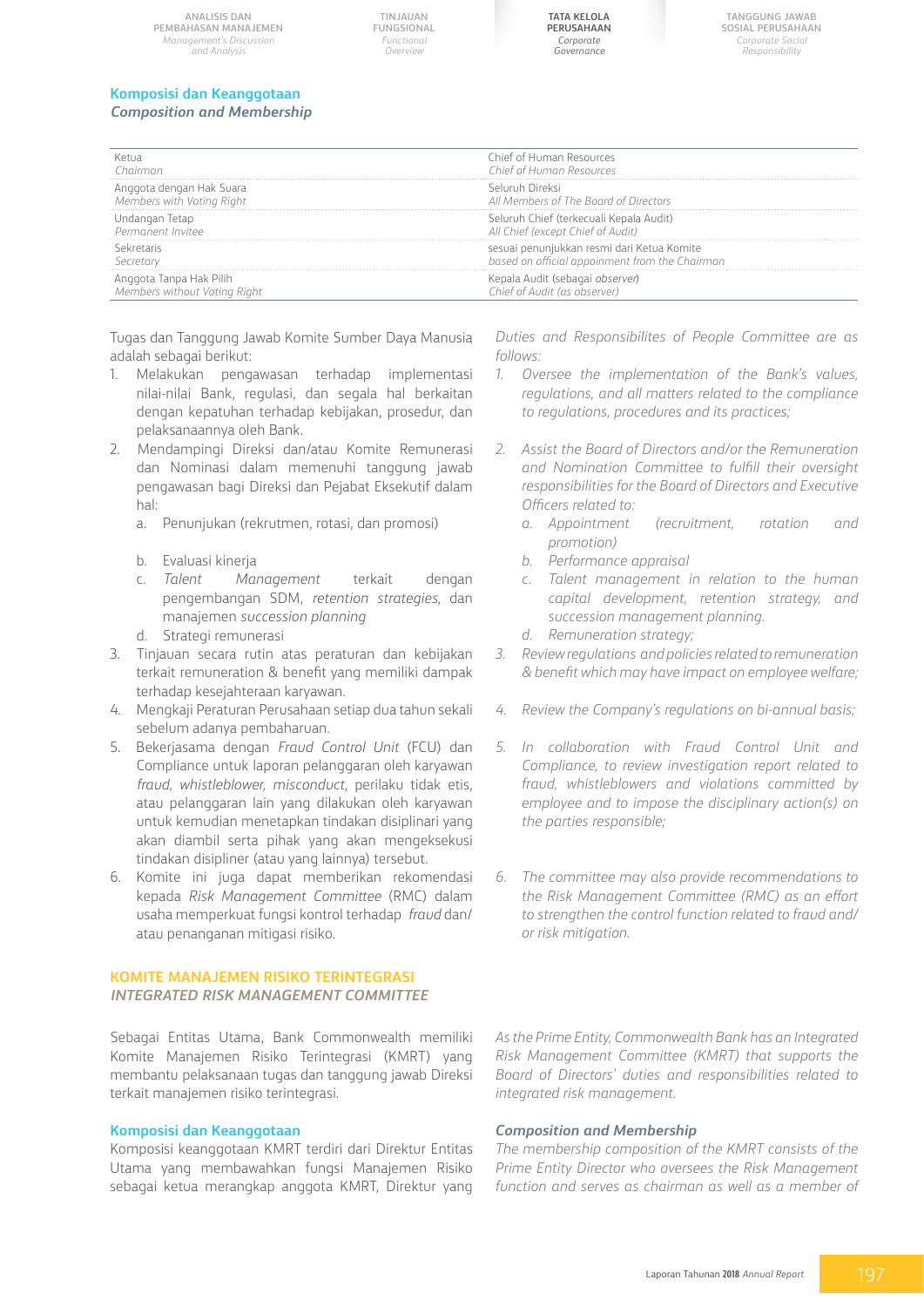

**Laporan Manajemen** *Management Reports*

**Profil Perusahaan** *Company Profile*

mewakili/ditunjuk dari Lembaga Jasa Keuangan dalam Konglomerasi Keuangan dan pejabat eksekutif terkait yang merupakan pejabat satu tingkat di bawah Direksi, antara lain pejabat eksekutif yang memimpin satuan kerja operasional dan/atau fungsi/satuan kerja Manajemen Risiko. Jumlah dan komposisi anggota KMRT disesuaikan dengan ketentuan yang ditetapkan dengan memperhatikan keterwakilan masing-masing sektor jasa keuangan.

#### **Tugas dan Tanggung Jawab**

KMRT memiliki Piagam Komite yang mengatur tugas dan tanggung jawab komite, antara lain:

- a. Memberikan rekomendasi kepada Direktur Entitas Utama dalam penyusunan kebijakan manajemen risiko terintegrasi dan termasuk penyempurnaan kebijakannya.
- b. Mengevaluasi kesesuaian kebijakan Manajemen Risiko Terintegrasi dengan pelaksanaan kebijakan tersebut.
- c. Memantau dan mengevaluasi pelaksanaan tugas Satuan Kerja Manajemen Risiko Terintegrasi.
- d. Melakukan kajian pelaksanaan Manajemen Risiko Terintegrasi yang terdiri dari:
	- 1. Laporan Profil Risiko baik secara individu Lembaga Jasa Keuangan maupun profil risiko secara terintegrasi dengan perusahaan terelasi.
	- 2. Laporan lainnya terkait dengan pengelolaan 10 (sepuluh) jenis risiko yaitu risiko kredit, risiko pasar, risiko operasional, risiko likuiditas, risiko hukum, risiko kepatuhan, risiko reputasi, risiko stratejik, risiko transaksi intra-group dan risiko asuransi.
- e. Memantau kecukupan proses identifikasi, pengukuran, pemantauan, pengendalian dan sistem informasi Manajemen Risiko Terintegrasi.
- f. Melaksanakan Rapat Komite Manajemen Risiko Terintegrasi sekurang-kurangnya sekali dalam 6 (enam) bulan.
- g. Membuat laporan berkala mengenai kegiatan Komite Manajemen Risiko Terintegrasi serta hal-hal yang diperlukan untuk menjadi perhatian Dewan Komisaris sekurang-kurangnya sekali dalam 6 (enam) bulan.

Komite Manajemen Risiko Terintegrasi telah menyelenggarakan 2 (dua) kali rapat selama tahun 2018. Rapat dihadiri secara fisik oleh semua anggota komite dan pihak terkait lainnya dengan pembahasan topik/materi sebagai berikut:

- Tinjauan atas Profil Risiko Terintegrasi Bank yang mencakup 10 (sepuluh) jenis risiko yaitu risiko kredit, pasar, likuiditas, operasional, hukum, kepatuhan, strategi, reputasi, transaksi intra-grup dan asuransi.
- Pemantauan permodalan terintegrasi Konglomerasi Keuangan terhadap ketentuan penyediaan modal minimum Konglomerasi Keuangan (regulatory capital) yang dipersyaratkan oleh regulator untuk mengantisipasi potensi kerugian yang dapat timbul dari aktivitas usaha Konglomerasi Keuangan.

*KMRT, the Director representing/appointed from financial services institution(s) in the Financial Conglomeration and relevant executive officers who are one-level under Board of Directors, including executive officers who lead the operational and/or function/work unit of Risk Management. The number and composition of KMRT members are in accordance with the stipulated provisions by considering the representation of each sector of financial services.*

#### *Duties and Responsibilities*

*KMRT has a Committee Charter that governs the duties and responsibilities of the committee, such as:* 

- *a. Provide recommendations to the Director of the Prime Entity in the formulation and improvement to the integrated risk management policy.*
- *b. Evaluate the implementation of Integrated Risk Management against its policy.*
- *c. Monitor and evaluate the implementation of duties of Integrated Risk Management Unit.*
- *d. Conduct review on the implementation of Integrated Risk Management that consists of:* 
	- *1. Risk Profile Report both individually by a Financial Services Provider and integrated risk profile with its related companies.*
	- *2. Other reports related to the management of 10 (ten) risk types such as credit, market, operational risk, liquidity, legal, compliance, reputational, strategic, intra-group transaction and insurance risks.*
- *e. Monitor the adequacy of the process of identification, measurement, monitoring, control and integrated Risk Management information system.*
- *f. Organize Integrated Risk Management Committee Meeting at least once every 6 (six) months.*
- *g. Submit periodic report on the activities of Integrated Risk Management Committee as well as matters for Board of Commissioners' attention at least once every 6 (six) months.*

*The Integrated Risk Management Risk held 2 (two) meetings throughout 2018. The meetings were attended by all members of the committee and other related parties with the following topic/material discussions:* 

- *• Overview of Bank's Integrated Risk Profile which covers 10 (ten) risk types: Credit, market, liquidity, operational, legal, compliance, strategy, reputation, intra-group transaction and insurance risks.*
- *• Monitoring of Integrated capital adequacy of Financial Conglomeration toward the minimum regulatory capital required by the regulator to anticipate potential losses that may arise from business activities of Financial Conglomeration.*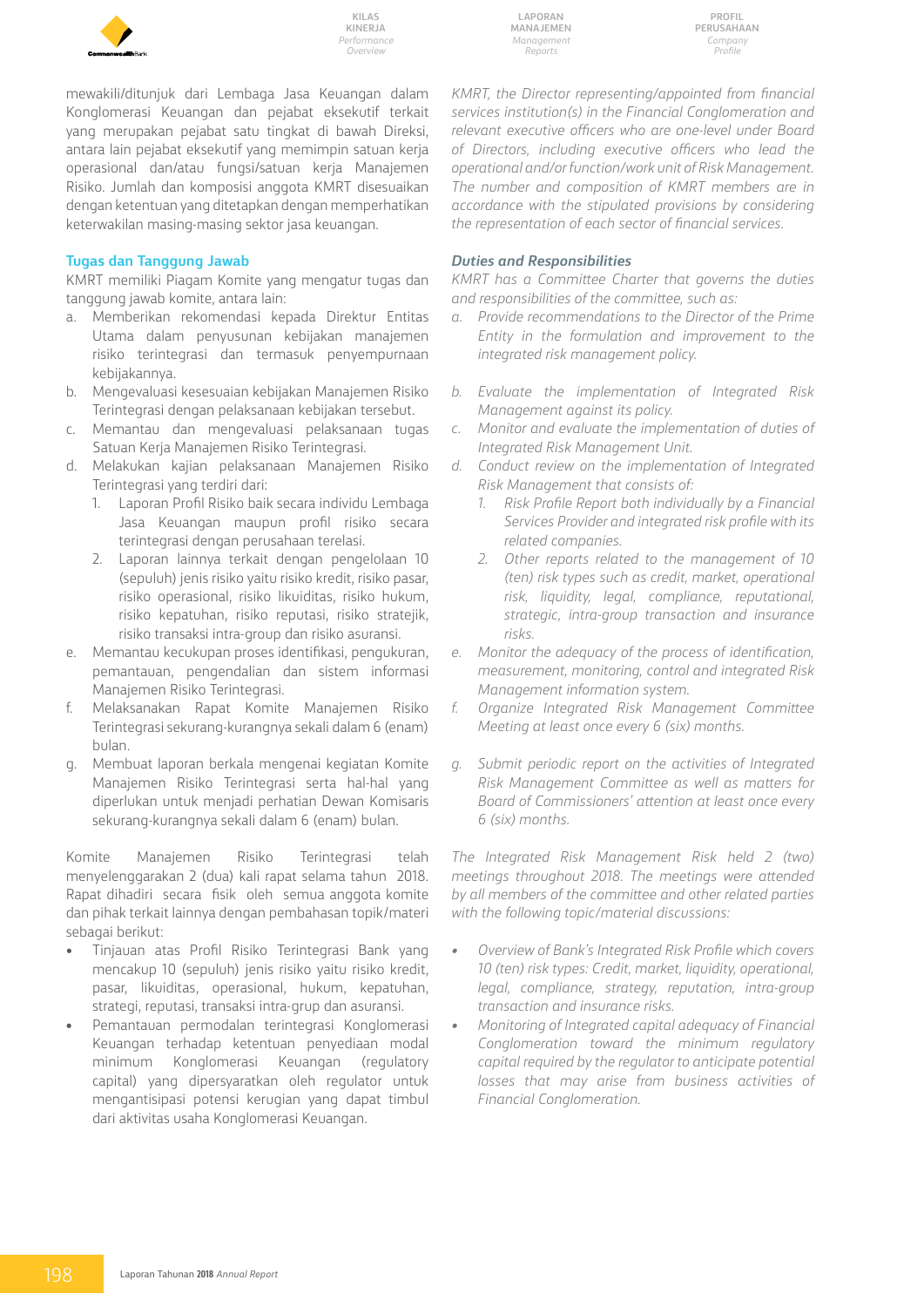**TINJAUAN FUNGSIONAL** *Functional Overview*

**Tata Kelola Perusahaan** *Corporate Governance*

**Tanggung Jawab Sosial Perusahaan** *Corporate Social Responsibility*

# **Sekretaris Perusahaan**

**Corporate Secretary**



Departemen *Corporate Secretary* berada di bawah supervisi langsung *Chief of Marketing*, *Corporate Affairs and Legal*  dan merupakan organ pendukung Perusahaan. *Corporate Secretary* bertindak sebagai mediator Bank dengan pemegang saham dan para pemangku kepentingan, serta mendukung pelaksanaan tugas Direksi, Dewan Komisaris serta komite Audit dan komite Pemantau Risiko.

*The Corporate Secretary Department is under the direct supervision of the Chief of Marketing, Corporate Affairs and Legal as well as being a supporting organ of the Company. The Corporate Secretary acts as the Bank's mediator with shareholders and stakeholders, and supports the implementation of the duties of the Board of Directors, Board of Commissioners, Audit Committee and Risk Oversight Committee.*

#### **TUGAS DAN TANGGUNG JAWAB** *DUTIES AND RESPONSIBILITIES*

Sesuai dengan Kebijakan Sekretaris Perusahaan, tugas dan tanggung jawab Sekretaris Perusahaan adalah:

- 1. Aktivitas Kesekretariatan
	- Bertanggung jawab atas aktivitas kesekretariatan untuk memastikan terlaksananya proses dan dokumentasi rapat Direksi, Dewan Komisaris, Komite Audit, dan Komite Pemantau Risiko dengan optimal yang mencakup persiapan agenda rapat, memantau serta mendistribusikan materi rapat, membuat Risalah Rapat, termasuk memonitor tindak lanjut dari keputusan Rapat dengan unit-unit terkait, serta berkoordinasi dengan sekretaris-sekretaris dalam mengelola jadwal Komisaris dan Direksi.

*Pursuant to its policy, the Corporate Secretary has the following duties and responsibilities:*

- *1. Secretarial Activities*
	- *Responsible for secretarial activities to assure in an optimal manner the implementation of the process and documentation of meetings of the Board of Directors, Board of Commissioners, Audit Committee and Risk Oversight Committee. This includes the preparation of meeting agenda, monitoring and distributing meeting materials, making Minutes of Meetings, monitoring follow-up of Meeting decisions with related units, as well as coordinating with secretaries in managing the schedules of Commissioners and Directors.*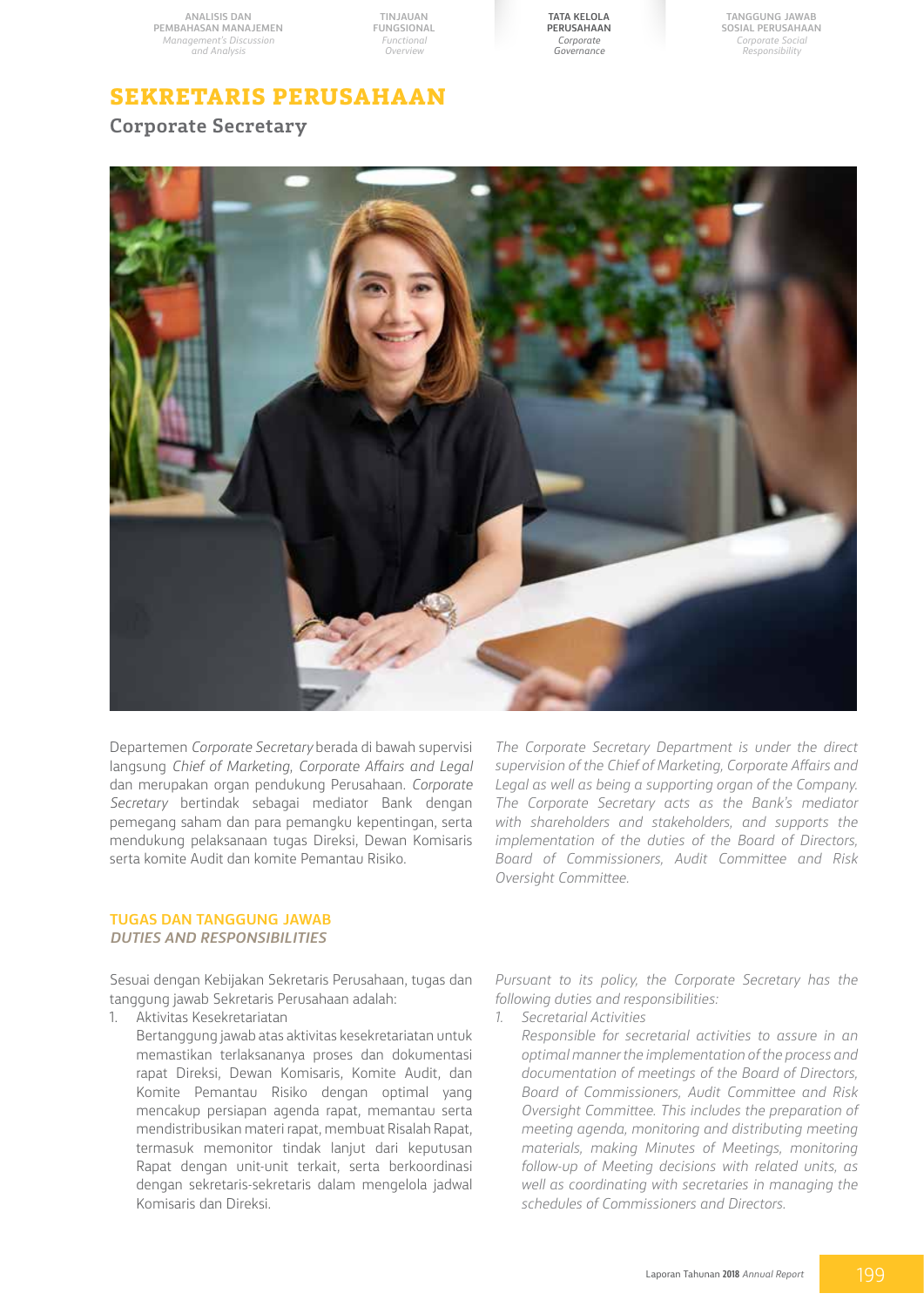

2. Implementasi GCG

Mendukung pelaksanaan tata kelola perusahaan yang baik di dalam Perseroan termasuk:

- sebagai pengelola administrasi pemegang saham;
- sebagai koordinator dalam pelaksanaan Rapat Umum Pemegang Saham dan pelaksanaan aksi korporasi;
- sebagai koordinator dalam pembuatan Laporan Tahunan Perseroan;
- memberikan pendapat dan rekomendasi kepada manajemen dan komite untuk memastikan kepatuhan kepada standar-standar *corporate governance* yang berlaku;
- bersama dengan Compliance dan Human Resources Department, memastikan bahwa pelaporan kepada Otoritas Jasa Keuangan, Bank Indonesia, dan institusi lainnya terkait dengan pengangkatan Direksi dan Dewan Komisaris telah memenuhi Anggaran Dasar Perseroan, Undangundang Perseroan Terbatas, dan peraturan terkait lainnya.
- 3. Pengelolaan Dokumen Perseroan Mengelola dan menyimpan dokumen-dokumen Perseroan yang relevant dengan tugas dan tanggung jawab Sekretaris Perusahaan, dan menjaga kerahasiaan dokumen, data serta informasi Perseroan.
- **Satuan Kerja Audit Intern**

# **Internal Audit Work Unit**

Visi Satuan Kerja Audit Intern (SKAI) adalah untuk menjadi penyedia jasa *assurance* yang independen, profesional, konstruktif, dan berkualitas.

Misi SKAI untuk memberikan *assurance* yang independen dan objektif kepada Direksi dan Dewan Komisaris melalui Komite Audit terhadap efektivitas desain dan efektivitas operasional tata kelola, manajemen risiko, dan sistem pengendalian internal Bank.

#### **PROFIL KEPALA satuan kerja audit INTERN (SKAI)** *CHIEF OF AUDIT PROFILE*

### **Reza HM Soemadipradja**

**Kepala Satuan Kerja Audit Intern**

Reza HM Soemadipradja memulai karirnya di bidang audit keuangan pada tahun 1997 dengan bergabung di Kantor Akuntan Publik Sarwoko & Sandjaja (Ernst & Young) dan menjabat sebagai Senior Auditor sampai dengan tahun 2001.

Pada tahun 2001, ia bergabung ke Citibank N.A. selama hampir 10 tahun. Jabatan terakhir adalah sebagai Senior Vice President, Kepala Satuan Audit Intern.

*2. GCG Implementation* 

*Support the implementation of good corporate governance in the Company including:*

- *as the administration manager for shareholders;*
- *as the coordinator in organising the General Meeting of Shareholders and corporate actions;*
- *as the coordinator in the creation of the Company's Annual Report.*
- *providing opinions and recommendations to the management and committees to ensure compliance with applicable corporate governance standards.*
- *together with Compliance and Human Resources Departments, ensure that the reporting to the Financial Services Authority, Bank Indonesia, and other institutions related to the appointments of Directors and Commissioners are in compliance with the Company's Articles of Association, Limited Liability Company Laws and other related regulations.*
- *3. Management of Company Documents Manage and file the Company's documents that are relevant to the Corporate Secretary's duties and responsibilities, and maintain the confidentiality of the Company's documents, data and information.*

*The vision of the Internal Audit Work Unit (SKAI) is to become an independent, professional, constructive, and qualified asssurance provider.*

*The mission of the SKAI is to provide independent and objective assurance to Board of Directors and Board of Commissioners through the Audit Committee on the design effectiveness and operational effectiveness of the Bank's governance, risk management, and internal control system.*

#### *Reza HM Soemadipradja Chief of Audit*

*Reza HM Soemadipradja began his career in financial audit in 1997 by joining Sarwoko & Sandjaja (Ernst & Young) Public Accounting Firm where he served as Senior Auditor until 2001.*

*In 2001, he joined Citibank N.A. and worked there for almost 10 years. His last positions were Senior Vice President, Head of the Internal Audit Unit.*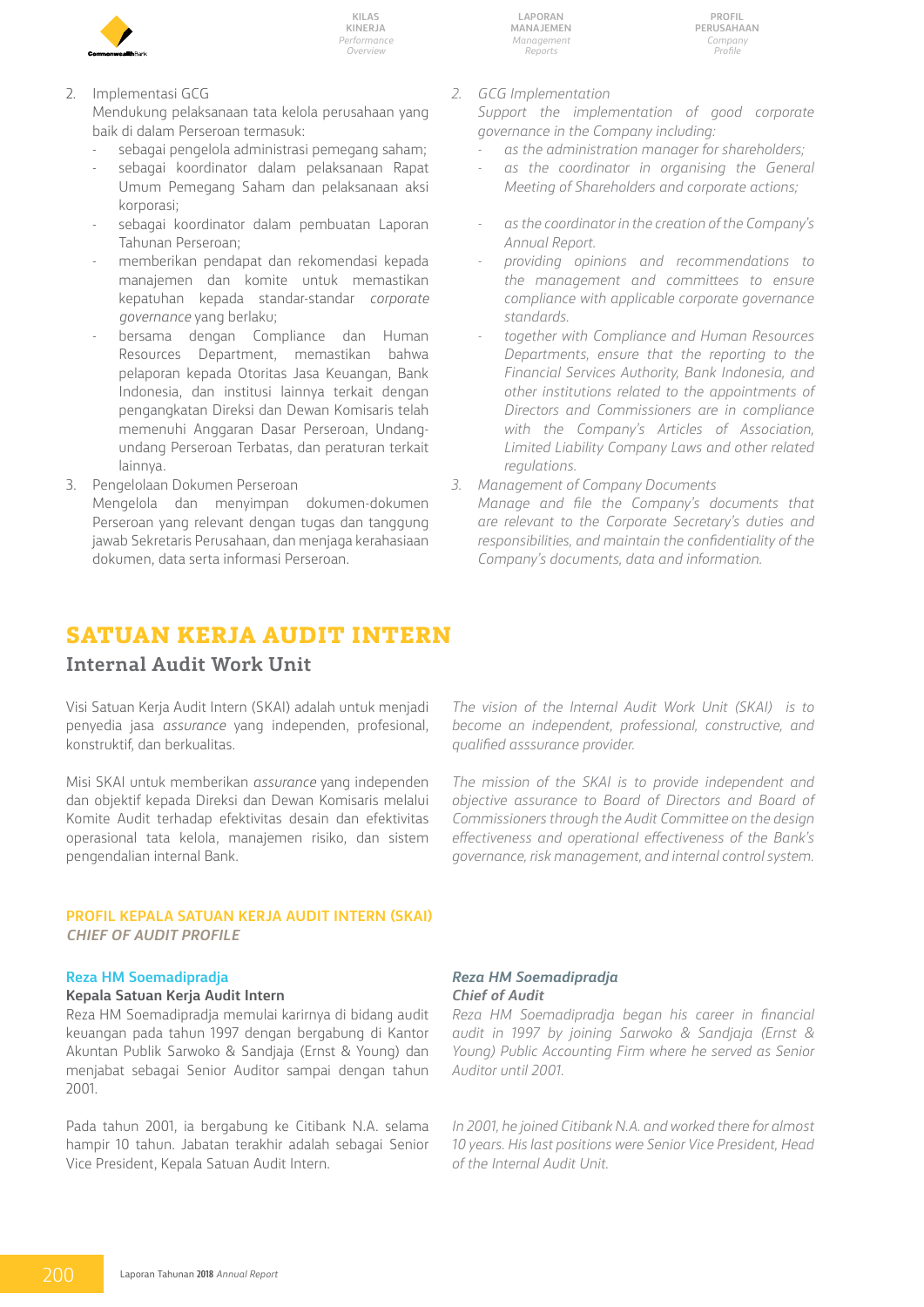**TINJAUAN FUNGSIONAL** *Functional Overview*

**Tata Kelola Perusahaan** *Corporate Governance*

*Letter No. HRPA / 8/194/2011.*

**Tanggung Jawab Sosial Perusahaan** *Corporate Social Responsibility*

Pada bulan Juli 2011, Reza HM Soemadipradja bergabung dengan Bank Commonwealth sebagai Chief of Audit hingga saat ini berdasarkan Surat Pengangkatan No. HRPA/8/194/2011.

**PENDIDIKAN/PELATIHAN**

*EDUCATION/TRAINING*

SKAI merencanakan dan merealisasikan program Pelatihan dan Pengembangan dengan koordinasi bersama unit kerja Sumber Daya Manusia. SKAI secara berkelanjutan menjadwalkan program alih pengetahuan untuk para anggotanya, melalui:

- pengikutsertaan anggota SKAI dalam pelatihanpelatihan terkait keahlian khusus dalam audit serta program sertifikasi, jika diperlukan;
- sharing session, dengan mengundang pembicara dari unit kerja terkait untuk menjelaskan proses, produk, dan lain sebagainya kepada anggota SKAI.

#### **STRUKTUR DAN KEDUDUKAN SKAI** *STRUCTURE AND POSITION OF SKAI*

Struktur organisasi SKAI di Bank Commonwealth adalah sebagai berikut:

*The SKAI plans and conducts the Training and Development program in coordination with the Human Resources work unit.* 

*In July 2011, Reza HM Soemadipradja joined Commonwealth Bank as Chief of Audit to date, based on the Appointment* 

*The SKAI periodically schedules knowledge transfer programmes for its members by means of:*

- *• involving SKAI members in training related to special expertise in audits and certification programmes, if needed;*
- *• sharing session, by inviting speakers from related work units to explain to SKAI members about processes, products, and other subjects.*

*The organisation structure of SKAI in Commonwealth Bank is as follows:* 



SKAI dikepalai oleh seorang Kepala SKAI. Sampai dengan 31 Desember 2018, jumlah anggota SKAI adalah 16 orang. *SKAI is chaired by a Chief of Audit. As of 31 December 2018, the number of SKAI members is 16.* 

#### **KUALIFIKASI/ SERTIFIKASI SKAI** *SKAI QUALIFICATION/CERTIFICATION*

Selama tahun 2018, seluruh anggota SKAI telah tersertifikasi dalam bidang manajemen resiko perbankan sesuai dengan ketentuan Bank Indonesia. SKAI memiliki anggota tim yang berasal dari berbagai latar belakang seperti firma akuntansi, bank lain, dan juga dari Unit Kerja lain dalam Bank dengan mayoritas pengalaman audit maupun keahlian dan pengetahuan di area tertentu.

*Throughout 2018, all members of the SKAI have been certified in the field of banking risk management in accordance with Bank Indonesia regulations. The membership of SKAI includes those from various backgrounds such as accounting firms, other banks, and also other Work Units in the Bank. The majority of the members possess audit experience as well as expertise and knowledge in certain areas.*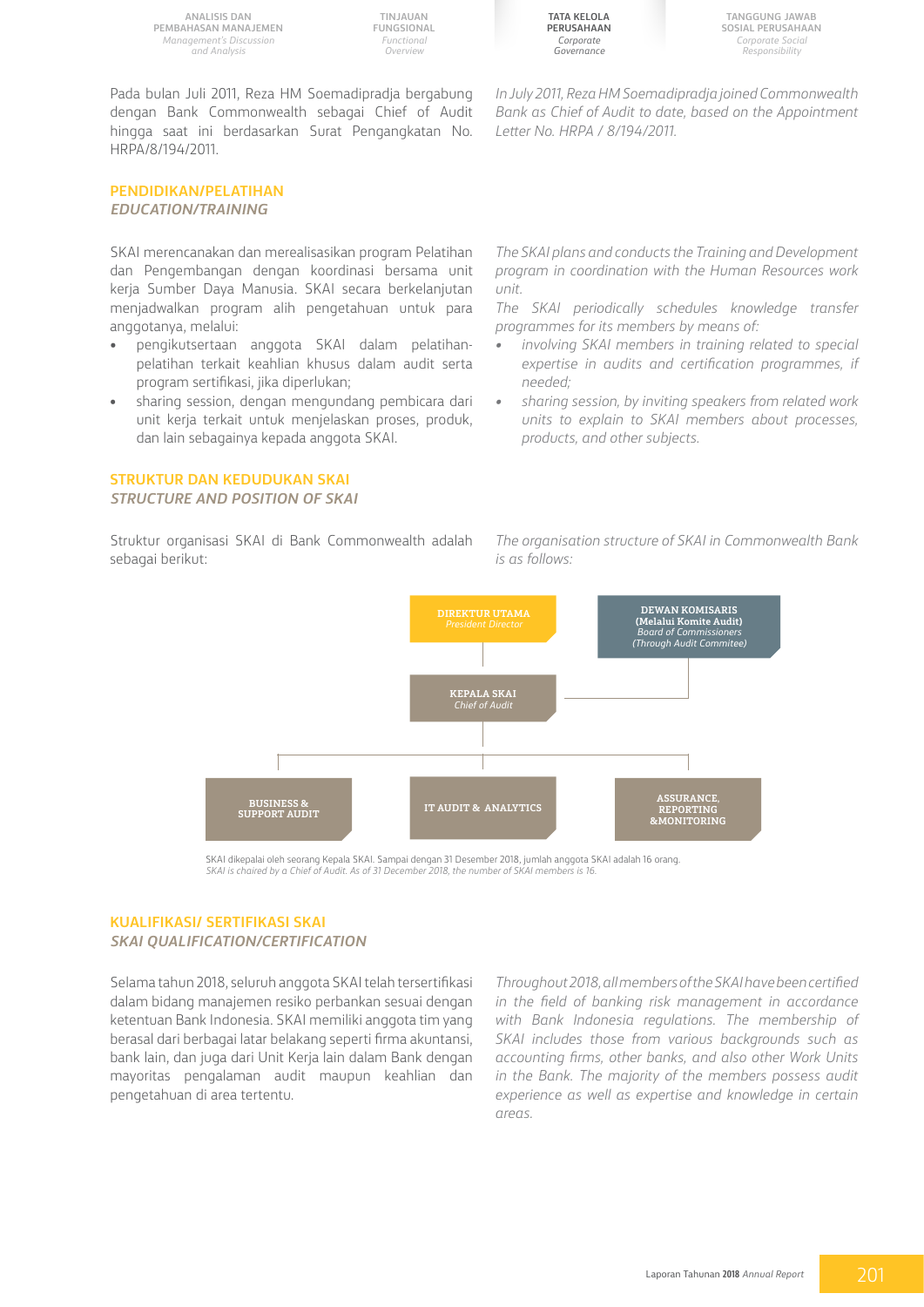

**Laporan Manajemen** *Management Reports*

**Profil Perusahaan** *Company Profile*

#### **TUGAS DAN TANGGUNG JAWAB SKAI** *SKAI DUTIES AND RESPONSIBILITIES*

SKAI adalah fungsi yang secara independen dan objektif memberikan assurance kepada Dewan Direksi dan Dewan Komisaris melalui Komite Audit terhadap efektivitas operasional tata kelola, manajemen risiko, dan sistem pengendalian internal Bank.

Dalam melaksanakan tugas dan tanggung jawabnya, SKAI mengacu pada pada Standar Pelaksanaan Fungsi Audit Intern Bank Umum (SPFAIB) yang diterbitkan Bank Indonesia (PBI No. 1/6/PBI/1999), Standard Praktik Profesional dari the Institute of Internal Auditors (IIA), dan Piagam Audit Intern yang menjabarkan visi, misi, wewenang, dan tanggung jawab SKAI.

#### **PENGANGKATAN/PEMBERHENTIAN kepala SKAI** *APPOINTMENT/DISMISSAL OF Chief of Audit*

Kepala SKAI diangkat dan diberhentikan oleh Presiden Direktur Bank dengan persetujuan Dewan Komisaris. Kepala SKAI melapor langsung kepada Presiden Direktur dan memiliki jalur komunikasi dengan Dewan Komisaris melalui Komite Audit. Anggota SKAI diangkat dan diberhentikan oleh Kepala SKAI.

*SKAI has the function that independently and objectively provides assurance to the Board of Directors and Board of Commissioners through the Audit Committee regarding the effectiveness of the executions of governance, risk management and the Bank's internal control system.* 

*In carrying out its duties and responsibilities, the SKAI refers to the Standard of the Implementation of Commercial Bank Internal Audit Functions issued by Bank Indonesia (PBI No. 1/6 / PBI / 1999), Professional Practice Standards from the Institute of Internal Auditors (IIA), and the Internal Audit Charter that describes the vision, mission, authorities, and responsibilities of the SKAI.*

*The Chief of Audit is appointed and dismissed by the President Director of the Bank with the approval of the Board of Commissioners. The Chief of Audit reports directly to the President Director and has communication channels with the Board of Commissioners through the Audit Committee. Members of SKAI are appointed and dismissed by the Chief of Audit.* 

#### **PIAGAM DAN PANDUAN SKAI** *Internal Audit Charter & Manual*

SKAI memiliki Piagam Audit Internal (*Internal Audit Charter*) yang memuat visi, misi, wewenang, dan tanggung jawab SKAI. Panduan Audit Intern (Internal Audit Manual) yang dimiliki SKAI memuat pendekatan dan metodologi dalam melakukan audit. Panduan Audit Intern dikaji ulang secara berkala dan diperbaharui dengan mempertimbangkan kebutuhan audit.

#### **PELAKSANAAN TUGAS SKAI** *IMPLEMENTATION OF SKAI DUTIES*

SKAI menggunakan pendekatan berdasarkan risiko (*riskbased*) dalam penyusunan rencana audit tahunan maupun pelaksanaan penugasan audit. Rencana Audit PTBC beserta perubahan - perubahannya untuk tahun 2018 telah disetujui oleh Direktur Utama dan Ketua Komite Audit. Per tanggal 31 Desember 2018, SKAI telah melaksanakan seluruh audit yang direncanakan untuk tahun 2018 yang mencakup 20 audit.

Temuan-temuan utama SKAI secara berkala dilaporkan kepada Dewan Komisaris dan Direksi melalui Rapat Dewan Komisaris dan Rapat Manajemen. Selain itu, seluruh temuan audit juga dilaporkan setiap semester kepada Otoritas Jasa Keuangan (OJK) melalui Laporan Pelaksanaan dan Pokok-Pokok Hasil Audit Intern (LPPHA).

*The SKAI has an Internal Audit Charter that contains SKAI's vision, mission, authority and responsibilities. The Internal Audit Manual of contains approaches and methodologies in conducting audits. The Internal Audit Manual is regularly reviewed and updated by considering audit requirements.*

*The SKAI uses a risk-based approach in the preparation of the annual audit plan and the execution of audit assignments. The President Director and the Chairman of the Audit Committee have approved the PTBC Audit Plan and its changes for 2018. As of 31 December 2018, the SKAI has carried out all the audits planned for 2018 that include 20 audits.*

*The main findings of the SKAI are regularly reported to the Board of Commissioners and Board of Directors through Board of Commissioners Meetings and Management Meetings. In addition, all of the audit findings are also reported every semester to the Financial Services Authority (OJK) through the Implementation Report and Principles of Internal Audit Results (LPPHA).*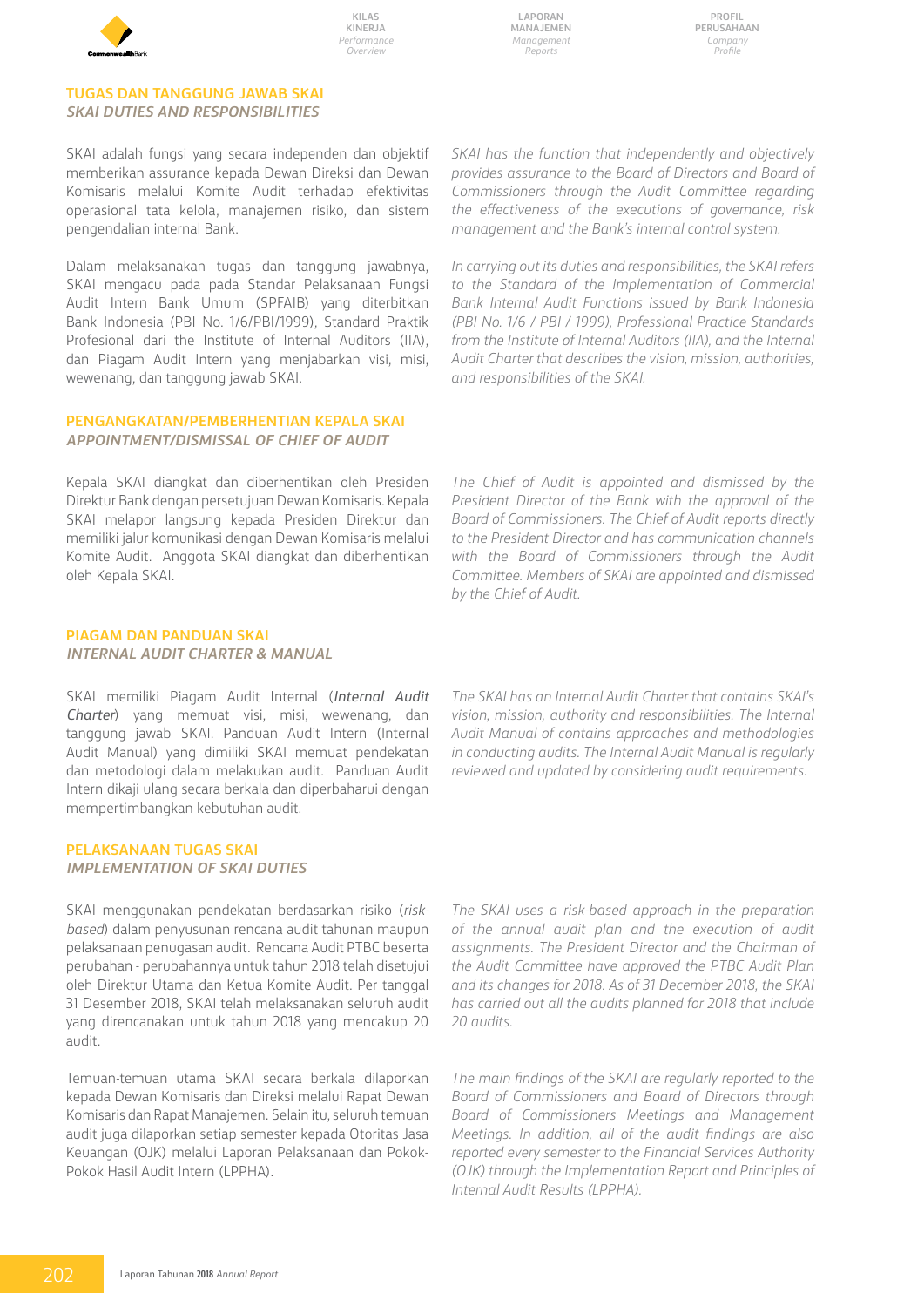**TINJAUAN FUNGSIONAL** *Functional Overview*

**Tata Kelola Perusahaan** *Corporate Governance*

**Tanggung Jawab Sosial Perusahaan** *Corporate Social Responsibility*

Secara berkesinambungan, SKAI melakukan pemantauan atas pencapaian rencana audit serta risiko-risiko yang muncul (*emerging risks*). Hal ini dilakukan sehingga dari waktu ke waktu sehingga SKAI dapat mengevaluasi rencana audit di tahun berjalan dan melakukan perubahan jika diperlukan.

#### **SISTEM PENGENDALIAN INTERNAL** *INTERNAL CONTROL SYSTEM*

Sistem pengendalian internal Bank dilakukan melalui kerangka Tiga Lini Akuntabilitas.

*The Bank's Internal Control System is executed through Three Lines of Accountability.* 

*The SKAI continuously monitors the achievement of the audit plan as well as the emerging risks. This is done so that from time to time the SKAI can evaluate the audit plan* 

*in the current year and make changes if necessary.*



Secara umum, SKAI selaku lini 3 bertindak sebagai penilai independen atas efektivitas sistem pengendalian internal yang dilakukan oleh Lini 1 dan 2 dengan menjalankan rencana tahunan audit yang telah disetujui oleh Direktur Utama dan Dewan Komisaris melalui Ketua Komite Audit.

#### **Tinjauan atas efektivitas sistem pengendalian internal – Lini 3**

Efektivitas sistem pengendalian internal dilakukan di tiap lini akuntabilitas (*line of accountabillity*). SKAI selaku lini 3 melakukan penilaian efektivitas sistem pengendalian internal melalui aktivitas audit berbasis risiko. Penilaian tersebut terdokumentasi dalam kertas kerja dan laporan SKAI. Per tanggal 31 Desember 2018, SKAI telah melaksanakan seluruh audit yang direncanakan untuk tahun 2018 yang mencakup 20 audit. Audit yang dijalankan mengacu pada rencana audit tahunan yang telah didiskusikan dan disetujui oleh Direktur Utama dan Dewan Komisaris melalui Komite Audit.

Untuk memastikan bahwa komitmen audit telah dilaksanakan dengan sesuai secara tepat waktu oleh unit bisnis, maka Internal Audit melakukan pemantauan secara rutin . Temuan-temuan utama SKAI secara berkala dilaporkan kepada Dewan Komisaris dan Direksi melalui Rapat Dewan Komisaris dan Rapat Manajemen.

*In general, SKAI acts as an independent assessor on the effectiveness of the internal control system conducted by Lines 1 and 2. This is performed by carrying out an annual audit plan approved by the President Director and the Board of Commissioners through the Chairman of the Audit Committee.*

#### *Review of effectiveness of internal control system - Line 3*

*The effectiveness of the internal control system is conducted on every line of accountabillity. SKAI as the line 3 evaluates the effectiveness of the internal control system through risk-based audit activities. The assessment is documented in work papers and SKAI reports. As of 31 December 2018, the SKAI has carried out all of the audits planned for 2018 that include 20 audits. The conducted audit refers to the annual audit plan discussed and approved by the President Director and the Board of Commissioners through the Audit Committee.*

*To ensure audit commitments are realised accordingly in a timely manner by the business units, the Internal Audit conducts regular monitoring. The SKAI's main findings are regularly reported to the Board of Commissioners and Board of Directors through Board of Commissioners and Management Meetings.*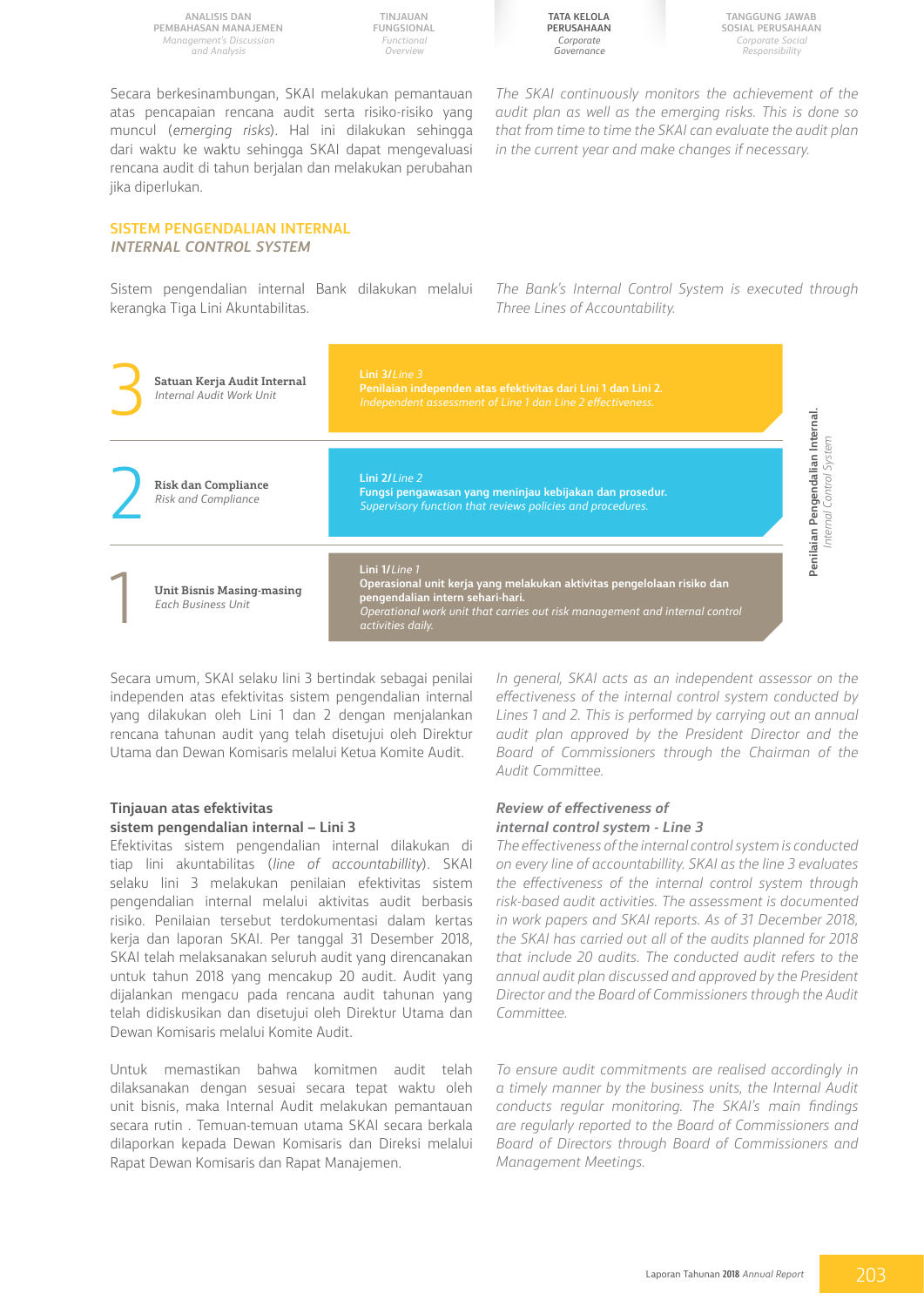

**Laporan Manajemen** *Management Reports*

**Profil Perusahaan** *Company Profile*

# **PENANGANAN BENTURAN KEPENTINGAN**

# **Conflict of Interest Handling**

Benturan Kepentingan adalah suatu kondisi dimana kepentingan ekonomis perusahaan berbenturan dengan kepentingan ekonomis peribadi (karyawan, anggota Direksi dan Dewan Komisaris). Bank memiliki kebijakan Benturan Kepentingan sebagai pedoman bagi karyawantermasuk anggota Direksi dan Dewan Komisaris dalam penanganan Benturan Kepentingan.

Selama tahun 2018 tidak terdapat transaksi material yang mengandung Benturan Kepentingan.

**Tabel Transaksi yang Memiliki Benturan Kepentingan** *Table of Transactions with Conflict of Interest* 

*Conflict of interest is a condition where the company's economic interests clash with the individual economic interests (i.e. employees, members of the Boards of Directors and Commissioners). As a means of handling Conflict of Interest, the Bank has a Conflict of Interest policy as a guideline for employees including members of the Boards of Directors and Commissioners.*

*Throughout 2018, there was no material transaction containing Conflict of Interest.*

| No. | Nama dan Jabatan Pihak yang<br>Memiliki Benturan Kepentingan<br>Name and Position having<br><b>Conflict of Interest</b> | Nama dan Jabatan<br><b>Pengambilan Keputusan</b><br>Name and Position of Decision   Type of Transaction<br>Maker | Jenis Transaksi | Nilai Transaksi (dalam<br>jutaan Rupiah)<br>Value of Transaction (in<br>million Rupiah) | Keterangan*)<br>Description*) |
|-----|-------------------------------------------------------------------------------------------------------------------------|------------------------------------------------------------------------------------------------------------------|-----------------|-----------------------------------------------------------------------------------------|-------------------------------|
|     |                                                                                                                         |                                                                                                                  |                 |                                                                                         |                               |
|     |                                                                                                                         |                                                                                                                  |                 |                                                                                         |                               |
|     |                                                                                                                         |                                                                                                                  |                 |                                                                                         |                               |

# **FUNGSI KEPATUHAN**

# **Compliance Function**

Bank Commonwealth merupakan lembaga yang melakukan bisnis berdasarkan kepercayaan sehingga diperlukan penerapan *good corporate governance* secara konsisten dengan prinsip kehati-hatian. Penerapan fungsi kepatuhan yang konsisten akan mendukung pelaksanaan *good corporate governance*.

*Commonwealth Bank is an institution that conducts business based on trust, hence, it is necessary to implement the good corporate governance consistently with prudential banking principles. The consistent implementation of compliance function is supportive of good corporate governance practices.*

#### **STRUKTUR ORGANISASI FUNGSI KEPATUHAN** *ORGANISATION STRUCTURE OF COMPLIANCE FUNCTION*

Unit Kerja Kepatuhan sebagai satuan kerja independen yang menjalankan fungsi kepatuhan dan bertanggung jawab langsung kepada Direktur yang membawahi fungsi kepatuhan atau Direktur Kepatuhan.

Direktur Kepatuhan di Bank Commonwealth saat ini adalah Thio Sucy yang diangkat melalui Keputusan Rapat Umum Pemegang Saham. Pengangkatan Direktur Kepatuhan telah sesuai dengan ketentuan khususnya ketentuan Pelaksanaan Fungsi Kepatuhan, Uji Kemampuan dan Kepatutan (*Fit and Proper Test*).

*Compliance Work Unit is an independent work unit in charge of carrying out the compliance function and is responsible directly to the Director in charge of compliance or Director of Compliance.*

*Director of Compliance at Commonwealth Bank is Thio Sucy. She was appointed through the General Meeting of Shareholders Resolution. The appointment of the Director of Compliance is pursuant to the provisions, particularly those of the Implementation of Compliance Function (Fit and Proper Test).*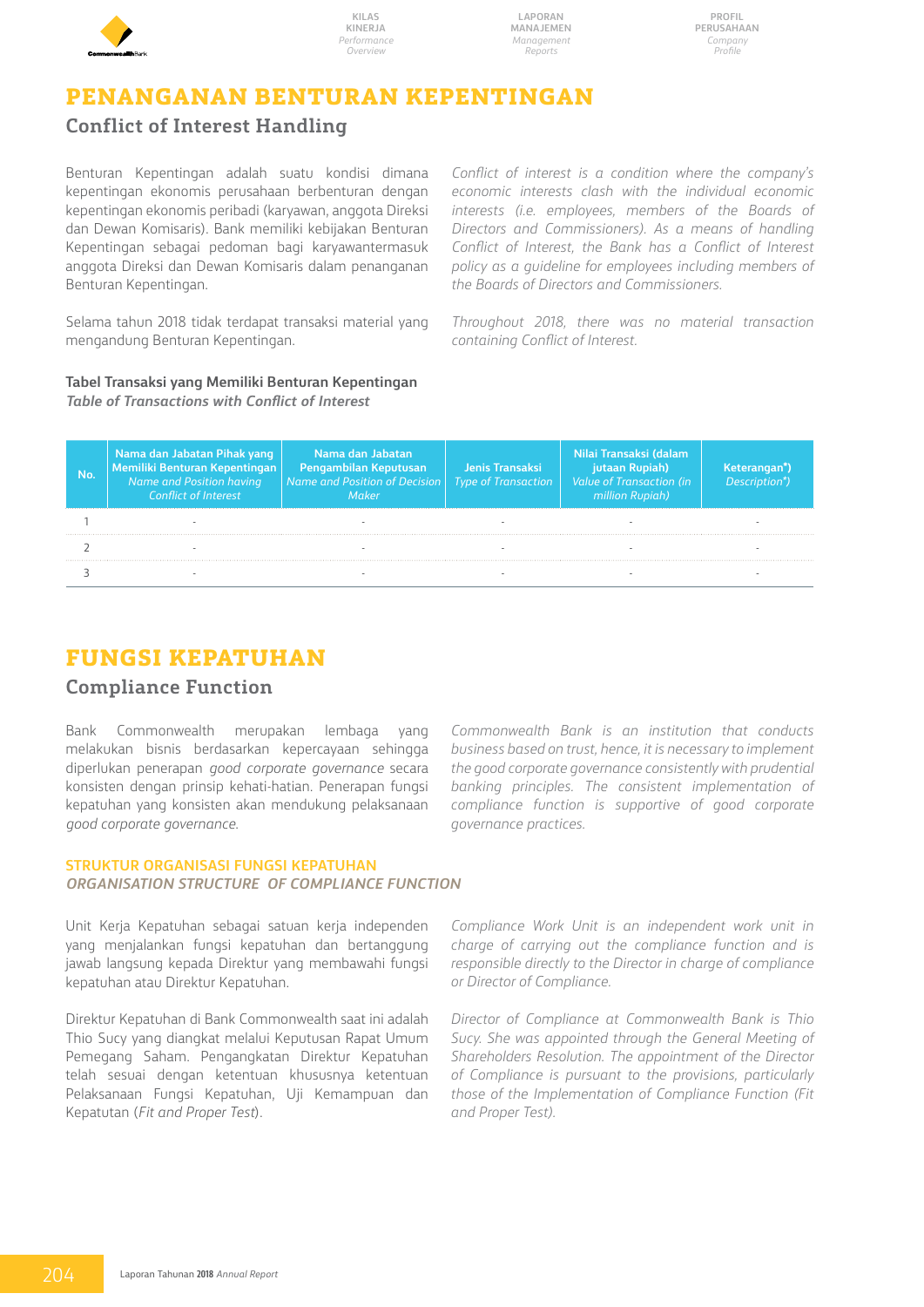

Direktorat Kepatuhan Bank Commonwealth dibagi menjadi 3 (tiga) fungsi yaitu

1. *Compliance Advisory* 

*Complience Advisory* atau Satuan Kerja Kepatuhan memiliki tanggung jawab untuk melakukan komunikasi dengan regulator, memberi saran/rekomendasi kepatuhan dan mengkaji produk/layanan, kebijakan dan prosedur guna memastikan produk/layanan, kebijakan Bank telah sesuai dengan peraturan dan perundang-undangan serta memantau kepatuhan komitmen Bank kepada regulator.

2. AML/CTF and *Sanction*

Fungsi ini bertanggung jawab dalam pelaksanaan program Anti Pencucian Uang (APU) dan Pencegahan Pendanaan Terorisme (PPT) sesuai peraturan yang berlaku dan juga memastikan transaksi keuangan dan perdagangan internasional sesuai dengan ketentuan Sanctions yang berlaku serta memberikan pelatihan kepada karyawan terkait pelaksanaan APU dan PPT.

3. *Monitoring* dan *Testing*

Unit *Monitoring* dan *Testing* memiliki tanggung jawab dalam melakukan identifikasi risiko kepatuhan berdasarkan peraturan-peraturan yang diterbitkan oleh regulator dan melakukan pemantauan dan pengujian terhadap efektifitas dari pengendalian risiko kepatuhan pada Line 1.

#### **INDIKATOR KEPATUHAN DI TAHUN 2018** *COMPLIANCE INDICATORS IN 2018*

Selama tahun 2018 tidak terdapat pelanggaran peraturan. Persyaratan *regulatory parameter* utama seperti Kewajiban Penyediaan Modal Minimum (KPMM), Giro Wajib Minimum (GWM), *Net Performing Loan* (NPL), Batas Maksimum Pemberian Kredit (BMPK) dan Posisi Devisa Neto (PDN) dapat dipenuhi Bank dengan baik termasuk pemenuhan komitmen terhadap tindak lanjut hasil pemeriksaan Otoritas Jasa Keuangan dan Bank Indonesia.

*The Directorate of Compliance at Commonwealth Bank has the following 3 (three) functions: 1. Compliance Advisory*

*Compliance Advisory or Compliance Work Unit is responsible for communicating with regulators, providing advice/compliance recommendations and reviewing products/services, policies and procedures so as to ensure products/services and the Bank's policies are in accordance with prevailing regulations and legislation, as well as monitoring compliance with the Bank's commitment to regulators.*

*2. AML/CTF and Sanction*

*This function is responsible for implementing the Anti Money Laundering (APU) and Counter Terrorism Financing (CFT) programmes in accordance with prevailing regulations. The function also ensures that international financial and trade transactions are in accordance with the applicable Sanctions provisions, and provides training to employees on the implementation of AML and CTF.*

*3. Monitoring and Testing*

*The Monitoring and Testing Unit is responsible for identifying compliance risks in accordance with prevailing regulations issued by regulators, and monitoring and testing the effectiveness of compliance risk control in Line 1.*

*Throughout 2018, there was no violation of regulation. The Bank fulfilled all key regulatory requirements such as Minimum Capital Adequacy Requirement (GPMM), Minimum Statutory Reserves, Non Performing Loan (NPL), Credit Distribution Maximum Limit (BMPK), Foreign Currency Net Open Position (PDN). The Bank was also able to realise its commitments in the follow-up on the results of examination by the Financial Services Authority and Bank Indonesia.* 

#### **PELAKSANAAN KEGIATAN SATUAN KERJA KEPATUHAN DI TAHUN 2018** *IMPLEMENTATION OF COMPLIANCE UNIT ACTIVITIES IN 2018*

Selama tahun 2018, pelaksanaan fungsi kepatuhan telah dilakukan melalui kegiatan antara lain mencakup:

1. Sosialisasi peraturan baru (OJK/BI/PPATK) kepada unitunit terkait termasuk membuat *summary gap analysis*  atas peraturan-peraturan tersebut.

*In 2018, the implementation of the compliance function was realised through the activities that include:*

*1. Dissemination of new regulations (OJK/BI/PPATK) to related units including making a summary gap analysis of these regulations.*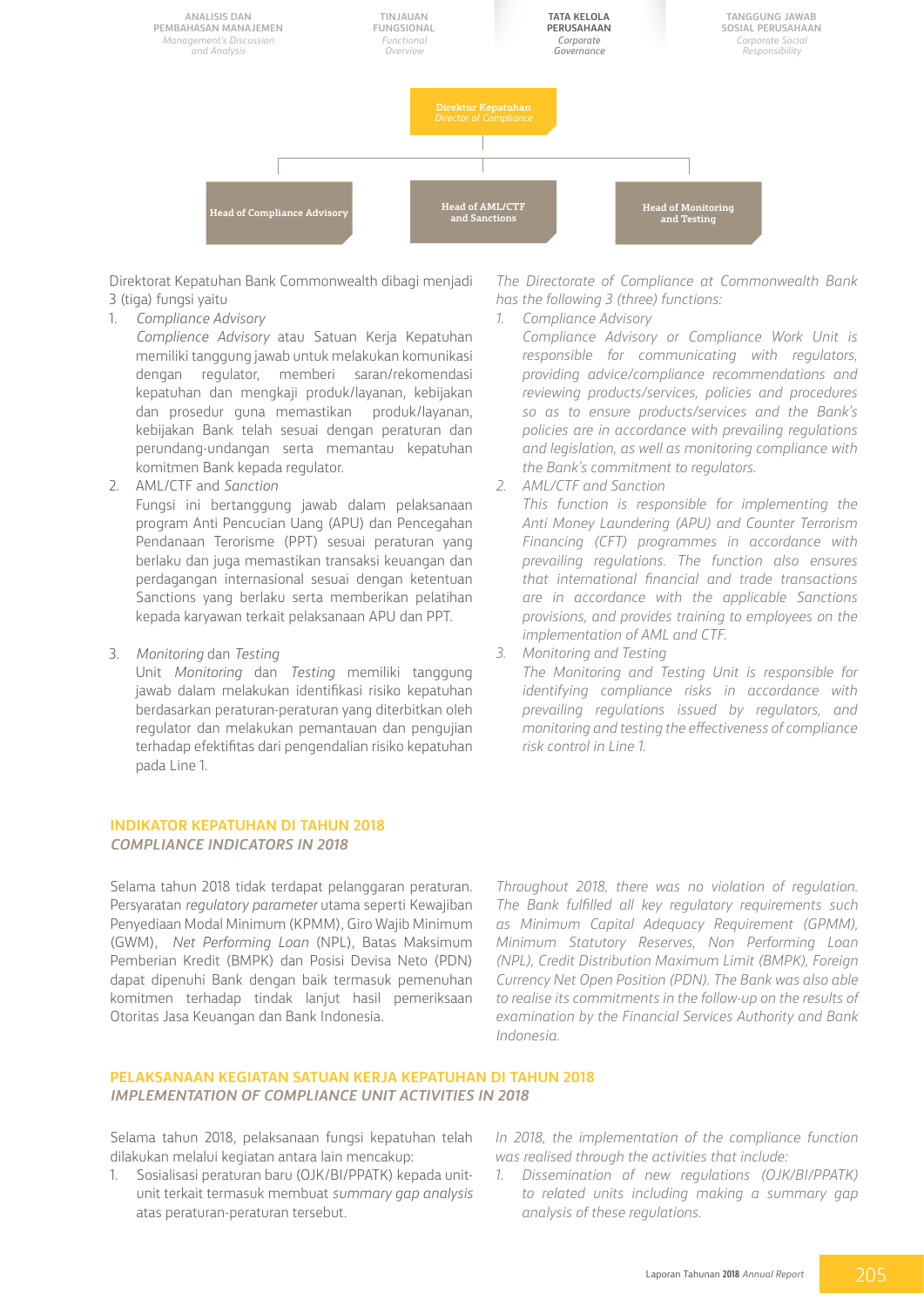

- 2. Memberikan pelatihan Kepatuhan kepada karyawan baru melalui basic induction program.
- 3. Memberikan pelatihan APU/PPT dan Sanctions kepada semua karyawan baru.
- 4. Melakukan kajian/review kepatuhan rancangan produk/layanan baru dan kebijakan/prosedur, serta fungsi konsultatif kepada unit bisnis/pendukung guna memastikan rancangan produk/layanan baru dan kebijakan/prosedur Bank telah sesuai dengan peraturan dan perundang-undangan.
- 5. Mengawasi pelaksanaan pengelolaan risiko kepatuhan di lini 1 telah sesuai dengan Compliance Risk Management Framework (CRMF) dan melakukan uji kepatuhan secara lebih mendalam (thematic review) atas pelaksanaan dari regulasi yang berdampak signifikan terhadap Bank.
- 6. Otomasi regulatory reminder kepada unit-unit terkait untuk penyampaian laporan rutin kepada regulator.
- 7. Melakukan pemantauan tindak lanjut hasil pemeriksaan Otoritas Jasa Keuangan dan Bank Indonesia, untuk memastikan corrective action dilakukan sesuai dengan komitmen Bank kepada regulator.
- *2. Conducting Compliance training to new employees through the basic induction program.*
- *3. Conducting training on AML/CTF and Sanctions to all new employees.*
- *4. Reviewing compliance on the initiative of new product/ service and policies/procedures, as well as consultative functions to business/supporting units to ensure the initiatives of new products/services and the Bank's policies/procedures are in accordance with prevailing laws and regulations.*
- *5. Monitoring the implementation of compliance risk management in Line 1 against the the Compliance Risk Management Framework (CRMF) and conducting a more thorough thematic review on the exercising of regulations that have significant impact to the Bank.*
- *6. Automation of regulatory reminders to related units for submission of routine reports to regulators.*
- *7. Monitoring the follow-up of the results of the reviews by the Financial Services Authority and Bank Indonesia, to ensure that corrective actions are carried out in accordance with the Bank's commitment to the regulator.*

### **ANTI PENCUCIAN UANG (APU)/PENCEGAHAN PENDANAAN TERORISME (PPT)** *ANTI MONEY LAUNDERING (AML)/ counter TERRORISM FINANCING (CTf)*

Bank Commonwealth dalam menjalankan aktivitasnya berkomitmen untuk mencegah produk dan layanannya digunakan sebagai media pencucian uang dan pendanaan terorisme dengan menerapkan program APU dan PPT sesuai dengan ketentuan peraturan perundang-undangan dan regulasi perbankan yang berlaku serta mengacu pada *best practice* yang berlaku secara internasional.

Sesuai dengan Undang – Undang Tindak Pidana Pencucian Uang No.8 tahun 2010, Undang – Undang Pencegahan dan Pemberantasan Tindak Pidana Pendanaan Terorisme No. 9 tahun 2013, Peraturan OJK No.12/POJK.02/2017, Surat Edaran OJK No.32/SEOJK.03/2017 serta peraturan terkait lainnya, maka Bank telah memiliki dan menerapkan program APU dan PPT yang ditetapkan seperti:

1. Pengawasan Aktif Direksi dan Dewan Komisaris

Pengawasan aktif dari Direksi dan Dewan Komisaris dilakukan diantaranya melalui pemberian persetujuan atas kebijakan APU dan PPT serta pemantauan terhadap penerapan program APU dan PPT melalui laporan yang disampaikan secara berkala. Informasi yang disampaikan meliputi kegiatan pemantauan APU dan PPT, rencana serta realisasi terkait pengembangan system serta penyampaian laporan kepada regulator.

### 2. Kebijakan dan Prosedur

Dalam upaya mendukung perkembangan usaha dan kegiatan transaksi, Bank telah memiliki kebijakan dan prosedur terkait pelaksanaan program APU dan PPT sesuai dengan ketentuan OJK yang berlaku, antara lain terkait:

*In conducting its business activities, Commonwealth Bank is committed to preventing its products and services from being used as a medium for money laundering and terrorism funding. The Bank implements the AML and CTF programmes that are in accordance with to prevailing laws and regulations and banking regulations as well as referring to international best practices.*

*Pursuant to the Law on Money Laundering no. 8 Year 2010, the Law No. 9 Year 2013 on Prevention and the Eradication of Crime of Terrorism Funding, OJK Regulation No.12/ POJK.02/2017, OJK Circular Letter No.32/SEOJK.03/2017, and other related regulations, the Bank has henceforth established and implemented AML and CTF programmes such as:*

*1. Active Supervision from the Board of Directors and Board of Commissioners*

*Active supervision from the Board of Directors and Board of Commissioners is carried out, among others, through approving AML and CTF policies and monitoring the implementation of the AML and CTF programme by submitting periodic reports. The information submitted includes the oversight activities of AML and CTF, plans and realisation related to the development of the system and the submission of reports to regulators.*

*2. Policies and Procedures*

*In an effort to support business development and transaction activities, the Bank has policies and procedures related to the implementation of AML and CTF programs based on the prevailing OJK regulations, among others:*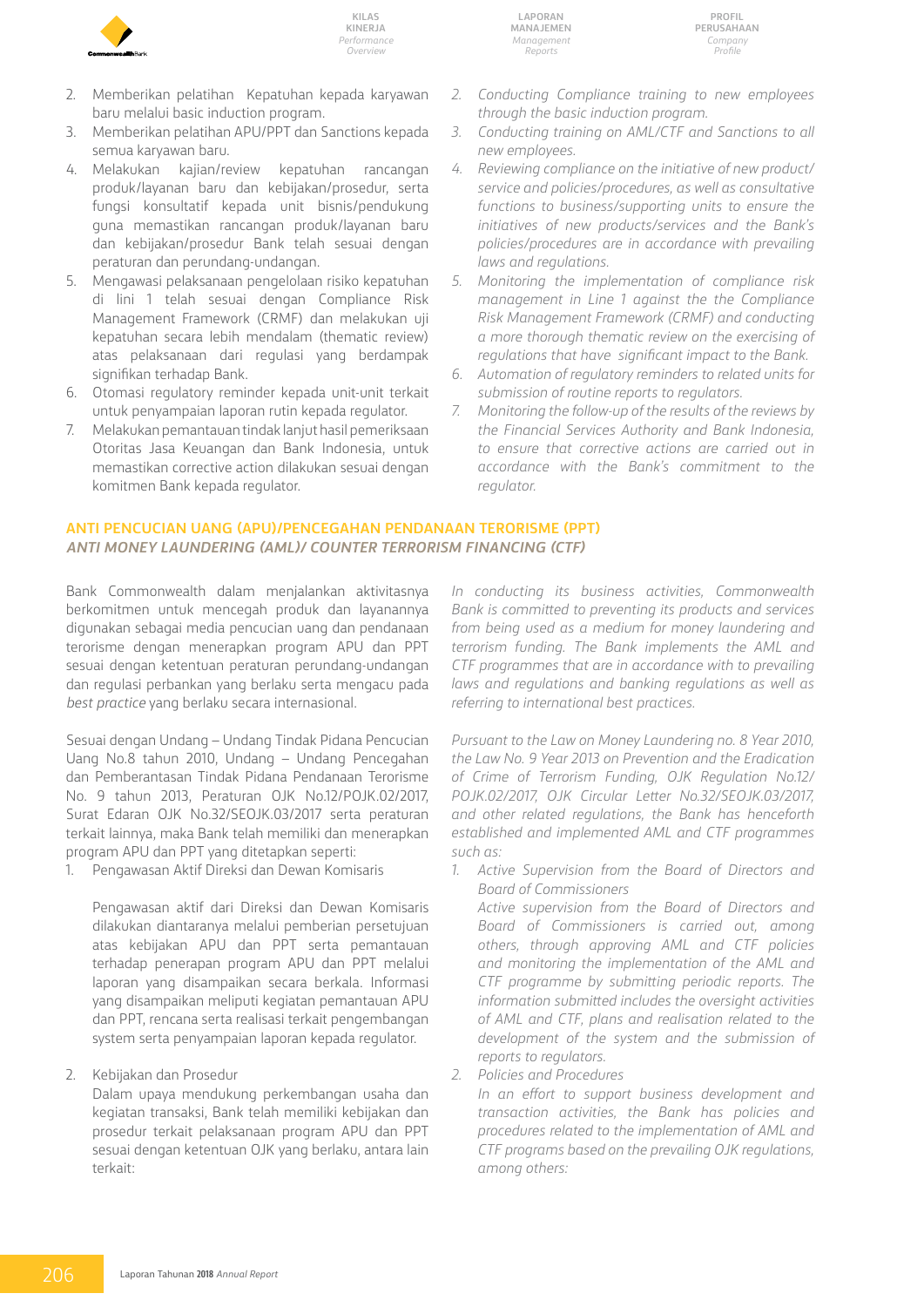**TINJAUAN FUNGSIONAL** *Functional Overview*

- a. *Customer Due Diligence* (CDD) dalam rangka identifikasi Nasabah dan Pengkinian Data Nasabah, termasuk metode klasifikasi penentuan risiko Nasabah terhadap potensi pencucian yang dan pendanaan terorisme, identifikasi Beneficial Owner dan penyaringan data Nasabah terhadap database *Anti Money Laundering Watch list*.
- b. Pemantauan dan analisa secara berkesinambungan untuk mengidentifikasi kesesuaian antara transaksi Nasabah dengan profil Nasabah, termasuk penutupan hubungan usaha dan penolakan transaksi dalam ranga penerapan APU dan PPT.
- c. Proses identifikasi dan penilaian risiko terjadinya pencucian uang dan pendanaan terorisme terkait produk dan layanan Bank.
- d. Proses identifikasi dan Pelaporan Transaksi Keuangan Mencurigakan (LTKM), Transaksi Keuangan Tunai (LTKT), Transaksi Keuangan Luar Negeri (LTKL) dan Sistem Penggunaan Jasa Terpadu (SIPESAT) ke PPATK.
- e. Prosedur penyaringan karyawan baru dan pemantauan transaksi karyawan sebagai bagian dari penerapan *Know Your Employee* (KYE).
- f. Prosedur penatausahaan dokumen CDD dan dokumen lainnya terkait APU dan PPT.
- 3. Pengendalian Intern

Kerangka Kerja penerapan program APU dan PPT digambarkan dalam konsep 3 (tiga) lini akuntabilitas sebagai berikut:

a. Lini Pertama

Dilaksanakan oleh unit bisnis/operasional/ kontrol yang melakukan aktivitas perusahaan sehari-hari sebagai garis depan organisasi. Lini pertama merupakan lini pertahanan terpenting dalam mencegah Tindak Pidana Pencucian Uang dan Pendanaan Terorisme, mendeteksi kemungkian terjadinya tindak pidana dimaksud, mengidentifikasi kelemahan dan kerentanan pengendalian penerapan APU dan PPT. Dengan demikian seluruh pimpinan dan pegawai harus memahami dan melaksanakan APU dan PPT dengan sungguh sungguh dan melakukan pengendalian terhadap pelaksanaannya.

b. Lini Kedua

Merupakan fungsi pemantauan untuk memastikan pertahanan lapis pertama telah menjalankan fungsinya dengan baik. Lini kedua ini dilaksanakan oleh Divisi APU/PPT & Sanctions. Lini kedua memiliki tugas dan tanggung jawab menyiapkan metoda maupun alat yang dapat digunakan oleh lini pertama untuk menjalankan tugas dan tanggung jawabnya. Terkait dengan pelaksanaan program APU dan PPT maka tugas dan tanggung jawab fungsi lini kedua adalah menyiapkan kebijakan dan prosedur, sistem dan pelatihan yang memadai agar lini pertama dapat menerapkan Program APU dan PPT secara efektif.

**Tata Kelola Perusahaan** *Corporate Governance*

**Tanggung Jawab Sosial Perusahaan** *Corporate Social Responsibility*

- *a. Customer Due Diligence (CDD) in the context of identifying Customers and Updating Customer Data, including the method of classification of Customer against potential risk of laundering and financing terrorism, identifying Beneficial Owners and screening Customer data on Anti Money Laundering Watch list.*
- *b. Continuous monitoring and analysis to identify conformity between Customer transactions and Customer profiles, including terminating business relationships and rejecting transactions in terms of AML and CFT implementation.*
- *c. Process of identifying and assessing the risk of money laundering and terrorism funding related to the Bank's products and services.*
- *d. Process of identifying and Reporting Suspicious Financial Transactions, Cash Financial Transactions, International Fund Transfer Instruction (IFTI) and Integrated Information of Service Users System (SIPESAT) to PPATK.*
- *e. Procedures for screening new employees and monitoring employee transactions as part of the implementation of Know Your Employee (KYE).*
- *f. Procedure for administering CDD documents and other documents related to AML and CTF.*
- *3. Internal Control*

*The framework for implementing the AML and CTF programme is described in the 3 (three) lines of accountabillity concept as follows:*

- *a. First Line*
	- *Conducted by business/operational/ control units that carry out daily corporate activities as the front line of the organisation. First Line is the most important line of defence in preventing Money Laundering and Terrorism Financing, detecting the possibility of the occurrence of the intended crime, identifying weaknesses and vulnerabilities in controlling the AML and CFT practice. Hence, all heads and employees shall understand and implement AML and CFT seriously and exercise control over their implementation.*

### *b. Second Line*

*This monitoring function is established to ensure that the first layer of defence has performed its function properly. The AML/CTF & Sanctions Division carries out this second line. Second Line has the duties and responsibilities of preparing methods and tools that can be used by the first line to execute their duties and responsibilities. Concerning the implementation of the AML and CTF programme, the duties and responsibilities of the Second Line include preparing adequate policies and procedures, systems and training so that the First Line can effectively implement the AML and CTF Programme.*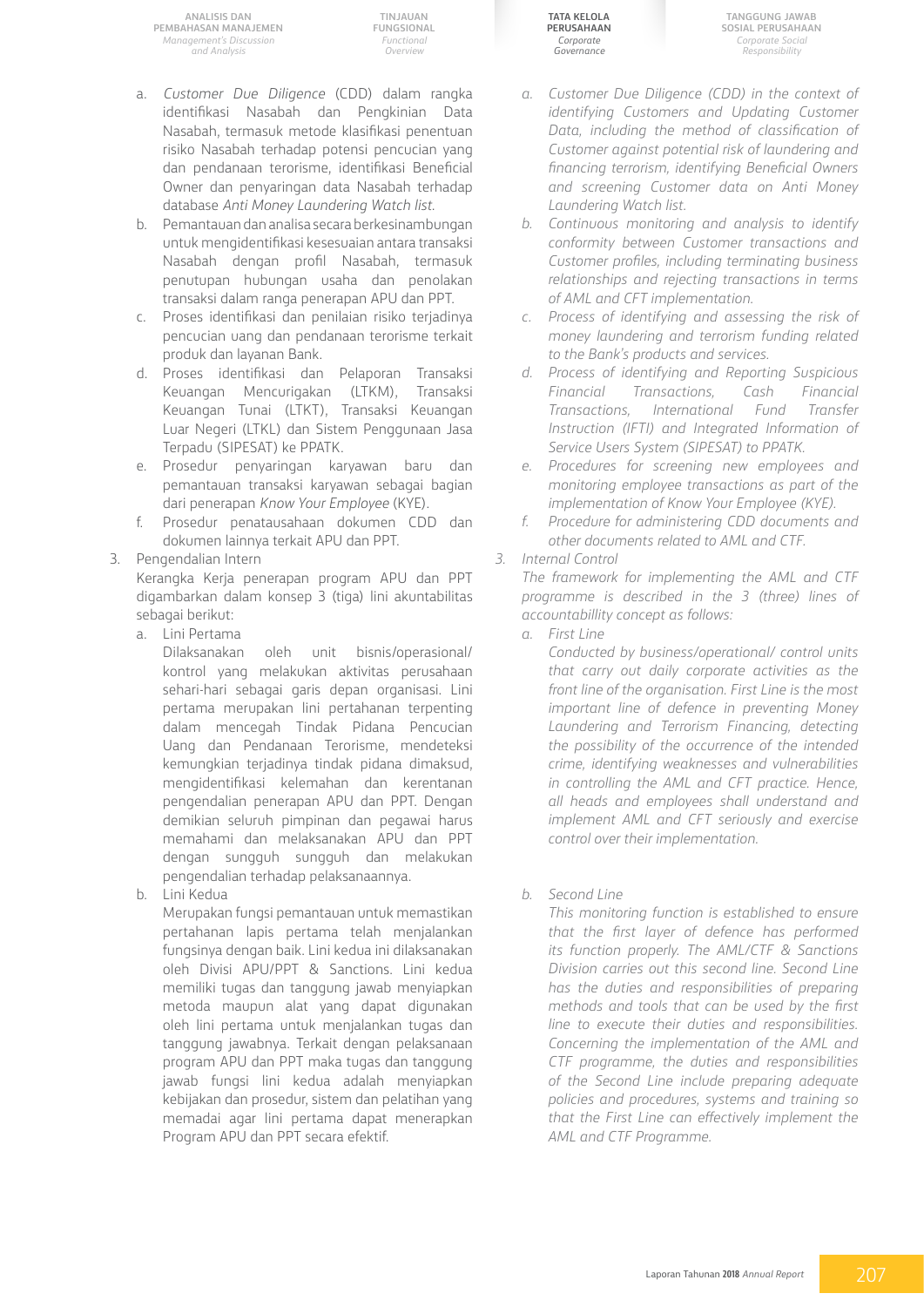

c. Lini Ketiga

Merupakan fungsi pengawasan terhadap penerapan program APU dan PPT yang dilakukan oleh lini pertama dan kedua. Fungsi ini dijalankan oleh auditor internal maupun auditor eksternal untuk memastikan fungsi lini pertama maupun lini kedua telah berjalan secara efektif.

4. Sistem Informasi Manajemen

Untuk keperluan pemantauan profil dan transaksi Nasabah, Bank Commonwealth telah memiliki sistem aplikasi yang dapat mengidentifikasi, menganalisa, memantau dan menyediakan laporan mengenai karakteristik transaksi yang dilakukan oleh Nasabah, termasuk identifikasi transaksi keuangan mencurigakan. Aplikasi ini dilengkapi dengan parameter dan threshold yang secara berkesinambungan di evaluasi sesuai dengan perkembangan modus pencucian uang dan pendanaan terorisme. Aplikasi ini juga memiliki fungsi untuk melakukan proses screening terhadap database *Anti Money Laundering Watch list*.

5. Sumber Daya Manusia dan Pelatihan Dalam menjalankan fungsinya, Divisi APU/PPT & Sanctions melapor dan bertanggung jawab langsung kepada Direktur Kepatuhan. Per posisi 31 Desember 2018 Divisi ini terdiri 11 orang yang memiliki pengetahuan dan pengalaman perbankan yang memadai mengenai penilaian dan mitigasi risiko terkait penerapan program APU dan PPT.

Program pelatihan APU dan PPT wajib diikuti oleh seluruh karyawan secara berkala. Metode pelatihan dilakukan melalui berbagai metode, diantaranya melalui metode tatap muka seperti *Basic Induction Program*, *Onboarding for Front liner*, dan metode *e-learning*.

- 6. Pelaporan dan pemenuhan permintaan data kepada regulator/penegak hukum
	- a. Selama tahun 2018, pelaporan terkait implementasi program APU dan PPT dengan rincian sebagai berikut:
		- • Laporan Transaksi Keuangan Mencurigakan (LTKM)
		- Laporan Transaksi keuangan Tunai (LTKT)
		- Laporan Transaksi Keuangan Luar Negeri  $(|TK|)$
		- **SIPESAT**

**Laporan Manajemen** *Management Reports*

*c. Third Line*

*As the supervisory function on the implementation of AML and CTF programmes, which are carried out by first and second line. Internal auditors and external auditors exercise this function to ensure the effectiveness of controls implemented by the Line 1 and Line 2.* 

*4. Management Information System*

*For the purpose of monitoring Customer profiles and transactions, Commonwealth Bank has a system that can identify, analyse, monitor and provide reports on the characteristics of transactions conducted by the Customer, including identification of suspicious financial transactions. This application is equipped with parameters and thresholds that are continuously evaluated according to the development of the modus operandi of money laundering and terrorism funding. This application also has a function to screen process for the Anti Money Laundering Watch list database.*

*5. Human Resources and Training*

*In carrying out its functions, the AML/CTF & Sanctions Division reports and is responsible directly to the Director of Compliance. As of 31 December 2018, this division consists of 11 people who possess adequate banking knowledge and experience on risk assessment and mitigation related to the implementation of AML and CTF programmes.*

*All employees on a regular basis are obliged to attend the AML and CTF training programmes. The training sessions are held through various methods, including face-to-face like the Basic Induction Programme, Onboarding for Front Liners and e-learning modules.*

- *6. Reporting and meeting data requests to regulators/ law enforcement*
	- *a. Throughout 2018, reporting related to the implementation of the AML and CFT programme was detailed as follows:*
		- *• Suspicious Financial Transaction Report*
		- *• Cash Financial Transaction Report*
		- *• International Fund Transfer Instruction (IFTI)*
		- *• SIPESAT*



| <b>Jenis Laporan</b><br><b>Type of Report</b> | <b>Jumlah Laporan</b><br><b>Number of Reports</b> |
|-----------------------------------------------|---------------------------------------------------|
| LTKT                                          | 928                                               |
| <b>LTKM</b>                                   | 69                                                |
| I TKI                                         | 120.515                                           |
| <b>SIPFSAT</b>                                | 44 076                                            |
|                                               |                                                   |

#### **Jumlah Laporan** *Number of Reports*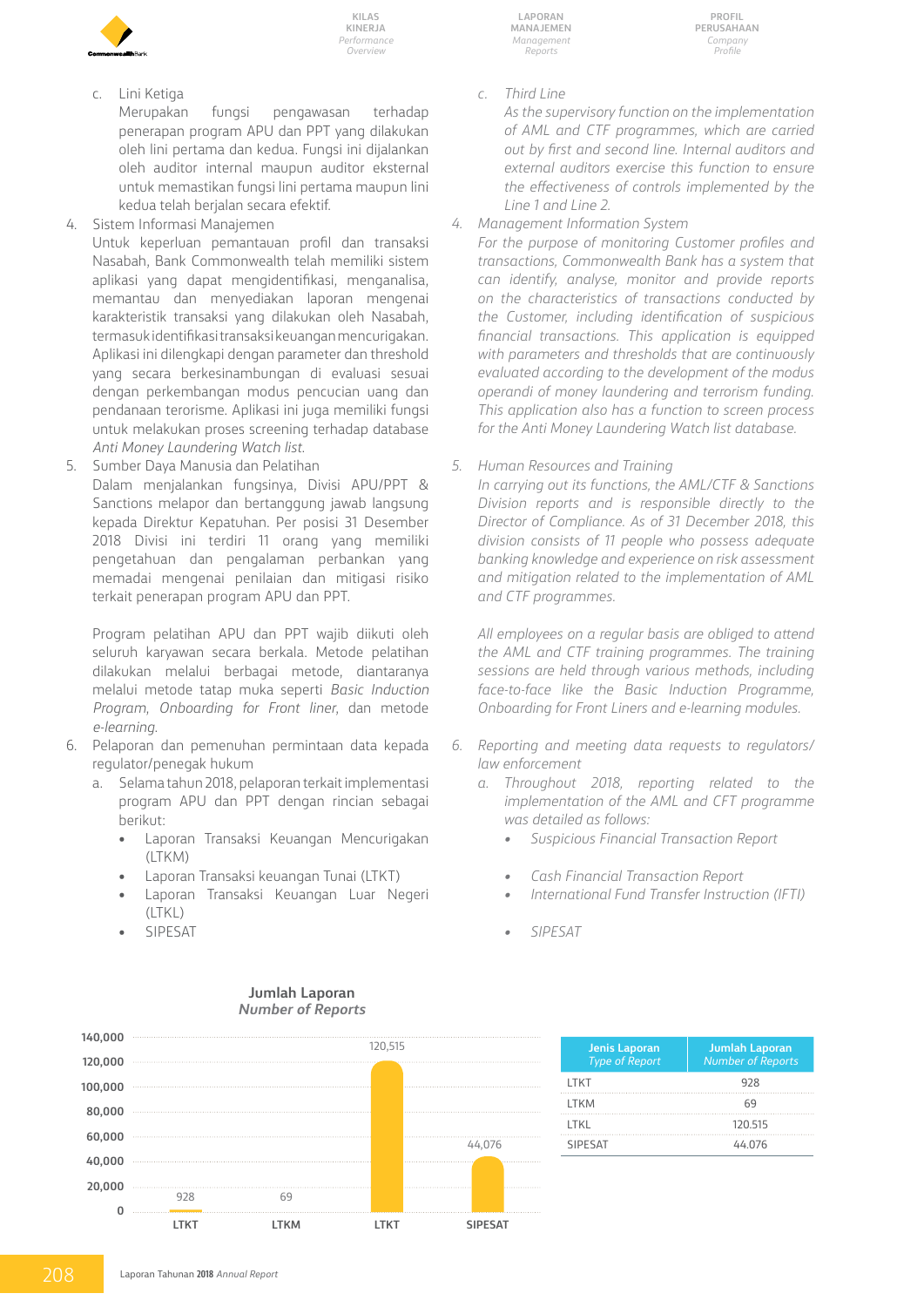**TINJAUAN FUNGSIONAL** *Functional Overview*

**Tata Kelola Perusahaan** *Corporate Governance*

**Tanggung Jawab Sosial Perusahaan** *Corporate Social Responsibility*

b. Selama 2018, Bank telah memberi respon atas permintaan data dari Apgakum (PPATK dan KPK) dengan rincian sebagai berikut:

*b. Selama 2018, Bank telah memberi respon atas permintaan data dari Apgakum (PPATK dan KPK) dengan rincian sebagai berikut:* 

| Regulator/Apgakum                                                                                            |  |
|--------------------------------------------------------------------------------------------------------------|--|
| Komisi Pemberantasan Korupsi (KPK)<br>Corruption Eradication Commission                                      |  |
| Pusat Pelaporan & Analisa Transaksi Keuangan (PPATK)<br>Center of Financial Transaction Analysis & Reporting |  |
| Badan Narkotika Nasional (BNN)<br>National Drugs Administration                                              |  |
|                                                                                                              |  |

# **AKUNTAN PUBLIK/AUDITOR EKSTERNAL**

## **Public Accountants/External Auditors**

#### **Penunjukan Auditor Eksternal**

#### *The appointment of External Auditors*

Berdasarkan keputusan Para Pemegang Saham di Luar Rapat Umum Pemegang Saham Tahunan Bank tanggal No. SHR/RES/2018/V/003, Dewan Komisaris diberikan kewenangan untuk menunjuk auditor independen untuk mengaudit Laporan Keuangan Bank untuk tahun buku yang berakhir pada tanggal 31 Desember 2018 dan untuk menentukan syarat-syarat dan ketentuan-ketentuan penunjukan tersebut dengan tetap memperhatikan rekomendasi dari Komite Audit Perseroan.

Dewan Komisaris menunjuk Kantor Akuntan Publik (KAP) Tanudiredja, Wibisana, Rintis & Rekan (PwC) sebagai auditor eksternal untuk tahun buku yang berakhir pada tanggal 31 Desember 2018 dengan biaya audit sebesar Rp2.360.000.000.000 (di luar VAT dan OPE).

Berikut ini adalah Kantor Akuntan Publik dan Akuntan Publik yang memberikan jasa audit dalam waktu 5 (lima) tahun terakhir:

*Based on Unanimous Written Resolutions of the Shareholders of the Bank in Lieu of the Annual General Meeting of Shareholders with the No. SHR/RES/2018/V/003, the Board of Commissioners is granted the authority to appoint an independent auditor to audit the Bank's Financial statements for the year ended on 31 December 2018 and to determine terms and conditions with regards to the Audit Committee recommendation.*

*The Board of Commissioners appointed the Public Accounting Firm (KAP) of Tanudiredja, Wibisana, Rintis & Partners (PwC) as an external auditor for the year ended on 31 December 2018 with audit fee of Rp2,360,000,000 (excluded VAT and OPE).* 

*The following are Public Accounting Firms and Public Accountants that provide the audit services for the past 5 (five) years:*

| Nama Kantor Akuntan Publik<br>Name of Public Accounting Firm | Nama Akuntan Publik<br>Name of Public Accountant | Tahun<br>Year |
|--------------------------------------------------------------|--------------------------------------------------|---------------|
| KAP Tanudiredja, Wibisana, Rintis & Rekan (a member of PwC)  | Jimmy Pangestu, S.E.                             |               |
| KAP Tanudiredia, Wibisana, Rintis & Rekan (a member of PwC)  | Drs. M. Jusuf Wibisana, M.Ec. CPA                | 2017          |
| KAP Tanudiredja, Wibisana, Rintis & Rekan (a member of PwC)  | Drs. M. Jusuf Wibisana, M.Ec. CPA                | 2016.         |
| KAP Tanudiredia, Wibisana, Rintis & Rekan (a member of PwC)  | Drs. M. Jusuf Wibisana, M.Ec, CPA                | 2015          |
| KAP Tanudiredja, Wibisana & Rekan (a member of PwC)          | Angelique Dewi Daryanto, S.E. CPA                |               |

Selama tahun 2018, jasa lain yang diberikan PwC adalah melakukan review atas perhitungan pajak penghasilan Bank. *During 2018, other service provided by PwC was reviewing the calculation of the Bank's income tax.*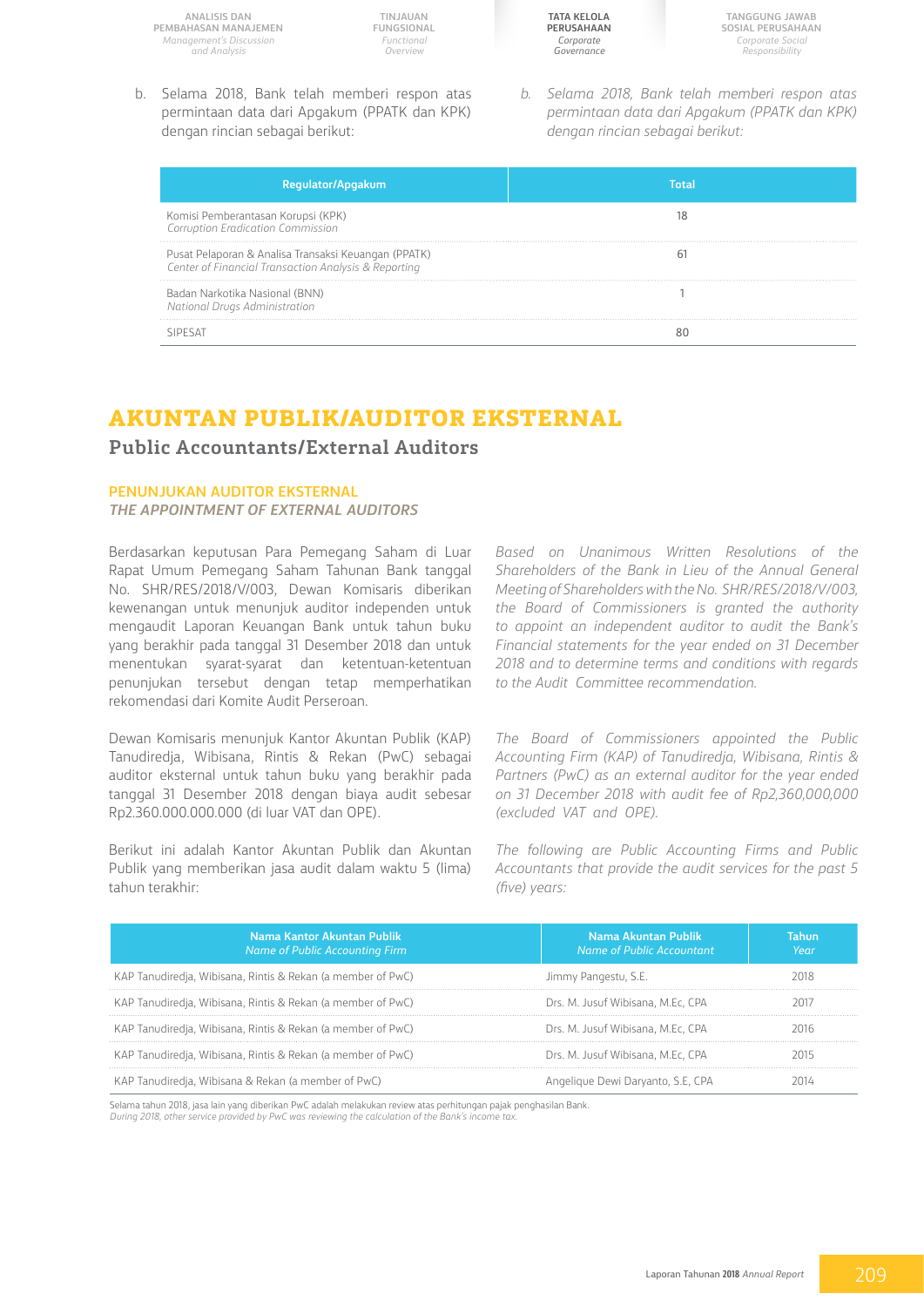

**Laporan Manajemen** *Management Reports*

**Profil Perusahaan** *Company Profile*

# **MANAJEMEN RISIKO**

# **Risk Management**

Guna mendukung pelaksanaan fungsi manajemen risiko, Bank membentuk struktur organisasi antara lain Satuan Kerja Manajemen Risiko (SKMR) dan Komite Manajemen Risiko (KMR). SKMR berfungsi secara independen terhadap satuan kerja bisnis/operasional, Satuan Kerja Kepatuhan (SKK) dan Satuan Kerja Audit Internal (SKAI), yang mana *Head of Risk* bertanggung jawab secara langsung kepada Presiden Direktur Bank.

SKMR berfungsi memantau risiko terhadap unit kerja bisnis/operasional yang menyampaikan laporan eksposur risiko kepada SKMR secara berkala. Penerapan manajemen risiko kredit dilakukan antara lain dengan memberikan rekomendasi terhadap pengambilan keputusan kredit oleh unit bisnis. Sedangkan, penerapan manajemen risiko operasional dilakukan melalui penetapan kerangka kerja dan kebijakan manajemen risiko operasional dan didukung oleh operational risk champion yang melakukan pengendalian risiko operasional pada unit kerjanya masingmasing. Manajemen risiko pasar dan likuiditas dilakukan melalui pemantauan secara independen terhadap aktivitas Bank yang terkait dengan risiko-risiko tersebut. SKMR dan KMR memiliki wewenang dan tanggung jawab yang jelas yang tercantum dalam kebijakan manajemen risiko maupun piagam Komite Manajemen Risiko. SKMR bekerja sama dengan SKAI dan SKK dalam melaksanakan pengendalian intern. Fungsi tersebut terus dipantau dan dievaluasi oleh Komite Manajemen Risiko melalui rapat yang dilakukan secara berkala.

Kebijakan dan prosedur penerapan manajemen risiko yang dimiliki Bank diperbarui secara berkala. Komisaris dan Direksi mengawasi secara aktif implementasi kebijakan dan strategi manajemen risiko melalui rapat Komite Pemantau Risiko dan Komite Manajemen Risiko yang diadakan 1 (satu) kali setiap 2 (dua) bulan. Bank menetapkan limit risiko untuk setiap jenis potensi risiko yang melekat dalam aktivitas Bank. Selain itu, Bank juga mengevaluasi dan memantau kepatuhan terhadap Risk Appetite, toleransi dan limit risiko yang telah ditetapkan. Hasil pemantauan terhadap Risk Appetite, toleransi dan limit risiko dilaporkan kepada Komite Manajemen Risiko dan Komite Pemantau Risiko secara berkala. Bank juga memperhitungkan dan menyesuaikan aktivitas usahanya dengan kemampuan permodalan untuk mengurangi risiko kerugian. Kecukupan permodalan dipantau oleh Divisi Finance dan SKMR serta dilaporkan secara berkala kepada Direksi dan Dewan Komisaris dalam rapat-rapat komite.

Penerapan sistem pengendalian intern yang menyeluruh dan efektif sudah dilaksanakan dalam mendukung pelaksanaan manajemen risiko. Hal tersebut disusun sesuai dengan tujuan bisnis Bank. Pengendalian risiko Bank dikelola berdasarkan Model Tiga Lini Akuntabilitas. Model ini memberikan struktur di mana kerangka manajemen

*To support the implementation of risk management function, Bank has adequate organisational structure such as Risk Management Work Unit (SKMR) and Risk Management Committee (KMR). SKMR has a function that is independent of business/operational unit, Compliance Work Unit (SKK) and Internal Audit Work Unit (SKAI), in which the Head of Risk is directly responsible to President Director of the Bank.*

*SKMR monitors the risk to business/operational unit that prepares the risk exposure report to SKMR on a regular basis. The implementation of credit risk management is carried out, among others, by providing recommendation on credit decision making by business unit. Meanwhile, the implementation of operational risk management is conducted throught the implementation of operational risk management framework and policy, and supported by operational risk champions which perform operational risk controls within their respective working units. Market and liquidity risk management are conducted through independent monitoring of the Bank's activities that are related to those risks. SKMR and KMR have clear authorities and responsibilities listed in the risk management policy and the Risk Management Committee Charter. SKMR cooperates with SKAI and SKK in implementing internal controls in which the function is continuously monitored and evaluated by Risk Management Committee through regular meetings.*

*Bank has adequate risk management policies and procedures that have been periodically updated. Board of Commissioners and Board of Directors exercise active supervision over the implementation of risk management policies and strategies through meetings with Risk Oversight Committee and Risk Management Committee held once on bi-monthly basis. The Bank imposes risk limits for each type of potential risk inherent to Bank's activities. In addition, Bank also evaluates and monitors the compliance to Risk Appetite, tolerances and risk limits. Monitoring result of Risk Appetite, tolerances and risk limits are reported to the Risk Management Committee and Risk Oversight Committee on a regular basis. The Bank also calculates and adapts its business activities with capital capacity to minimize risk of loss. The adequacy of capital is monitored by the Finance Division and SKMR and reported periodically to Board of Directors and Board of Commissioners in committee meetings.*

*A comprehensive and effective implementation of internal control system has been implemented to support the implementation of risk management. It is formulated according to the Bank's business objectives. Risk control is managed based on the Three Lines of Accountability Model. This model provides a structure where the risk*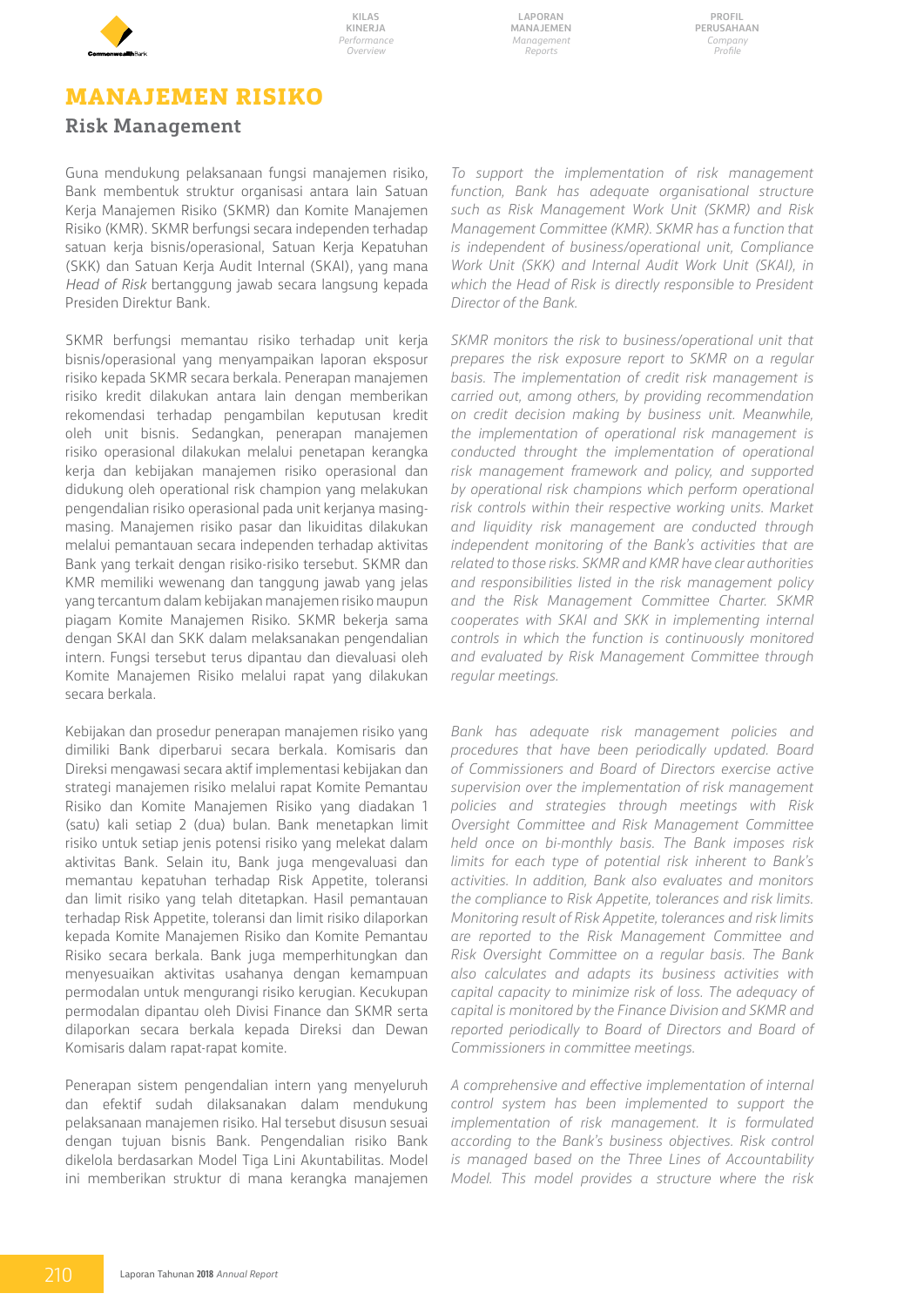**TINJAUAN FUNGSIONAL** *Functional Overview*



**Tanggung Jawab Sosial Perusahaan** *Corporate Social Responsibility*

risiko dapat diimplementasikan dan dilakukan secara efektif oleh seluruh bisnis unit, termasuk untuk pengendalian. Pengendalian internal dirancang dan diadopsi melalui formalisasi dan pelaksanaan berbagai kebijakan dan prosedur Bank serta pemenuhan atas kewajiban peraturan atau regulasi. Lini Pertama bertanggung jawab untuk identifikasi, penilaian, eskalasi, pemantauan dan pelaporan risiko serta kelemahan pengendalian atau proses selama kegiatan usaha. Lini Kedua menetapkan kerangka kerja dan kebijakan Manajemen Risiko dan memastikan kebijakan tersebut dilaksanakan dengan baik. Sebagai Lini ketiga, SKAI mengulas audit secara berkala dan menyampaikan hal-hal yang memerlukan tindak lanjut auditee dan Manajemen Bank Commonwealth.

*management framework can be implemented and effectively implemented by all business units, including for control. Internal control is designed and adopted through the formalization and implementation of various Bank policies and procedures and compliance with rules and regulations. The First Line is responsible for identifying, assessing, escalating, monitoring and reporting of risk and weaknesses of control in business processes. The Second Line establishes the Risk Management framework and policies and ensures that these policies are implemented properly. As the third line, SKAI conducts audit review regularly and reports situation that require a follow-up to auditors and the Management of Commonwealth Bank.*

# **Permasalahan Hukum**

### **Legal Cases**

### **PERKARA HUKUM YANG DIHADAPI DEWAN KOMISARIS DAN DIREKSI BANK COMMONWEALTH** *LEGAL cases FACED BY COMMONWEALTH BANK BOARD OF COMMISSIONERS AND BOARD OF DIRECTORS*

Sepanjang tahun 2018, Bank Commonwealth menghadapi sejumlah kasus gugatan perdata dan Penundaan Kewajiban Pembayaran Utang (PKPU)/Kepailitan dengan uraian sebagai berikut:

*Throughout 2018, Commonwealth Bank faced several cases of civil lawsuit and Delays in Debt Payment Obligations (PKPU)/Bankruptcy with the following description:*

## **Perkata Perdata**

#### *Civil Case*

| <b>Proses Hukum</b><br><b>Legal Process</b>                                                                                     | <b>Jumlah Perkara</b><br><b>Number of Cases</b><br>Perdata<br><b>Civil Case</b> |      |
|---------------------------------------------------------------------------------------------------------------------------------|---------------------------------------------------------------------------------|------|
|                                                                                                                                 | 2018                                                                            | 2017 |
| Sudah selesai (dengan finalisasi hukum dan kekuatan mengikat)<br>Completed (with the finalisation of the law and binding force) |                                                                                 |      |
| Dalam proses penyelesaian<br>In the completion process                                                                          |                                                                                 |      |
| Total                                                                                                                           |                                                                                 |      |

Bank Commonwealth sebagai Pihak dalam PKPU/ Kepailitan:

*Commonwealth Bank as a party in the PKPU/Bankruptcy cases:*

|                                                                                                                                 | <b>Jumlah Perkara</b><br><b>Number of Cases</b> |      |  |
|---------------------------------------------------------------------------------------------------------------------------------|-------------------------------------------------|------|--|
| <b>Proses Hukum</b><br><b>Legal Process</b>                                                                                     | PKPU/Kepailitan<br>PKPU/Bankruptcy              |      |  |
|                                                                                                                                 | 2018                                            | 2017 |  |
| Sudah selesai (dengan finalisasi hukum dan kekuatan mengikat)<br>Completed (with the finalisation of the law and binding force) |                                                 |      |  |
| Dalam proses penyelesaian<br>In the completion process                                                                          |                                                 |      |  |
|                                                                                                                                 |                                                 |      |  |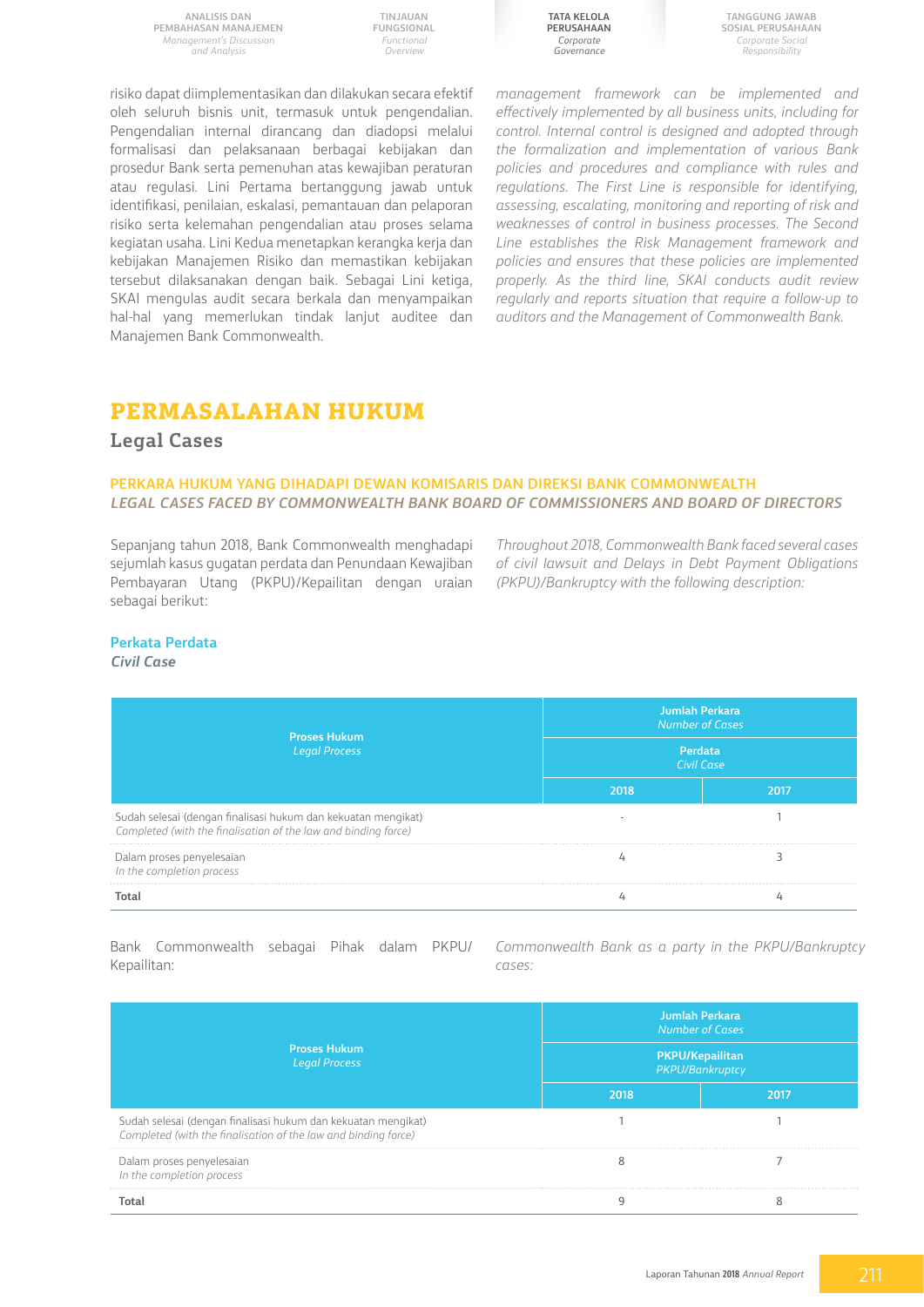

**Laporan Manajemen** *Management Reports*

**Profil Perusahaan** *Company Profile*

Informasi dibawah ini terkait persidangan hukum yang masih dalam proses:

- 1. Kasus Gugatan Perdata
	- a. Gugatan Perdata diajukan oleh debitur dari salah satu perusahaan *multifinance* yang memiliki kerjasama pembiayaan dengan Bank. Debitur mengajukan gugatan perdata perbuatan melawan hukum kepada Bank, karena merasa dirugikan dengan tindakan Bank yang melaporkan kualitas kredit debitur pada regulator (OJK).

Pengadilan Negeri memutuskan menolak gugatan Debitur dimaksud, namun Debitur keberatan dan mengajukan upaya hukum Banding.

- b. Bank digugat secara perdata yang diajukan oleh pemilik tanah & bangunan terdahulu yang menjual kepada Debitur dan telah dijaminkan ke Bank serta telah dilelang. Penggugat mengajukan tuntutan untuk membatalkan penjualan lelang atas jaminan tersebut, proses persidangan masih berlangsung.
- c. Salah satu Debitur Bank yang bergerak di bidang air mineral telah gagal melakukan kewajiban berdasarkan perjanjian kredit, sehingga Bank melakukan proses lelang atas jaminan Debitur pada Bank. Namun lelang masih belum dapat dilakukan karena obyek lelang disita oleh Kejaksaan karena terdapat dugaan kasus tindak pidana korupsi yang melibatkan Debitur.
- d. Salah satu Penjamin dari Debitur Bank mengajukan gugatan perdata kepada Debitur untuk membatalkan kesepakatan peminjaman jaminan tanah dan bangunan dan meminta Pengadilan untuk menarik objek jaminan yang sudah dijaminkan kepada Bank.
- 2. Kasus Penundaan Kewajiban Pembayaran Utang (PKPU)/Kepailitan
	- a. Terdapat 2 (dua) kasus yang diajukan PKPU oleh Bank ke Pengadilan Niaga, yaitu:
		- 1) Debitur yang menjalankan usaha di bidang Perkebunan, namun Debitur tidak dapat melaksanakan kewajibannya sebagaimana disepakati dalam Perjanjian Perdamaian (Homologasi), sehingga salah satu Kreditur mengajukan pembatalan Perjanjian Perdamaian (Homologasi) dan disetujui oleh Pengadilan Niaga, oleh karenanya Debitur dinyatakan Pailit.

Kurator akan melakukan penjualan boedel pailit dan hasil penjualan akan dibagikan kepada Para Kreditur.

2) Debitur yang menjalankan usaha di bidang trading alat telekomunikasi (*handphone*) dan aksesorisnya, saat ini Debitur telah mengajukan usulan perdamaian yang masih dipertimbangkan oleh Para Kreditur untuk disetujui atau tidak disetujui menjadi putusan perdamaian (homologasi).

*Below is the information on legal proceedings that are still in process:* 

- *1. Civil Lawsuit Case*
	- *a. The Civil Lawsuit is filed by a debtor from one of the multi-finance companies that has financing cooperation with the Bank. The debtor submitted a civil suit against the Bank as he feels aggrieved by the Bank's actions of the Bank that reports the quality of the debtor's credit to the regulator (OJK).*

*The District Court decided to reject the said Debtor claim, but the Debtor objected and submitted an appeal.*

- *b. The Bank was sued in a civil court submitted by the previous land & building owner that sold to the Debtor and has been put as a collateral to the Bank and has been auctioned. The Plaintiff filed a claim to cancel the auction sale; and the trial process is still ongoing.*
- *c. One of the Bank Debtors engaged in mineral water has failed to meet the obligation under the credit agreement, thus the Bank conducted an auction process on Debtor's collateral at the Bank. However, the auction has yet to be conducted because the District of Attorney confiscated the object of the auction. The confiscation was due to the allegation of a corruption case involving the Debtor.*
- *d. One of the Guarantors of the Bank's Debtor submitted a civil claim to the Debtor to call off the agreement of land and building collateral and requested the Court to withdraw the object that has been put as the collateral to the Bank.*
- *2. Case of the Debt Postponement Petition (PKPU)/ Bankruptcy*
	- *a. There are 2 (two) cases of PKPU submitted by the Bank to the Commercial Court, namely:*
		- *1) The debtor run a business in the field of Plantation, but the Debtor is unable to fulfill his obligations as agreed in the Homologation. Hence, one of the Creditors submitted a cancellation on the agreement (Homologation)and was approved by the Commercial Court, therefore the Debtor has been declared Bankrupt.*

*The curator will sell bankrupt boedle and the proceeds will be distributed to the creditors.*

*2) The debtor engaged in the field of trading in telecommunication devices (mobile phones) and their accessories, has currently proposed a homologation agreement. The Creditors are still considering the proposed agreement, whether it is to be approved or not.*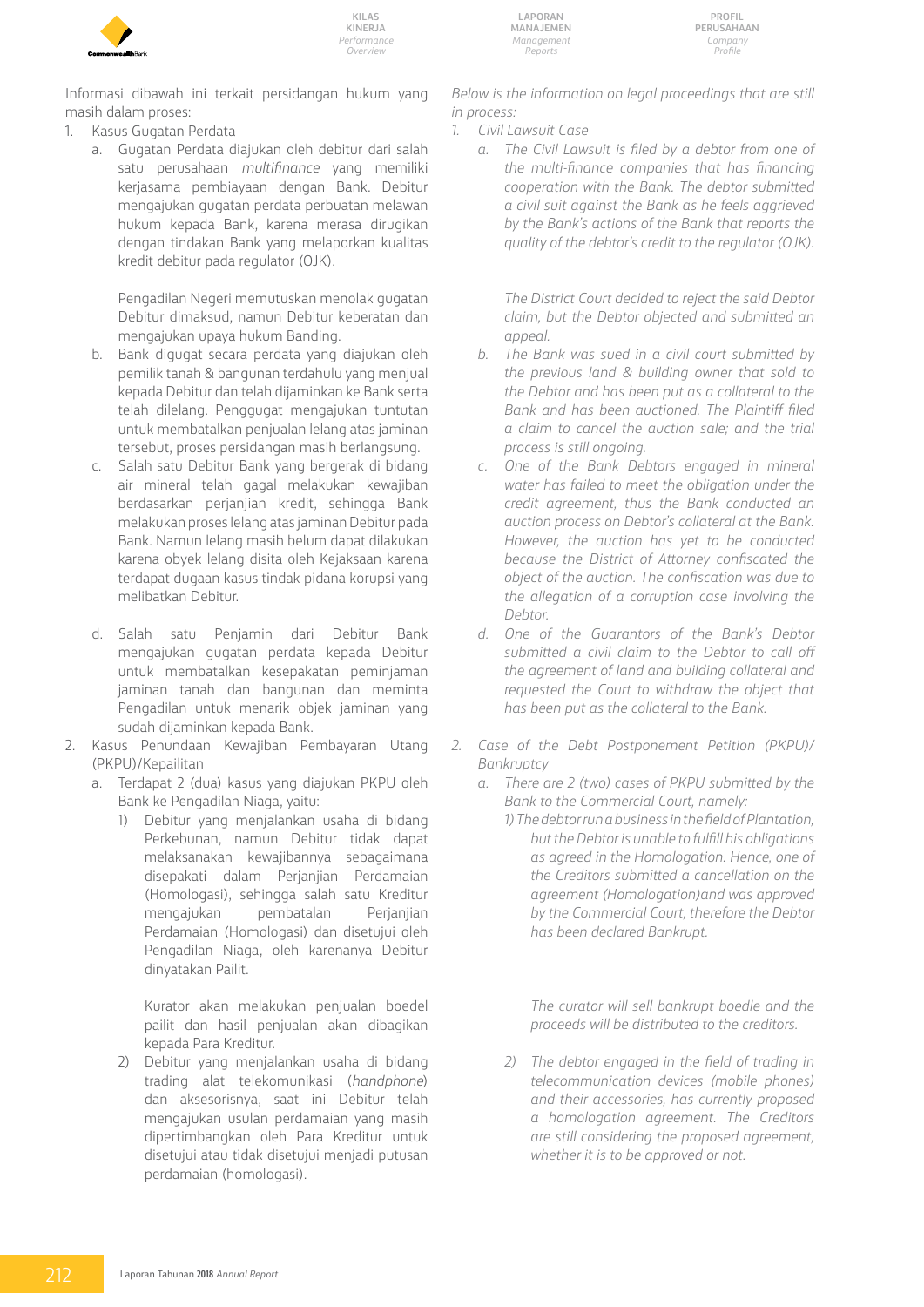**TINJAUAN FUNGSIONAL** *Functional Overview*

- b. Terdapat 2 (dua) kasus dimana Debitur mengajukan PKPU atas nama sendiri.
	- 1) Debitur menjalankan usahanya di bidang batu split mengajukan PKPU atas diri sendiri ke Pengadilan Niaga. PKPU yang diajukan oleh Debitur ditolak oleh para Kreditur, sehingga Debitur dinyatakan pailit oleh Pengadilan Niaga. Seluruh objek jaminan Debitur berhasil dijual oleh Kurator dan hasil penjualan telah dibayarkan kepada Bank.
	- 2) Debitur menjalankan usahanya di bidang multifinance tidak dapat melaksanakan kewajibannya kepada Bank berdasarkan perjanjian kredit dan Debitur mengajukan proses PKPU ke Pengadilan Niaga. PKPU yang diajukan diterima oleh hakim dengan disahkannya Perjanjian Perdamaian (Homologasi). Saat ini proses pembayaran utangnya telah dilaksanakan berdasarkan perjanjian perdamaian/homologasi.
- c. Terdapat 4 (empat) kasus dimana Debitur mengajukan PKPU oleh para Krediturnya, dan Bank termasuk salah satu Kreditur.
	- 1) Debitur menjalankan usahanya dalam bidang paper packaging. Dua pemasok Debitur mengajukan PKPU terhadap Debitur. Lebih lanjut, Debitur dinyatakan pailit oleh Pengadilan Niaga. Kurator akan melakukan penjualan boedel pailit dan hasil penjualan akan dibagikan kepada Para Kreditur.
	- 2) Debitur menjalankan usahanya dalam bidang usaha makanan ternak. Kreditor mengajukan proses PKPU terhadap Debitur. Pengadilan Niaga telah mengesahkan

Perjanjian Perdamaian (Homologasi) yang diajukan oleh Debitur dan Debitur berkewajiban untuk menyelesaikan kewajibannya kepada Bank

- 3) Debitur menjalankan usahanya dalam bidang oil & gas. Pemasok Debitur mengajukan proses PKPU terhadap Debitur. Pengadilan Niaga telah mengesahkan Perjanjian Perdamaian (Homologasi) dan Debitur wajib menyelesaikan kewajibannya kepada Bank.
- 4) Debitur menjalankan usahanya di bidang produksi *springbed*. Pemasok Debitur mengajukan PKPU terhadap Debitur. Seluruh Kreditur menolak usulan perdamaian yang diajukan oleh Debitur sehingga Pengadilan Niaga menyatakan Debitur Pailit. Kurator akan melakukan penjualan boedel pailit dan hasil penjualan akan dibagikan kepada Para Kreditur.
- 5) Debitur menjalankan usahanya dibidang trading asphalt. Salah satu Kreditur mengajukan PKPU terhadap Debitur. Seluruh

**Tata Kelola Perusahaan** *Corporate Governance*

**Tanggung Jawab Sosial Perusahaan** *Corporate Social Responsibility*

- *b. The following are 2 (two) cases where the debtor submitted PKPU on their own behalf.*
	- *1) The debtor, engaged in the split rock business, submitted PKPU on behalf of self to the Commercial Court. The PKPU submitted by the Debtor was rejected by the Creditors, hence the Debtor has been declared bankrupt by the Commercial Court. All the Debtor collateral objects have been sold by the Curator and the proceeds have been paid to the Bank.*
	- *2) The debtor engaged in the multi-finance business is unable to fulfill his obligation to the Bank under a credit agreement and the Debtor submitted the PKPU process to the Commercial Court. The PKPU submitted has been accepted by the judge with the ratification of the Homologation. Currently, the debt payment process has been carried out based on the homologation agreement.*
- *c. The following are 4 (four) cases where the debtor submitted PKPU by its creditors, whereby the Bank is one of the creditors.*
	- *1) The debtor engaged in paper packaging business. Two of the debtor's suppliers submitted the PKPU to the debtor. Moreover, the Commercial Court has declared the debtor bankrupt. The Curator will sell bankrupt boedle and the proceeds of the sale will be distributed to the Creditors.*
	- *2) The debtor engaged in animal feed business. The creditor submitted a PKPU process to the Debtor.*

*The Commercial Court has ratified the Homologation submitted by the Debtor and the Debtor is obliged to settle its obligations to the Bank*

- *3) The debtor engaged business in the field of oil & gas. The Debtor's Supplier submitted the PKPU process to the Debtor. The Commercial Court has ratified the Homologation and the Debtor is obliged to settle its obligations to the Bank.*
- *4) The debtor engaged business in the field of springbed production. The debtor's supplier submitted PKPU to the debtor. All Creditors have rejected the peace proposal submitted by the Debtor, hence the debtor has been declared bankrupt by the Commercial Court. The curator will sell the bankrupt boedle and the proceeds will be distributed to the creditors.*
- *5) The debtor engaged his business in the field of asphalt trading. One of the Creditors submitted PKPU to the Debtor. All Creditors rejected the*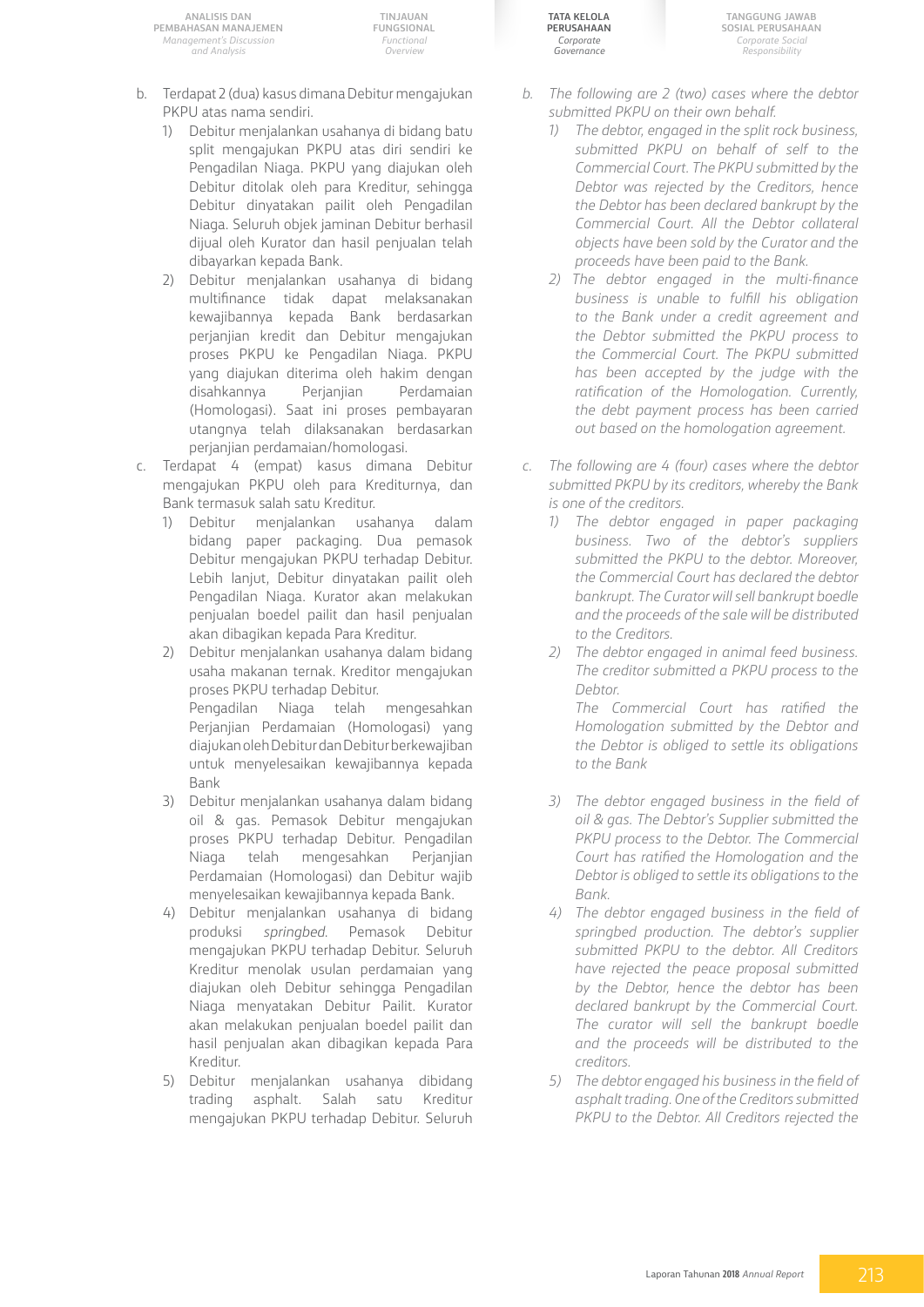

Kreditur menolak usulan perdamaian yang diajukan oleh Debitur sehingga Pengadilan Niaga menyatakan Debitur Pailit. Kurator akan melakukan penjualan boedel pailit dan hasil penjualan akan dibagikan kepada Para Kreditur.

#### **SANKSI ADMINISTRATIF** *ADMINISTRATIVE SANCTIONS*

Selama tahun 2018, tidak terdapat sanksi administratif yang material yang mempengaruhi kelangsungan usaha Bank maupun sanksi administratif yang dikenakan kepada anggota Dewan Komisaris dan anggota Direksi Bank Commonwealth. Sanksi administratif dalam bentuk penalti oleh Otoritas Jasa Keuangan (OJK) atau otoritas lain merupakan sanksi atas kesalahan pelaporan dan tidak material.

**Laporan Manajemen** *Management Reports*

**Profil Perusahaan** *Company Profile*

*proposed homologation submitted by the Debtor, hence the debtor has been declared bankrupt by the Commercial Court.The curator will sell the bankrupt boedle and the proceeds will be distributed to the creditors.*

*Throughout 2018, there was no material administrative sanctions which impacted the Bank's business; nor was there any administrative sanctions imposed on any member of the Board of Commissioners and the Board of Directors of Commonwealth Bank. Any administrative sanction in the form of a penalty from the Financial Services Authority (OJK) or other authority are sanctions for error in reporting and are not material in nature.*

# **Penyediaan Dana Pihak Terkait dan Penyediaan Dana Besar**

# **Fund Provision for Related Parties and Large Exposures**

Penyediaan dana kepada pihak terkait dan penyediaan dana besar (individu atau grup) dilakukan secara wajar dan sesuai persyaratan komersial normal

Transaksi penyediaan dana kepada pihak terkait mengacu pada peraturan Bank Indonesia tentang Batas Maksimum Pemberian Kredit (BMPK) Bank Umum dan kebijakan internal Bank.

Selama tahun 2018 tidak terdapat pelampauan maupun pelanggaran BMPK dalam penyediaan dana kepada pihak terkait.

Penyediaan dana kepada pihak terkait dan penyediaan dana besar selama tahun 2018 adalah sebagai berikut:

*The provision of fund to related parties and the provision of large exposure (individual or group) is carried out fairly and under normal commercial terms.*

*Transaction of provision of funds to related parties refers to Bank Indonesia regulation concerning Legal Lending Limit (LLL) of Commercial Bank and internal policy of Bank.*

*During 2018 there was no exceedance or violation of LLL in the provision of fund to related parties.*

*The provision of fund to related parties and the provision of considerable fund during 2018 are as follows:*

|                                                 | <b>Pemberian Dana</b><br>Funding       | <b>Jumlah Debitur</b><br>Number of Debtors | Jumlah (dalam juta Rupiah)<br>Total (in million Rupiah) |
|-------------------------------------------------|----------------------------------------|--------------------------------------------|---------------------------------------------------------|
| Kepada Pihak Terkait<br><i>To Related Party</i> |                                        |                                            |                                                         |
| Large Funding                                   | Penyediaan Dana Besar                  |                                            |                                                         |
| a.                                              | Debitur Individu<br>Individual Debtors |                                            | 368 540                                                 |
| a.                                              | Debitur Grup<br><i>Group Debtors</i>   |                                            | 136 917                                                 |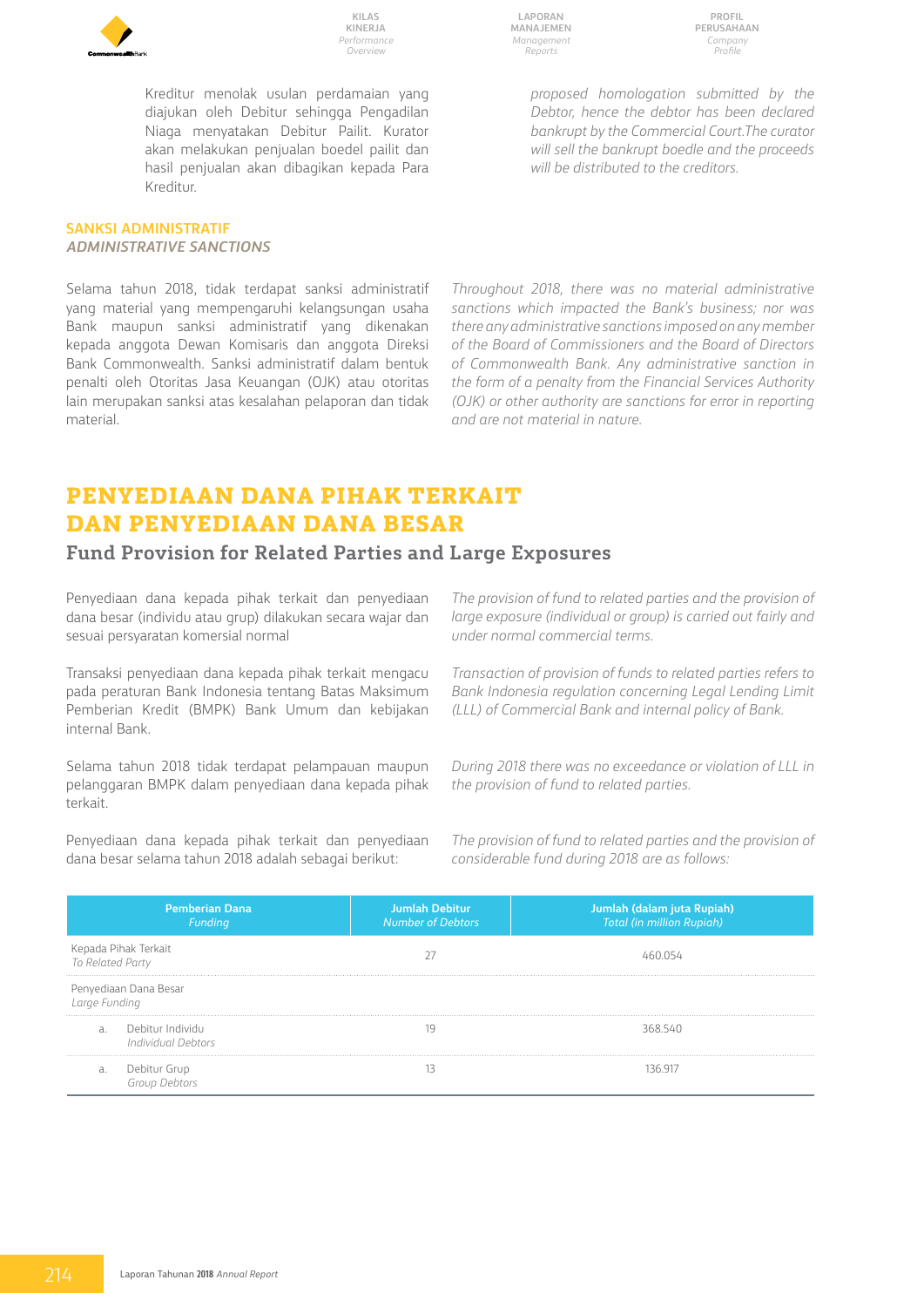**TINJAUAN FUNGSIONAL** *Functional Overview*

**Tata Kelola Perusahaan** *Corporate Governance*

**Tanggung Jawab Sosial Perusahaan** *Corporate Social Responsibility*

# **Rencana Strategis Bank**

# **Bank Strategic Plan**

Rencana strategis Bank Commonwealth didasarkan pada tujuan/purpose dan misi Bank yang dirumuskan sebagai arah kebijakan utama dalam mencapai pertumbuhan bisnis yang sejalan dengan fokus bisnis Bank. Bank secara konsisten melaksanakan strateginya dengan fokus pada segmen Ritel dan SME (*Small, Medium, Enterprise*) serta melanjutkan pengembangan digital dalam pelaksanaan strategi Bank.

**RENCANA JANGKA PENDEK** *SHORT-TERM PLAN*

Dengan memperhatikan asumsi pertumbuhan industri dan ekonomi makro, Bank Commonwealth telah menetapkan langkah-langkah strategis yang akan diambil di tahun 2019. Transformasi model bisnis untuk menjadi lebih "*customer centric*" untuk melayani nasabah dengan lebih baik berdasarkan "*value proposition*" yang relevan. Pengembangan Kapabilitas Digital untuk mempercepat transformasi bank dalam mencapai misinya "*to be the market leader in providing Digital Financial Solutions for our Retail & SME target customers*".

Untuk segmen Ritel, Bank akan menawarkan solusi keuangan (*funding, lending* dan *wealth management*) yang sesuai dengan kebutuhan nasabah. Bank akan terus mengembangkan Digital Kiosk pada lokasi-lokasi strategis agar Bank dapat berada lebih dekat dengan nasabah dan calon nasabah.

Di segmen SME/UKM, Bank akan fokus kepada penyeimbangan komposisi jenis fasilitas kredit, peningkatan aktivasi transaksi bisnis nasabah yang akan membantu pertumbuhan pembiayaan, pengembangan segmen pengusaha wanita dengan bekerja sama dengan institusi komunitas terkait, serta menggiatkan program financial literacy.

#### **RENCANA JANGKA MENENGAH DAN PANJANG** *MEDIUM- AND LONG- TERM PLAN*

Bank telah menerapkan *strategy framework* yang meliputi *purpose and values expectations*, target segmen dan tujuan jangka menengah dan panjang. Bank menetapkan strategi sesuai tujuan jangka menengah dan jangka panjang yaitu akuisisi jutaaan nasabah, pengalihan akuisisi dan pelayanan nasabah ke digital channel, mencapai posisi sebagai *employer of choice* di industry, dan mencapai target *Net Promoter Score* (NPS) sebagai ukuran kepuasan dan loyalitas nasabah dan dengan terus menjaga pencapaian finansial yang sehat.

*Commonweatlh Bank strategic plan is based on the Bank's purpose and mission as the main policy direction in achieving business growth that is in line with the Bank's business focus. The Bank consistently executes its strategy by focusing on Retail and SME (Small, Medium, Enterprise) by enhancing its digital development for the implementation of the Banks's strategy.* 

*Considering the industry growth assumption and macroeconomic conditions, Commonwealth Bank has set out strategic measures to be taken in 2019. Business model transformation to be more customer centric, to serve customers better through a better understanding in creating value propositions. Continuous development and improvement in our Digital capabilities to support the Bank in its mission "to be the market leader in providing Digital Financial Solutions for our Retail and SME target customers".*

*For Retail segment, the Bank will offer financial solutions (funding, lending and wealth management) that suit the customer needs. The Bank will also expand the Digital Kiosk at the strategic locations to be closer with potential customers.* 

*For SME segment, the Bank focuses on the credit portfolio balancing, increase customer business transactions to support lending growth, the development of women entrepreneur segment by cooperating with relevant communities and institutions, as well as improving the financial literacy programmes.*

*The Bank has implemented a strategy framework which includes purpose and values expectations, target segment and medium and long term goals. The Bank establishes its strategy in line with the medium- and long-term objectives which are to acquire a million customers, to shift customer service and acquisition models to digital channels, to acquire the position as "employer of choice" in the industry, and to achieve the targeted Net Promoter Score (NPS) which is used as a measure for customer satisfaction and loyalty, whilst maintaining a healthy financial performance.*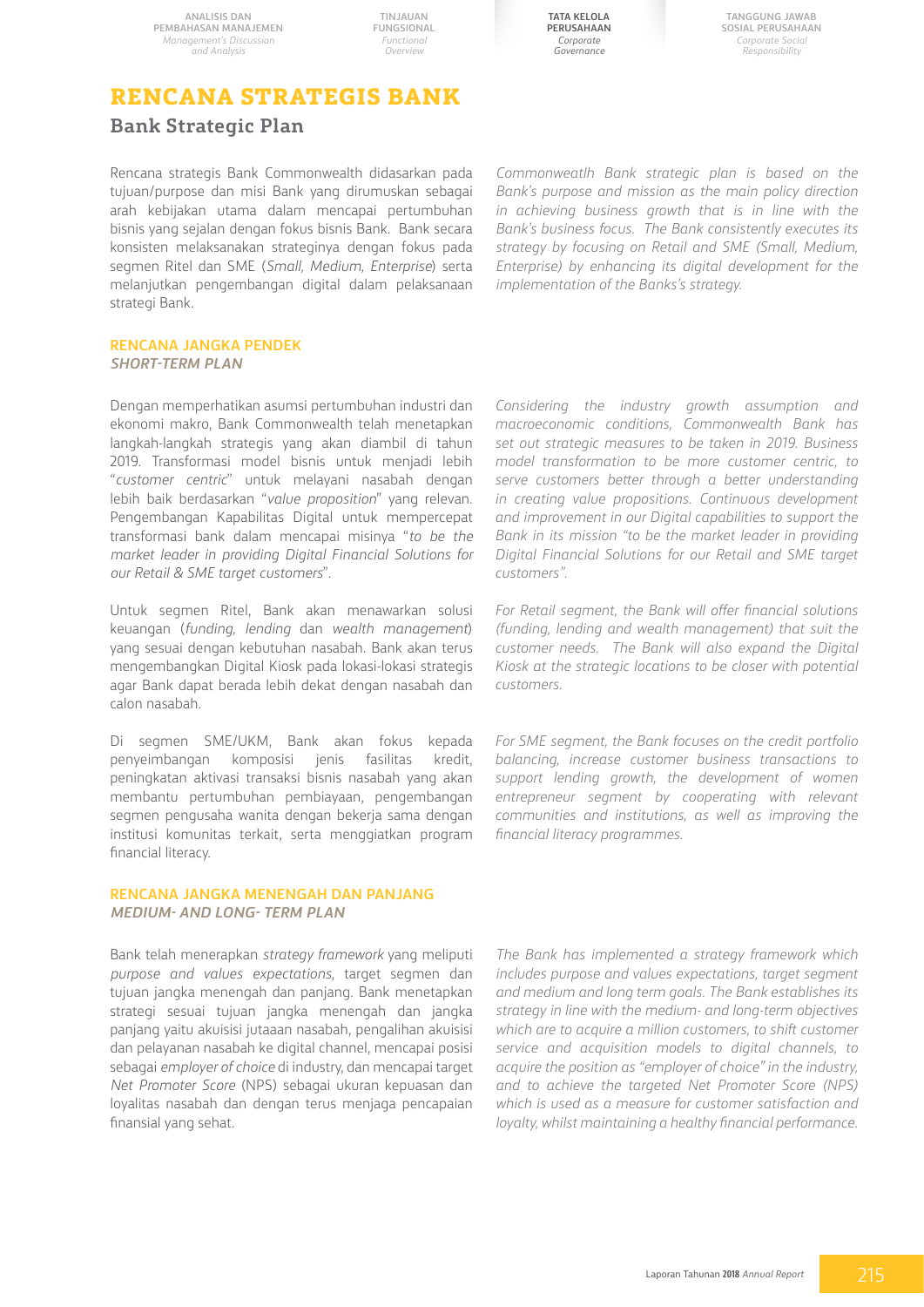

**Laporan Manajemen** *Management Reports*

# **Transparansi Kondisi Keuangan dan Non-Keuangan Transparency of Financial and Non-Financial Conditions**

Kondisi keuangan dan non-keuangan Bank Commonwealth telah diungkapkan secara berkala melalui media massa dan situs web Bank Commonwealth di www.commbank. co.id. Laporan terkait kondisi keuangan dan non-keuangan disusun dan disampaikan kepada regulator, pemegang saham dan publik sesuai dengan ketentuan yang berlaku. Laporan-laporan tersebut antara lain Laporan Publikasi Triwulanan, Laporan Keuangan Publikasi, Laporan Tahunan, Laporan Tata Kelola Perusahaan, Informasi Produk termasuk Tata Cara Pengaduan Nasabah dan Penyelesaiannya serta informasi non-keuangan lainnya.

*The financial and non-financial conditions of Commonwealth Bank have been regularly disclosed through the mass media and the Commonwealth Bank website at www.commbank.co.id. Reports related to financial and non-financial conditions are prepared and submitted to regulators, shareholders and the public in accordance with applicable regulations. These reports include Quarterly Publication Reports, Financial Reports, Annual Reports, Corporate Governance Reports, Product Information including Customer Complaints and Settlement Procedures, and other non-financial information.*

# **Opsi Saham**

# **Stock Options**

Bank Commonwealth tidak memberikan opsi saham apa pun kepada anggota Dewan Komisaris, Direksi, dan Pejabat Eksekutif.

*Commonwealth Bank does not provide any stock options to members of Board of Commissioners, Board of Directors and Executive Officers.*

# **Pembelian Kembali Saham dan Obligasi Bank**

# **Buyback of Bank Shares and Bonds**

Tidak terdapat transaksi pembelian kembali obligasi atau saham di Bank Commonwealth.

*There was no repurchases of bonds or shares at Commonwealth Bank.*

# **DANA UNTUK KEPENTINGAN SOSIAL DAN POLITIK Fund for Social and Political Interests**

#### **KEGIATAN SOSIAL** *Social activities*

Bank Commonwealth secara aktif melakukan kegiatan sosial yang disalurkan melalui program dan kegiatan di bawah rangkaian tanggung jawab sosial perusahaan. Bank memfokuskan kegiatan sosialnya di bidang edukasi literasi keuangan dan pengembangan sosial.

*Commonwealth Bank actively conducts social activities through programmes and activities under corporate social responsibility. The Bank focuses its social activities in the field of financial literacy education and social development.*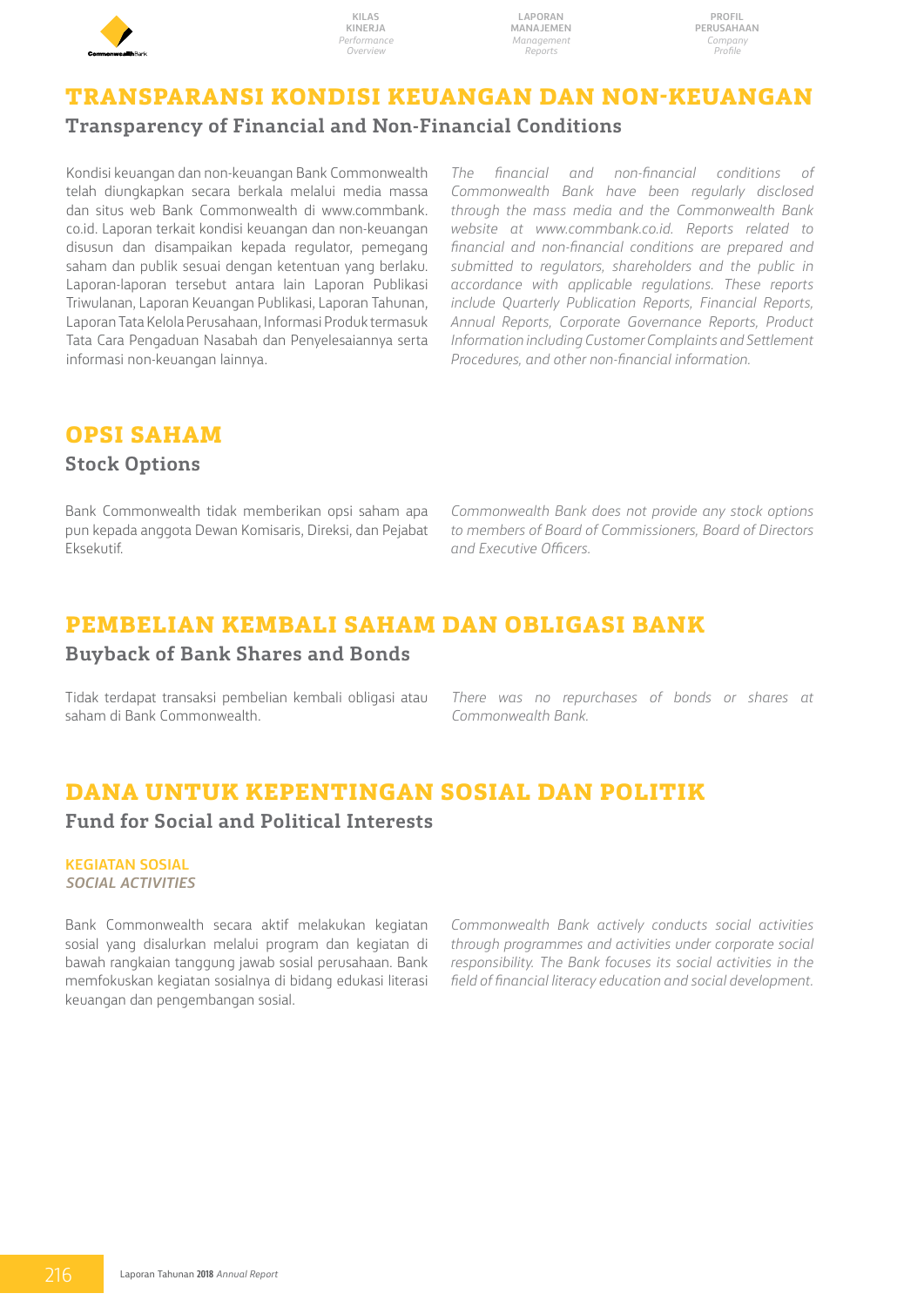|              | ANALISIS DAN<br>TINJAUAN<br>PEMBAHASAN MANAJEMEN<br><b>FUNGSIONAL</b><br>Management's Discussion<br>Functional<br>and Analysis<br>Overview                                                                                                                                                                                                                                                                                        |                                                                                                             | TATA KELOLA<br>PERUSAHAAN<br>Corporate<br>Governance                                                                                                                                                                                                                                                                                                  | TANGGUNG JAWAB<br><b>SOSIAL PERUSAHAAN</b><br>Corporate Social<br>Responsibility                                                                                               |
|--------------|-----------------------------------------------------------------------------------------------------------------------------------------------------------------------------------------------------------------------------------------------------------------------------------------------------------------------------------------------------------------------------------------------------------------------------------|-------------------------------------------------------------------------------------------------------------|-------------------------------------------------------------------------------------------------------------------------------------------------------------------------------------------------------------------------------------------------------------------------------------------------------------------------------------------------------|--------------------------------------------------------------------------------------------------------------------------------------------------------------------------------|
| No           | Kegiatan<br><b>Activities</b>                                                                                                                                                                                                                                                                                                                                                                                                     | <b>Penerima</b><br><b>Recipient</b>                                                                         | Frekuensi Kegiatan<br><b>Activity Frequency</b>                                                                                                                                                                                                                                                                                                       | <b>Total Biaya</b><br><b>Total Cost</b>                                                                                                                                        |
| 1            | WISE/WISE<br>Program WISE - program edukasi keuangan untuk<br>perempuan, yang terdiri dari kelas-kelas edukasi<br>bersama berbagai komunitas perempuan, aplikasi<br>mobile WISE dan edukasi di conventional dan social<br>media<br>WISE Program - financial literacy program for<br>female, which consists of education classes with<br>various female communities, WISE mobile app<br>education in conventional and social media | Publik (peserta<br>program WISE)<br>Public (WISE program<br>participants)                                   | 11 kelas WISE selama 2018 di Rp337.000.000<br>8 kota Indonesia<br>11 WISE courses during 2018<br>in 8 cities of Indonesia<br>Konten berupa artikel dan<br>video di aplikasi mobile WISE<br>sepanjang tahun<br>Content in form of article<br>and video in WISE mobile<br>app throughout the year<br>Januari - Desember 2018<br>January - December 2018 |                                                                                                                                                                                |
| $\mathbf{2}$ | Donor Darah PMI<br>PMI Blood Donor                                                                                                                                                                                                                                                                                                                                                                                                | +150 packs kantong<br>darah untuk PMI<br>+150 blood packs<br>to PMI                                         | 1 kali - 2 Februari 2018<br>1 time - 2 February2018                                                                                                                                                                                                                                                                                                   | Rp1.000.000<br>(untuk konsumsi anggota<br>PMI)<br>(for<br>PMI's<br>members<br>consumption)                                                                                     |
| 3            | Pelatihan Shibori untuk Ibu-ibu PKK<br>Pelatihan keterampilan berupa teknik pembuatan<br>batik Shibori untuk ibu-ibu PKK Jakarta Selatan<br>Shibori training for PKK's females<br>Training of Shibori batik making for PKK's females<br>of South Jakarta                                                                                                                                                                          | 100 Ibu-ibu PKK<br>Jakarta Selatan<br>100 PKK's females of<br>South Jakarta                                 | 1 kali - 20 April 2018<br>1 time - 20 April 2018                                                                                                                                                                                                                                                                                                      | Rp49.750.000<br>(untuk<br>Shibori<br>Kit.<br>Transportasi, Makan Siang &<br>Baju Volunteers)<br>(for<br>Shibori<br>Kit.<br>Transportation, Lunch<br>- &<br>Volunteers Uniform) |
| 4            | Bantuan Bencana Gempa untuk Lombok, Palu dan<br>Donggala via PERBANAS<br>Earthquake relief for Lombok, Palu and Donggala<br>via PERBANAS                                                                                                                                                                                                                                                                                          | Korban Bencana<br>Gempa di Lombok,<br>Palu & Donggala<br>Earthquake vitims<br>in Lombok, Palu &<br>Donggala | 1 kali - Oktober 2018<br>1 time - October 2018                                                                                                                                                                                                                                                                                                        | Rp25.000.000                                                                                                                                                                   |
| 5            | Bantuan Bencana Gempa untuk Lombok, Palu dan<br>Donggala via OJK Peduli<br>Earthquake relief for Lombok, Palu and Donggala<br>via OJK Peduli                                                                                                                                                                                                                                                                                      |                                                                                                             | 1 kali - Oktober 2018<br>1 time - October 2018                                                                                                                                                                                                                                                                                                        | Rp50.000.000                                                                                                                                                                   |
| 6            | CBA Group CEO Christmas Gifts untuk Bantuan<br>Bencana melalui Yayasan Sayangi Tunas Cilik (Save<br>The Children)<br>CBA Group CEO Christmas Gifts Natural Disaster<br>Relief via Sayangi Tunas Cilik (Save The Children)<br>Foundation                                                                                                                                                                                           |                                                                                                             | 1 kali - Desember 2018<br>1 time - December 2018                                                                                                                                                                                                                                                                                                      | Rp417.691.200                                                                                                                                                                  |

#### **KEGIATAN POLITIK** *POLITICAL ACTIVITIES*

Bank Commonwealth tidak memberikan donasi untuk kegiatan yang berhubungan dengan politik dan tidak terlibat dalam kegiatan politik.

*Commonwealth Bank does not give any donations for any politically-related activities, and is not involved in any political activities.* 

# **Kode Etik**

**Code of Conduct**

Kode etik merupakan pedoman etika atau tata tertib etika perusahaan dan aturan perilaku bagi seluruh karyawan dalam melakukan perannya. Kode etika mencerminkan nilai-nilai dasar Bank Commonwealth yaitu kejujuran, integritas dan kepercayaan.

*Code of Conduct is a guideline of ethics or code of conduct of corporate ethics and rules of conduct for all employees in performing there roles. The Code of Conduct reflects Commonwealth Bank basic values of honesty, integrity and trust.*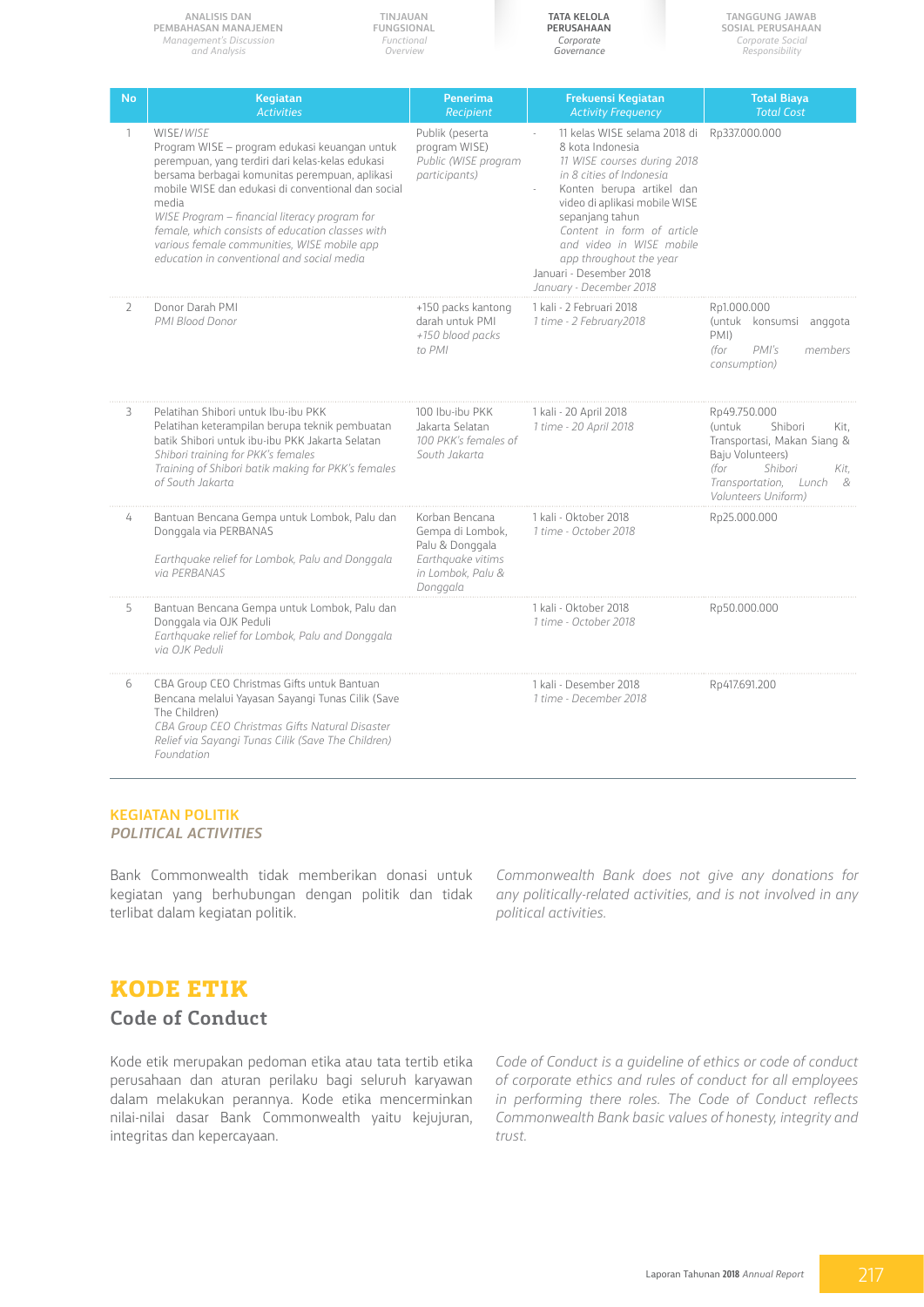

**Profil Perusahaan** *Company Profile*

### **Pernyataan Kode Etik** *Statement of Code of Conduct*

Kode etik harus dipahami dan dipatuhi oleh seluruh karyawan dan pihak-pihak yang terkait. Setiap pelanggaran terhadap kode etik memiliki konsekuensi sanksi sampai dengan pemutusan hubungan kerja.

### **POKOK-POKOK KODE ETIK** *Code of conduct Principles*

- 1. Keadilan dan rasa hormat kepada pihak-pihak lain
	- Perilaku saling menghormati dan tidak ada perlakuan pilih kasih, terhadap sesama karyawan, nasabah dan orang-orang yang melakukan usaha dengan Bank;
	- Mendukung usaha memastikan keselamatan dan keamanan;
	- Menghindari perilaku buruk di dalam maupun di luar perusahaan;
	- Menghindari perbuatan yang mendorong karyawan atau pihak lain untuk melanggar instruksi resmi dan/atau peraturan perusahaan;
	- Menghindari diri dari perbuatan illegal dan tidak bermoral dan atau mendorong pihak lain untuk melakukan perbuatan semacam itu.
- 2. Perlindungan terhadap reputasi dan integritas Perusahaan
	- Mempertahankan perilaku yang baik di dalam dan luar tempat kerja dan berusaha menghindari perbuatan yang dapat merugikan perusahaan;
	- Menjaga kerahasiaan dan dokumen serta informasi mengenai perusahaan dan/atau nasabah;
	- Menghindari penggunaan jabatan dan kekuasaan di perusahaan untuk kepentingan pribadi dan/atau kepentingan keluarga/kerabat;
	- Membantu memelihara barang dan bangunan perusahaan dari kerusakan, menjauhkan diri dari kelailaian dan melaporkannya jika terjadi sesuatu yang dapat membahayakan;
	- Mematuhi etika perusahaan, menjaga dan meningkatkan nama baik perusahaan;
	- Menjalankan seluruh ketentuan yang terdapat dalam Peraturan Pelaksanaan Perusahaan dan Komitmen Perusahaan.

#### **SOSIALISASI DAN PENEGAKKAN KODE ETIK** *Code of Conduct Socialization and Enforcement*

Sosialisasi Kode Etik dilakukan melalui program pengenalan karyawan (*Induction Program*), refreshment workshop dan e-learning yang wajib diikuti oleh seluruh karyawan.

*Code of Conduct should be understood and adhered to by all employees and relevant parties. Any violations of code of conduct has consequences ranging from sanction to termination of employment.*

- *1. Justice and respect to others*
	- *Mutual respect and no favoritism, respect to fellow employees, customers and people who conduct business with the Bank;*
	- *Support efforts that ensure safety and security;*
	- *Avoid bad behaviour inside and outside the company;*
	- *Avoid actions that encourage employees or other parties to violate official instructions and/or company regulations;*
	- *Avoid illegal and immoral acts and or encourage others not to commit such act.*
- *2. Protection on Company's reputation and integrity*
	- *Maintain good behaviour inside and outside the workplace and avoid committing acts that may harm the company;*
	- *Maintain confidentiality and documents as well as information about the company and/or its customers;*
	- *Avoid the use of position and power in the company for personal and/or family/family interests;*
	- *Help to protect the company's physical assets from damage, avoid negligent act and file a report in case of a potential harmful situation;*
	- *Adherence to the company's ethics to maintain and enhance the Company's good name;*
	- *Implement all the provisions contained in the Company Regulation and Our Commitment.*

*The socialisation of the Code of Conduct is conducted through the Induction Programme, refreshment workshop and e-learning modules which must be participated by all employees.*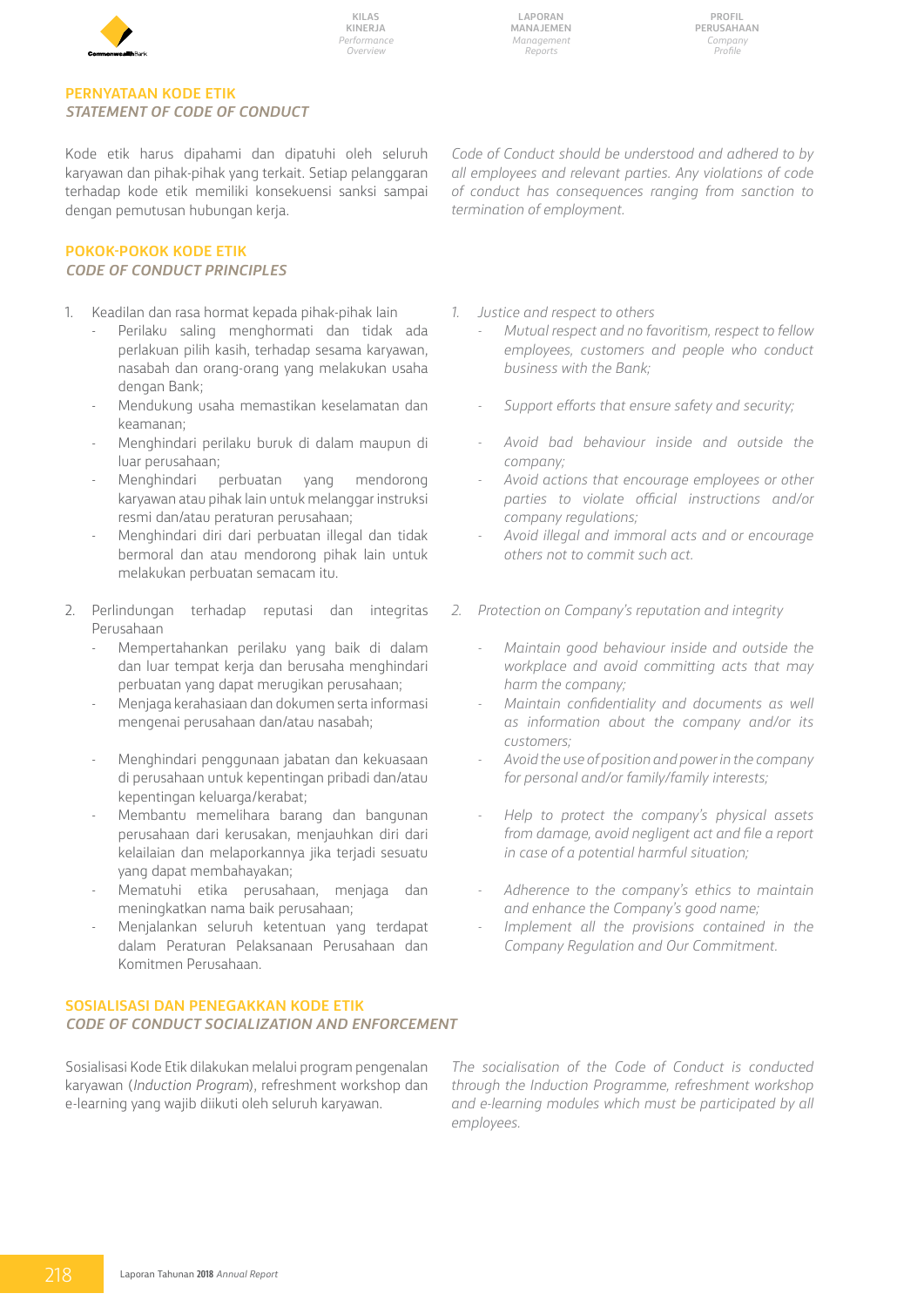**TINJAUAN FUNGSIONAL** *Functional Overview*



**Tanggung Jawab Sosial Perusahaan** *Corporate Social Responsibility*

# **Penyimpangan Internal Internal Fraud**

Bank berkomitmen untuk menjadi Bank dengan tata kelola yang baik, kepatuhan terhadap peraturan, kode etik dan perundang-undangan menjadi prioritas utama bagi Bank. Akan tetapi, penyimpangan internal terkadang tetap tidak dapat dihindari. Bank senantiasa berupaya untuk meminimalkan kemungkinan terjadinya penyimpangan internal (*Internal Fraud*) yang terjadi dalam kegiatan operasional Bank yang dapat mempengaruhi kondisi keuangan Bank secara signifikan.

Oleh karena itu, Bank berkomitmen untuk melakukan tindak lanjut untuk menyelesaikan setiap penyimpangan internal yang terjadi. Bank juga selalu mengkaji penyimpangan internal yang terjadi untuk mengidentifikasi langkahlangkah perbaikan yang dapat diambil untuk menghindari kejadian tersebut di masa yang akan datang.

Selama tahun 2018, tidak terdapat penyimpangan internal dengan nilai yang lebih dari Rp100.000.000,00 (seratus juta rupiah:

*Bank is committed in implementing good governance; regulatory compliance, adherence code of conduct and legislation certainly are the Bank's top priorities. However, internal fraud is sometimes unavoidable. The Bank always strive to minimise the possibility of internal fraud in the Bank's work processes and operational activities that might impact the Bank's financial condition significantly.* 

*Therefore, the Bank is committed to conduct a follow-up on any internal fraud acts. The Bank always reviews internal fraud acts that occurred to identify any corrective steps that can be taken to avoid such acts from recurring.*

*Throughout 2018, there was no internal fraud with total value more than Rp 100.000.000,00 (one hundred million rupiah):*

|                                                                                                   | Jumlah Kasus yang Dilakukan oleh<br>Number of Cases Conducted by |      |                                                    |      |                                                     |      |  |  |
|---------------------------------------------------------------------------------------------------|------------------------------------------------------------------|------|----------------------------------------------------|------|-----------------------------------------------------|------|--|--|
| Penyimpangan Internal<br><b>Internal Fraud</b>                                                    | Manajemen<br>Management                                          |      | <b>Karyawan Tetap</b><br><b>Full time Employee</b> |      | <b>Karyawan Kontrak</b><br><b>Contract Employee</b> |      |  |  |
|                                                                                                   | 2018                                                             | 2017 | 2018                                               | 2017 | 2018                                                | 2017 |  |  |
| Telah selesai<br>Settled                                                                          |                                                                  |      |                                                    |      |                                                     |      |  |  |
| Dalam proses penyelesaian internal<br>In the internal settlement process                          |                                                                  |      |                                                    |      |                                                     |      |  |  |
| Dalam proses penyelesaian internal dan nasabah<br>In the customer and internal settlement process |                                                                  |      |                                                    |      |                                                     |      |  |  |
| Saat ini tidak terdapat upaya penyelesaian<br>There is no current settlement effort               |                                                                  |      |                                                    |      |                                                     |      |  |  |
| Diproses secara hokum<br>Legally Processed                                                        |                                                                  |      |                                                    |      |                                                     |      |  |  |
| Jumlah<br>Total                                                                                   |                                                                  |      |                                                    |      |                                                     |      |  |  |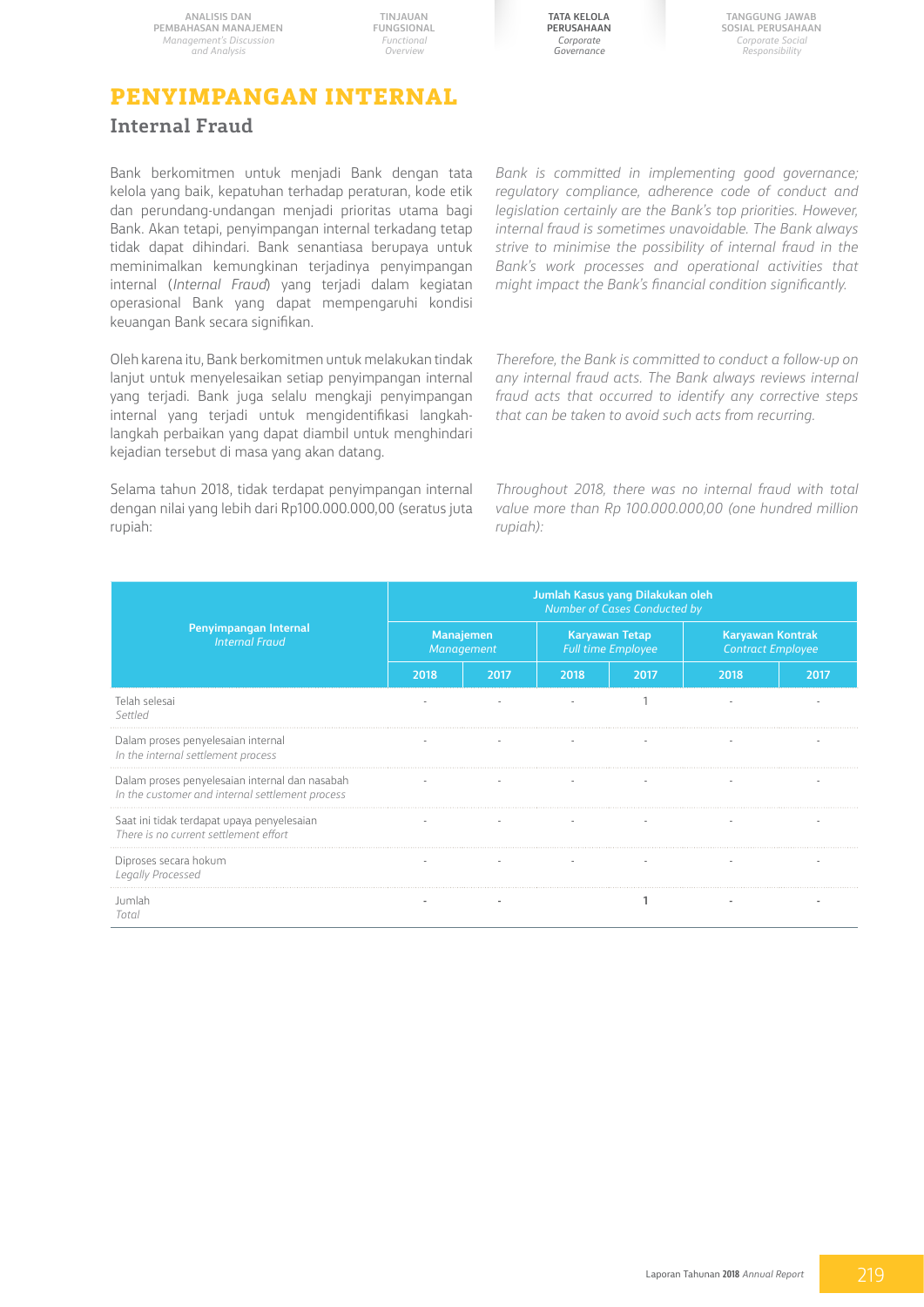

**Laporan Manajemen** *Management Reports*

**Profil Perusahaan** *Company Profile*

# **Whistleblowing System**

Whistleblowing System





Bank memiliki komitmen untuk menjaga lingkungan kerja yang etis dan budaya organisasi yang tidak mentolerir tindakan *fraud* dan korupsi serta perilaku yang tidak sesuai dengan peraturan perusahaan dan kebijakan. Bank memiliki mekanisme penanganan pengaduan *whistleblower* yang dilengkapi dengan Kebijakan *Whistleblower* untuk mendorong dan memudahkan *whistleblower* melaporkan pelanggaran maupun potensi pelanggaran.

*The Bank is committed to maintaining its ethical work environment and organisational culture that does not tolerate fraud and corruption as well as behaviours that are against the Company's regulations and policies. The Bank has a whistleblowing mechanism and policies that encourage and facilitate whistleblowers to report any fraud or potential violations.* 

#### **PENYAMPAIAN LAPORAN WHISTLEBLOWER** *SUBMISSION OF WHISTLEBLOWER REPORT*

Bank Commonwealth telah menyediakan jalur komunikasi untuk *whistleblower* yaitu:

- • *Email*: integrity@commbank.co.id
- • *Hotline Whistleblower*: 0807 1919 191
- Telepon Internal: 8800

Laporan yang disampaikan harus berdasarkan bukti dan dasar yang nyata dan *valid* tanpa ada

*Commonwealth Bank has facilitated communication channels for whistleblowers, namely:*

- *• Email: integrity@commbank.co.id*
- *• Whistleblower hotline: 0807 1919 191*
- *• Internal Phone: 8800*

*The report submitted must be based on evidence with real and valid basis without any*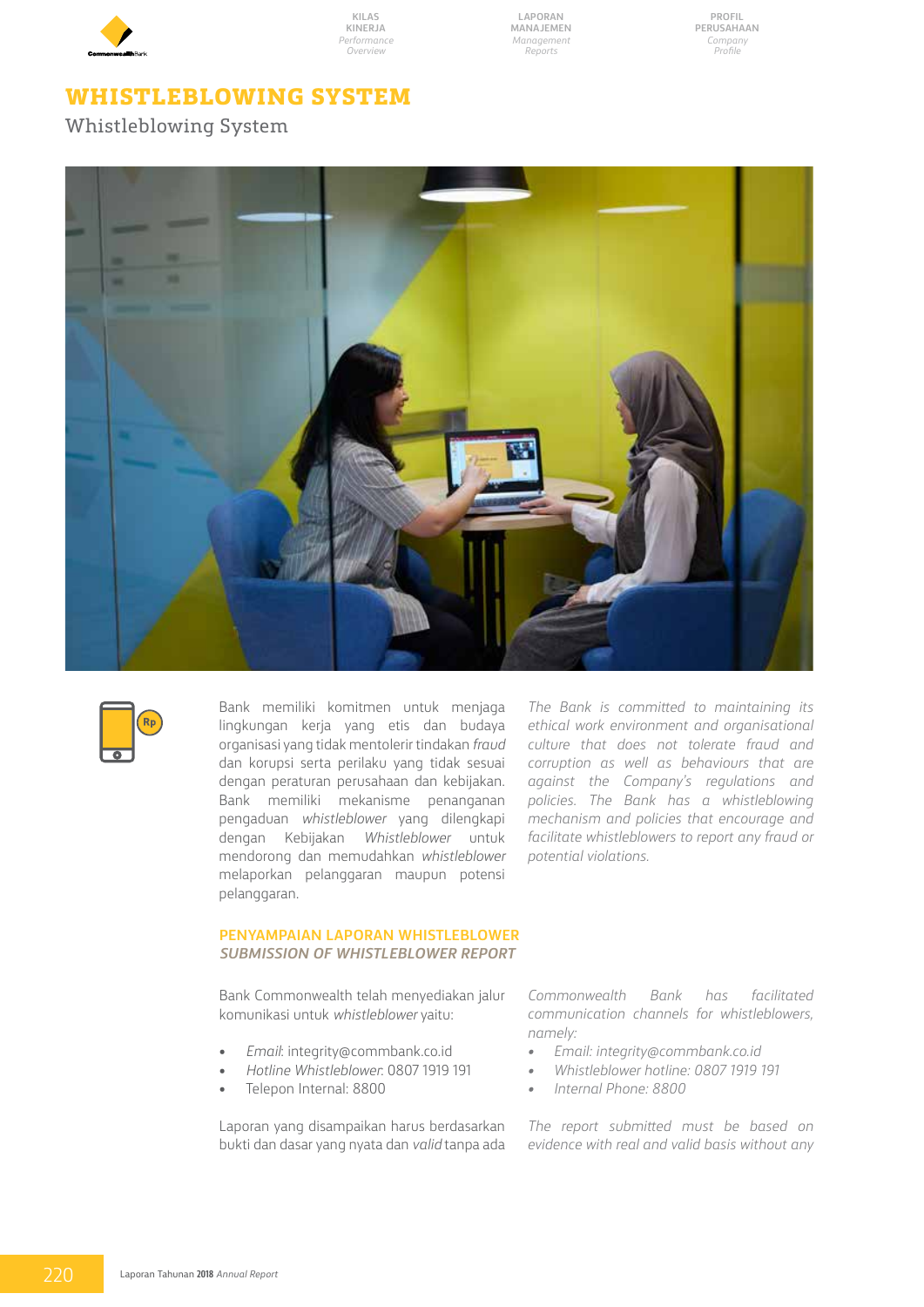**TINJAUAN FUNGSIONAL** *Functional Overview*

**Tata Kelola Perusahaan** *Corporate Governance*

**Tanggung Jawab Sosial Perusahaan** *Corporate Social Responsibility*

tujuan untuk memfitnah atau mencemarkan nama baik. Perilaku yang dapat dilaporkan, antara lain:

- Aktivitas fraud:
- Suap dan Korupsi;
- Tindakan ilegal (melakukan hal di luar kewenangan);
- Pelanggaran peraturan/hukum;
- Perilakukan tidak etis dan pelanggaran kode etik;
- Perilaku lain yang tidak pantas; dan aktivitas lain yang dapat merugikan secara financial maupun non-finansial bagi Bank atau hal lain yang terkait dengan kepentingan Bank.

#### **PERLINDUNGAN BAGI PELAPOR** *PROTECTION FOR INFORMANT*

Bank memberikan perlindungan kepada *whistleblower* dari tindakan balasan pihak yang dilaporkan dan/atau pihak lain yang memiliki kepentingan. Bank akan melindungi pelapor, identitas pelapor dengan sebaik-baiknya termasuk substansi pengungkapan. Seluruh informasi yang diterima dari *whistleblower* disimpan dengan aman dan diperlakukan sangat rahasia. Selain itu, Bank juga akan melindungi pelapor dari segala ancaman dan/atau tindakan apa pun yang dilakukan oleh pihak yang dilaporkan.

#### **PENANGANAN PELAPORAN** *REPORTING HANDLING*

Pelaporan *whistleblower* diterima dan dikelola oleh *Fraud Control Unit* (FCU). Laporan yang masuk akan diinvestigasi dengan menghubungi pelapor untuk mendapatkan informasi dan bukti atau informasi yang lebih lengkap jika diperlukan.

Jika informasi yang didapatkan dinilai tidak cukup atau tidak relevan, maka proses investigasi tidak dilanjutkan dan akan diinformasikan kepada *whistleblower*.

#### **PENGADUAN YANG DITERIMA** *COMPLAINTS RECEIVED*

Jumlah dan status pengaduan yang diterima oleh Bank melalui *whistleblowing system* di tahun 2018 adalah sebagai berikut:

*purpose of defamation. Behaviours that can be reported, among others are:*

- *- Fraud activities;*
- *Bribery and Corruption;*
- *Illegal actions (doing things outside jurisdiction);*
- *Regulation/legal violations;*
- *Unethical behaviour and violation of the code of conduct;*
- *Other inappropriate behaviours; and other activities that can be financially or nonfinancially detrimental to the Bank or other matters related to the Bank's interests.*

*Bank is providing protection to whistleblowers from retaliation from reported parties and/or other parties with interests. The Bank will protect the informant, their identity including the substance of disclosure. All information received from the whistleblower will be safely kept and confidentially treated. In addition, the Bank will also protect the informant from any threats and/or actions taken by the reported party.*

*Report from the whistleblower is received and managed by the Fraud Control Unit (FCU). The incoming report will be investigated by contacting the informant to obtain information and evidence or more comprehensive information if needed.*

In the event that the information obtained is deemed *insufficient or irrelevant, the process of the investigation shall be put off and the informant will be informed as such.* 

*The number and status of complaints received by the Bank through the whistleblowing system in 2018 are as follows:*

| <b>Status Pengaduan</b><br>Status of Complaint                 | <b>Jumlah Pengaduan</b><br>Number of Complaints |  |  |  |  |
|----------------------------------------------------------------|-------------------------------------------------|--|--|--|--|
|                                                                |                                                 |  |  |  |  |
| Dalam proses tindak lanjut<br>In follow-up process             | $\overline{\phantom{a}}$                        |  |  |  |  |
| Sudah selesai<br>Settled                                       |                                                 |  |  |  |  |
| Informasi saja/tidak ada temuan<br>Information only/No Finding |                                                 |  |  |  |  |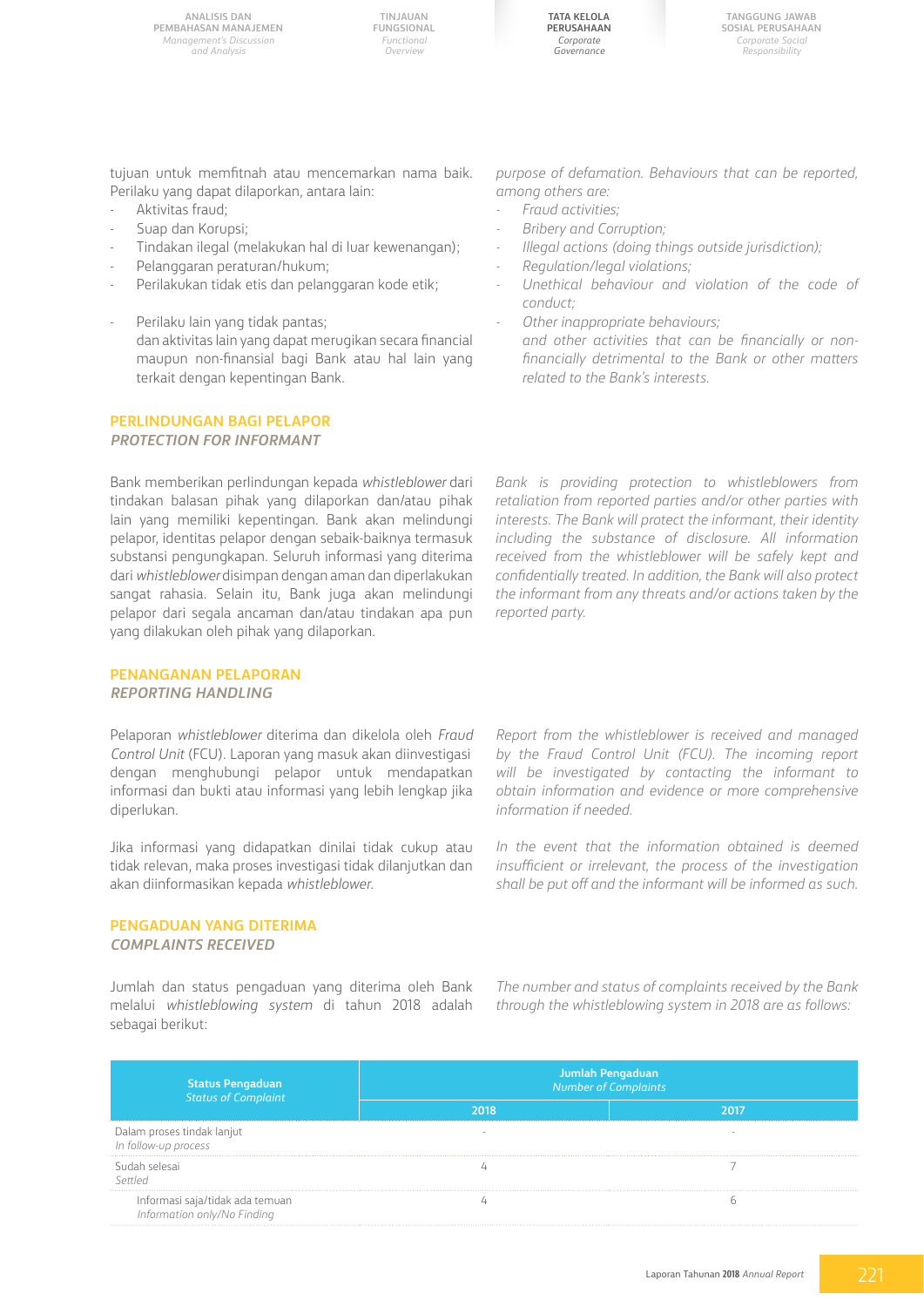| <b>CommonwealthBark</b>                               | <b>KILAS</b><br><b>KINERJA</b><br>Performance<br>Overview | MANAJEMEN<br>Management<br>Reports | PROFII<br>PERUSAHAAN<br>Company<br>Profile |  |  |
|-------------------------------------------------------|-----------------------------------------------------------|------------------------------------|--------------------------------------------|--|--|
| <b>Status Pengaduan</b><br><b>Status of Complaint</b> | Jumlah Pengaduan<br><b>Number of Complaints</b>           |                                    |                                            |  |  |
|                                                       | 2018                                                      |                                    | 2017                                       |  |  |
| Malpraktik<br>Misconduct                              | $\overline{\phantom{a}}$                                  |                                    |                                            |  |  |
| Penyimpangan<br>Fraud                                 |                                                           |                                    |                                            |  |  |
| Jumlah Pengaduan<br><b>Total Complaints</b>           |                                                           |                                    |                                            |  |  |

# **PENGUNGKAPAN INFORMASI KEBIJAKAN REMUNERASI DALAM LAPORAN TAHUNAN**

Disclosure of Remuneration Policy Information in Annual Report

### **PELAKSANAAN TATA KELOLA REMUNERASI DIREKSI DAN DEWAN KOMISARIS** *GOVERNANCE IMPLEMENTATION OF BOARD OF DIRECTORS AND BOARD OF COMMISSIONERS REMUNERATION*

Penetapan remunerasi bagi anggota Dewan Komisaris dan Direksi dilakukan melalui rekomendasi Komite Remunerasi dan Nominasi yang didasarkan pada kebijakan internal Bank Commonwealth yang tercantum di Anggaran Dasar Bank, peraturan perundang-undangan yang berlaku, serta pertimbangan atas kinerja Bank Commonwealth.

Proses selanjutnya adalah penyerahan rekomendasi tersebut kepada Dewan Komisaris untuk kemudian disampaikan dalam RUPS dan kemudian disepakati oleh para pemegang saham.

Struktur remunerasi yang diberikan kepada Dewan Komisaris dan Direksi meliputi:

- 1. Remunerasi dalam bentuk non-natura, termasuk gaji dan penghasilan tetap lainnya antara lain tunjangan, kompensasi berbasis saham, dan bentuk remunerasi lainnya; dan
- 2. Fasilitas lain dalam bentuk natura/non-natura yaitu penghasilan tidak tetap lainnya, termasuk tunjangan perumahan, transportasi, asuransi kesehatan, dan fasilitas lainnya yang dapat dimiliki maupun tidak dapat dimiliki.

Sementara struktur remunerasi yang diungkapkan paling kurang meliputi:

- 1. Paket/kebijakan remunerasi dan fasilitas lain bagi anggota Dewan Komisaris dan Direksi yang ditetapkan Rapat Umum Pemegang Saham Bank; dan
- 2. Jenis remunerasi dan fasilitas lain bagi seluruh anggota Dewan Komisaris dan Direksi, paling kurang mencakup jumlah anggota Dewan Komisaris, jumlah anggota Direksi, dan jumlah seluruh paket/kebijakan remunerasi dan fasilitas lain sebagaimana dirincikan dalam tabel di bawah ini:

*The remuneration for members of the Boards of Commissioners and Board of Directors is determined through the recommendations from the Remuneration and Nomination Committee, in accordance with the Commonwealth Bank's internal policies contained in the Bank's Articles of Association, prevailing laws and regulations, as well as the consideration of the Bank's performance.* 

*The next process is the submission of the aforementioned recommendations to the Board of Commissioners, and later is submitted to the GMS and subject to the approval by the shareholders.* 

*The remuneration structure provided to the Boards of Commissioners and Directors includes:*

- *1. Remuneration in the form of non-natural means, including salaries and other fixed income, such as allowances, stock-based compensation, and other forms of remuneration; and*
- *2. O*t*her facilities in the form of natural/non-natural means namely non-fixed income, such as housing, transportation, health insurance, and other facilities – be it those that can be owned or otherwise.*

*Meanwhile, the remuneration structure disclosed at least includes:*

- *1. Remuneration package/policy and other facilities for members of the Boards of Commissioners and Directors determined by the Bank's General Meeting of Shareholders; and*
- *2. The types of remuneration and other facilities for all members of the Boards of Commissioners and Directors, at least include the number of members of the Boards of Commissioners and Directors, as well as the total remuneration package/ policy and other facilities as detailed in the table below:*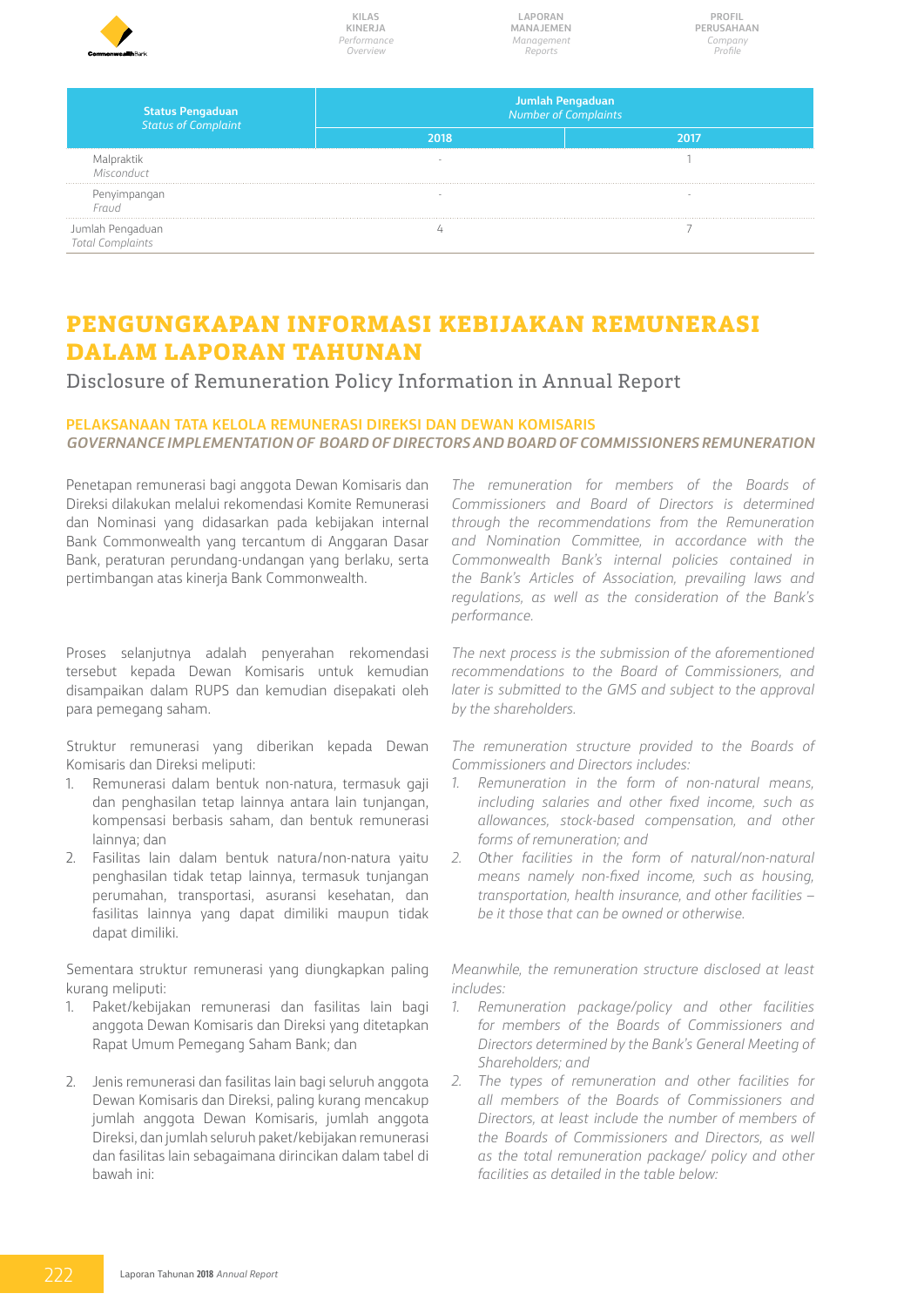| <b>ANALISIS DAN</b><br>PEMBAHASAN MANAJEMEN<br>Management's Discussion<br>and Analysis                                                                                             | TINJAUAN<br>FUNGSIONAL<br>Functional<br>Overview | <b>TATA KELOLA</b><br><b>PERUSAHAAN</b><br>Corporate<br>Governance |                                                                        | <b>TANGGUNG JAWAB</b><br>SOSIAL PERUSAHAAN<br>Corporate Social<br>Responsibility |                                                                        |  |  |  |
|------------------------------------------------------------------------------------------------------------------------------------------------------------------------------------|--------------------------------------------------|--------------------------------------------------------------------|------------------------------------------------------------------------|----------------------------------------------------------------------------------|------------------------------------------------------------------------|--|--|--|
| Jenis Remunerasi dan Fasilitas Lain                                                                                                                                                |                                                  | Jumlah Diterima di Tahun 2018<br><b>Total Received in 2018</b>     |                                                                        |                                                                                  |                                                                        |  |  |  |
|                                                                                                                                                                                    |                                                  | <b>Dewan Komisaris</b><br><b>Board of Commissioners</b>            |                                                                        | <b>Direksi</b><br><b>Board of Directors</b>                                      |                                                                        |  |  |  |
| <b>Types of Remuneration and Other Facilities</b>                                                                                                                                  |                                                  | <b>Jumlah Komisaris</b><br>Number of<br><b>Commissioners</b>       | <b>Dalam Juta Rp</b><br>(Bruto)<br><b>In Million Rupiah</b><br>(Gross) | <b>Jumlah Direktur</b><br><b>Number of Directors</b>                             | <b>Dalam Juta Rp</b><br>(Bruto)<br><b>In Million Rupiah</b><br>(Gross) |  |  |  |
| Remunerasi (gaji, bonus, tunjangan rutin, dan fasilitas<br>lainnya dalam bentuk non-natura)<br>Remuneration (salary, bonus, routine allowance, and other<br>non natural facilities |                                                  | $\overline{2}$                                                     | 4.076                                                                  | 6                                                                                | 42.723                                                                 |  |  |  |
| Fasilitas lain dalam bentuk natura (perumahan, transportasi,<br>asuransi kesehatan dan sebagainya) yang:<br>Dapat dimiliki<br>a.<br>Tidak dapat dimiliki<br>b.                     |                                                  | 2                                                                  | 793                                                                    | 6                                                                                | 2.338                                                                  |  |  |  |
| Other non-natural facilities (housing, transportation, health<br>insurance, and others) that:<br>Can be owned<br>$\sigma$<br>Cannot be owned<br>b.                                 |                                                  |                                                                    |                                                                        |                                                                                  |                                                                        |  |  |  |
| Total                                                                                                                                                                              |                                                  | 2                                                                  | 4.869                                                                  | 6                                                                                | 45.061                                                                 |  |  |  |

Menurut tingkat penghasilan, jumlah anggota Dewan Komisaris dan Direksi yang menerima paket remunerasi di tahun 2018 adalah sebagai berikut:

*Based on the classifications by income level, numbers of members of Boards of Commissioners and Directors receiving the remuneration package in 2018 are as follows:* 

| Remunerasi per orang dalam 1 (satu) tahun di 2018<br>Remuneration per person in 1 (one) year in 2018 | <b>Jumlah Komisaris</b><br><b>Number of Commissioners</b> | <b>Jumlah Direktur</b><br><b>Number of Directors</b> |
|------------------------------------------------------------------------------------------------------|-----------------------------------------------------------|------------------------------------------------------|
| Di atas Rp3 miliar<br>Above Rp3 billion                                                              |                                                           |                                                      |
| Di atas Rp2 miliar s/d Rp3 miliar<br>Above Rp2 billion to Rp3 billion                                |                                                           |                                                      |
| Di atas Rp1 miliar s/d Rp2 miliar<br>Above Rp1 billion to Rp2 billion                                |                                                           |                                                      |
| Di atas Rp500 juta s/d Rp1 miliar<br>Above Rp500 million to Rp1 billion                              |                                                           |                                                      |
| Di bawah Rp500 juta                                                                                  |                                                           |                                                      |

### **REMUNERASI BERSIFAT VARIABEL** *VARIABLE REMUNERATION*

Bank Commonwealth memberikan remunerasi yang bersifat variabel dalam bentuk *Sign on Award* (untuk karyawan baru di tingkat jabatan atau pada kondisi tertentu), *Annual Performance Bonus*, *SIP Bonus* dan *Retention Scheme*.

Jumlah Direksi, Dewan Komisaris dan karyawan yang menerima remunerasi bersifat variable selama satu tahun beserta nominalnya adalah sebagai berikut:

*Commonwealth Bank provides variable remuneration in the form of Sign on Award (for new employees based on the position or under certain conditions), Annual Performance Bonus, SIP Bonus and Retention Scheme.*

*The numbers of Directors and Commissioners and employees who received variable remunerations and their nominal for one year are as follows:*

|                                                         | Jumlah Diterima dalam 1 (satu) Tahun<br>Total Received in 1 (one) Year |                                                 |                              |                                                         |                              |                                                        |                              |                                           |
|---------------------------------------------------------|------------------------------------------------------------------------|-------------------------------------------------|------------------------------|---------------------------------------------------------|------------------------------|--------------------------------------------------------|------------------------------|-------------------------------------------|
| <b>Remunerasi</b><br><b>Bersifat</b><br><b>Variabel</b> |                                                                        | <b>Direksi</b><br><b>Board of Directors</b>     |                              | <b>Dewan Komisaris</b><br><b>Board of Commissioners</b> | Karyawan<br><b>Employees</b> |                                                        | <b>Total</b>                 |                                           |
| Variable<br>Remuneration                                | <b>Orang</b><br>Number of<br>People                                    | Dalam Juta<br><b>Rp</b><br>In Million<br>Rupiah | Orang<br>Number of<br>People | Dalam Juta<br><b>Rp</b><br>In Million<br>Rupiah         | Orang<br>Number of<br>People | <b>Dalam</b><br><b>Juta Rp</b><br>In Million<br>Rupiah | Orang<br>Number of<br>People | Dalam Juta Rp<br><b>In Million Rupiah</b> |
| Total                                                   | 6                                                                      | 16.731                                          |                              | 924                                                     | 1494                         | 78.530                                                 | 1502                         | 96.185                                    |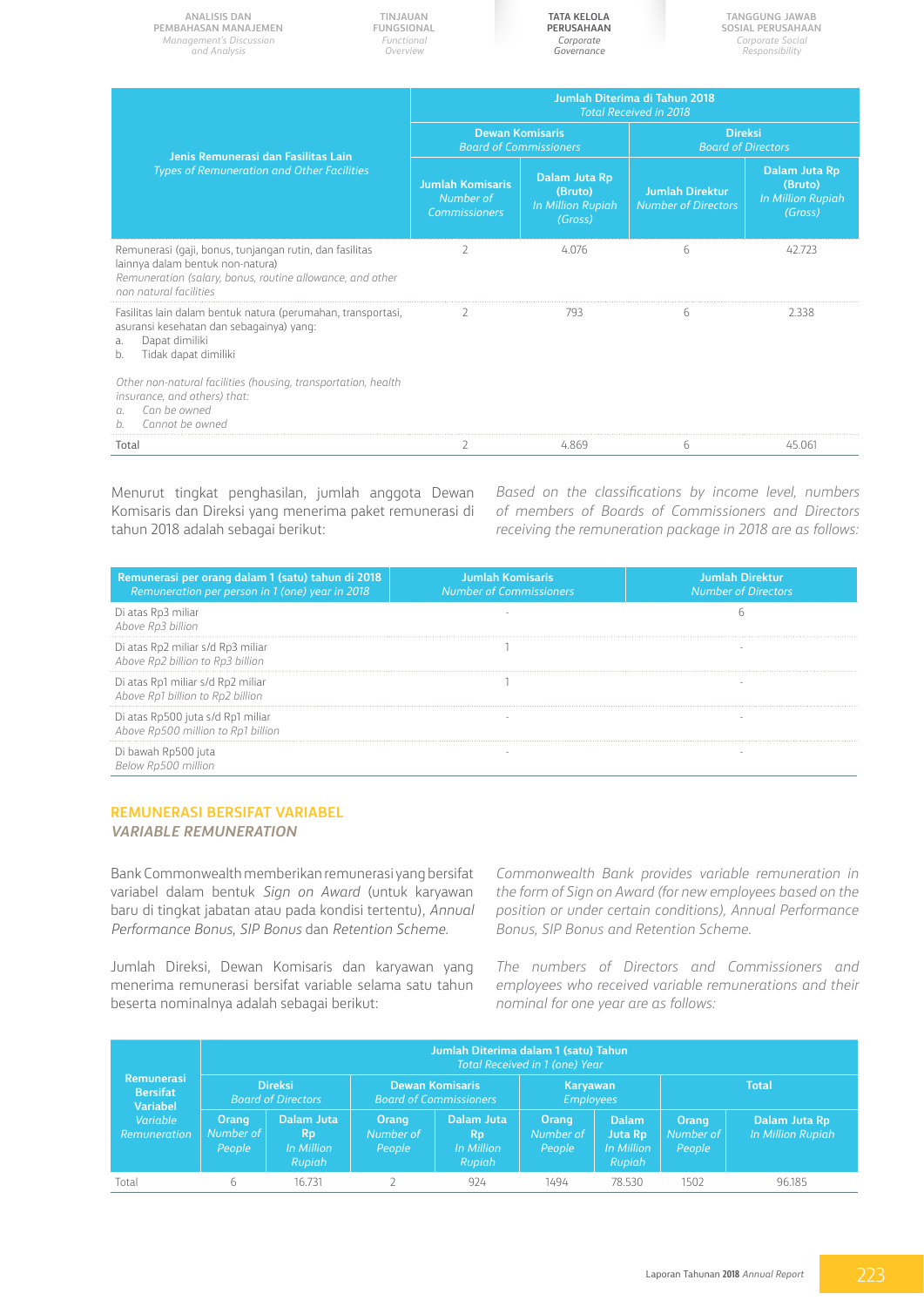

#### **JABATAN DAN JUMLAH MATERIAL RISK TAKER** *POSITIONS AND NUMBER OF MATERIAL RISK TAKERS*

Posisi-posisi yang dianggap menjadi *Material Risk Taker* terdiri dari: *Positions deemed as the Material Risk Takers consist of:* 

| No.              | <b>Jabatan</b><br>Position                                                                     |
|------------------|------------------------------------------------------------------------------------------------|
| 1                | Direktur Utama<br>President Director                                                           |
| $\overline{2}$ . | Direktur Operations & IT<br>Director of Operations & IT                                        |
| 4                | Direktur Kepatuhan<br>Director of Compliance                                                   |
| 5.               | Direktur Retail Banking<br>Director of Retail Banking                                          |
| 6.               | Direktur SME Banking<br>Director of SME Banking                                                |
| 7                | Chief of Finance<br>Chief of Finance                                                           |
| 8                | Chief of Human Resources<br>Chief of Human Resources                                           |
| 9.               | Chief of Marketing, Corporate Affairs & Legal<br>Chief of Marketing, Corporate Affairs & Legal |

# **RASIO GAJI TERTINGGI DAN TERENDAH**

# *HIGHEST AND LOWEST SALARY RATIO*

| Keterangan<br><b>Description</b>                                                                   | Rasio<br>Ratio |
|----------------------------------------------------------------------------------------------------|----------------|
| Karyawan dengan gaji tertinggi dan terendah<br>Employees with the highest and lowest salaries      | 163 4 · 1      |
| Direktur dengan gaji tertinggi dan terendah<br>Directors with the highest and lowest salaries      | フ 5・1          |
| Komisaris dengan gaji tertinggi dan terendah<br>Commissioners with the highest and lowest salaries |                |
| Karyawan dan Direktur dengan gaji tertinggi<br>Employees and Directors with the highest salaries   |                |

#### **INFORMASI PEMUTUSAN HUBUNGAN KERJA** *WORK RELATIONSHIP INFORMATION*

Sepanjang tahun 2018, Bank Commonwealth melalui kesepakatan dengan karyawan yang bersangkutan melakukan Pemutusan Hubungan Kerja karena berbagai alasan dan beberapa diantaranya adalah kinerja yang rendah dan tindakan disiplinari. Jumlah karyawan yang diputus hubungan kerjanya berjumlah 113 orang, dengan total kompensasi yang dibayarkan sebesar Rp13.533.451.390,-

*Throughout 2018, Commonwealth Bank has conducted work termination of the employees concerned. These were done due to various reasons, some of which are due to low performance and disciplinary actions. The employees who have been terminated numbered 113, with the compensation paid amounting to Rp13,533,451,390.*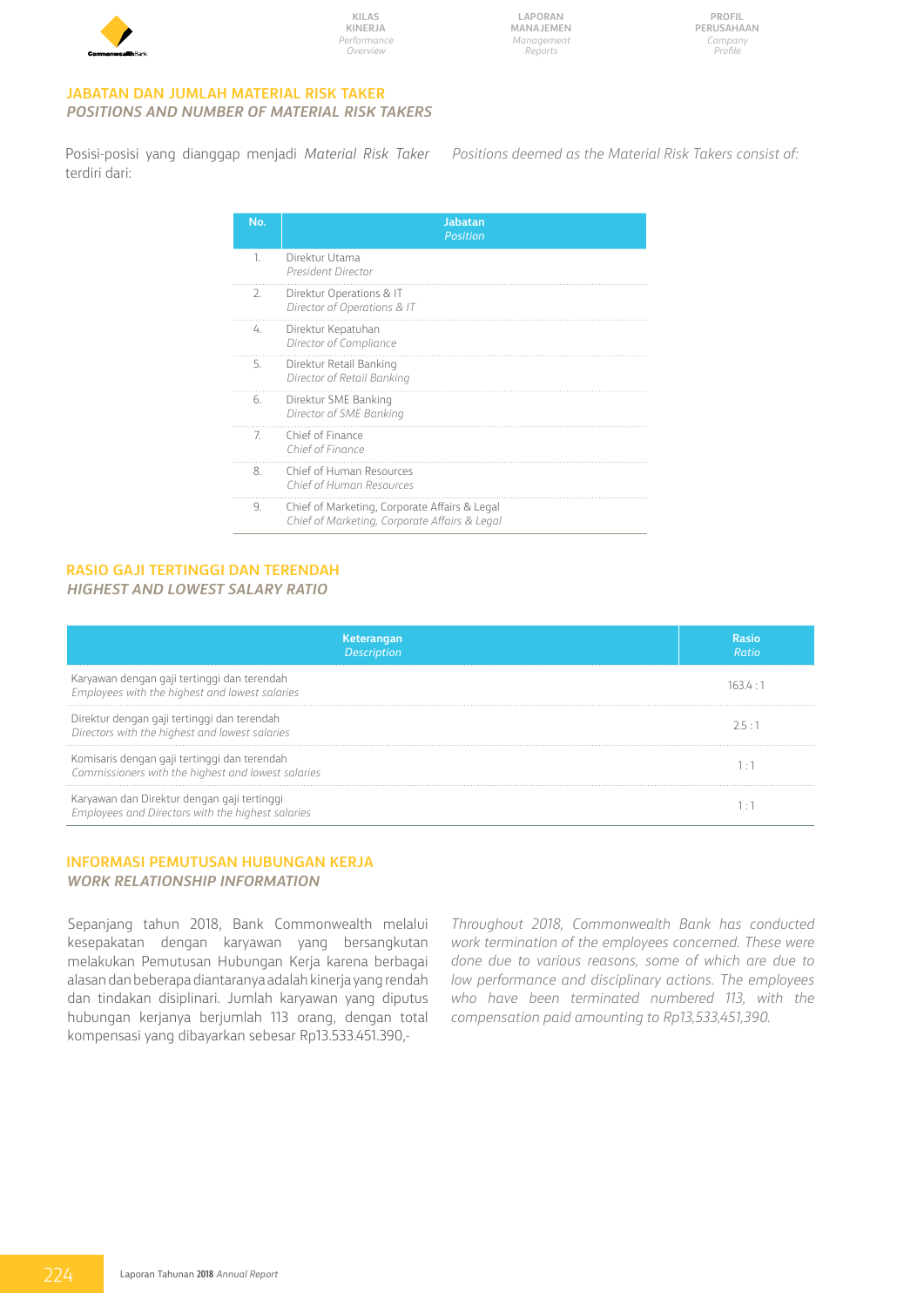**Tanggung Jawab Sosial Perusahaan** *Corporate Social Responsibility* **Tata Kelola Perusahaan TINJAUAN FUNGSIONAL** *Corporate Governance Functional Overview* **Analisis dan Pembahasan Manajemen** *Management's Discussion and Analysis* **Jumlah Nominal Kompensasi yang Dibayarkan per Orang dalam 1 Tahun** *Total Compensation Paid per Person in 1 Year*  **Jumlah Karyawan**

Di atas Rp1 miliar *Above Rp1 billion* 1 Di atas Rp500 juta s/d Rp1 miliar *Above Rp500 million to Rp1 billion* 3 Rp500 juta ke bawah *Below Rp500 million* 109

## **REMUNERASI BERSIFAT VARIABEL YANG DITANGGUHKAN** *DEFERRED VARIABLE REMUNERATION*

Informasi kebijakan dan informasi jumlah total yang dibayarkan selama 1 tahun *Information on policy and total paid for 1 year* 

## **RINCIAN JUMLAH REMUNERASI DALAM SETAHUN**

*DETAIL OF TOTAL REMUNERATION IN A YEAR*

| Remunerasi yang Bersifat Tetap <sup>*</sup> )<br><b>Fixed Remuneration*)</b>                           |                                    |                          |  |
|--------------------------------------------------------------------------------------------------------|------------------------------------|--------------------------|--|
| Tunai<br>Cash                                                                                          |                                    |                          |  |
| Saham/Instrumen yang berbasis saham yang diterbitkan Bank<br>Stock based instrument issued by the Bank |                                    |                          |  |
| <b>Remunerasi yang Bersifat Variabel*)</b><br>Variable Remuneration*)                                  |                                    |                          |  |
|                                                                                                        | Tidak Ditangguhkan<br>Not Deferred | Ditangguhkan<br>Deferred |  |
| Tunai<br>Cash                                                                                          |                                    |                          |  |
| Saham/Instrumen yang berbasis saham yang diterbitkan Bank<br>Stock based instrument issued by the Bank |                                    |                          |  |
| hanya untuk Material Risk Taker dan diungkan dalam juta Runjah                                         |                                    |                          |  |

\*) hanya untuk Material Risk Taker dan diungkap dalam juta Rupiah. *only for Material Risk Takers and disclosed in million Rupiah.* 

## **INFORMASI KUANTITATIF** *QUANTITATIVE INFORMATION*

#### **Jenis Remunerasi yang bersifat Variabel** *Type of Variable Remuneration* **Sisa yang Masih Ditangguhkan** *Remaining Amount Deferred* **Total Pengurangan Selama Periode Laporan** *Total Reduction during the Reporting Period*  **Disebabkan Penyesuaian Eksplisit (A)** *Caused by Explicit*  **Disebabkan Penyesuaian Implisit (B)** *Caused by Implicit Adjustment (B)* **Total (A) + (B)** Tunai (dalam juta Rupiah) *Cash (in million Rupiah)* - - - - Saham/instrumen yang berbasis saham yang diterbitkan Bank (dalam lembar saham dan nominal juta rupiah yang merupakan konversi dari lembar saham tersebut) *Stock based instrument issued by the Bank (in shares and nominal million rupiah as a conversion of the shares)*  - - - -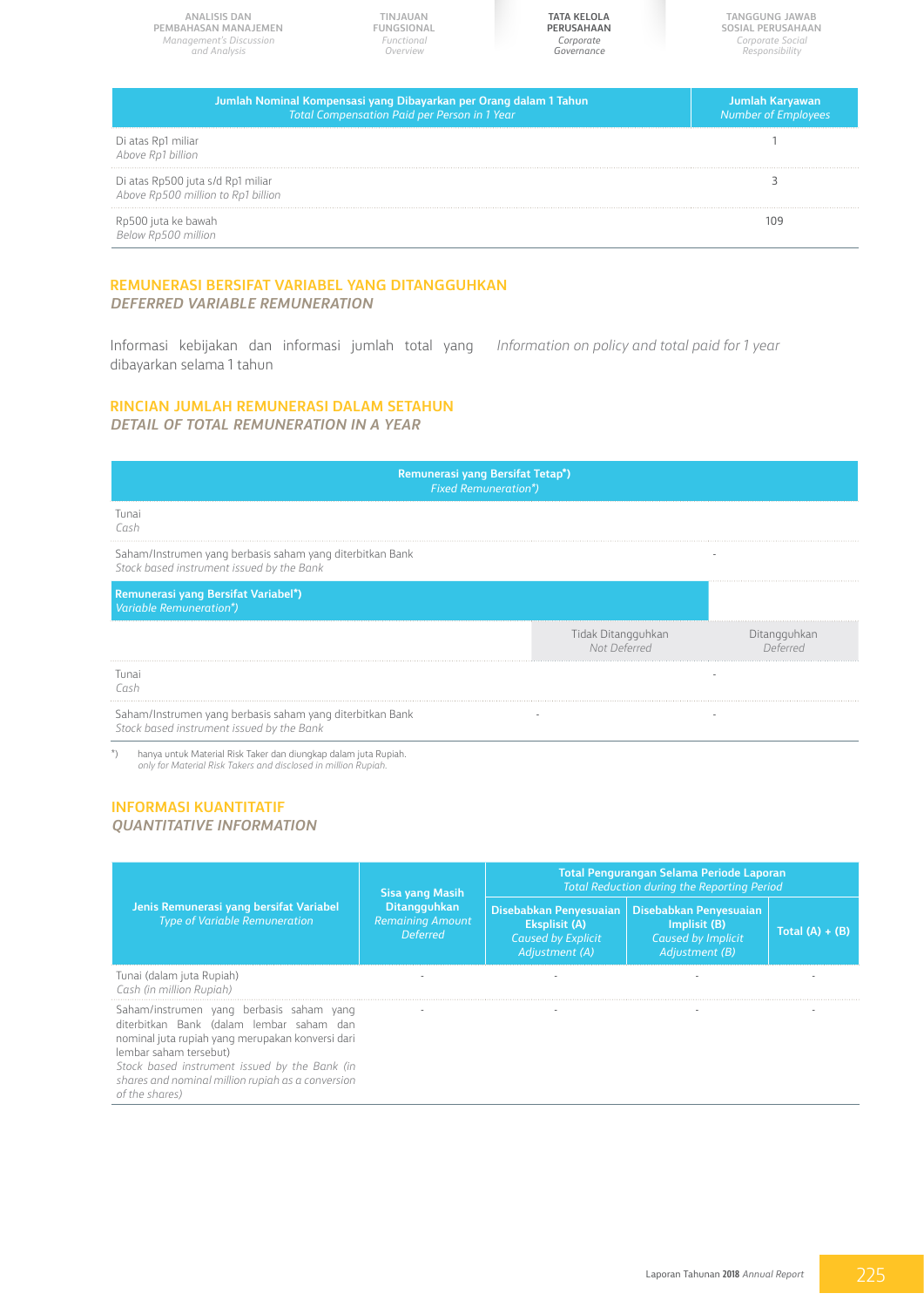

**Laporan Manajemen** *Management Reports*

# **LAPORAN TATA KELOLA TERINTEGRASI**

Integrated Governance Report



## **Tata Kelola Terintegrasi** *Integrated Governance*

Konglomerasi keuangan (Commonwealth Bank of Australia) telah menerapkan tata kelola terintegrasi berdasarkan Peraturan Otoritas Jasa Keuangan No. 18/ POJK.03/2014 tentang Penerapan Tata Kelola Terintegrasi bagi Konglomerasi Keuangan dan Surat Edaran OJK No. 15/SEOJK.03/2015. Bank Commonwealth sebagai Entitas Utama dalam konglomerasi keuangan telah mengintegrasikan penerapan tata kelola yang baik pada Konglomerasi Keuangan CBA yang terdiri dari Bank Commonwealth, PT Commonwealth Life, dan PT First State Investments Indonesia.

Kebijakan tata kelola terintegrasi yang disusun sebagai acuan untuk mendukung entitas dalam konglomerasi keuangan dalam menerapkan tata kelola integrasi antara lain:

- Kebijakan Tata Kelola Terintegrasi
- Kebijakan Manajemen Risiko Terintegrasi
- Kebijakan Kewajiban Penyediaan Modal Minimum Terintegrasi
- Pedoman dan Tata Tertib Komite Tata Kelola Terintegrasi
- Pedoman dan Tata Tertib Komite Manajemen Risiko Terintegrasi

*The Financial Conglomerate (Commonwealth Bank of Australia) has implemented the integrated governance in accordance with the Financial Services Authority Regulation No. 18/POJK.03/2014 on the Implementation of Integrated Governance for Financial Conglomerates and the Financial Services Authority Circulation Letter No. 15/SEOJK.03/2015. Commonwealth Bank as the Prime Entity of the financial conglomerate has integrated the implementation of good corporate governance on the CBA Financial Conglomerate including Commonwealth Bank, PT Commonwealth Life and PT First State Investments Indonesia.* 

*The integrated governance policies have been drafted as a reference to support the entities in the financial conglomerate in implementing the integrated policies among others are:* 

- *- Integrated Governance Policy*
- *- Integrated Risk Management Policy*
- *- Integrated Minimum Capital Provision Policy*
- *- Guideline and Rules of Integrated Governance Committee*
- *- Guideline and Rules of Integrated Risk Management Committee*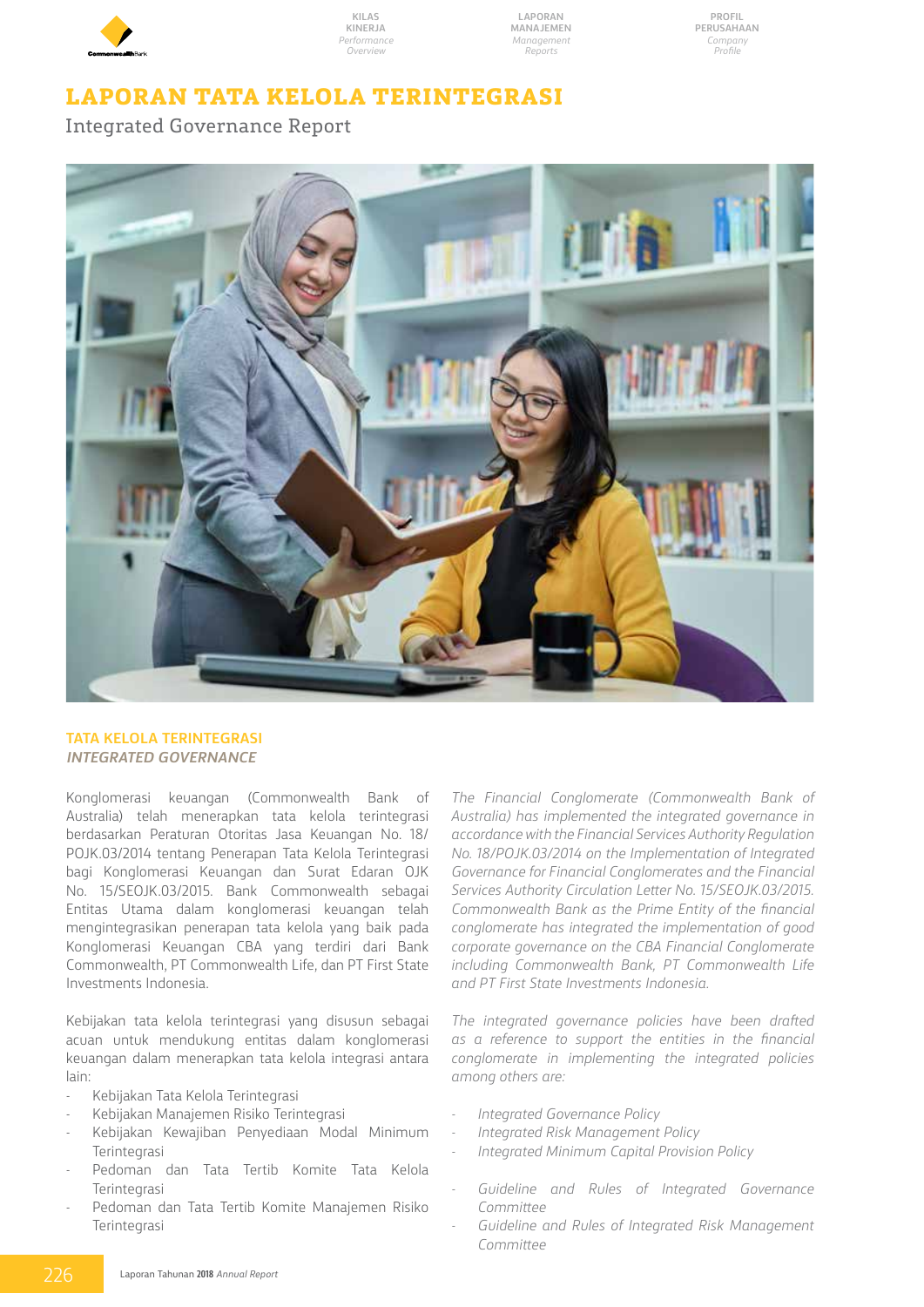**TINJAUAN FUNGSIONAL** *Functional Overview*



**Tanggung Jawab Sosial Perusahaan** *Corporate Social Responsibility*

#### **Laporan Penilaian Pelaksanaan Tata Kelola Terintegrasi**

Penilaian pelaksanaan tata kelola terintegrasi telah dilakukan secara *self-assessment* selama 2 (dua) kali dalam setahun. Penilaian dilakukan terhadap 3 aspek yaitu *governance structure, governance process*, dan *governance outcome*. Berikut hasil penilaian selama tahun 2018:

## *Report on Assessment of Integrated Governance Implementation*

*The assessment of the integrated governance implementation has been conducted by means of selfassessment twice in a year. The assessment donducted is* 

*done on the following three aspects: governance structure, governance process and governance outcome. The following are the results of the assessment throughout 2018:* 

|                                    | <b>Hasil Penilaian Sendiri</b><br><b>Self Assessment Result</b><br>Pelaksanaan Tata Kelola Terintegrasi<br><b>Integrated Governance Implementation</b>                                                                                                                                                                                                                                                                                                                                                                                                                                                                                                                                                                                                                                |
|------------------------------------|---------------------------------------------------------------------------------------------------------------------------------------------------------------------------------------------------------------------------------------------------------------------------------------------------------------------------------------------------------------------------------------------------------------------------------------------------------------------------------------------------------------------------------------------------------------------------------------------------------------------------------------------------------------------------------------------------------------------------------------------------------------------------------------|
| Entitas Utama<br>Prime Entity      | : PT Bank Commonwealth                                                                                                                                                                                                                                                                                                                                                                                                                                                                                                                                                                                                                                                                                                                                                                |
| Posisi<br>Position                 | : Desember 2018/December 2018                                                                                                                                                                                                                                                                                                                                                                                                                                                                                                                                                                                                                                                                                                                                                         |
| <b>Peringkat</b><br>Rank           | Definisi Peringkat<br><b>Ranking Definition</b>                                                                                                                                                                                                                                                                                                                                                                                                                                                                                                                                                                                                                                                                                                                                       |
|                                    | Konglomerasi Keuangan dinilai telah melakukan penerapan Tata Kelola Terintegrasi yang secara umum baik. Hal ini tercermin dari<br>pemenuhan yang memadai atas penerapan prinsip Tata Kelola Terintegrasi. Apabila terdapat kelemahan dalam penerapan Tata Kelola<br>Terintegrasi, secara umum kelemahan tersebut kurang signifikan dan dapat diselesaikan dengan tindakan normal oleh Entitas Utama<br>dan/atau LJK.<br>The Financial Conglomerate is deemed to have generally implemented the Integrated Governance well. This is reflected from the<br>adequate fulfillment of the implementation of the Integrated Governance principle. In the event that there are weaknesses in the the<br>Integrated Governance implementation, these are deemed insignificant and resolvable. |
| <b>Analisis</b><br><b>Analysis</b> |                                                                                                                                                                                                                                                                                                                                                                                                                                                                                                                                                                                                                                                                                                                                                                                       |

#### **Governance Structure**

- 1. Anggota Direksi dan Dewan Komisaris Entitas Utama (PTBC) telah memenuhi persyaratan integritas, kompetensi, dan reputasi keuangan. Seluruh anggota Direksi telah lulus fit and proper test dan memperoleh persetujuan OJK.
- 2. Anggota Dewan Komisaris dan Direksi merupakan bankir nasional dan internasional yang memiliki pengalaman dan pengetahuan perbankan, serta memiliki pemahaman atas risiko-risiko yang ada pada di industri perbankan maupun keuangan.
- 3. Komposisi Direksi dan Dewan Komisaris sesuai dengan ketentuan. Pada 6 Desember 2018, Rapat Umum Pemegang Saham (RUPS) telah menyetujui pengunduran diri anggota Dewan Komisaris Entitas Utama yaitu Coenraad Johannes Jonker (Presiden Komisaris) dan Andrew Farmer (Wakil Presiden Komisaris) dan RUPS langsung mengangkat David Cohen sebagai Presiden Komisaris dan Stephen Vile sebagai Wakil Presiden Komisaris.
- 4. Komite Tata Kelola Terintegrasi memiliki pedoman yang merupakan acuan dalam melaksanakan tugas dan tanggung jawabnya.
- 5. Satuan Kerja Terintegrasi (SKKT, SKAIT dan SKMRT) independen terhadap satuan kerja operasional dengan kapasitas sumber daya manusia memadai dalam mendukung pelaksanaan tugasnya.
- 6. PTBC sebagai Entitas Utama memiliki struktur organisasi yang memadai dan didukung dengan kebijakan, prosedur dan Penetapan Limit Risiko yang memadai dalam menerapkan Manajemen Risiko Terintegrasi.
- 7. Kebijakan Tata Kelola Terintegrasi disusun sesuai dengan ketentuan OJK yang mencakup Kerangka Tata Kelola Terintegrasi bagi Entitas Utama dan entitas dalam Konglomerasi Keuangan.

#### *Governance Structure*

- *1. The Board of Commissioners (BoC) and Board of Director (BoD) of the prime entity (PTBC) have met the requirements of integrity, competence and financial reputation. All BoD members have passed OJK's fit and proper test.*
- *2. BoC and BoD are local and international bankers with vast banking experience and knowledge, and thorough understanding on risks applicable in banking and financial industries.*
- *3. Composition of the BOD and BOC are as per regulations. On 6 December 2018, the GMS has approved the resignation of the BOC Prime Entity members i.e. Coenraad Johannes Jonker (President Commissioner) and Andrew Farmer (Vice President Commissioner) and the GMS has nominated David Cohen and Stephen Vile as President Commissioner and Vice President Commissioner respectively.*
- *4. The roles and responsibilities of the Integrated Corporate Governance Committee is stipulated in the committee charter.*
- *5. Integrated working units such as Integrated Compliance (SKKT), Integrated Internal Audit (SKAIT) and Integrated Risk Management (SKMRT) are independent operational work units with sufficient human resources to support its duties.*
- *6. PTBC as Prime Entity has adequate organisation structure and is supported by adequate policies, procedures and determination of risk limit to implement the Integrated Risk Management.*
- *7. The Integrated Corporate Governance Policy is formulated as per OJK regulations including Integrated Governance Framework for Prime Entity and entities within Financial Conglomerate.*

#### **Governance Process**

- 1. Direksi Entitas Utama melakukan pemantauan terhadap Pelaksanaan Tata Kelola Terintegrasi pada entitas dalam Konglomerasi Keuangan dan menindaklanjuti arahan dan/atau nasihat dari Dewan Komisaris Entitas Utama yang disampaikan baik melalui rapat Komite dan Dewan Komisaris.
- 2. Dewan Komisaris Entitas Utama melakukan pengawasan terhadap Pelaksanaan Tata Kelola Terintegrasi dalam Konglomerasi Keuangan melalui rapat Komite Tata Kelola Terintegrasi dan Dewan Komisaris Entitas Utama yang diselenggarakan setiap 6 (enam) bulan sekali.
- 3. Entitas dalam Konglomerasi Keuangan (SKKT, SKAIT, dan SKMRT) melakukan pertemuan secara rutin dalam rangka penerapan tata kelola terintegrasi termasuk kewajiban pelaporan bagi masing-masing entitas.

#### *Governance Process*

- *1. BOD of Prime Entity monitors the implementation of integrated corporate governance in the financial conglomerate and follow up recommendation from BoC through the committee and BoC meetings.*
- *2. BOC of Prime Entity conducts the supervision and evaluates the implementation of integrated corporate governance through the Integrated Corporate Governance committee on semi-annual basis.*
- *3. Entities within the Financial Conglomerate (SKKT, SKAIT and SKMRT) have conducted meetings on regular basis including on reporting obligations for each entity.*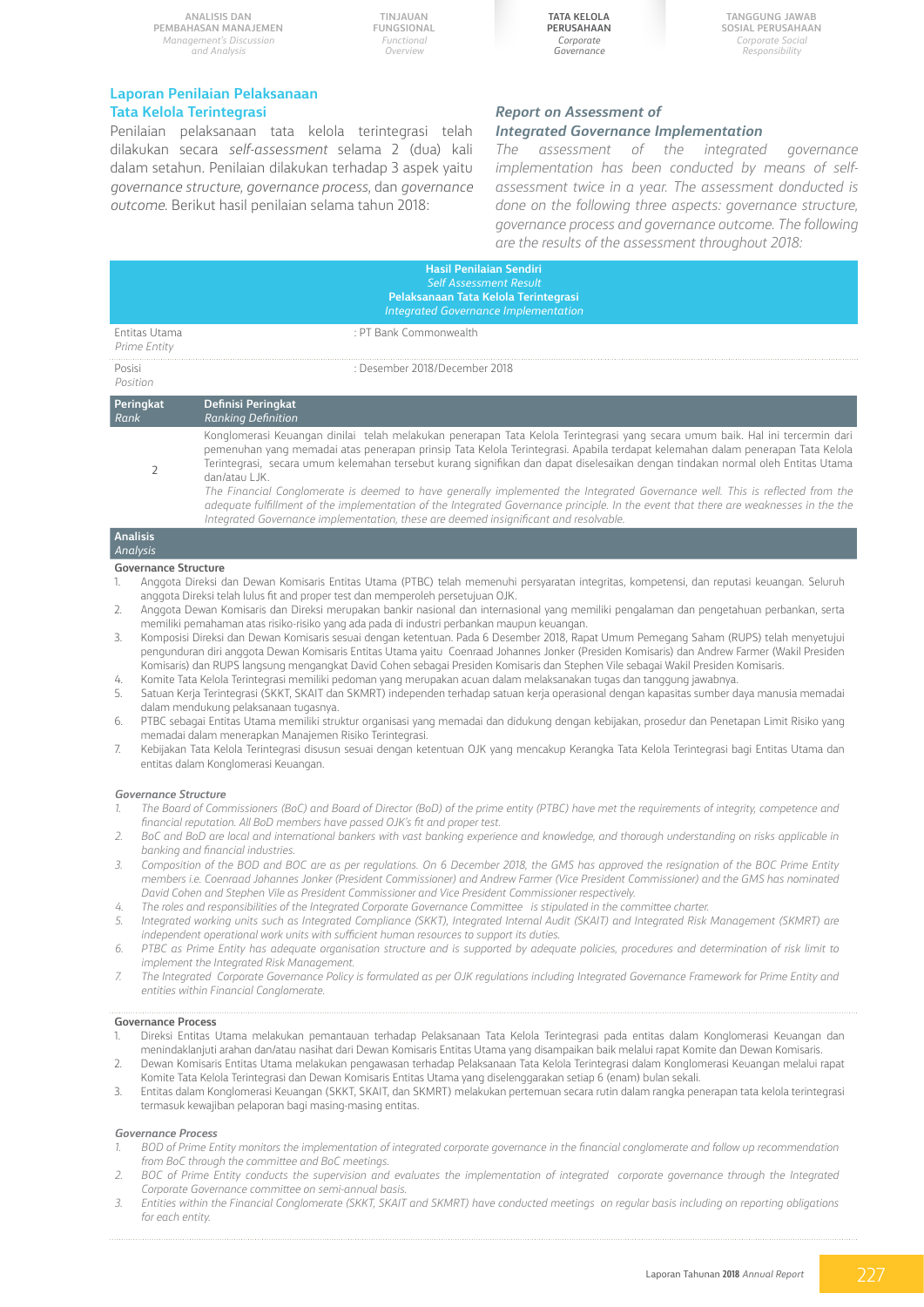

**Laporan Manajemen** *Management Reports*

**Profil Perusahaan** *Company Profile*

#### **Governance Outcome**

- 1. Hasil penilaian self-assessment Tata Kelola Terintegrasi dalam konglomerasi keuangan adalah 2.
- 2. Hasil self-assessment dan laporan tata kelola terintegrasi telah disampaikan kepada OJK sesuai dengan ketentuan.
- 3. Entitas Utama mendokumentasikan dengan baik hasil rapat Dewan Komisaris Entitas Utama dan Komite Tata Kelola Terintegrasi.
- 4. Satuan Kerja Terintegrasi (Satuan Kerja Kepatuhan Terintegrasi, Satuan Kerja Audit Terintegrasi, dan Satuan Kerja Manajemen Risiko Terintegrasi) telah menyampaikan laporan pelaksanaan tugas dan tanggung jawabnya kepada Direksi Entitas Utama.
- 5. Direksi Entitas Utama telah menindaklanjuti rekomendasi Komite Tata Kelola Terintegrasi terkait penerapan Tata Kelola Terintegrasi termasuk hasil audit.

#### *Governance Outcomes*

- *1. The Integrated Governance self-assessment in the financial conglomerate resulted in the score of 2.*
- *2. The result of the integrated governance self-assessment has been submitted to the Financial Services Authority in accordance with the applicable provision.*
- *3. The Prime Entity docements the result of the meeting of the Prime Entity's Board of Commissioners and the Integrated Governance Committee well.*
- *4. Integrated Work Unit (consisting of Integrated Compliance Work Unit, Integrated Audit Work Unit and Integrated Risk Management Work Unit) have submitted the report on the implementation of their duties and responsibilities to the Prime Entity's Board of Directors.*
- *5. The Prime Entity's Board of Directors has done the follow-up on the recommendations from the Integrated Governance Committee in relation with the Integrated Governance Implementation, including the audit result.*

## **Struktur Konglomerasi Keuangan**

#### *Structure of Financial Conglomerate*

Sampai dengan akhir Desember 2018 tidak terdapat perubahan kepemilikan saham atas entitas konglomerasi keuangan Commonwealth Bank of Australia yang terdiri dari Commonwealth Bank, PT Commonwealth Life, dan PT First State Investment Indonesia (FSII).

*As of the end of December 2018, there was no change in share ownership of the entities of Commonwealth Bank of Australia financial conglomerate, which includes Commonwealth Bank, PT Commonwealth Life and PT First State Investment Indonesia (FSII).* 

## **Struktur Konglomerasi Keuangan-Commonwealth Bank of Australia** *Financial Conglomeration Structure-Commonwealth Bank of Australia*



Sebagai bagian dari strategi bisnis Pemegang Saham Pengendali Entitas Utama (Commonwealth Bank of Australia) untuk fokus pada bisnis inti perbankan dan membangun "*a Simpler, Better Bank"*, Commonwealth Bank of Australia akan melepaskan kepemilikan sahamnya di PT Commonwealth Life. Sejalan dengan rencana tersebut, *As part of the business strategy of the Controlling Prime Entity Shareholders (Commonwealth Bank of Australia) to focuses on the banking core business and developing "a Simpler, Better Bank", Commonwealth Bank of Australia plans to release its share ownership in PT Commonwealth Life. In line with the plan, Commonwealth Bank as the*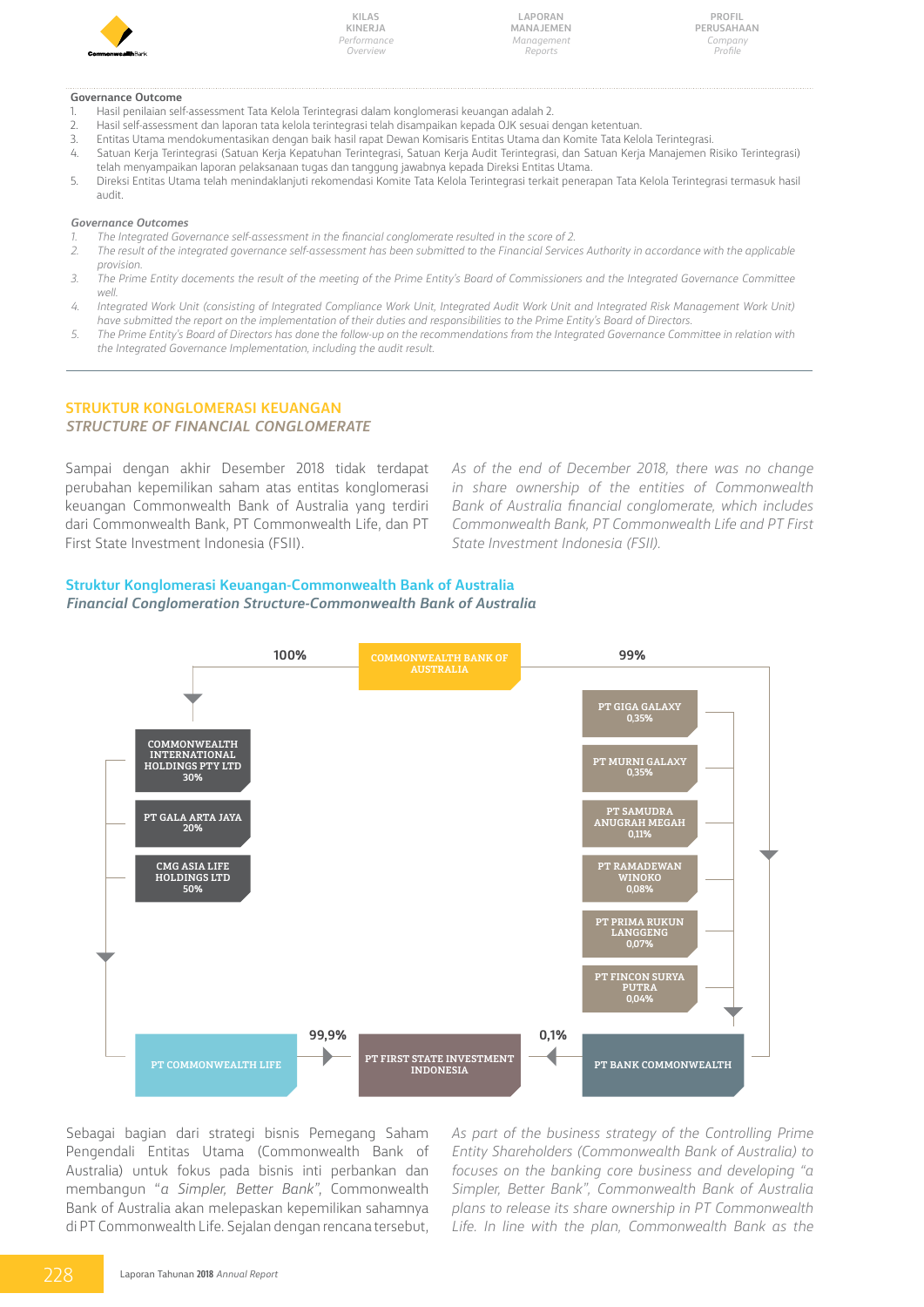**Analisis dan Pembahasan Manajemen** *Management's Discussion and Analysis*

**TINJAUAN FUNGSIONAL** *Functional Overview*

**Tata Kelola Perusahaan** *Corporate Governance*

**Tanggung Jawab Sosial Perusahaan** *Corporate Social Responsibility*

Bank Commonwealth sebagai entitas utama konglomerasi keuangan juga berencana untuk melepas kepemilikan sahamnya pada FSII, dan rencana divestasi tersebut telah mendapat persetujuan OJK pada tanggal 29 Januari 2019.

*Prime Entity of the financial conglomerate also plans to release its share ownership in FSII, and the plan of such divestation has been approved by the Financial Services Authority on 29 January 2019.* 

#### **Struktur Kepemilikan** *SHAREHOLDERS COMPOSITION*

## **Struktur Kepemilikan Saham Bank Commonwealth per Desember 2018**

*Structure of Commonwealth Bank's Shareholders as of December 2018*

|    | Nama<br>Name                   | Jumlah Saham<br><b>Shareholders</b> | Prosentase<br>Percentage |
|----|--------------------------------|-------------------------------------|--------------------------|
|    | Commonwealth Bank of Australia | 3781469                             |                          |
|    | PT Giga Galaxy                 |                                     |                          |
|    | PT. Murni Galaxy               |                                     |                          |
| 4  | PT Samudra Anugerah Megah      |                                     |                          |
| 5. | PT Ramadewan Winoko            |                                     |                          |
| 6  | PT Prima Rukun Langgeng        |                                     |                          |
|    | PT Fincom Surya Putra          |                                     |                          |
|    |                                |                                     |                          |

## **Struktur Kepemilikan Saham PT Commonwealth Life per Desember 2018** *Structure of PT Commonwealth Life's Shareholders as of December 2018*

| Nama<br>Name                           | Jumlah Saham<br>Shareholders | Prosentase<br>Percentage |
|----------------------------------------|------------------------------|--------------------------|
| CMG Asia Life Holdings Ltd             |                              |                          |
| Commonwealth International Holding Pty | 7465                         |                          |
| PT Gala Arta Jaya                      | 18310                        |                          |
|                                        |                              |                          |

## **Struktur Kepemilikan Saham PT First State Investment Indonesia per Desember 2018** *The Structure of PT First State Investment Indonesia's Shareholders as of December 2018*

| No    | <b>Nama</b><br><b>Name</b> | Jumlah Saham<br>Shareholders | Prosentase<br>Percentage |
|-------|----------------------------|------------------------------|--------------------------|
|       | PT Commonwealth Life       | 374 Seri A<br>73.192 Seri B  | 99 9%                    |
|       | PT Bank Commonwealth       | 64 Seri A                    | 0.1%                     |
| Total |                            | 73 630                       | 1በበ%                     |

#### **Struktur Kepengurusan** *Management Structure*

Anggota Direksi dan Dewan Komisaris Entitas Utama dan entitas dalam konglomerasi keuangan telah memenuhi persyaratan integritas, kompetensi dan reputasi keuangan sebagaimana yang ditetapkan oleh ketentuan. Berikut struktur kepengurusan anggota konglomerasi keuangan:

*Members of the Boards of Directors and Commissioners of the Prime Entity and the entities in the financial conglomerate have met the integrity, competence and financial reputation requirements as stipulated in the applicable provision. The following is the structure of the financial conglomerate:*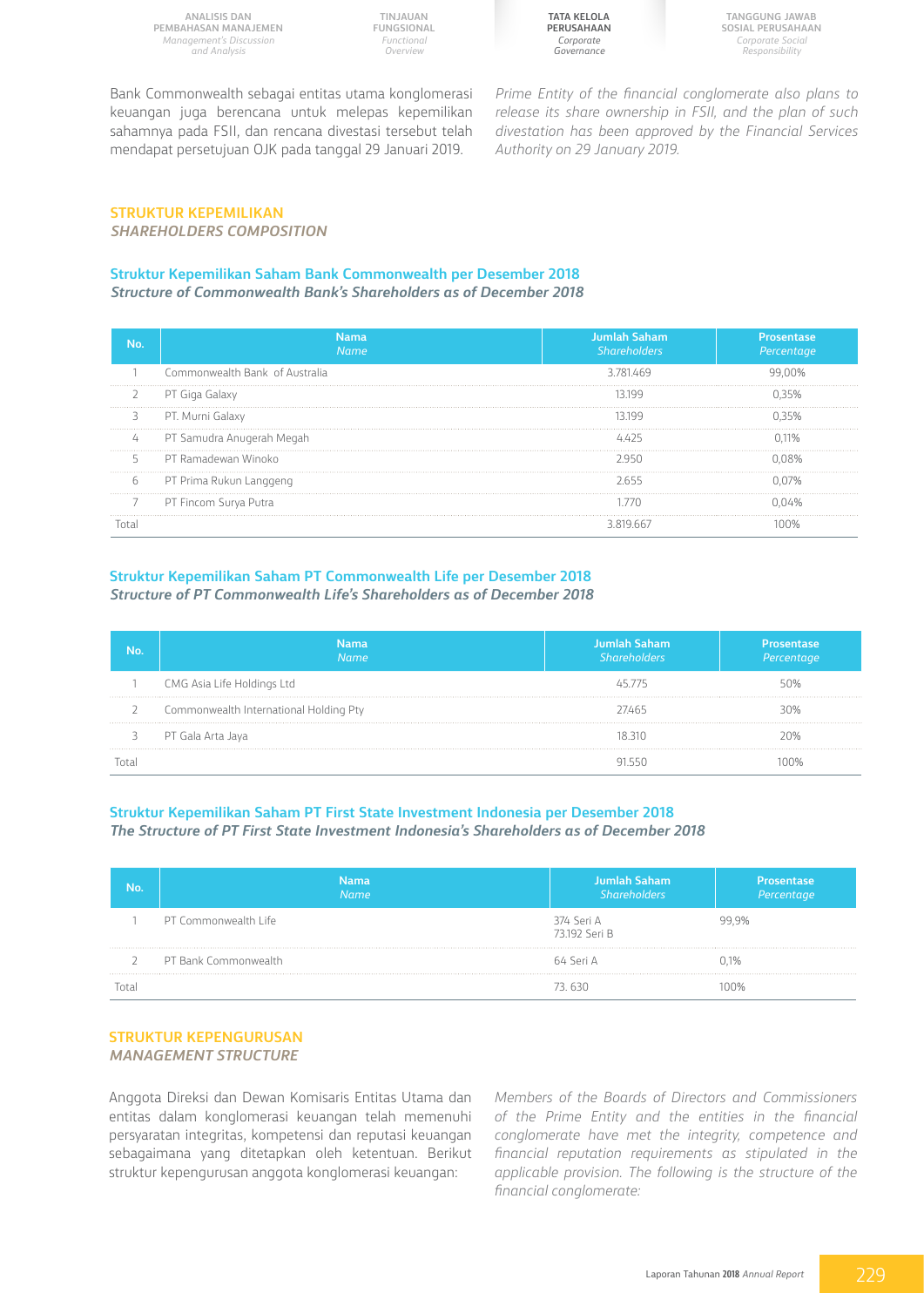

**Profil Perusahaan** *Company Profile*

## **Struktur Kepengurusan Bank Commonwealth**

## *Management Structure of Commonwealth Bank*

|           | <b>Direksi</b><br><b>Board of Directors</b>                                                                                                                                                                        |    | <b>Dewan Komisaris</b><br><b>Board of Commissioners</b>                                                                                                                                          |
|-----------|--------------------------------------------------------------------------------------------------------------------------------------------------------------------------------------------------------------------|----|--------------------------------------------------------------------------------------------------------------------------------------------------------------------------------------------------|
| 2.<br>3.  | Lauren Sulistiawati (Presiden Direktur/President Director)<br>Tijoe Mei Tjuen (Direktur Operasional dan TI/Director of Operations<br>and $ID$<br>Rustini Dewi (Direktur Retail Banking/Director of Retail Banking) |    | David Cohen (Presiden Komisaris/President Commissioner)*<br>Stephen Vile (Wakil Presiden Komisaris/Vice President<br>Commissioner)*<br>Suwartini (Komisaris Independen/Independent Commissioner) |
| 4.<br>-5. | Ida Apulia Simatupang (Direktur SME Banking/Director of SME<br>Banking)<br>Thio Sucy (Direktur Kepatuhan/Director of Compliance)                                                                                   | 4. | Khairil Anwar (Komisaris Independen/Independent Commissioner)                                                                                                                                    |

\*) Efektif memperoleh persetujuan OJK masing-masing per tanggal 8 Maret 2019 dan 25 Februari 2019. *Effective as per the OJK approval on 8 March 2019 and 25 February 2019 respectively.*

## **Struktur Kepengurusan PT Commonwealth Life** *Management Structure of PT Commonwealth Life*

|                | <b>Direksi</b><br><b>Board of Directors</b>                                                                                                                                                                                                                                                                                                                      |    | <b>Dewan Komisaris</b><br><b>Board of Commissioners</b>                                                                                                                                                                                           |
|----------------|------------------------------------------------------------------------------------------------------------------------------------------------------------------------------------------------------------------------------------------------------------------------------------------------------------------------------------------------------------------|----|---------------------------------------------------------------------------------------------------------------------------------------------------------------------------------------------------------------------------------------------------|
| 3.<br>4.<br>5. | Elvis Liongosari (Presiden Direktur/President Director)<br>Agus Setiawan (Direktur Teknik/Technical Director)<br>Edwin Prayitno (Direktur Keuangan/Director of Finance)<br>Indrayana Aqustsaputra (Direkur Alternative Distibution Channel/<br>Director of Alternative Distribution Channel)<br>Sastradinata (Direktur Penjualan Keagenan/Agency Sales Director) | 4. | Simon John Bennett (Presiden Komisaris/President Commissioner)<br>Helen Wijaya (Komisaris/Commissioner)<br>Jono Effendi (Komisaris Independen/Independent Commissioner)<br>Teuku Radja Sjahnan (Komisaris Independen/Independent<br>Commissioner) |

## **Struktur Kepengurusan PT First State Investments Indonesia**

*Management Structure of PT First State Investments Indonesia* 

| <b>Direksi</b><br><b>Board of Directors</b>                                                                                              | <b>Dewan Komisaris</b><br><b>Board of Commissioners</b>                                                                                           |
|------------------------------------------------------------------------------------------------------------------------------------------|---------------------------------------------------------------------------------------------------------------------------------------------------|
| Hazrina Ratna Dewi (Presiden Direktur/President Director)<br>Handityo Tranggono (Direktur/Director)<br>Eli Djurfanto (Direktur/Director) | Michael John Murphy (Presiden Komisaris/President Commissioner)<br>Teuku Radja Sjahnan (Komisaris Independen/Independent<br><i>Commissioner</i> ) |

## **Organ Tata Kelola Terintegrasi**

*INTEGRATED GOVERNANCE STRUCTURE*

## **Direksi Entitas Utama**

Direksi entitas utama memiliki integritas, kompetensi dan reputasi keuangan yang disyaratkan dalam peraturan OJK dan telah lulus fit and proper. Direksi memiliki pengetahuan mengenai entitas utama dan entitas dalam konglomerasi keuangan.

## **Tugas dan Tanggung Jawab Direksi Entitas Utama**

- Menyusun pedoman Tata Kelola Terintegrasi yang menjadi acuan bagi entitas utama dan entitas konglomerasi dalam menerapkan tata kelola terintegrasi;
- Memastikan penerapan Tata Kelola Terintegrasi pada entitas dalam konglomerasi keuangan;
- Mengarahkan, memantau, dan mengevaluasi pelaksanaan Pedoman Tata Kelola Terintegrasi;
- Menindaklanjuti arahan atau nasihat Dewan Komisaris terkait pelaksanaan Tata Kelola Terintegrasi.

## *Board of Directors of Prime Entity*

*Directors of the Prime Entity possess integrity, competence and financial reputation required by OJK regulations and have passed fit and proper test. Directors possess knowledge on the major entities and entities within the financial conglomerate.*

## *Duties and Responsibilities of Board of Directors of Prime Entity*

- *- Compiling the Integrated Governance guidelines which become a reference for the main entities and conglomerate entities in implementing the integrated governance;*
- *Ensuring the implementation of Integrated Governance in entities in financial conglomerates;*
- *Directing, monitoring and evaluating the implementation of Integrated Governance Guidelines;*
- *Following up on the direction or advice of the Board of Commissioners regarding the implementation of Integrated Governance.*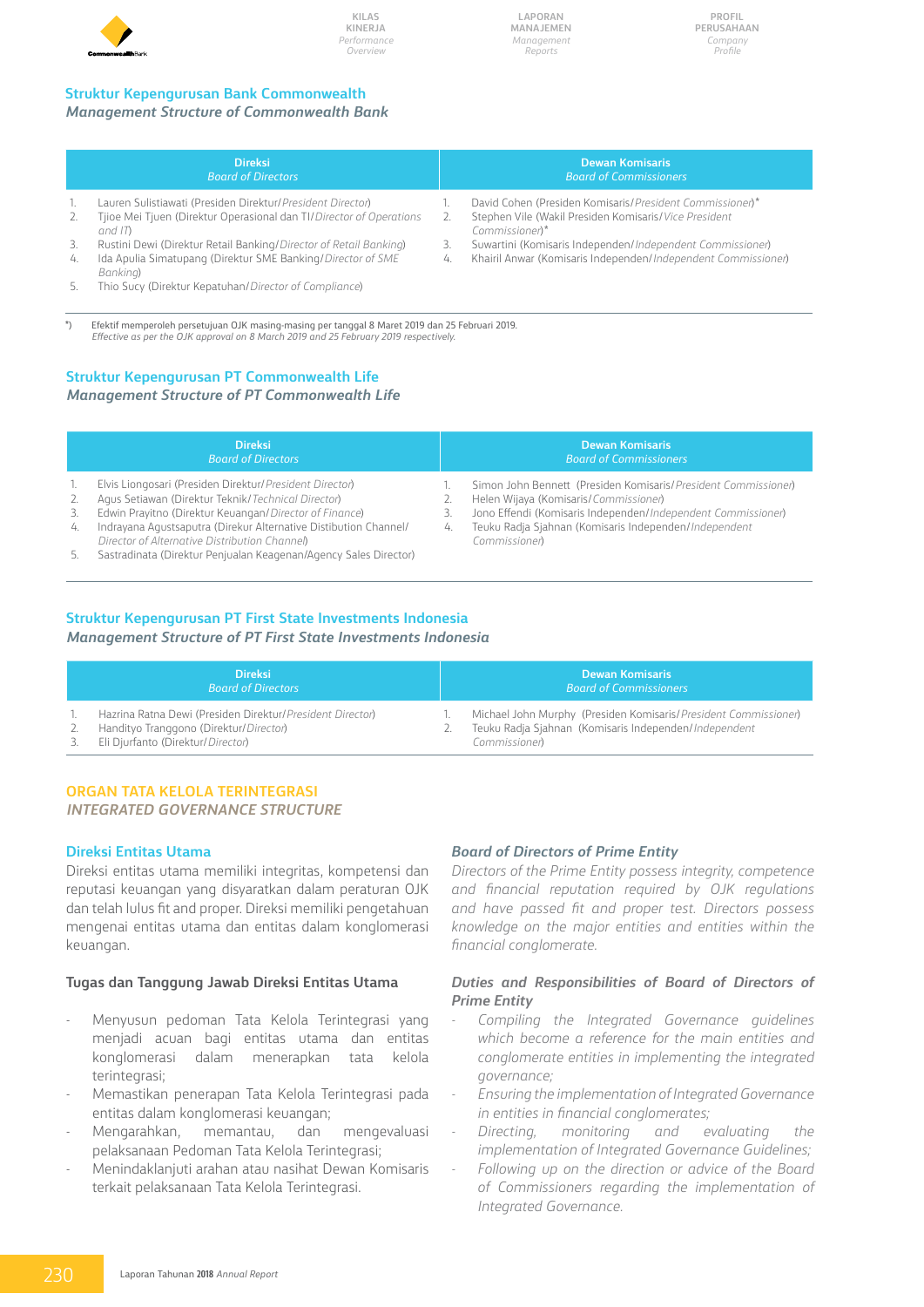**Analisis dan Pembahasan Manajemen** *Management's Discussion and Analysis*

**TINJAUAN FUNGSIONAL** *Functional Overview*

## **Pelaksanaan Tugas dan Tanggung Jawab Direksi Entitas Utama di Tahun 2018**

Selama tahun 2018, Direksi Entitas Utama telah menyelenggarakan 2 (dua) kali rapat guna memastikan penerapan tata kelola pada pada entitas konglomerasi keuangan termasuk menerima laporan Satuan Kerja Kepatuhan Terintegrasi, Satuan Audit Intern Terintegrasi, dan Satuan Manajemen Risiko Terintegrasi. Direksi juga telah menindaklanjuti rekomendasi atau arahan Dewan Komisaris terkait pelaksanaan tata kelola terintegrasi.

#### **Dewan Komisaris Entitas Utama**

Anggota Dewan Komisaris entitas utama berasal dari bankir nasional dan internasional yang memiliki integritas, kompetensi dan reputasi keuangan yang baik. Anggota Dewan Komisaris telah lulus *fit and proper*, dan mendapat persetujuan OJK.

## **Tugas dan Tanggung Jawab Dewan Komisaris Entitas Utama**

- Mengawasi penerapan Tata Kelola pada masingmasing entitas agar sesuai dengan Pedoman Tata Kelola Terintegrasi.
- Mengawasi pelaksanaan tugas dan tanggung jawab Direksi Entitas Utama, serta memberikan arahan atau nasihat kepada Direksi Entitas Utama atas pelaksanaan Pedoman Tata Kelola Terintegrasi.
- Mengevaluasi Pedoman Tata Kelola Terintegrasi dan mengarahkan dalam rangka penyempurnaan.

## **Pelaksanaan Tugas dan Tanggung Jawab Dewan Komisaris Entitas Utama di Tahun 2018**

Pengawasan atas pelaksanaan tata kelola terintegrasi pada konglomerasi keuangan telah dilakukan oleh Dewan Komisaris entitas utama melalui rapat Dewan Komisaris. Selama tahun 2018, Dewan Komisaris entitas utama telah mengadakan rapat sebanyak 2 (dua) kali.

#### **Komite Tata Kelola Terintegrasi**

Komite Tata Kelola Terintegrasi dibentuk melalui Surat Keputusan Direksi No. SK-DIR/001/CBA-EU/2015 tanggal 22 Desember 2015 berdasarkan Keputusan Dewan Komisaris pada Rapat Dewan Komisaris Entitas Utama Grup CBA tanggal 29 Oktober 2015.

#### **Struktur Keanggotaan Komite Tata Kelola Terintegrasi**

Anggota Komite Tata Kelola Terintegrasi terdiri dari Komisaris Independen Entitas Utama (Bank Commonwealth), Komisaris Independen PT Commonwealth Life dan Komisaris Independen PT First State Investments Indonesia serta pihak independen dari entitas utama.



**Tanggung Jawab Sosial Perusahaan** *Corporate Social Responsibility*

## *Implementaion of Duties and Responsibilities of Board of Directors of Prime Entity in 2018*

*Throughout 2018, the Board of Directors of Prime Entity held 2 (two) meetings to ensure the governance implementation in the financial conglomerate entities, including receiving the reports from the Integrated Compliance Work Unit, the Integrated Internal Audit Unit and the Integrated Risk Management Unit. The Board of Directors also did the follow-up of the recommendations or directives from the Board of Commissioners related to the implementation of the integrated governance.* 

#### *Board of Commissioners of Prime Entity*

*Members of the Board of Commissioners of Prime Entity have the experience as national and international bankers, and they have the integrity, competency and good financial reputation. Members of the Board of Commissioners have passed the fit and proper test, and have received the approval from the Financial Services Authority (OJK).* 

#### *Duties and Responsibilities of Board of Commissioners of Prime Entity*

- *- Supervise the governance implementation in each entity in line with the Integrated Governance Guideline.*
- *- Supervise the duties and responsibilities implementation of the Board of Directors of Prime Entity, as well as providing directives or advices on the execution of the Integrated Governance Guideline.*
- *- Evaluate the Integrated Governance Guideline and provide directive for continous improvements.*

## *Implementation of Duties and Responsibilities of Board of Commissioners of Prime Entity in 2018*

*Oversight on the implementation of the integrated governance by financial conglomerate has been done by the Board of Commissioners of Prime Entity through the Board of Commissioners' meeting. Throughout 2018, the Board of Commissioners of Prime Entity held 2 (two) meetings.* 

#### *Integrated Governance Committee*

*The Integrated Governance Committee was formed pursuant to the Board of Directors' Decision Letter No. SK-DIR/001/CBA-EU/2015 dated 22 December 2015, based on the Decision of the Board of Commissioners at the meeting of the Board of Commissioners of Prime Entity of CBA Group dated 29 October 2015.* 

#### *Membership Structure of Integrated Governance Committee*

*Members of the Integrated Governance Committee are composed of Independent Commissioner of the Prime Entity (Commonwealth Bank), Independent Commissioner of PT Commonwealth Life and Independent Commisioner of PT First State Investments Indonesia, as well as independent parties from the main entity.*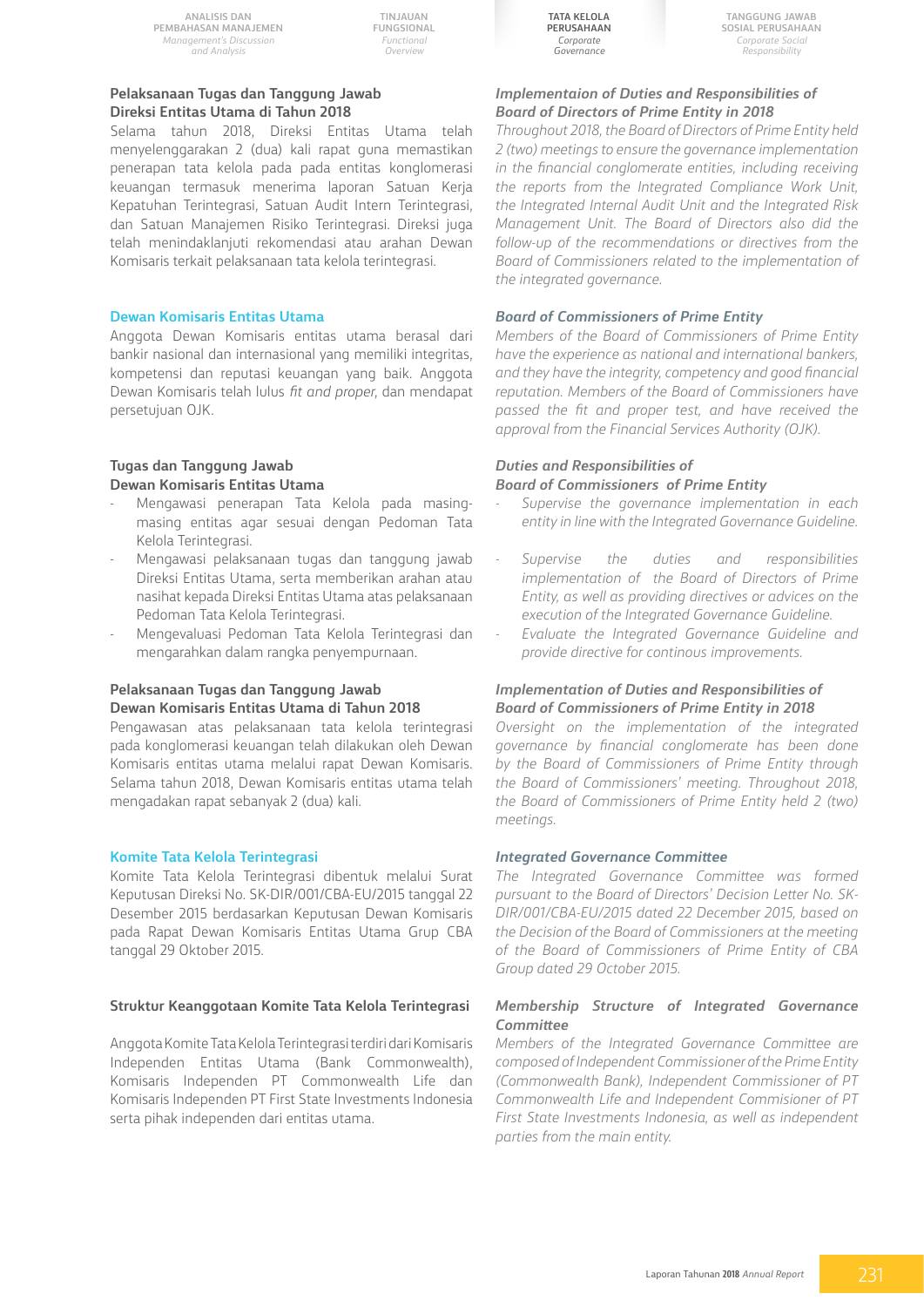

*Name*

**Laporan Manajemen** *Management Reports*

**Profil Perusahaan** *Company Profile*

| <b>Jabatan</b> |  |
|----------------|--|
|                |  |
| Position       |  |

Ketua Komite *Chairman of the Committee* 

Anggota Komite *Member of the Committee* 

3 Teuku Radja Sjahnan – Komisaris Independen PT First State Investments Indonesia dan Pihak Independen PT Bank Commonwealth *Independent Commissioner of PT First State Investments Indonesia and Independent Party of PT Bank Commonwealth*  Anggota Komite *Member of the Committee* 

## **Profil Anggota Komite Tata Kelola Terintegrasi**

Profil Komite dapat dilihat pada bagian Komite Dewan Komisaris dalam laporan GCG Bank.

**No Nama**

1 Suwartini – Komisaris Independen PT Bank Commonwealth *Independent Commissioner of PT Bank Commonwealth* 

2 Jono Effendy – Komisaris Independen PT Commonwealth Life *Independent Commissioner of PT Commonwealth Life* 

## **Tugas dan Tanggungjawab Komite Tata Kelola Terintegrasi**

Tugas dan tanggung jawab Komite Tata Kelola Terintegrasi adalah sebagai berikut:

- 1. Mengevaluasi pelaksanaan Tata Kelola Terintegrasi melalui penilaian kecukupan pengendalian internal dan pelaksanaan fungsi kepatuhan secara terintegrasi.
- 2. Memberikan rekomendasi kepada Dewan Komisaris Entitas Utama untuk penyempurnaan Kebijakan Tata Kelola Terintegrasi yang disusun oleh Direksi Entitas Utama.

## **Pelaksanaan Tugas dan Tanggung Jawab Komite Tata Kelola Terintegrasi**

Rapat Komite Tata Kelola Terintegrasi telah diadakan pada tanggal 13 Februari dan 7 Agustus 2018 yang dihadiri oleh seluruh anggota komite dan para undangan. Rapat tersebut membahas antara lain:

- Hasil penilaian sendiri (*self-assessment*) pelaksanaan tata kelola terintegrasi
- Laporan Satuan Kerja Kepatuhan Terintegrasi, Satuan Kerja Manajemen Risiko Terintegrasi dan Satuan Kerja Audit Intern Terintegrasi
- Hal-hal lain terkait dengan penerapan tata kelola terintegrasi.

## **Komite Manajemen Risiko Terintegrasi**

Bank Commonwealth sebagai Entitas Utama memiliki Komite Manajemen Risiko Terintegrasi (KMRT) yang membantu pelaksanaan tugas dan tanggung jawab Direksi terkait manajemen risiko terintegrasi.

## **Komposisi dan Keanggotaan**

Komposisi keanggotaan KMRT terdiri dari: Direktur Entitas Utama yang membawahkan fungsi Manajemen Risiko sebagai ketua merangkap anggota KMRT; Direktur yang mewakili/ ditunjuk dari LJK dalam Konglomerasi Keuangan; dan pejabat eksekutif terkait yang merupakan pejabat satu tingkat di bawah Direksi, antara lain pejabat eksekutif yang memimpin satuan kerja operasional dan/atau fungsi/ satuan kerja Manajemen Risiko. Jumlah dan komposisi anggota KMRT telah sesuai dengan ketentuan yang

## *Integrated Governance Committee Members Profile*

*The profile of the Integrated Governance Committee Members can be seen in the Board of Commissioners Committee section in the Bank's GCG Report.* 

## *Duties and Responsibilities of Integrated Governance Committee*

*The duties and responsibilities of the Integrated Governance Committee are as follows:* 

- *1. Evaluate the implementation of the Integrated Governance by assessment on the adequate internal control and the implementation of compliance function.*
- *2. Provide recommendations to the Prime Entity's Board of Commissioners for improving the Integrated Governance policies prepared by the Prime Entity's Board of Directors.*

## *Implementation of Duties and Responsibilities of Integrated Governance Committee*

*Meetings of the Integrated Governance Committee were held on 13 February and 7 August 2018. The meeting saw the attendance of all members of the committee and the invitees. The meeting discussed among others:* 

- *- Result of the self-assessment of the integrated governance implementation*
- *- Report on the Integrated Compliance Work Unit, Integrated Risk Management Work Unit and Integrated Internal Audit Work Unit*
- *- Other matters related to the implementation of the integrated governance.*

## *Integrated Risk Management Committee*

*As the Prime Entity, Commonwealth Bank has formed Integrated Risk Management Committee (KMRT) that assists the implementation of the Board of Directors' duties and responsibilities regarding integrated risk management.*

## *Composition and Membership*

*The membership of KMRT is composed of: the Prime Entity's Director in charge of the Risk Management function as the chairman and concurrently as a member of the KMRT; the Director appointed from the Financial Services Institution (LJK) in the Financial Conglomerate; and the related executive officer one level below the Board of Directors, including executive officers leading the work unit operational and/or Risk Management function/unit. The number and composition of KMRT members are in*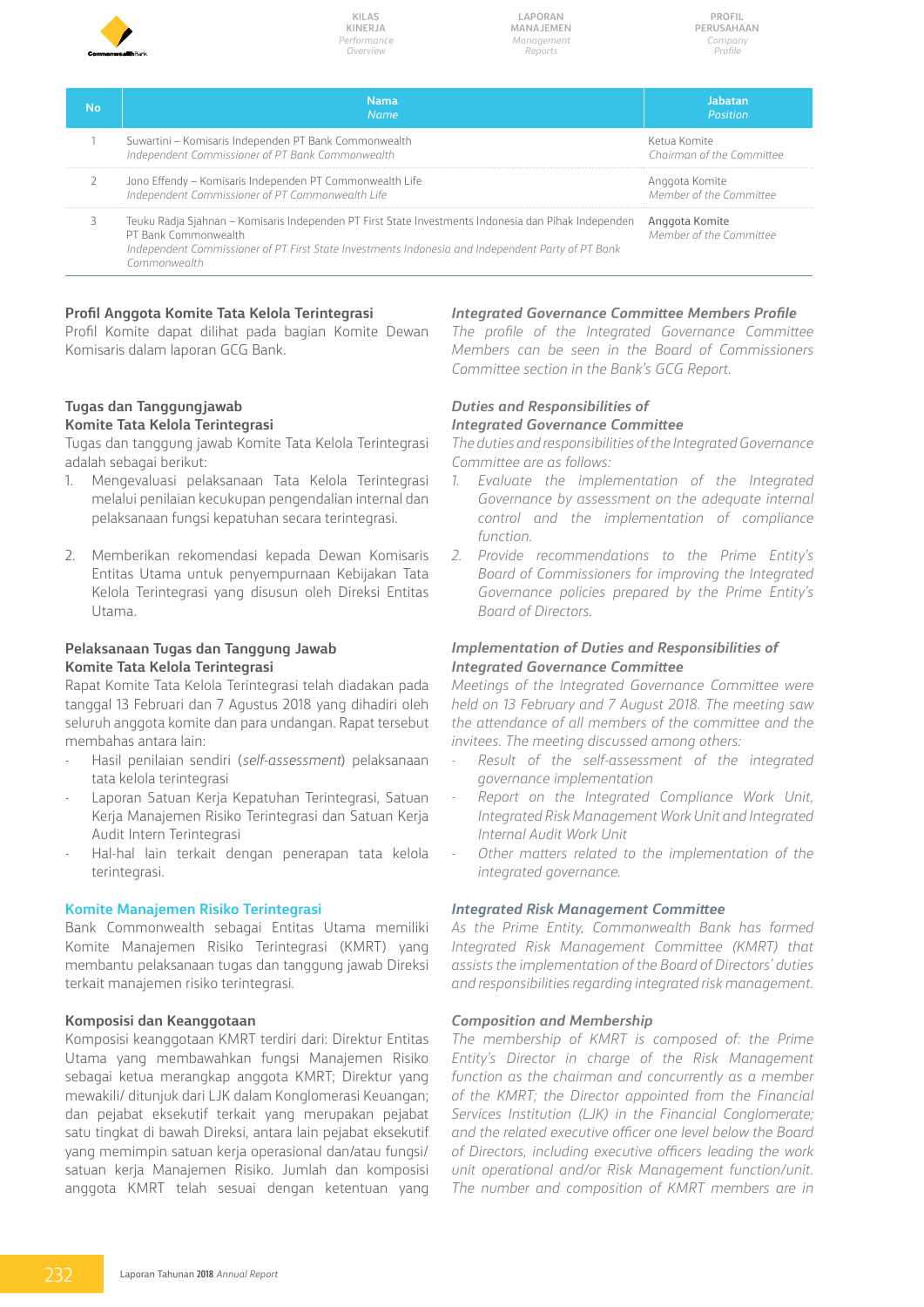

**Tanggung Jawab Sosial Perusahaan** *Corporate Social Responsibility*

ditetapkan dengan memperhatikan keterwakilan masingmasing sektor jasa keuangan.

Tugas dan Tanggung Jawab KMRT adalah sebagai berikut: KMRT memiliki Piagam Komite yang mengatur tugas dan tanggung jawab komite, antara lain:

- a. Memberikan rekomendasi kepada Direktur Entitas Utama dalam penyusunan kebijakan manajemen risiko terintegrasi dan termasuk penyempurnaan kebijakannya.
- b. Mengevaluasi kesesuaian kebijakan Manajemen Risiko Terintegrasi dengan pelaksanaan kebijakan tersebut.
- c. Memantau dan mengevaluasi pelaksanaan tugas Satuan Kerja Manajemen Risiko Terintegrasi.
- d. Melakukan kajian pelaksanaan Manajemen Risiko Terintegrasi yang terdiri dari:
	- 1. Laporan Profil Risiko baik secara individu Lembaga Jasa Keuangan maupun profil risiko secara terintegrasi dengan perusahaan terelasi.
	- 2. Laporan lainnya terkait dengan pengelolaan 10 (sepuluh) jenis risiko yaitu risiko kredit, risiko pasar, risiko operasional, risiko likuiditas, risiko hukum, risiko kepatuhan, risiko reputasi, risiko stratejik, risiko transaksi intra-group dan risiko asuransi.
- e. Memantau kecukupan proses identifikasi, pengukuran, pemantauan, pengendalian sistem informasi Manajemen Risiko Terintegrasi.
- f. Melaksanakan Rapat Komite Manajemen Risiko Terintegrasi sekurang-kurangnya sekali dalam 6 (enam) bulan.
- g. Membuat laporan berkala mengenai kegiatan Komite Manajemen Risiko Terintegrasi serta hal-hal yang diperlukan untuk menjadi perhatian Dewan Komisaris sekurang-kurangnya sekali dalam 6 (enam) bulan.

Komite Manajemen Risiko Terintegrasi telah menyelenggarakan 2 (dua) kali rapat selama tahun 2018. Rapat dihadiri secara fisik oleh semua anggota komite dan pihak terkait lainnya dengan pembahasan topik/materi sebagai berikut:

- Tinjauan atas Profil Risiko Terintegrasi Bank yang mencakup 10 (sepuluh) jenis risiko yaitu risiko kredit, pasar, likuiditas, operasional, hukum, kepatuhan, strategi, reputasi, transaksi intra-grup dan asuransi.
- Pemantauan permodalan terintegrasi Konglomerasi Keuangan terhadap ketentuan penyediaan modal minimum Konglomerasi Keuangan (*regulatory capital*) yang dipersyaratkan oleh regulator untuk mengantisipasi potensi kerugian yang dapat timbul dari aktivitas usaha Konglomerasi Keuangan.

## **Satuan Kerja Kepatuhan Terintegrasi (SKKT)**

Satuan Kerja Kepatuhan Terintegrasi yang merupakan Satuan Kerja Kepatuhan entitas utama memiliki sumber daya manusia dengan kompetensi dan pengalaman yang memadai di bidang kepatuhan. Satuan Kerja Kepatuhan merupakan satuan kerja yang independen dan bertanggung jawab langsung kepada Direktur Kepatuhan.

*accordance with the stipulated provisions by taking into account the representation of each financial service sector.*

*Duties and Responsibilities of KMRT are as follows: KMRT has a Committee Charter that regulates committee duties and responsibilities, among others:*

- *a. Provide recommendations to the Prime Entity's Director in preparing for integrated risk management policies and improvement of the policies.*
- *b. Evaluate the confirmity of the Integrated Risk Management policy with the implementation of the policy.*
- *c. Monitor and evaluate the implementation of the Integrated Risk Management Unit's duties.*
- *d. Review the implementation of Integrated Risk Management that includes:* 
	- *1. Individual Risk Profile Reports for Financial Services Institutions and integrated risk profiles with related companies.*
	- *2. Other reports related to the management of 10 (ten) types of risks, namely credit, market, operational, liquidity, legal, compliance, reputation, strategic, intra-group transaction and insurance risks.*
- *e. Monitor the adequacy of the process of identifying, measuring, monitoring, controlling integrated Risk Management information systems.*
- *f. Conduct the Integrated Risk Management Committee Meeting at least once in 6 (six) months.*
- *g. Submit periodic report on the Integrated Risk Management Committee's activities as well as matters that need the attention of the Board of Commissioners at least once every 6 (six) months.*

*The Integrated Risk Management Committee held 2 (two) meetings in 2018. Meetings physically saw the attendance of all members of the committee and other relevant parties by discussing the following topics/ materials:*

- *• Review on the Bank's Integrated Risk Profile that covers 10 (ten) types of risks, namely credit, market, liquidity, operational, legal, compliance, strategy, reputation, intra-group transactions and insurance risks.*
- *• Monitor the integrated capital of the Financial Conglomerate against the provision of minimum capital of the Financial Conglomerate (regulatory capital) required by the regulator to anticipate potential losses that can arise from the business activities of the Financial Conglomerate.*

## *Integrated Compliance Work Unit (SKKT)*

*The Integrated Compliance Work Unit (SKKT), which is the Prime Entity's Compliance Unit, has sufficient competence and experienced human resources in the field of compliance. The Compliance Unit is an independent work unit and is directly responsible to the Compliance Director.*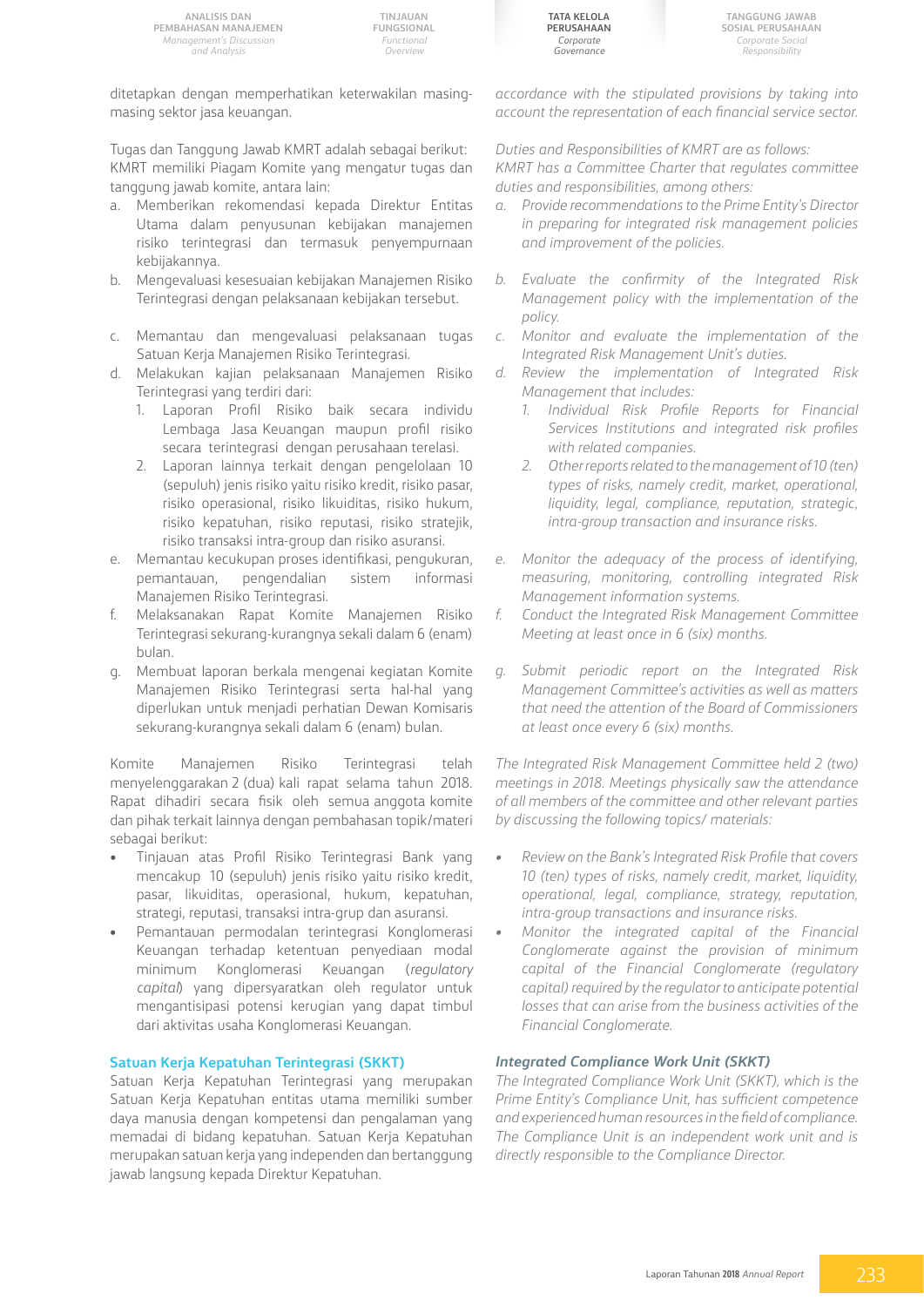

**Laporan Manajemen** *Management Reports*

Tugas dan Tanggung Jawab SKKT adalah sebagai berikut:

- Memantau dan mengevaluasi pelaksanaan fungsi kepatuhan pada entitas dalam konglomerasi keuangan.
- Menyusun dan menyampaikan laporan pelaksanaan tugas dan tanggung jawabnya kepada Direktur yang membawahkan fungsi kepatuhan.

Pelaksanaan Tugas dan Tanggung Jawab SKKT di Tahun 2018

- Melakukan koordinasi dengan fungsi kepatuhan masing-masing entitas terkait pelaksanaan fungsi kepatuhan.
- Melakukan penilaian risiko kepatuhan terintegrasi dan menyusun laporan profil risiko kepatuhan terintegrasi.
- Melakukan koordinasi dengan unit-unit terkait dan entitas dalam konglomerasi keuangan dalam penyusunan laporan penilaian sendiri (*self-assessment*) tata kelola terintegrasi dan laporan tata kelola tata kelola terintegrasi 2017.

## **Satuan Kerja Manajemen Risiko Terintegrasi**

Bank Commonwealth sebagai Entitas Utama memiliki Satuan Kerja Manajemen Risiko Terintegrasi (SKMRT) yang independen dari satuan kerja operasional lainnya dan bertanggungjawab langsung kepada Direktur yang membawahkan fungsi manajemen risiko. Dalam melaksanakan tugasnya sebagai Satuan Kerja Manajemen Risiko Terintegrasi, SKMRT melakukan koordinasi dengan unit-unit yang menjalankan fungsi manajemen risiko di masing-masing entitas dalam konglomerasi keuangan.

Tugas dan Tanggung Jawab SKMRT adalah sebagai berikut:

- Memantau dan mengevaluasi pelaksanaan fungsi manajemen risiko pada entitas dalam konglomerasi keuangan.
- Memantau risiko pada konglomerasi keuangan berdasarkan hasil penilaian profil dan tingkat risiko baik pada masing-masing entitas maupun secara terintegrasi.
- Menyusun dan menyampaikan laporan profil risiko terintegrasi kepada Direktur Entitas Utama yang membawahkan fungsi manajemen risiko.

Berdasarkan laporan yang disampaikan SKMRT, Direktur yang membawahkan fungsi manajemen risiko Entitas Utama menyampaikan laporan profil risiko terintegrasi kepada Direksi Entitas Utama dan Dewan Komisaris Entitas Utama.

Pelaksanaan Tugas dan Tanggung Jawab SKMRT di Tahun 2018

- Melakukan koordinasi dengan entitas dalam konglomerasi keuangan terkait pelaksanaan fungsi manajemen risiko;
- Melakukan penilaian profil risiko dalam konglomerasi keuangan, tingkat risiko masing-masing risiko secara terintegrasi dan menyusun laporan profil risiko terintegrasi secara semesteran;

*Duties and Responsibilities of SKKT are as follows:* 

- *Monitor and evaluate the implementation of compliance functions in the financial conglomerate's entities.*
- *Compile and submit reports on the implementation of duties and responsibilities to the Director in charge of the compliance function.*

*Implementation of SKKT Duties and Responsibilities in 2018*

- *Coordinate with the compliance function of each entity related to the implementation of the compliance function.*
- *Carry out integrated compliance risk assessment and prepare for an integrated compliance risk profile report.*
- *Coordinate with related units and entities in the financial conglomerate in terms of preparing integrated governance self-assessment report and integrated governance governance report 2017.*

### *Integrated Risk Management Unit*

*As the Prime Entity, Commonwealth Bank has an Integrated Risk Management Work Unit that is independent from other operational work units and is directly responsible to the Director in charge of the risk management function. In carrying out its duties, SKMRT coordinates with units that conduct risk management functions in each entity in the financial conglomerate.*

*SKMRT Duties and Responsibilities are as follows:* 

- *Monitor and evaluate the implementation of the risk management function in the financial conglomerate's entities.*
- *Monitor risks in the financial conglomerate based on the appraisal results of the integrated risk profile and level in each entity.*
- *Compile and submit an integrated risk profile report to the Prime Entity's Director in charge of the risk management function.*

*Based on the report submitted by the SKMRT, the Director in charge of the Prime Entity's Risk Management function submits an integrated risk profile report to the Prime Entity's Boards of Directors and Commissioners.* 

*Implementation of SKMRT Duties and Responsibilities in 2018*

- *Coordinate with entities in the financial conglomerate regarding the implementation of the risk management function;*
- *Assess the financial conglomerate's risk profile, the level of integrated risk of each risk, and compile a semiannual integrated risk profile report;*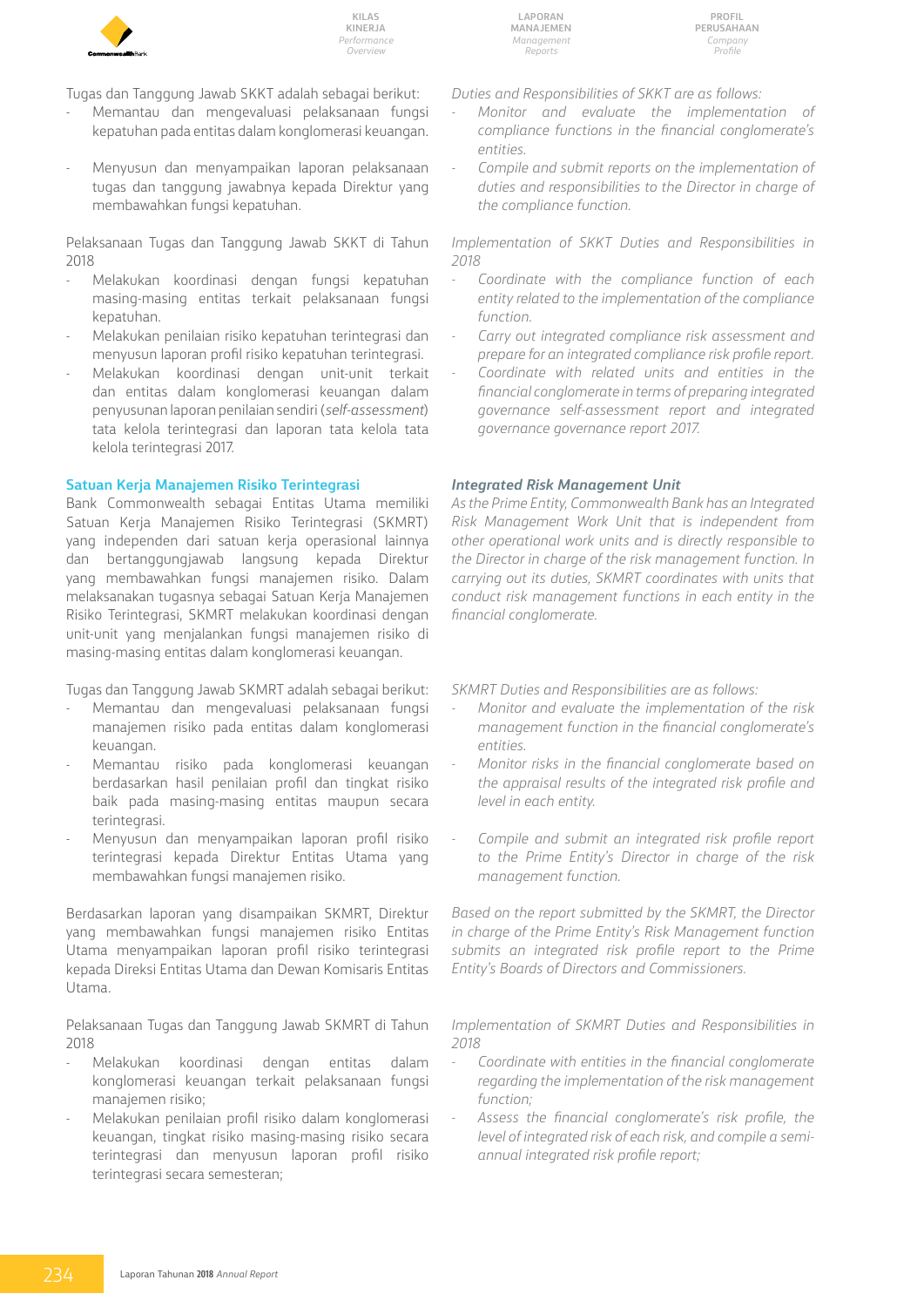**Analisis dan Pembahasan Manajemen** *Management's Discussion and Analysis*

**TINJAUAN FUNGSIONAL** *Functional Overview*

- Mengkaji laporan profil risiko yang disampaikan oleh entitas dalam konglomerasi keuangan;
- Memantau transaksi intra-grup dalam konglomerasi keuangan.

#### **Satuan Kerja Audit Terintegrasi (SKAIT)**

Pelaksanaan Satuan Kerja Audit Intern Terintegrasi (SKAIT) dilakukan oleh Satuan Kerja Audit Intern Bank Commonwealth selaku SKAI Entitas Utama. Kedudukan SKAIT adalah independen terhadap Satuan Kerja Operasional. SKAIT telah melakukan pemantauan atas pelaksanaan audit dan temuan-temuan audit di Lembaga Jasa Keuangan (LJK) dalam Konglomerasi Keuangan, seta melaporkan hasil pemantauannya kepada Komite Tata Kelola Terintegrasi.

Pelaksanaan Tugas dan Tanggung Jawab SKAIT di Tahun 2018

- Melakukan pemantauan pelaksanaan audit intern pada entitas dalam Konglomerasi Keuangan secara berkala untuk mendapatkan informasi mengenai kemajuan pelaksanaan rencana audit, temuan-temuan utama, dan tindak lanjut rencana perbaikan atas hasil pemeriksaan.
- Melakukan koordinasi dengan perwakilan dari LJK secara berkala guna mendiskusikan hal-hal seperti perkembangan terakhir, temuan-temuan, topic terkini terkait dengan industri, dan lainnya.

## **KEBIJAKAN TRANSAKSI INTRA-GRUP** *INTRA-GROUP TRANSACTION POLICY*

Risiko Transaksi Intra Grup merupakan salah satu risiko yang wajib dikelola dalam penerapan manajemen risiko terintegrasi. Risiko Transaksi Intra Grup adalah Risiko akibat ketergantungan suatu entitas baik secara langsung maupun tidak langsung terhadap entitas lainnya dalam satu Konglomerasi Keuangan dalam rangka pemenuhan kewajiban perjanjian tertulis maupun perjanjian tidak tertulis yang diikuti perpindahan dana dan/atau tidak diikuti perpindahan dana.

Transaksi Intra Grup dapat berupa transaksi finansial maupun nonfinansial yang dilakukan antar perusahaan dalam satu Konglomerasi Keuangan. Dalam hal ini perusahaan yang dimaksud adalah Bank Commonwealth, PT Commonwealth Life (PTCL), dan PT First State Investments Indonesia (FSII). Risiko Transaksi Intra Grup pada Konglomerasi Keuangan dapat timbul antara lain dari kepemilikan silang, trading operations, pengelolaan likuiditas jangka pendek, memberikan atau menerima jaminan (*guarantee*), pinjaman (*loan*) dan komitmen, eksposur kepada pemegang saham pengendali, pemberian jasa, pembelian atau penjualaan asset, transfer risiko melalui re-asuransi, transaksi untuk memindahkan risiko pihak ketiga, serta menjadi agen penjual terhadap produk/ jasa dari LJK lain kepada pihak ketiga.

**Tata Kelola Perusahaan** *Corporate Governance*

**Tanggung Jawab Sosial Perusahaan** *Corporate Social Responsibility*

- *Review risk profile reports submitted by entities within the financial conglomerate;*
- *Monitor intra-group transactions in the financial conglomerate.*

#### *Integrated Audit Work Unit (SKAIT)*

*The implementation of the Integrated Internal Audit Work Unit (SKAIT) is carried out by Commonwealth Bank's Internal Audit Unit as the Prime Entity's SKAI carries out the Internal Audit Work Unit (SKAIT). This unit is independently positioned to the Operational Work Unit. The SKAIT has monitored the audit implementation and audit findings at the Financial Services Institution (LJK) in the Financial Conglomerate, and has reported the result of its monitoring to the Integrated Governance Committee.*

*Implementation of Duties and Responsibilities of SKAIT in 2018*

- *Monitor the implementation of internal audits on entities in the Financial Conglomerate periodically to obtain information on the progress of the implementation of the audit plan, main findings, and follow-up plans for improvement of the audit results.*
- *Regularly coordinate with LJK representatives to discuss matters such as recent developments, findings, current topics related to industry, and others.*

*The Intra-Group Transactions Risk is one of the risks that must be managed in the implementation of integrated risk management. The Intra-Group Transactions Risk is the risk that arises from the dependency of an entity directly and indirectly on other entities in the Financial Conglomerate, so as to fulfill written and unwritten agreement obligations followed by and/or not followed by transfer of funds.*

*The Intra-Group Transactions can be in the form of financial or non-financial transactions conducted between companies in the Financial Conglomerate. In this case the companies said are Commonwealth Bank, PT Commonwealth Life (PTCL) and PT First State Investments Indonesia (FSII). The Intra-Group Transactions Risk in the Financial Conglomerate can arise, among others, from cross ownership, trading operations, short-term liquidity management, giving or receiving guarantee, loan and commitment, exposure to controlling shareholders, providing service, buying or selling assets, transfer of risk through re-insurance, transaction to transfer the risk of third party, as well as being a sales agent for product/ service of other LJK to third party.*